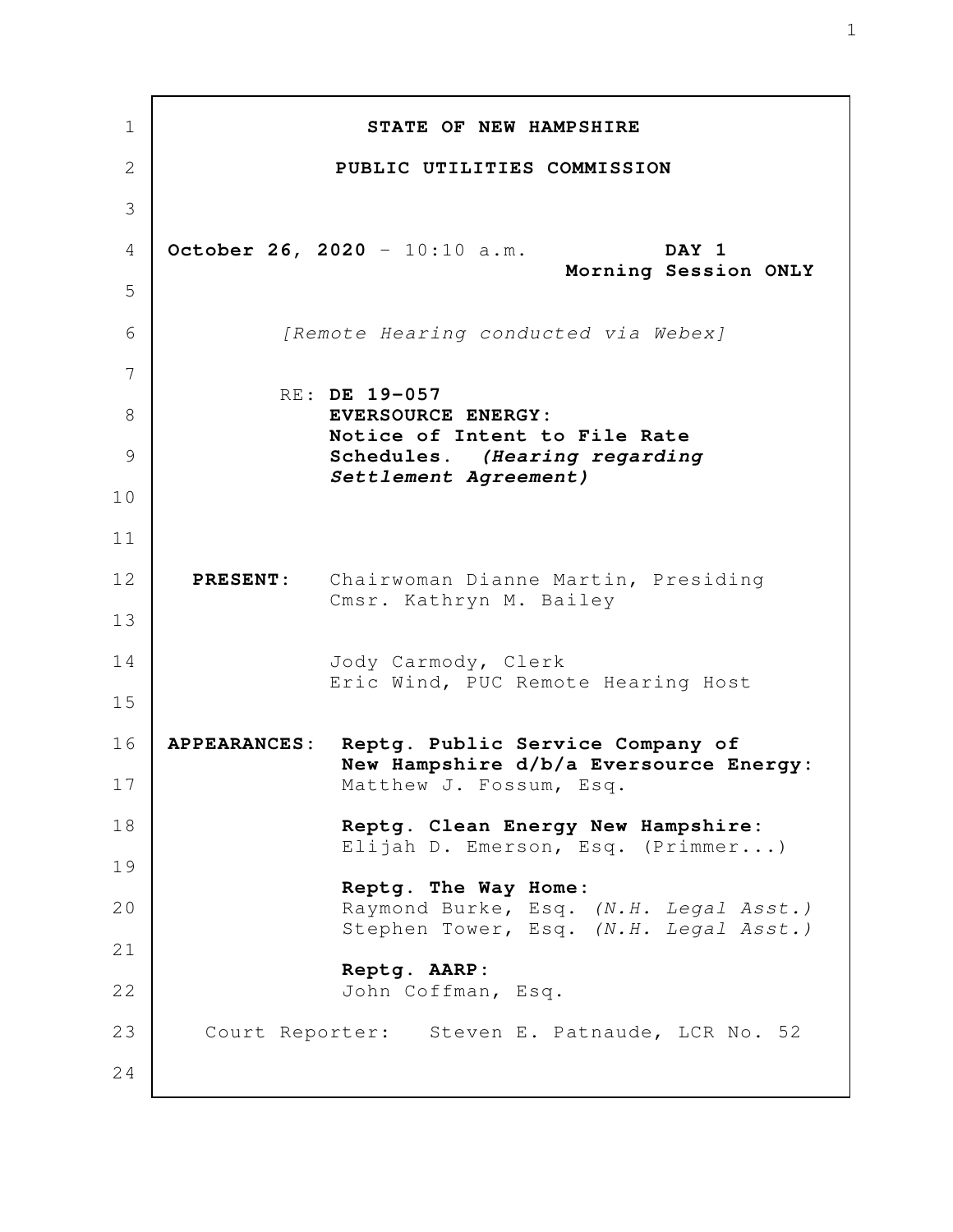| $\mathbf 1$    |                                                                         |
|----------------|-------------------------------------------------------------------------|
| $\mathbf{2}$   | APPEARANCES: (C o n t i n u e d)                                        |
| $\mathcal{S}$  | Reptg. Residential Ratepayers:<br>D. Maurice Kreis, Esq., Consumer Adv. |
| $\overline{4}$ | Office of Consumer Advocate                                             |
| 5              | Reptg. PUC Staff:<br>Suzanne G. Amidon, Esq.                            |
| 6              | Brian D. Buckley, Esq.<br>Scott M. Mueller, Esq. (S. Mueller Law)       |
| 7              |                                                                         |
| $\,8\,$        |                                                                         |
| $\mathcal{G}$  |                                                                         |
| 10             |                                                                         |
| 11             |                                                                         |
| 12             |                                                                         |
| 13             |                                                                         |
| 14             |                                                                         |
| 15             |                                                                         |
| 16             |                                                                         |
| $17$           |                                                                         |
| 18             |                                                                         |
| 19             |                                                                         |
| 20             |                                                                         |
| 21             |                                                                         |
| 22             |                                                                         |
| 23             |                                                                         |
| 24             |                                                                         |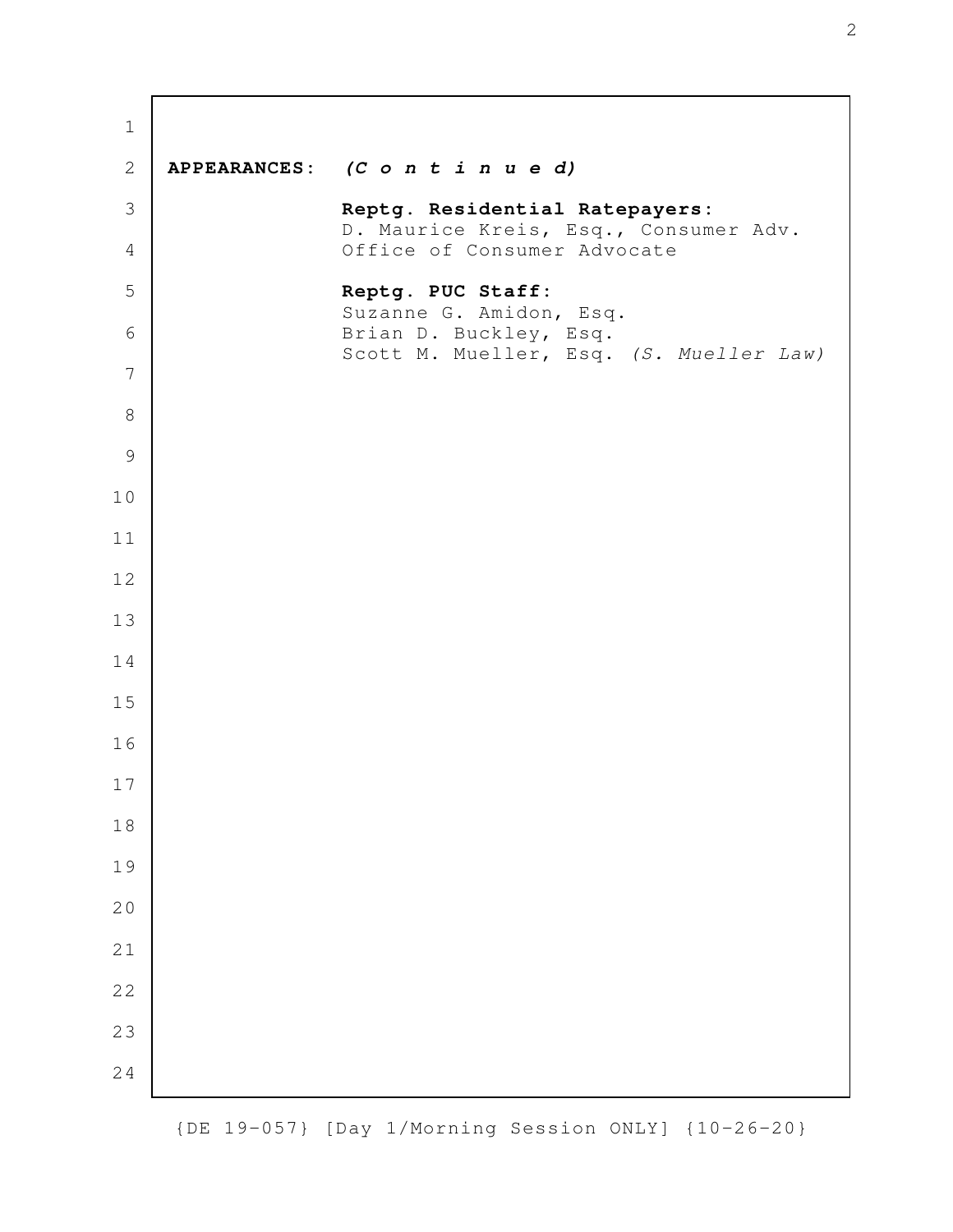**I N D E X PAGE NO. WITNESS PANEL: RICHARD CHAGNON DOUGLAS P. HORTON TROY M. DIXON** Direct examination by Ms. Amidon 16 Direct examination by Mr. Fossum 19 Interrogatories by Cmsr. Bailey 37, 70 Interrogatories by Chairwoman Martin 68, 81, 111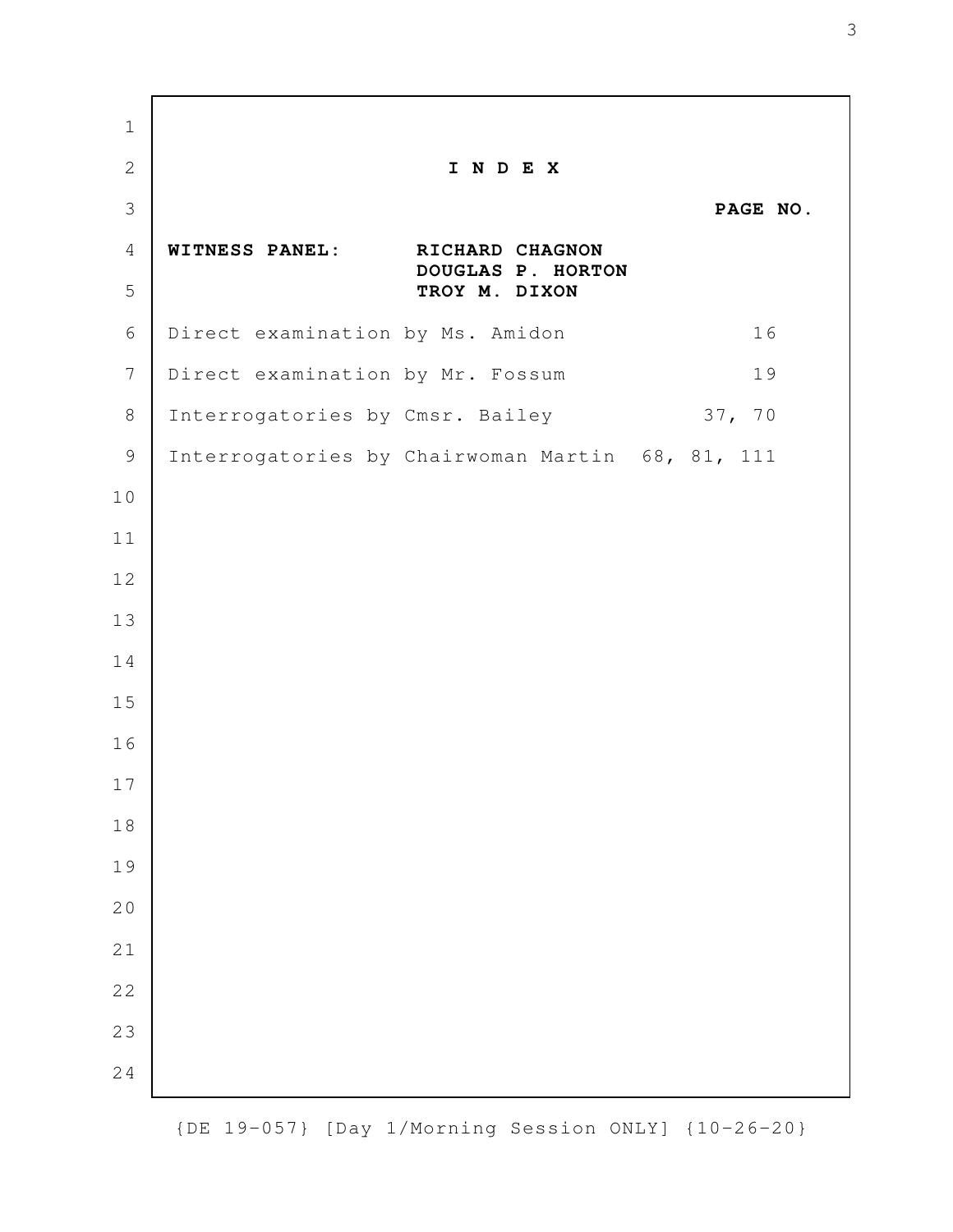**E X H I B I T S EXHIBIT NO. D E S C R I P T I O N PAGE NO.** 5 Direct Testimony of William J. *premarked* Quinlan 6 Direct Testimony of Eric H. *premarked* Chung & Troy M Dixon, with attachments 7 Direct Testimony of Joseph A. *premarked* Purington & Lee G. Lajoie 8 Direct Testimony of *premarked* Charlotte B. Ancel & Jennifer A. Schilling with attachments 9 Direct Testimony of Ann E. *premarked* Bulkley, with attachments 10 Direct Testimony of Robert D. *premarked* Allen 11 Direct Testimony of Penelope *premarked* McLean Conner, with attachments 12 Direct Testimony of Penelope *premarked* McLean Conner, with attachments  **{CONFIDENTIAL & PROPRIETARY}** 13 Direct Testimony of Erica L. *premarked* Menard, with attachments 14 Direct Testimony of John J. *premarked* Spanos with attachments 15 Direct Testimony of Amparo *premarked* Nieto - Allocated Cost of Service Study, Marginal Cost of Distribution Service Study and Implications for Rate Design, with attachments 1 2 3 4 5 6 7 8 9 10 11 12 13 14 15 16 17 18 19 20 21 22 23 24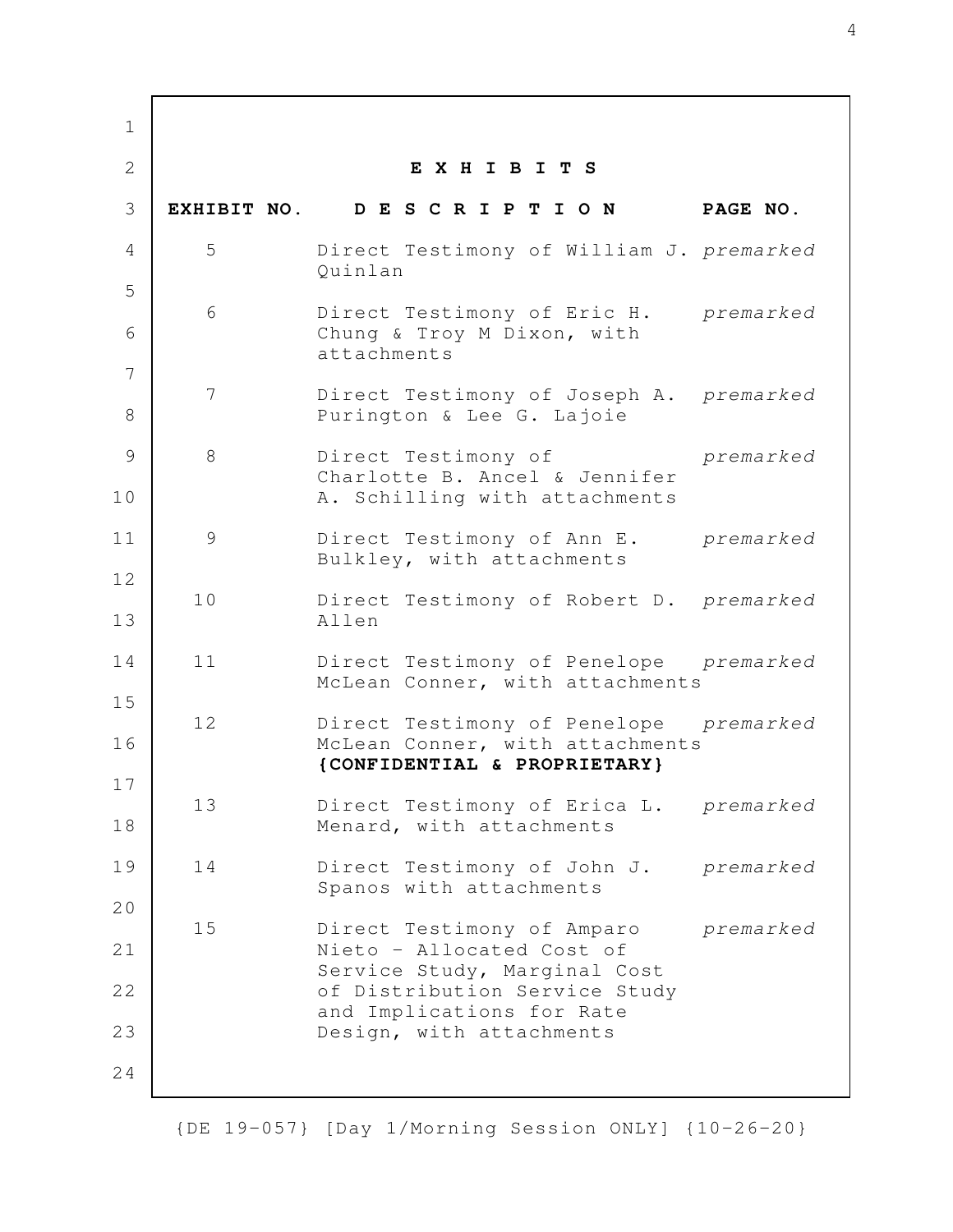**E X H I B I T S EXHIBIT NO. D E S C R I P T I O N PAGE NO.** 16 Direct Testimony of Edward A. *premarked* Davis, with attachments 17 Standard filing requirements *premarked* 18 Eversource Energy decision *premarked* to resubmit two projects for approval in separate dockets 19 Eversource Energy Updated *premarked* Revenue Requirement 20 Updated Rate Schedules *premarked* 21 Clean Energy NH Testimony of *premarked* Madeleine Mineau, with attachments 22 ChargePoint, Inc. Testimony *premarked* Kevin Miller, with attachments 23 AARP New Hampshire Testimony *premarked* of Scott J. Rubin, with attachments 24 The Way Home Testimony of *premarked* Roger D. Colton, with attachments 25 Testimony of Pradip *premarked* Chattopadhyay, with attachments 26 Testimony of John Defever, *premarked* with attachments 27 Testimony of Paul J. Alvarez, *premarked* with attachments 28 Testimony of Ron Nelson, *premarked* with attachments 1 2 3 4 5 6 7 8 9 10 11 12 13 14 15 16 17 18 19 20 21 22 23 24

{DE 19-057} [Day 1/Morning Session ONLY] {10-26-20}

5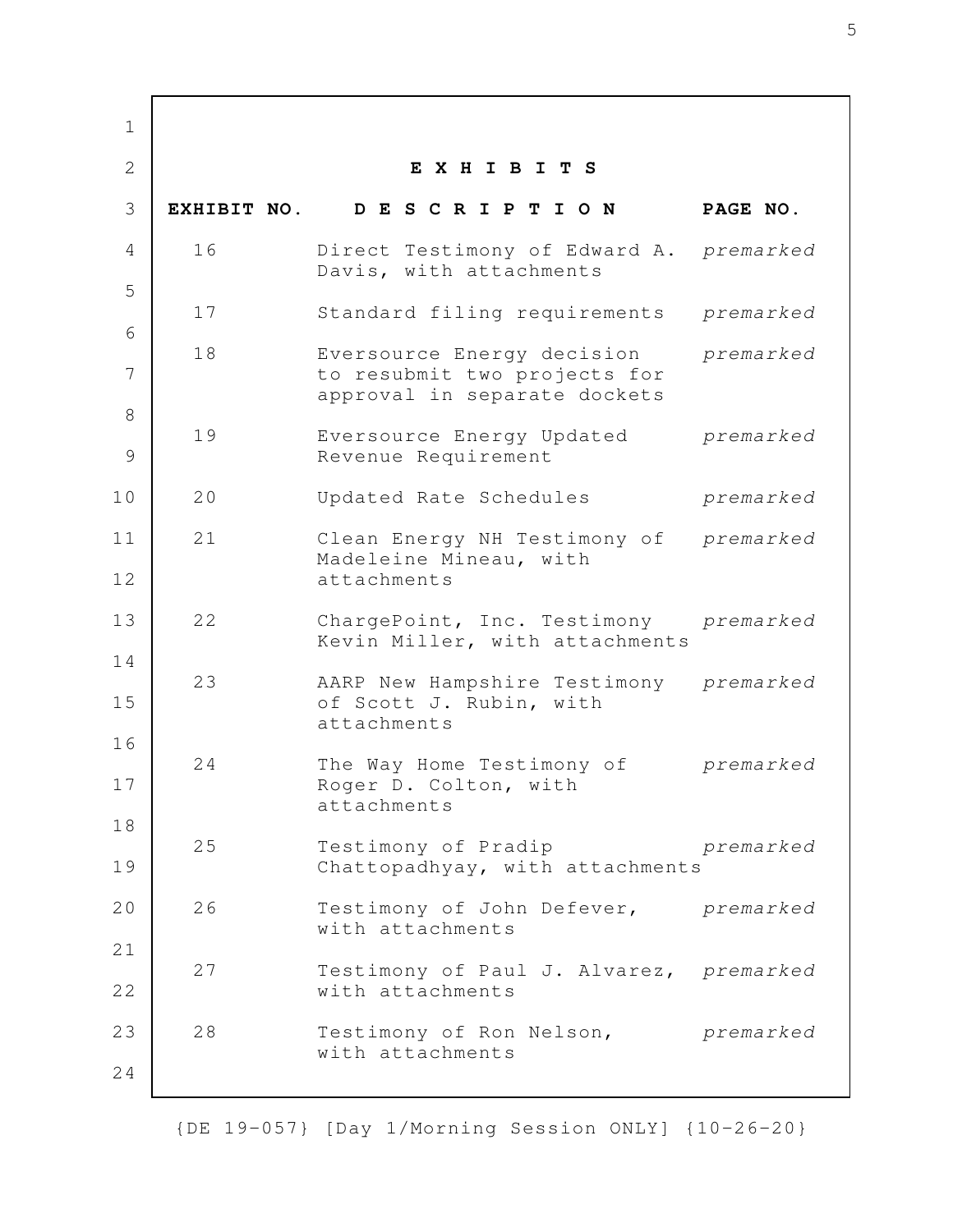**E X H I B I T S EXHIBIT NO. D E S C R I P T I O N PAGE NO.** 29 Testimony of Ron Nelson, *premarked* with attachments **{CONFIDENTIAL & PROPRIETARY}** 30 Testimony of Richard Chagnon, *premarked* with attachments 31 Testimony of Amanda O. *premarked* Noonan, with attachments 32 Testimony of Jay E. Dudley, *premarked* with attachments 33 Testimony of Jay E. Dudley, *premarked* with attachments  **{CONFIDENTIAL & PROPRIETARY}** 34 Testimony of Kurt Demmer, *premarked* with attachments 35 Testimony of Donna H. *premarked* Mullinax, with attachments 36 Testimony of J. Randall *premarked* Woolridge, with attachments 37 Testimony of Augustin J. Ros, *premarked* with attachments 38 Testimony of Augustin J. Ros, *premarked* with attachments **{CONFIDENTIAL & PROPRIETARY}** 39 Testimony of Sanem I. Sergici, *premarked* with attachments 40 Walmart, Inc. Testimony of *premarked* Steve. W. Chriss, with attachments 1 2 3 4 5 6 7 8 9 10 11 12 13 14 15 16 17 18 19 20 21 22 23 24

{DE 19-057} [Day 1/Morning Session ONLY] {10-26-20}

6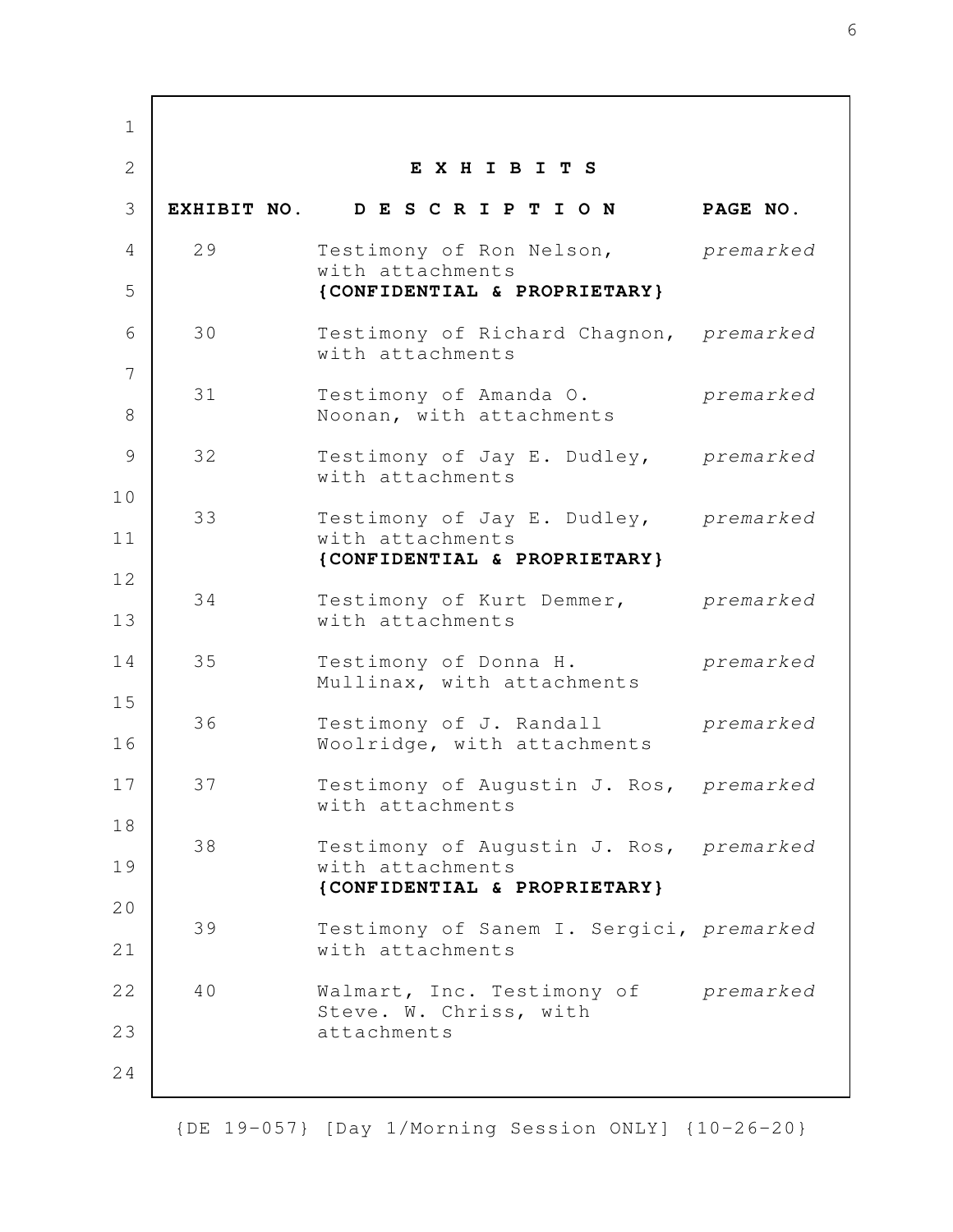**E X H I B I T S EXHIBIT NO. D E S C R I P T I O N PAGE NO.** 41 New Hampshire Department of *premarked* Environmental Services Testimony of Rebecca Ohler & Christopher Skoglund, with attachments 42 The Way Home Rebuttal *premarked* Testimony of Roger D. Colton 43 Rebuttal Testimony of *premarked* Joseph A. Purington 44 Rebuttal Testimony of *premarked* Douglas P. Horton & Troy M. Dixon 45 Rebuttal Testimony of *premarked* Erica L. Menard, Lee G. Lajoie & David L. Plante, with attachments 46 Rebuttal Testimony of *premarked* Erica L. Menard, Lee G. Lajoie & David L. Plante, with attachments  **{CONFIDENTIAL & PROPRIETARY}** 47 Rebuttal Testimony of *premarked* Robert D. Allen & William A. Van Dam, with attachments 48 Rebuttal Testimony of *premarked* Penelope McLean Conner, with attachments 49 Rebuttal Testimony of Ann E. *premarked* Bulkley, with attachments 50 Rebuttal Testimony of Amparo *premarked* Nieto 1 2 3 4 5 6 7 8 9 10 11 12 13 14 15 16 17 18 19 20 21 22 23 24

{DE 19-057} [Day 1/Morning Session ONLY] {10-26-20}

7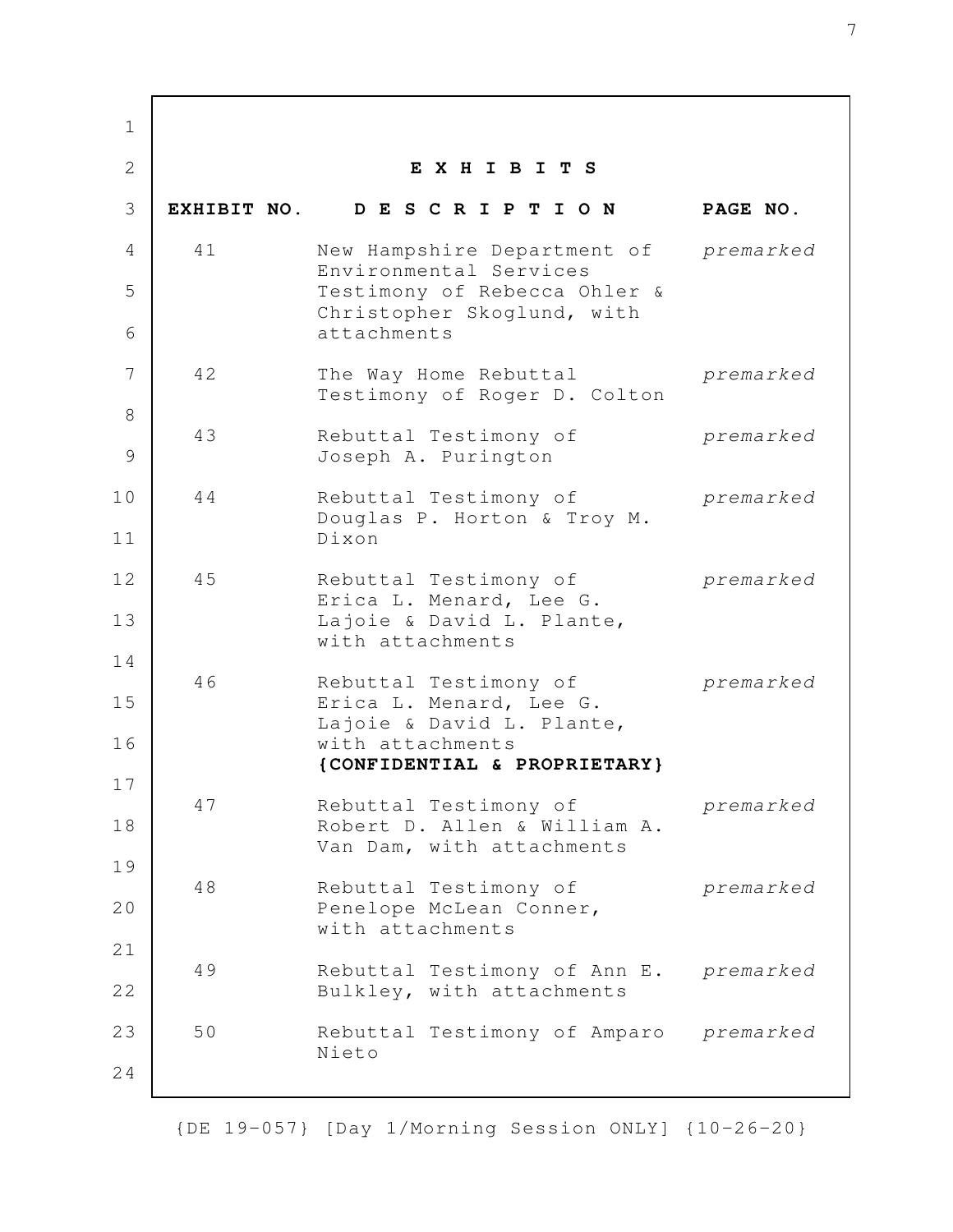**E X H I B I T S EXHIBIT NO. D E S C R I P T I O N PAGE NO.** 51 Rebuttal Testimony of *premarked* Edward A. Davis 52 Eversource Updated ROE *premarked* Testimony and attachments 53 OCA Updated ROE Testimony, *premarked* with attachments 54 Staff Updated ROE Testimony, *premarked* with attachments 55 Staff Updated Testimony *premarked* Cover Letter and Motion 56 Updated Testimony of Jay *premarked* Dudley, with attachments 57 Updated Testimony of Donna *premarked* Mullinax, with attachments 58 Settlement Agreement on *premarked* Permanent Distribution Rates 1 2 3 4 5 6 7 8 9 10 11 12 13 14 15 16 17 18 19 20 21 22 23 24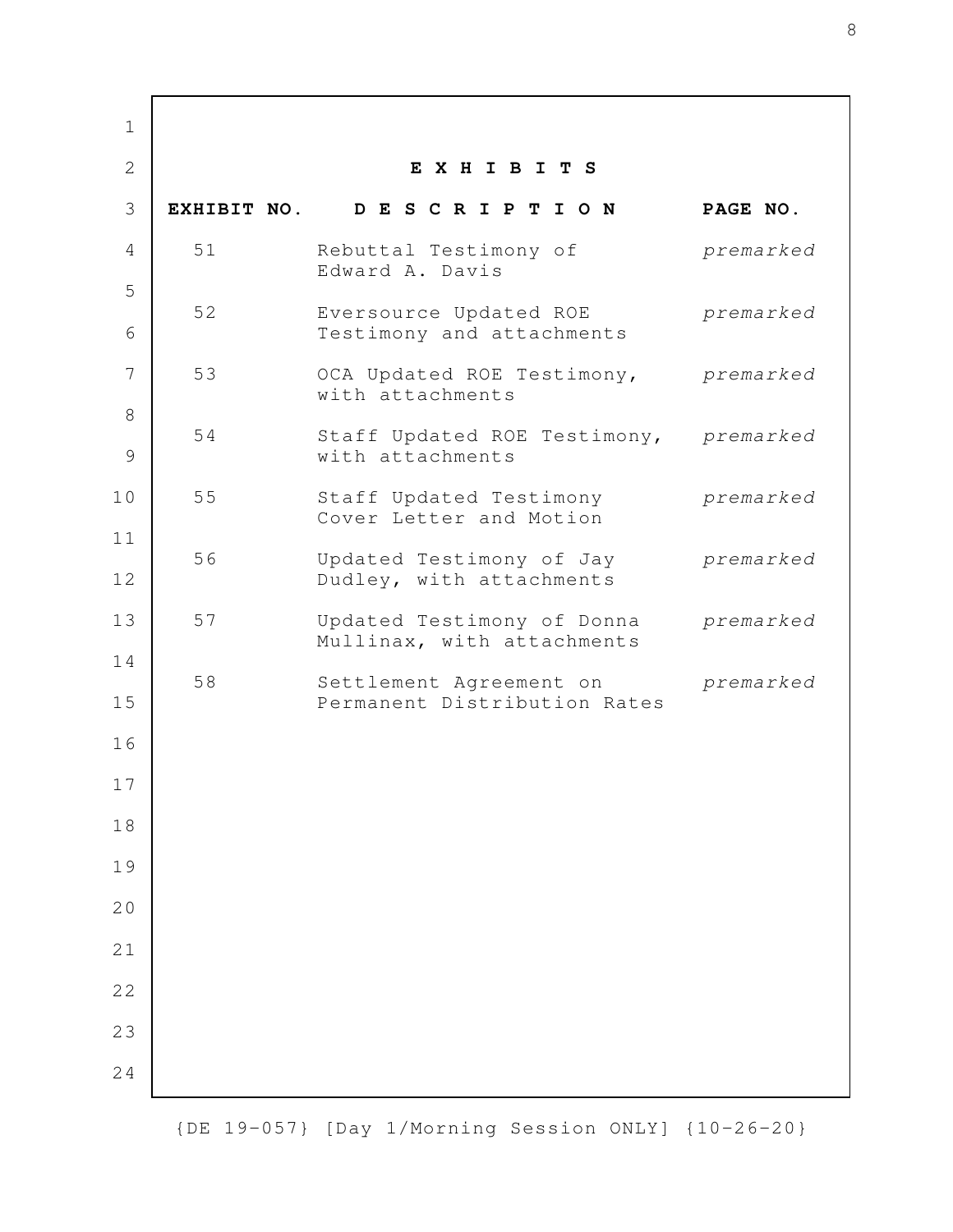**P R O C E E D I N G** CHAIRWOMAN MARTIN: We're here this morning in Docket DE 19-057 for a hearing regarding the Eversource Energy Petition for Permanent Rates. A Settlement Agreement has been filed for consideration. I need to make the necessary findings, because this is a remote hearing. As Chairwoman of the Public Utilities Commission, I find that due to the State of Emergency declared by the Governor as a result of the COVID-19 pandemic, and in accordance with the Governor's Emergency Order Number 12, pursuant to Executive Order 2020-04, this public body is authorized to meet electronically. Please note that there is no physical location to observe and listen contemporaneously to this hearing, which was authorized pursuant to the Governor's Emergency Order. However, in accordance with the Emergency Order, I am confirming that we are utilizing Webex for this electronic hearing. All members of the Commission have the ability to communicate contemporaneously during this 1 2 3 4 5 6 7 8 9 10 11 12 13 14 15 16 17 18 19 20 21 22 23 24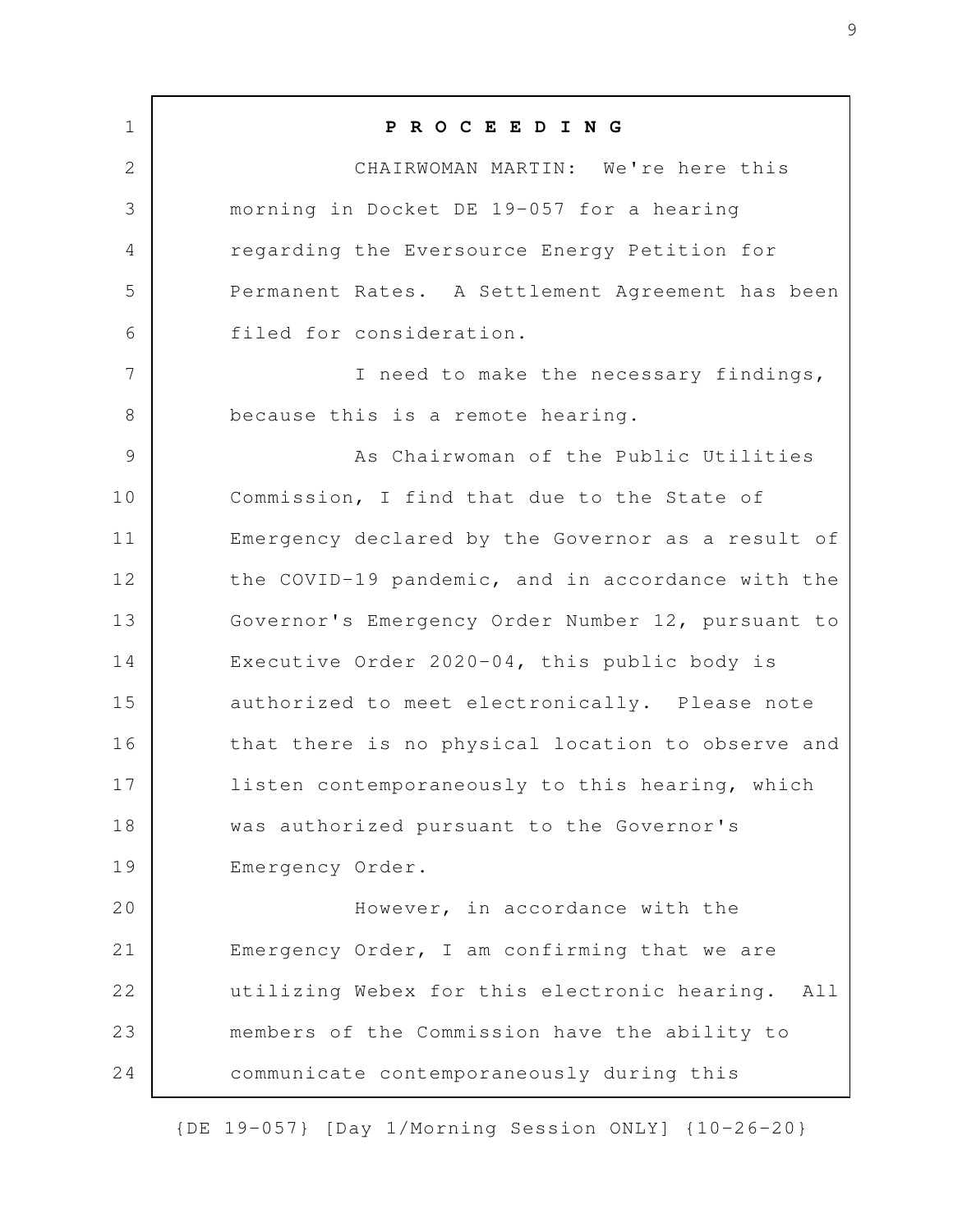hearing, and the public has access to contemporaneously listen and, if necessary, participate. We previously gave notice to the public of the necessary information for accessing the hearing in the Order of Notice. If anybody has a problem during the hearing, please call (603)271-2431. In the event the public is unable to access the hearing, the hearing will be adjourned and rescheduled. Okay. Let's take a roll call attendance of the Commission. And, when each Commissioner identifies himself, if anyone is with you, please also identify that person as well. My name is Dianne Martin. I am the Chairwoman of the Public Utilities Commission. And I am alone. Commissioner Bailey. CMSR. BAILEY: Good morning. Commissioner Bailey, Kathryn Bailey. And I am alone as well. CHAIRWOMAN MARTIN: All right. Let's take appearances, starting with Mr. Fossum. 1 2 3 4 5 6 7 8 9 10 11 12 13 14 15 16 17 18 19 20 21 22 23 24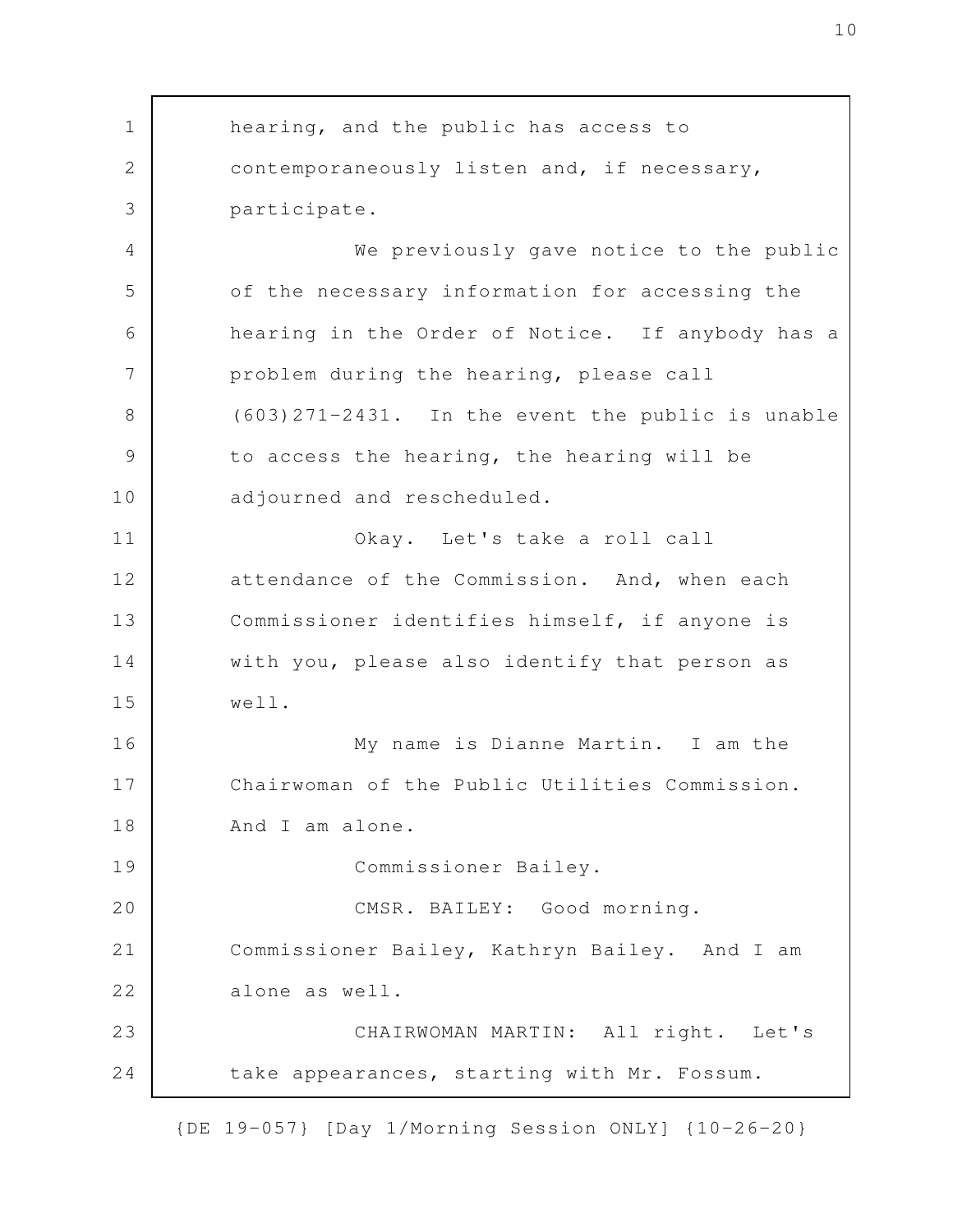MR. FOSSUM: Good morning, Commissioners and parties. Matthew Fossum, here for Public Service Company of New Hampshire, doing business as Eversource Energy. CHAIRWOMAN MARTIN: Okay. And Mr. Kreis. MR. KREIS: Good morning, Chairwoman Martin, Commissioner Bailey, fellow rate enthusiasts, I am D. Maurice Kreis, the Consumer Advocate, here on behalf of the residential utility customers of Eversource today. And I am speaking to you from the basement at the New Hampshire Department of Justice, which is why there is a weird billboard under my name that doesn't have my name in it. CHAIRWOMAN MARTIN: Okay. And Ms. Amidon. MS. AMIDON: Suzanne Amidon, for Commission Staff. And I'd like my co-counsels to introduce themselves for the record. MR. MUELLER: Good morning. Scott Mueller, Scott Mueller Law Office, on behalf of Staff. And I'm in my home office, by myself. CHAIRWOMAN MARTIN: Thank you. 1 2 3 4 5 6 7 8 9 10 11 12 13 14 15 16 17 18 19 20 21 22 23 24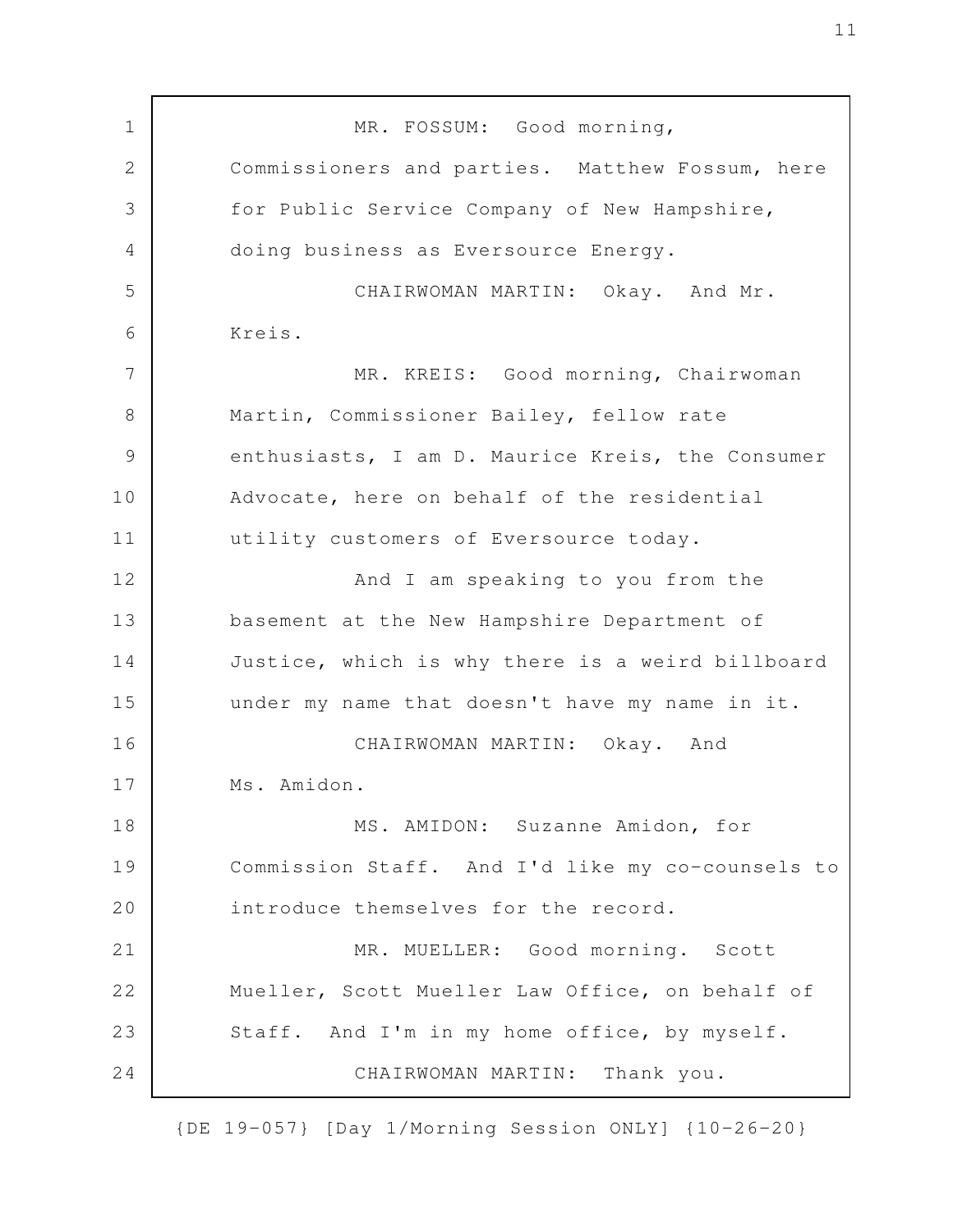MR. BUCKLEY: Good morning. Brian Buckley, on behalf of the Commission Staff. CHAIRWOMAN MARTIN: Thank you. And I'm going to walk through the list I have. I have New Hampshire DES, Chris Skoglund? I don't see him on my screen, though. MS. AMIDON: Madam Chair, if I may. This is Attorney Amidon. I believe that he will be here tomorrow. The agenda item for his discussion is scheduled for tomorrow. CHAIRWOMAN MARTIN: Okay. Thank you for that. MS. AMIDON: Sure. CHAIRWOMAN MARTIN: How about Clean Energy New Hampshire? MR. EMERSON: Good morning, Commissioners. This is Eli Emerson, from the law firm of Primmer, Piper, Eggleston & Cramer, on behalf of Clean Energy New Hampshire. Thank you. CHAIRWOMAN MARTIN: Thank you. And ChargePoint? Is anyone here today for ChargePoint? *[No verbal response.]* 1 2 3 4 5 6 7 8 9 10 11 12 13 14 15 16 17 18 19 20 21 22 23 24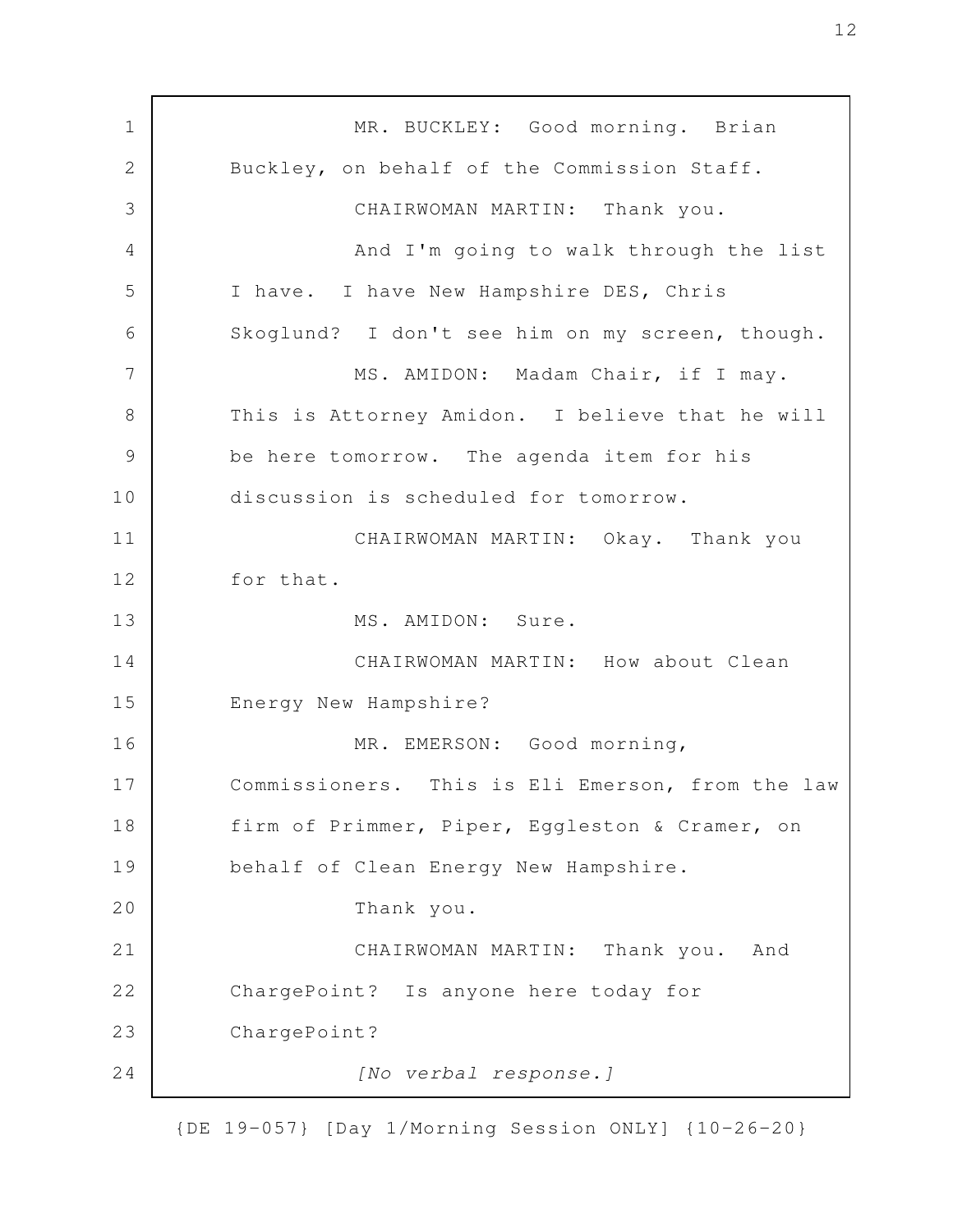CHAIRWOMAN MARTIN: Okay. Ms. Amidon, as I read through, if they're not -- if you don't expect them today, just let me know and I'll move on. MS. AMIDON: Yes. ChargePoint will be here tomorrow morning. CHAIRWOMAN MARTIN: Okay. And we have AARP, anyone today? MR. COFFMAN: Yes. Good morning, Madam Chair. This is John Coffman, on behalf of AARP. CHAIRWOMAN MARTIN: Excellent. Thank you. And Walmart? MS. AMIDON: Madam Chairwoman, I believe they will not appear at all. But we haven't heard from them. CHAIRWOMAN MARTIN: Okay. Thank you. Did I miss anyone who is here today? I see Mr. Burke. MR. BURKE: Yes. Good morning, Commissioners. Raymond Burke, from New Hampshire Legal Assistance, here on behalf of The Way Home. And my co-counsel, Stephen Tower, also from Legal Assistance, is in attendance as well. CHAIRWOMAN MARTIN: Okay. Thank you. 1 2 3 4 5 6 7 8 9 10 11 12 13 14 15 16 17 18 19 20 21 22 23 24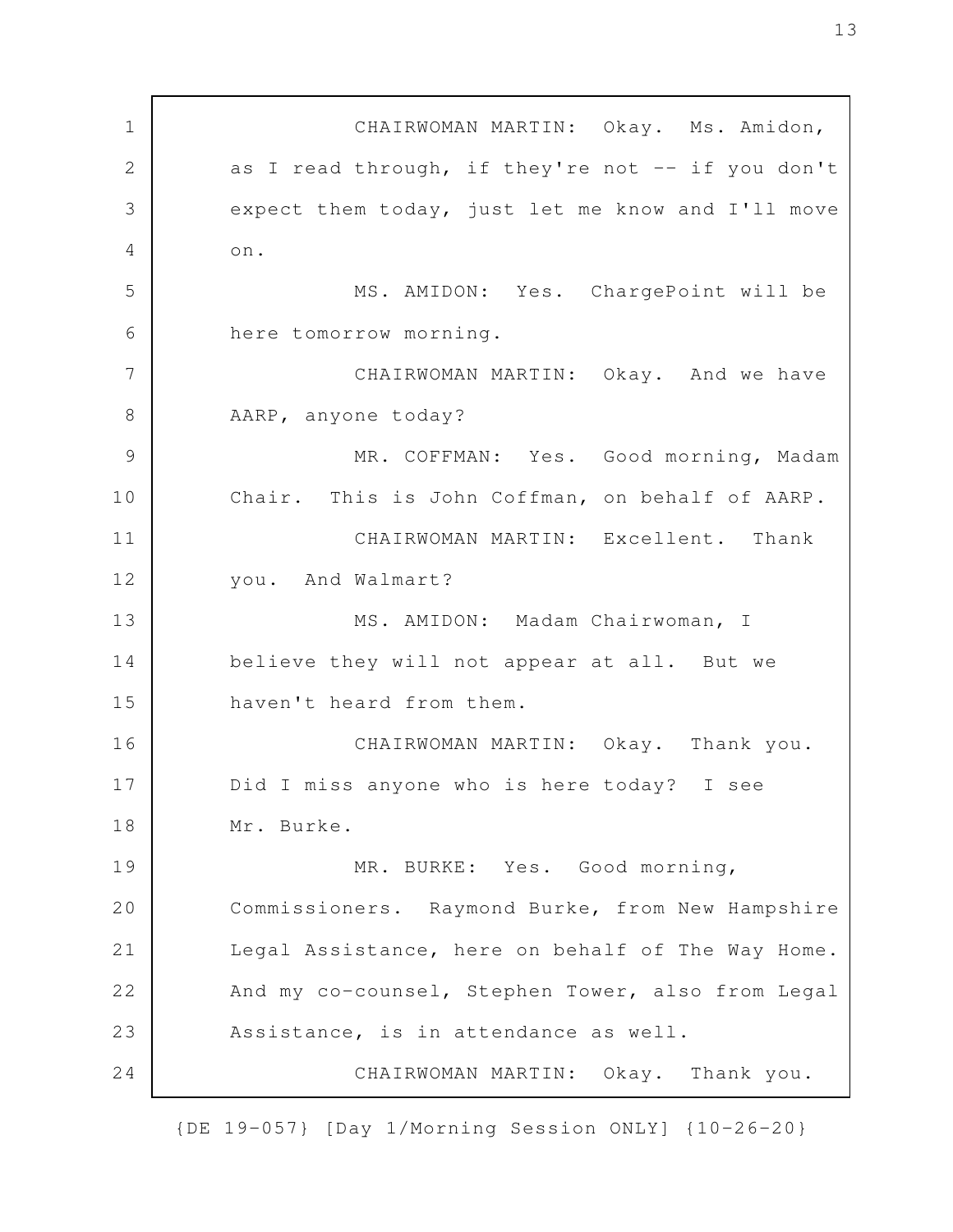Okay. Anyone else that I've missed? *[No verbal response.]* CHAIRWOMAN MARTIN: Okay. Hearing none. Let's move onto exhibits. I have Exhibits 5 through 58 prefiled and premarked for identification. Has anything changed with regard to that? MR. FOSSUM: Yeah, I do not believe so. CHAIRWOMAN MARTIN: Okay. Excellent. Any other preliminary matters? MR. FOSSUM: This is Matthew Fossum, from Eversource. I believe the only preliminary matter, and there was a brief discussion about this before the hearing began live, there are some pending requests for confidential treatment that have not been ruled upon. It is my understanding, and I can be correct me if I'm wrong -- well, I know that there were no objections filed. And it is my understanding that nobody has any objections to the Motions for Confidential Treatment that were submitted. So, I just put that out there as those 1 2 3 4 5 6 7 8 9 10 11 12 13 14 15 16 17 18 19 20 21 22 23 24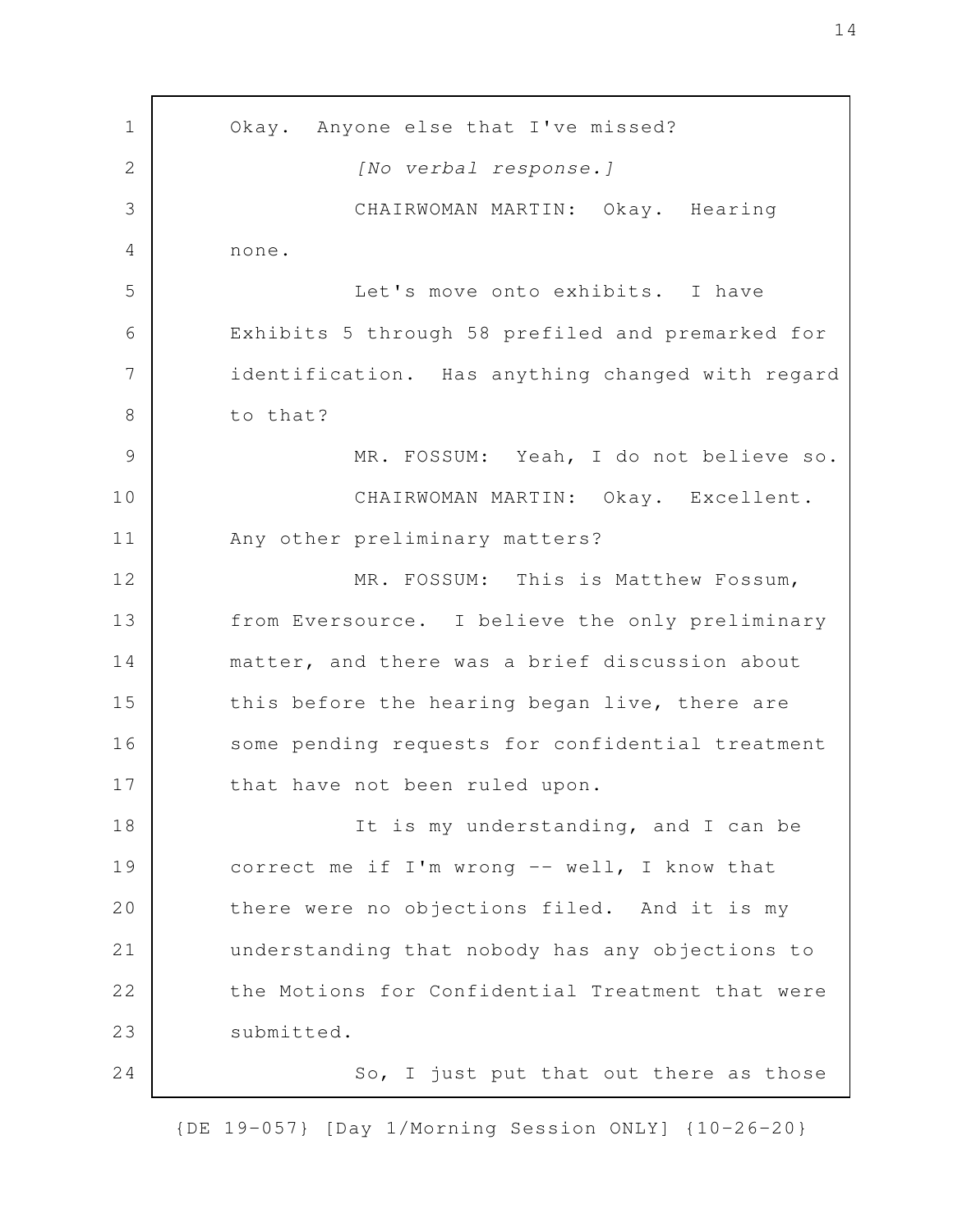| $\mathbf 1$    | have yet to be ruled upon. I note also, it's my   |
|----------------|---------------------------------------------------|
| $\mathbf 2$    | understanding, I don't expect anybody to be       |
| 3              | addressing any confidential information. So, I    |
| 4              | don't expect it to be an issue for this hearing,  |
| 5              | but simply wanted to note that.                   |
| 6              | CHAIRWOMAN MARTIN: Okay. Thank you.               |
| $\overline{7}$ | I appreciate that. We will treat all information  |
| $8\,$          | that has been marked "confidential" as            |
| $\mathsf 9$    | confidential for purposes of the hearing. So,     |
| 10             | please, if anyone does need to identify           |
| 11             | confidential information, let me know before you  |
| 12             | do so, so we can get into a non-public setting.   |
| 13             | And we will issue an order on the pending motions |
| 14             | after the hearing.                                |
| 15             | All right. So, let's proceed with the             |
| 16             | first set of witnesses. Mr. Patnaude, could you   |
| 17             | swear in those folks. And, Mr. Wind, could you    |
| 18             | bring them up.                                    |
| 19             | (Whereupon Richard Chagnon,                       |
| 20             | Douglas P. Horton, and Troy M. Dixon              |
| 21             | were duly sworn by the Court Reporter.)           |
| 22             | CHAIRWOMAN MARTIN: All right. Mr.                 |
| 23             | Fossum.                                           |
| 24             | MS. AMIDON: Madam Chairman, I'll                  |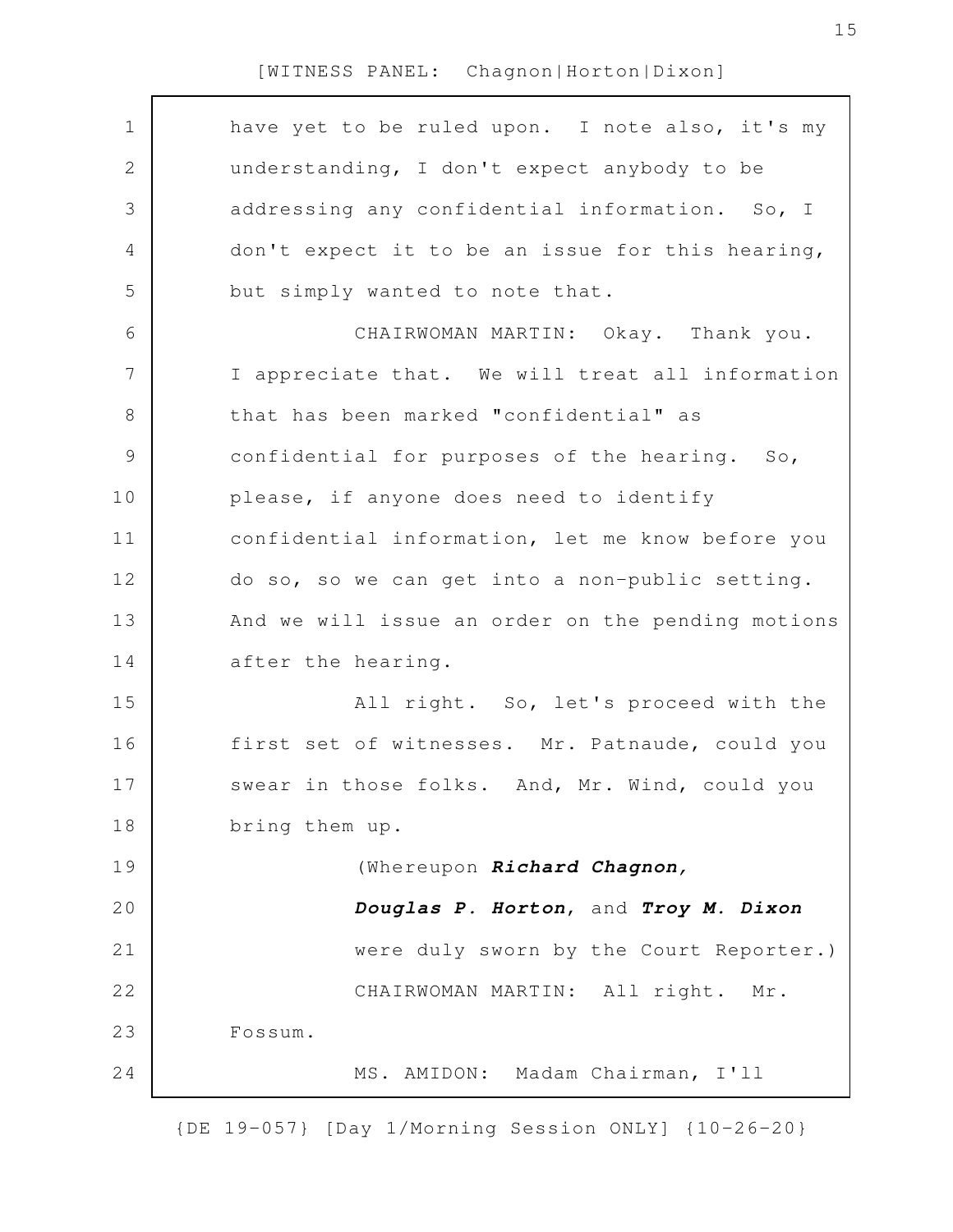| $\mathbf 1$    |   | qualify Mr. Chagnon first, if that is okay with   |
|----------------|---|---------------------------------------------------|
| $\overline{2}$ |   | you?                                              |
| 3              |   | CHAIRWOMAN MARTIN: Okay. Go ahead.                |
| 4              |   | MS. AMIDON: Thank you.                            |
| 5              |   | RICHARD CHAGNON, SWORN                            |
| 6              |   | DOUGLAS P. HORTON, SWORN                          |
| 7              |   | TROY M. DIXON, SWORN                              |
| $\,8\,$        |   | DIRECT EXAMINATION                                |
| $\mathcal{G}$  |   | BY MS. AMIDON:                                    |
| 10             | Q | Mr. Chagnon, would you state your full name for   |
| 11             |   | the record please?                                |
| 12             | A | (Chagnon) Yes. My name is Richard Chagnon.        |
| 13             | Q | And by whom are you employed and what is your     |
| 14             |   | position there?                                   |
| 15             | A | (Chagnon) I am employed by the New Hampshire      |
| 16             |   | Public Utilities Commission. And my position is   |
| 17             |   | the Assistant Director of the Electric Division.  |
| 18             | Q | Mr. Chagnon, have you previously testified before |
| 19             |   | the Commission?                                   |
| 20             | Α | (Chagnon) Yes, I have.                            |
| 21             | Q | Did you participate in the investigation of the   |
| 22             |   | Petition that's the subject of this proceeding    |
| 23             |   | today?                                            |
| 24             | Α | (Chagnon) Yes, I did.                             |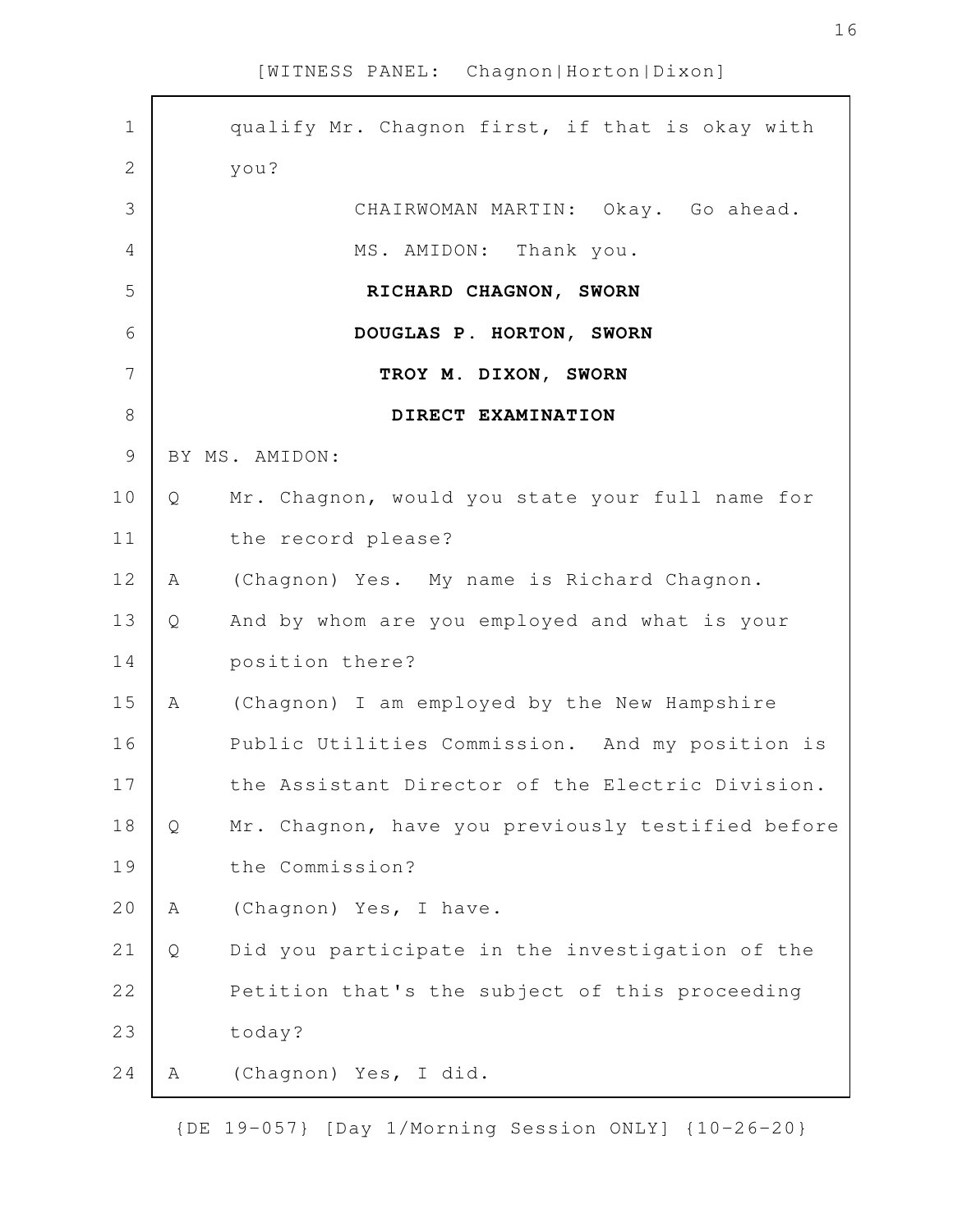| $\mathbf 1$   | Q | Without going into specifics, what general areas   |
|---------------|---|----------------------------------------------------|
| 2             |   | did you examine in connection with the Petition?   |
| 3             | Α | (Chagnon) Well, there were many. I was assigned    |
| 4             |   | as Staff lead for this rate case. I've been        |
| 5             |   | involved in all aspects of the case, including     |
| 6             |   | the review of testimony, issuing data requests,    |
| 7             |   | attending all of the technical sessions,           |
| 8             |   | providing testimony, and answering data requests,  |
| $\mathcal{G}$ |   | and I participated in all of the settlement        |
| 10            |   | conferences.                                       |
| 11            | Q | Thank you. And you said you wrote testimony.<br>Is |
| 12            |   | your testimony identified as "Exhibit 30"?         |
| 13            | Α | (Chagnon) Yes, it is.                              |
| 14            | Q | And this testimony, as you said, was prepared by   |
| 15            |   | you or under your direction, correct?              |
| 16            | Α | (Chagnon) Correct.                                 |
| 17            | Q | Do you have any changes or corrections to that     |
| 18            |   | testimony?                                         |
| 19            | Α | (Chagnon) No, I do not.                            |
| 20            | Q | And does it accurately represent your position on  |
| 21            |   | the issues at the time that you wrote this         |
| 22            |   | testimony?                                         |
| 23            | Α | (Chagnon) Yes, it does.                            |
| 24            | Q | Did you participate in -- you said you             |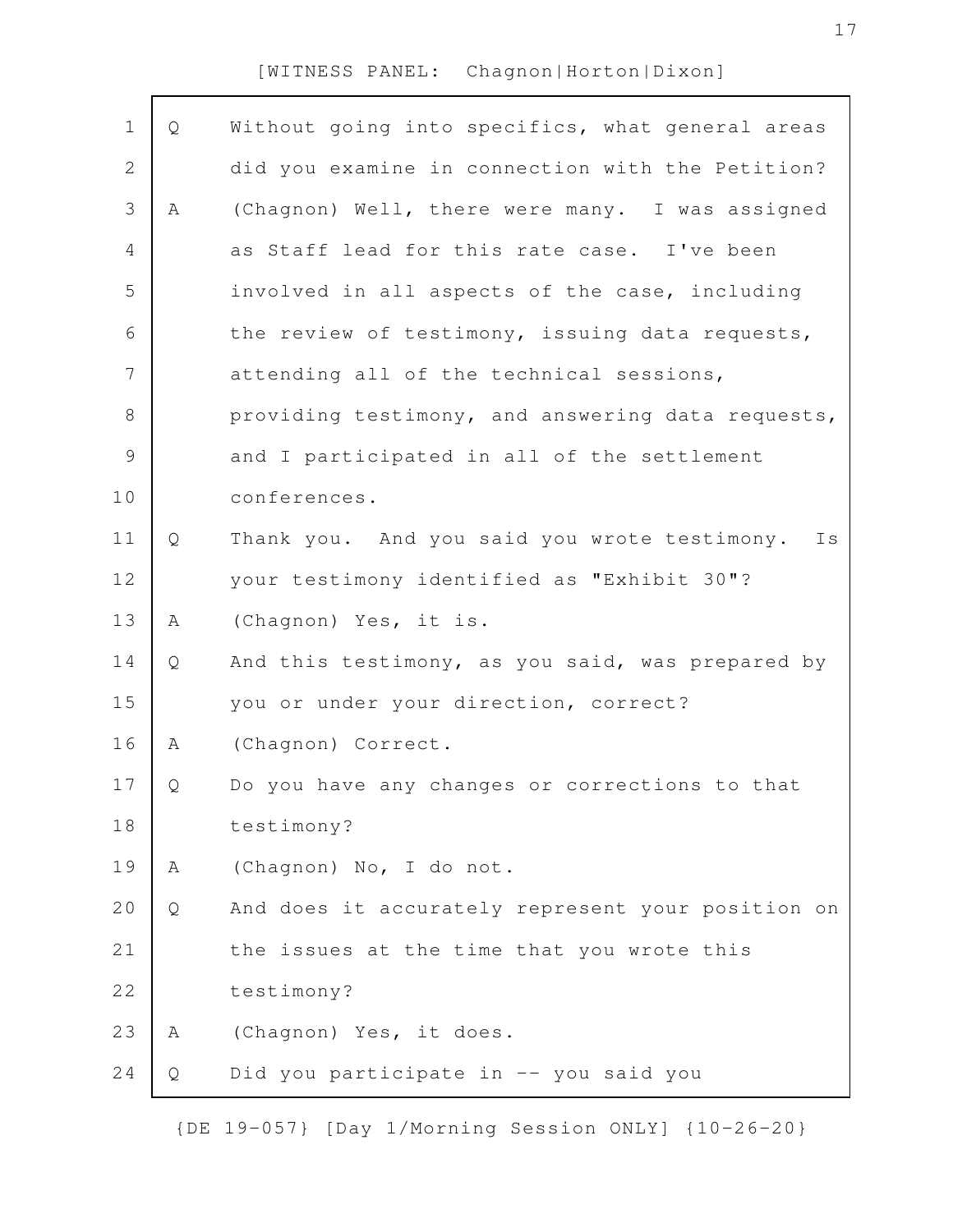| $\mathbf 1$    |   | participated in the settlement discussions?     |
|----------------|---|-------------------------------------------------|
| $\mathbf{2}$   | A | (Chagnon) Correct.                              |
| 3              | Q | Did you participate in the final draft of the   |
| $\overline{4}$ |   | Settlement Agreement?                           |
| 5              | Α | (Chagnon) Yes, I did.                           |
| 6              | Q | And, so, you're familiar with the terms of the  |
| $\overline{7}$ |   | Settlement Agreement?                           |
| $8\,$          | A | (Chagnon) I am.                                 |
| $\mathcal{G}$  | Q | Do you find -- do you believe also that the     |
| 10             |   | Settlement Agreement, if approved, is just and  |
| 11             |   | reasonable and is in the public interest?       |
| 12             | Α | (Chagnon) Yes, I do.                            |
| 13             | Q | And that it will result in just and reasonable  |
| 14             |   | rates?                                          |
| 15             | Α | (Chagnon) Correct.                              |
| 16             |   | MS. AMIDON: Thank you. I've concluded           |
| 17             |   | with Mr. Chagnon. Thank you.                    |
| 18             |   | CHAIRWOMAN MARTIN: All right. Thank             |
| 19             |   | you. Mr. Fossum.                                |
| 20             |   | MR. FOSSUM: Thank you. So, I'll begin           |
| 21             |   | with Mr. Horton and Mr. Dixon. And I have a     |
| 22             |   | series of questions, and I'll ask Mr. Horton to |
| 23             |   | answer first, and then Mr. Dixon after.         |
| 24             |   | BY MR. FOSSUM:                                  |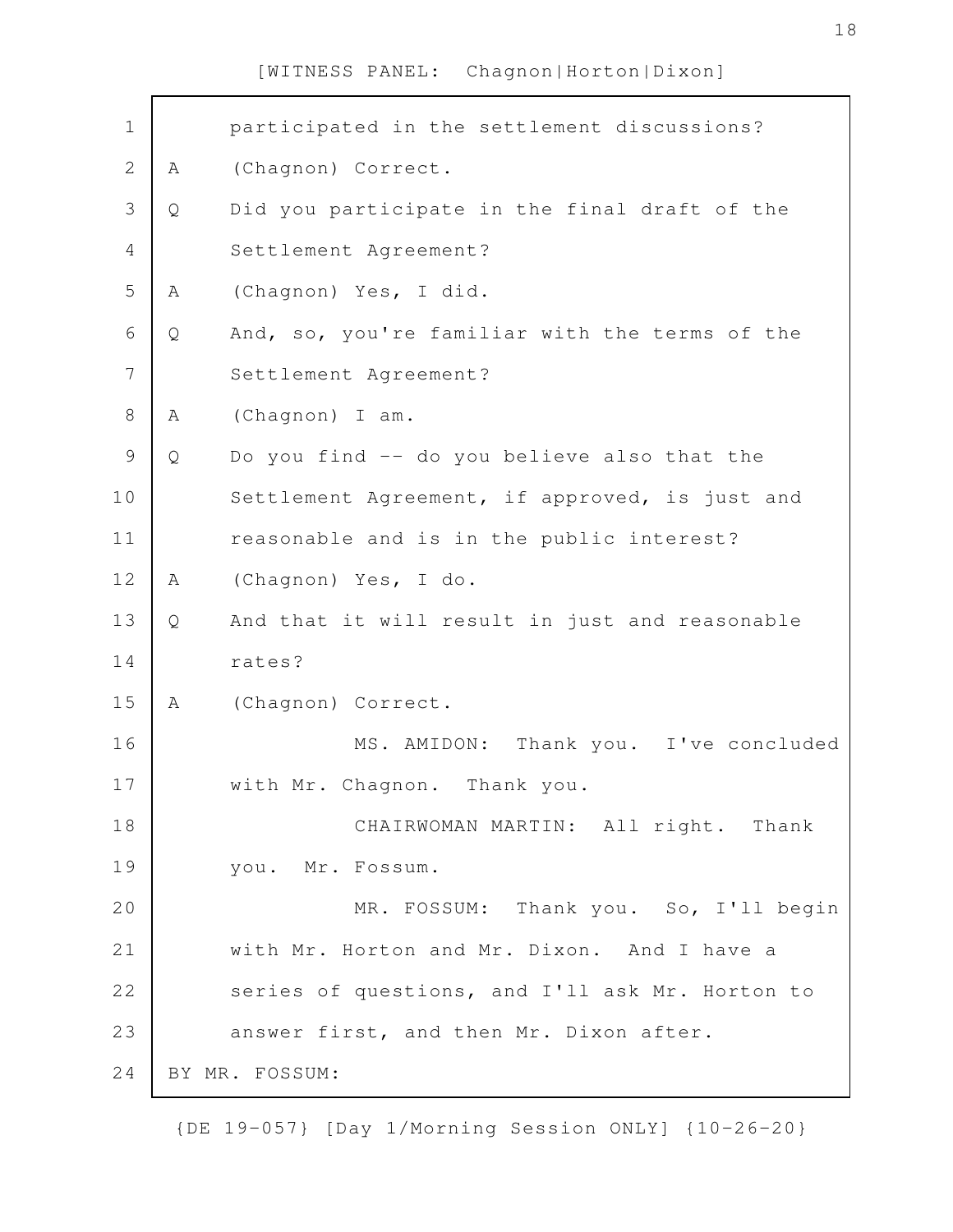| Q | Could each of you state your names, positions,     |
|---|----------------------------------------------------|
|   | and responsibilities for the record?               |
| A | (Horton) Yes. Good morning. My name is Doug        |
|   | Horton. I'm Vice President of Distribution Rates   |
|   | and Regulatory Requirements at Eversource Energy.  |
| Q | And, Mr. Horton, what are your general             |
|   | responsibilities in your position?                 |
| Α | (Horton) I am response for and my group is         |
|   | responsible for all of the distribution-related    |
|   | rate filings that go before the Commission here    |
|   | in New Hampshire, as well as our state regulators  |
|   | in Massachusetts and Connecticut.                  |
| Q | Thank you. And Mr. Dixon?                          |
| A | (Dixon) My name is Troy Dixon. I am Director of    |
|   | Revenue Requirements for Eversource Energy.<br>In  |
|   | that capacity, I'm responsible for the             |
|   | preparation and presentation of distribution rate  |
|   | filings and various other regulatory filings.      |
| Q | Thank you. And now, for each of you, returning     |
|   | to Mr. Horton, have you previously testified       |
|   | before this Commission?                            |
| Α | (Horton) I have not. I have testified a number     |
|   | of times in Massachusetts and Connecticut.<br>This |
|   | is my first time in New Hampshire.                 |
|   |                                                    |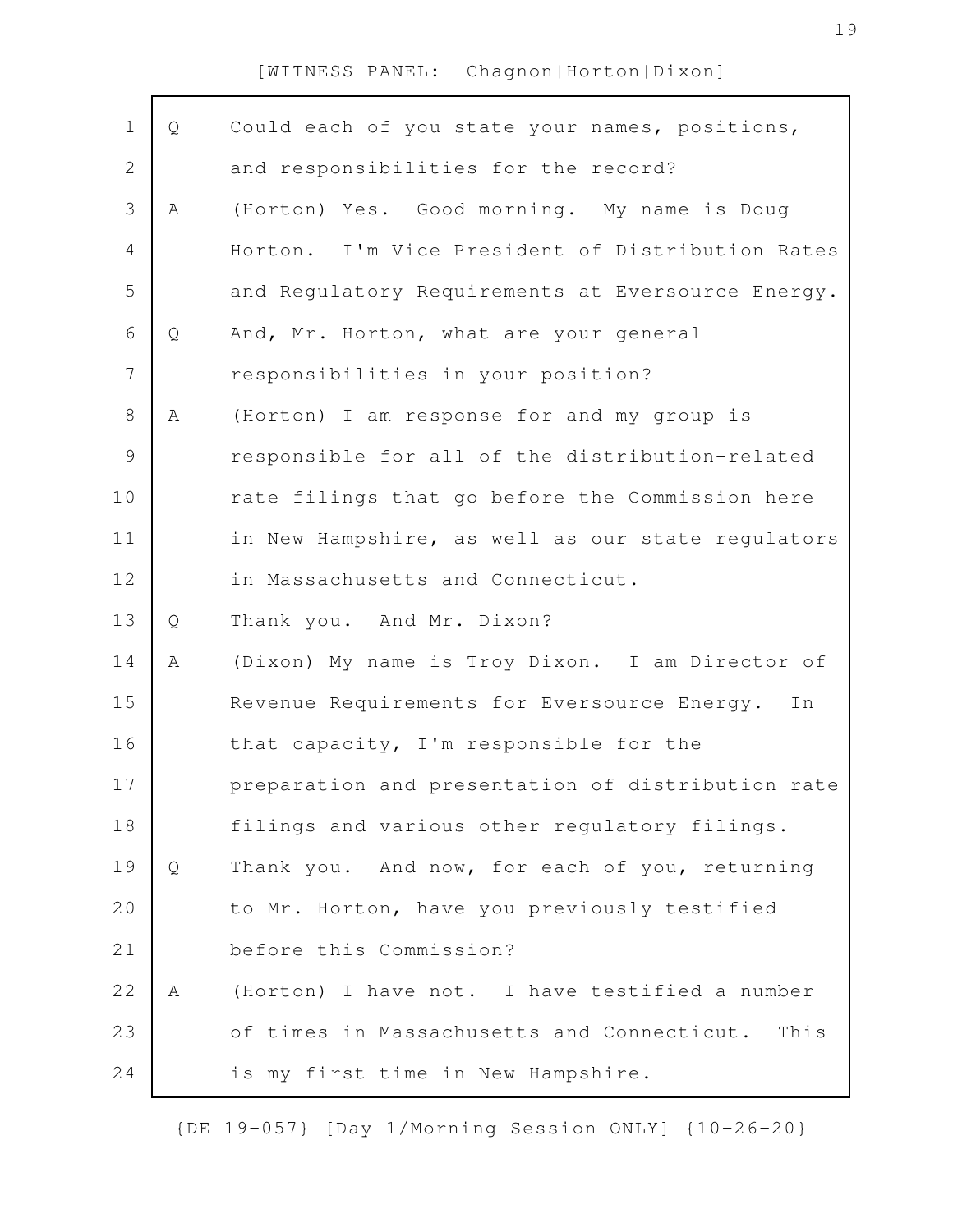| $\mathbf 1$    | Q | And recognizing you have not testified here       |
|----------------|---|---------------------------------------------------|
| $\mathbf{2}$   |   | previously, could you very briefly just give      |
| 3              |   | some -- your background and qualifications? You   |
| $\overline{4}$ |   | only need to be brief, because it is covered in   |
| 5              |   | this. Just for the record here.                   |
| 6              | A | (Horton) Certainly. I've worked at Eversource     |
| 7              |   | for, I believe, fourteen years, in a variety of   |
| 8              |   | roles, mostly in the finance organization, as     |
| $\mathcal{G}$  |   | part of the regulatory group.                     |
| 10             |   | I have an undergraduate and a Master's            |
| 11             |   | of Business Administration from Bentley           |
| 12             |   | University, in Waltham, Massachusetts. And my     |
| 13             |   | MBA is a concentration in Finance, my             |
| 14             |   | undergraduate is an Economics and Finance degree. |
| 15             |   | I have three crazy sons.                          |
| 16             | Q | And, Mr. Dixon, have you previously testified     |
| 17             |   | before this Commission?                           |
| 18             | Α | (Dixon) Yes, I have.                              |
| 19             | Q | Now, turning to -- well, I'll ask this first, by  |
| 20             |   | way of clarification.                             |
| 21             |   | Mr. Horton, were you or have you taken            |
| 22             |   | the place of Mr. Eric Chung, whose testimony was  |
| 23             |   | submitted initially in this case?                 |
| 24             | Α | (Horton) I have, yes, substituted myself for his  |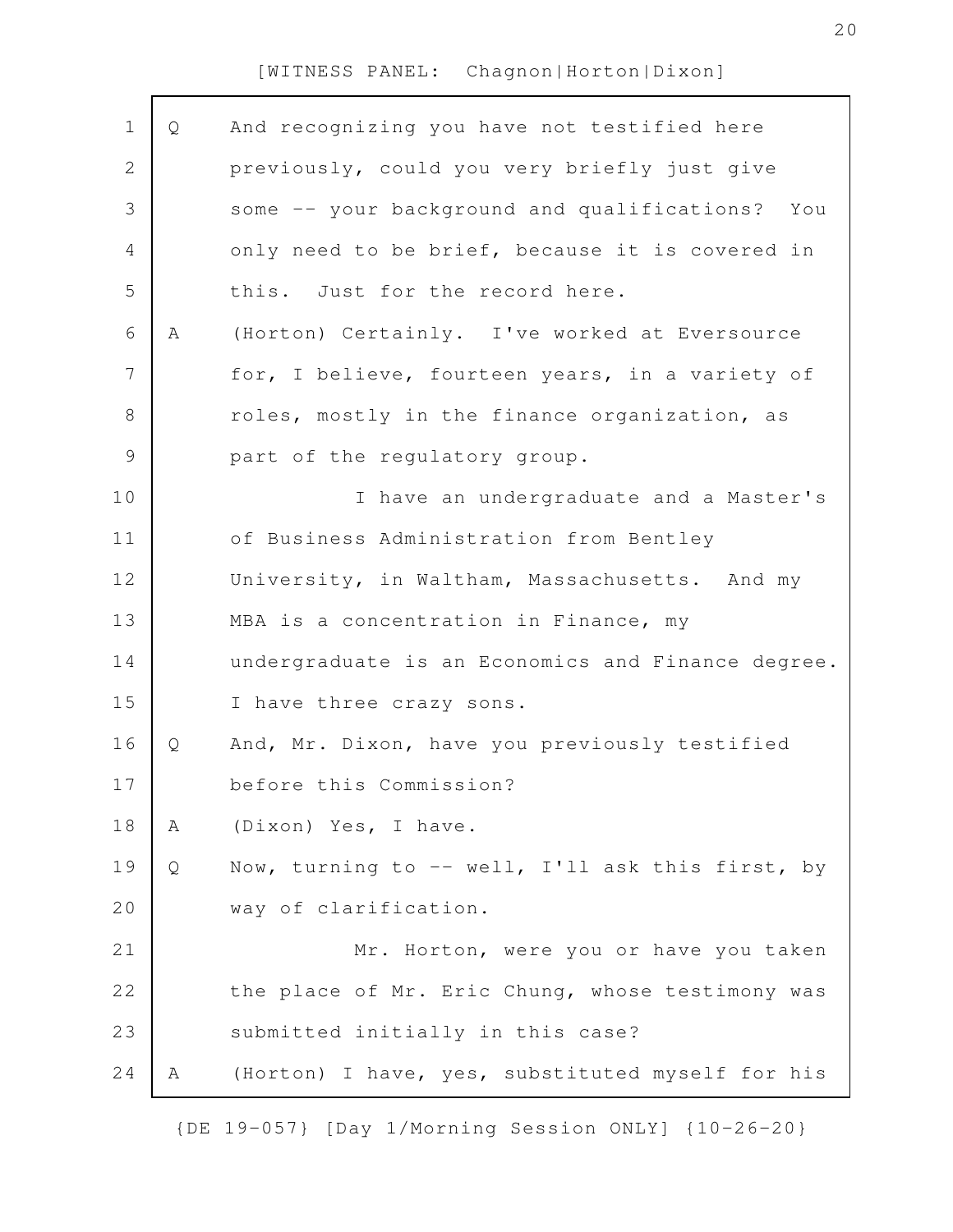| $1\,$          |   | testimony.                                        |
|----------------|---|---------------------------------------------------|
| $\mathbf{2}$   | Q | Okay. Very good. Now, knowing that, did you       |
| 3              |   | both file testimony and attachments as part of    |
| $\overline{4}$ |   | the Company's initial rate case filing back on    |
| 5              |   | May 28th, 2019, which has been marked and         |
| $\epsilon$     |   | included as "Exhibit 6"?                          |
| $\overline{7}$ | A | (Horton) I did. Mr. Chung did, and I've           |
| 8              |   | substituted in his place, where he's taken        |
| $\mathcal{G}$  |   | another position outside of Eversource.           |
| 10             | A | (Dixon) And, yes, I did as well.                  |
| 11             | Q | And, for each of you, was that, understanding the |
| 12             |   | substitution issue, was that testimony prepared   |
| 13             |   | by you or at your direction?                      |
| 14             | A | (Horton) Yes.                                     |
| 15             | A | (Dixon) Yes.                                      |
| 16             | Q | And do you have any corrections to that           |
| 17             |   | information this morning?                         |
| 18             | Α | (Horton) No.                                      |
| 19             | Α | (Dixon) No.                                       |
| 20             | Q | And do you adopt that testimony as your testimony |
| 21             |   | for this proceeding?                              |
| 22             | Α | (Horton) Yes.                                     |
| 23             | Α | (Dixon) Yes, I do.                                |
| 24             | Q | And, similarly, did you both file testimony and   |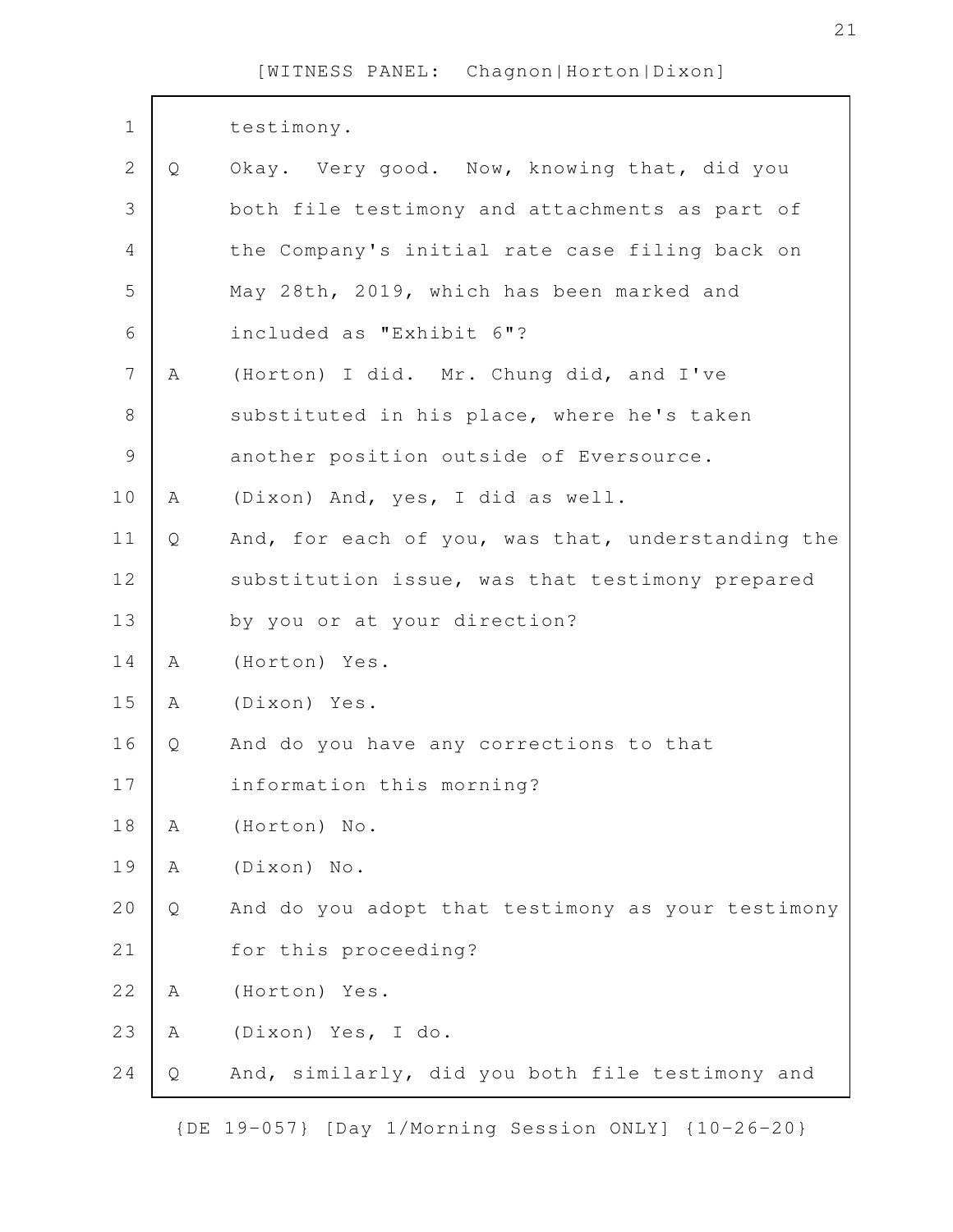| $\mathbf 1$    |   | attachments as part of the Company's rebuttal     |
|----------------|---|---------------------------------------------------|
| $\mathbf{2}$   |   | filing, on March 4th, 2020, and which has been    |
| 3              |   | included as "Exhibit 44"?                         |
| $\overline{4}$ | Α | (Horton) Yes.                                     |
| 5              | Α | (Dixon) Yes, I did.                               |
| 6              | Q | And was that testimony prepared by you or at your |
| $\overline{7}$ |   | direction?                                        |
| $8\,$          | A | (Horton) Yes.                                     |
| $\mathcal{G}$  | Α | (Dixon) Yes.                                      |
| 10             | Q | And do you have any corrections to that testimony |
| 11             |   | this morning?                                     |
| 12             | A | (Horton) No.                                      |
| 13             | Α | (Dixon) No.                                       |
| 14             | Q | And do you likewise adopt that testimony as your  |
| 15             |   | testimony for this proceeding?                    |
| 16             | Α | (Horton) Yes.                                     |
| 17             | Α | (Dixon) Yes.                                      |
| 18             | Q | All right. Thank you. Getting through -- moving   |
| 19             |   | on now to the more important stuff. Did each of   |
| 20             |   | you participate in the discussions, negotiations, |
| 21             |   | and drafting of the Settlement Agreement that's   |
| 22             |   | under consideration before the Commission this    |
| 23             |   | morning?                                          |
| 24             | Α | (Horton) Yes.                                     |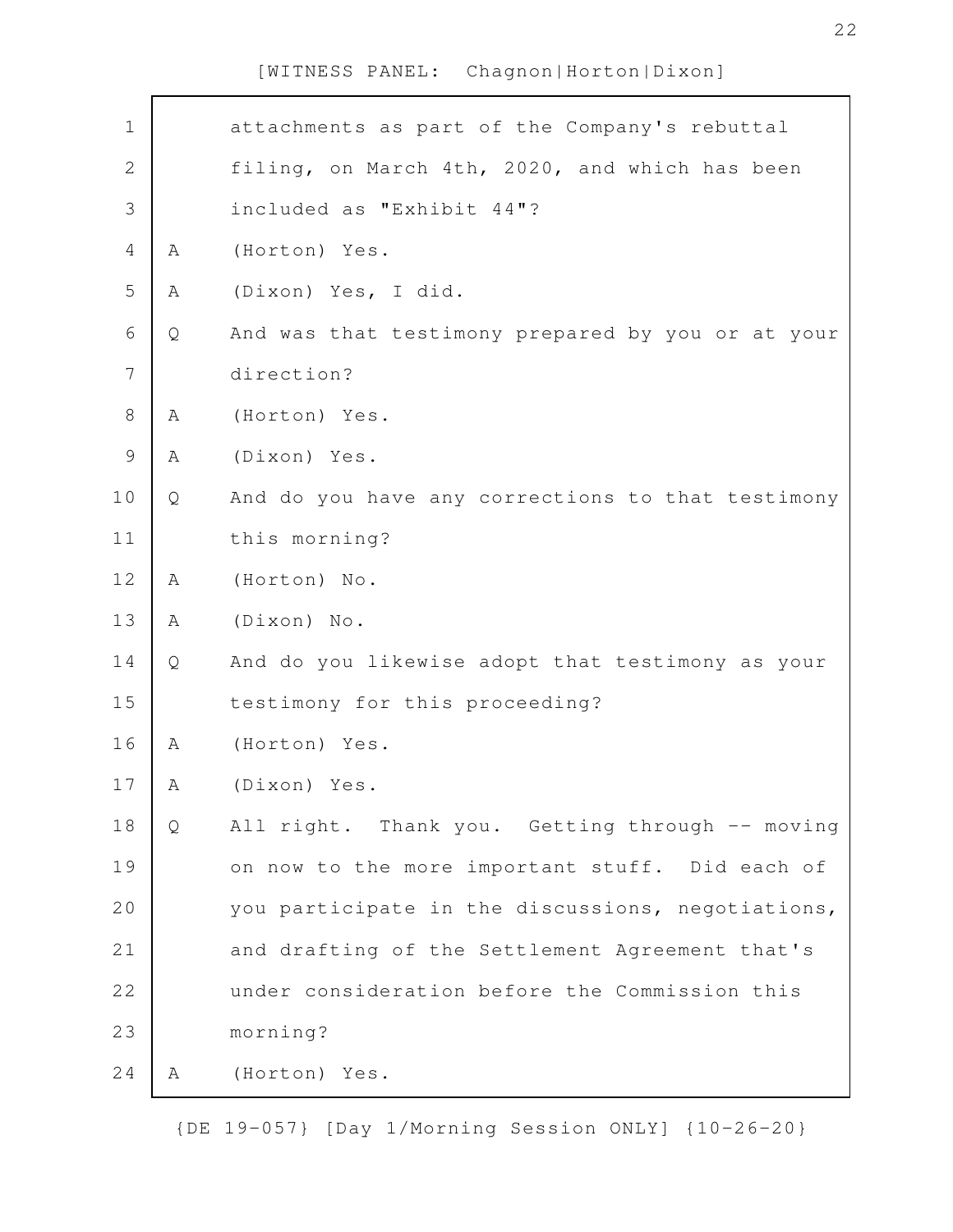| $\mathbf 1$    | Α | (Dixon) Yes.                                      |
|----------------|---|---------------------------------------------------|
| $\mathbf{2}$   | Q | And are you both familiar with the terms of that  |
| 3              |   | Settlement Agreement?                             |
| 4              | Α | (Horton) Yes.                                     |
| 5              | Α | (Dixon) Yes.                                      |
| 6              | Q | Now, Mr. Horton, I guess, and Mr. Dixon, to the   |
| $\overline{7}$ |   | degree that's necessary, but I'll start with      |
| $8\,$          |   | Mr. Horton. Could you please provide an overview  |
| $\mathcal{G}$  |   | of the Settlement that is pending before the      |
| 10             |   | Commission today? Understanding that the          |
| 11             |   | document speaks for itself. So, you don't need    |
| 12             |   | great detail. But, nonetheless, please, could     |
| 13             |   | you provide an overview of that, that filing, and |
| 14             |   | the Company's perspective on it?                  |
| 15             | Α | (Horton) Yes, I can. First, just to provide some  |
| 16             |   | context, as many of you know, when this case      |
| 17             |   | first started, we noted in that filing all the    |
| 18             |   | things that had changed in the ten years since    |
| 19             |   | our last rate case, including the merger of       |
| 20             |   | PSNH's parent company, the completion of the      |
| 21             |   | divestiture of our generating assets, as well as  |
| 22             |   | a number of other changes in our system           |
| 23             |   | operations, significant amount of investments in  |
| 24             |   | distribution capital, as well as improvements in  |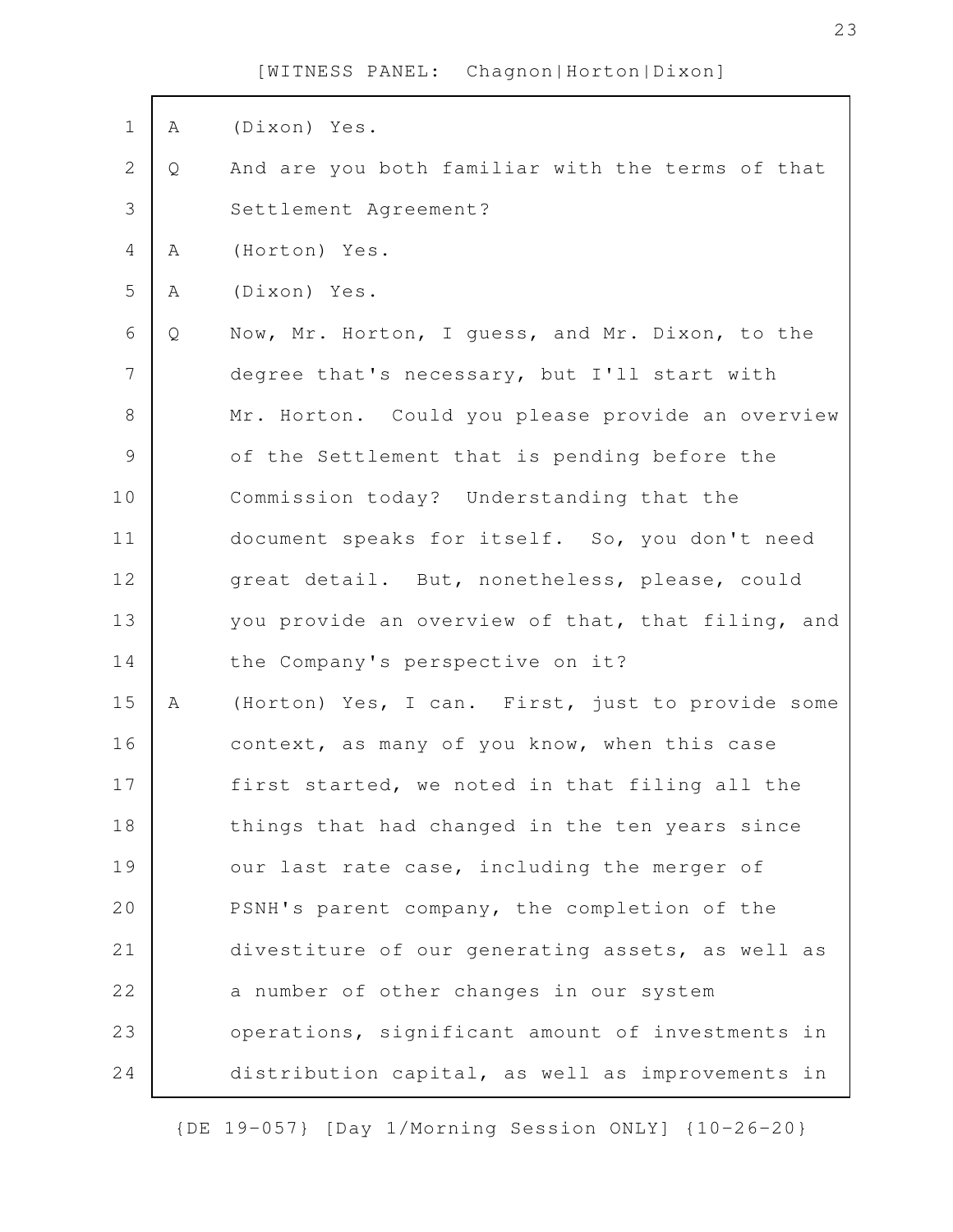$\Gamma$ 

| $\mathbf 1$   | system reliability and performance.               |
|---------------|---------------------------------------------------|
| 2             | As is typical in a rate case                      |
| 3             | proceeding, throughout the process there were     |
| 4             | several parties that identified questions, at     |
| 5             | times concerns, and offered alternate positions   |
| 6             | on a number of elements of our proposal. And, as  |
| 7             | a result of a lot of hard work, collaboration,    |
| 8             | and compromise, particularly in light of the      |
| $\mathcal{G}$ | challenges presented by the pandemic, I'm proud   |
| 10            | to say that we're here today able to present a    |
| 11            | comprehensive Settlement Agreement that's been    |
| 12            | agreed to by all parties in the case. It's been   |
| 13            | agreed to by Staff at the PUC, at the Office of   |
| 14            | the Consumer Advocate, Clean Energy New           |
| 15            | Hampshire, New Hampshire Department of            |
| 16            | Environmental Services, The Way Home, Acadia      |
| 17            | Center, Walmart, AARP New Hampshire, ChargePoint, |
| 18            | and Eversource.                                   |
| 19            | We all know that a rate increase at any           |
| 20            | time is difficult for our customers, and it's     |
| 21            | particularly so in light of the current economic  |
| 22            | challenges that are faced by many of our          |
| 23            | customers due to the pandemic. But, as I said,    |
| 24            | I'm proud to say that, through the Settlement, we |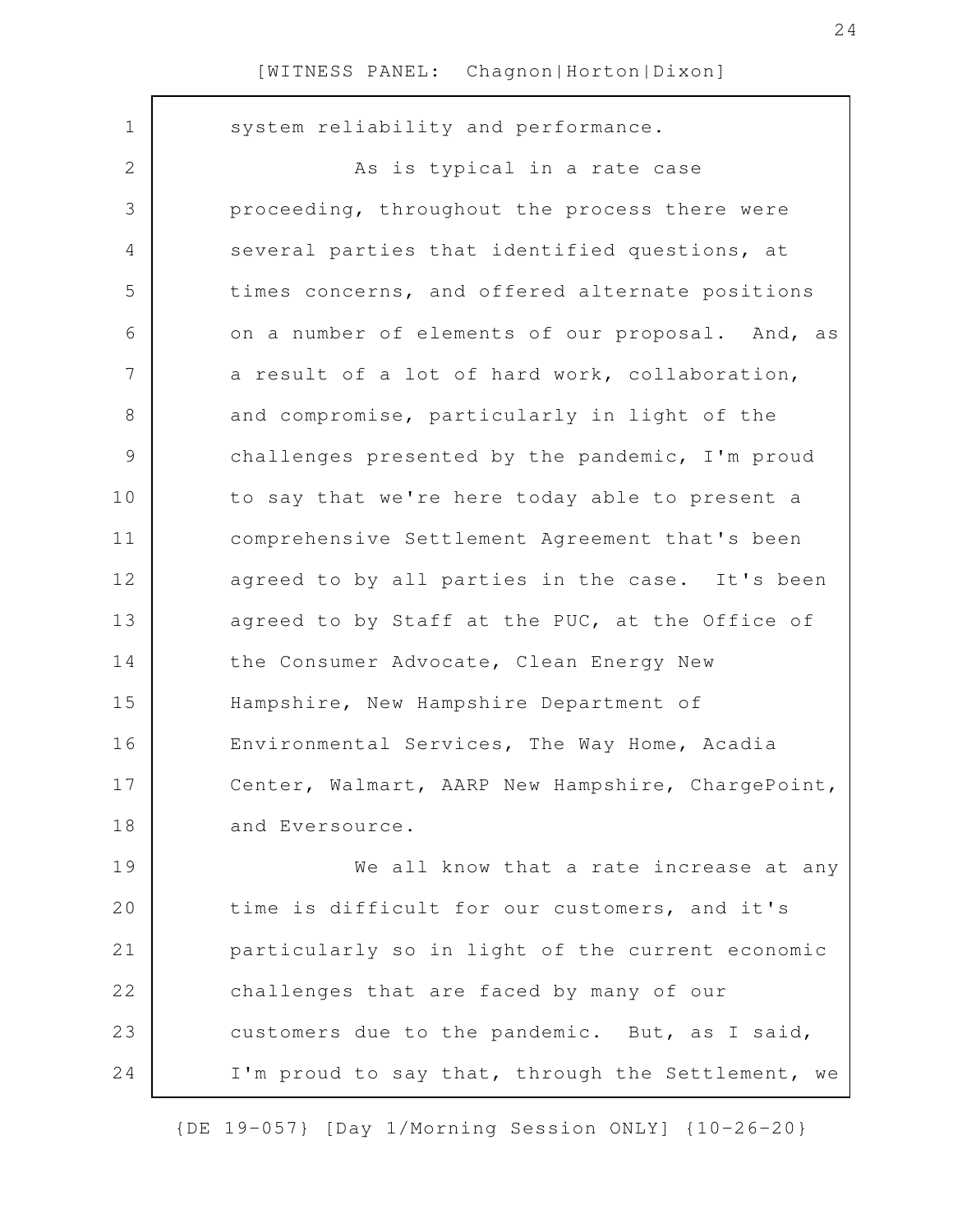| have implemented measures to ease the rate        |
|---------------------------------------------------|
| impact to customers. For example, as I'll talk    |
| about in a moment, we have proposed and agreed to |
| treat the excess deferred income taxes in the     |
| Settlement in a way that will effectively         |
| offset the bill impacts associated with           |
| recoupment.                                       |
| The Agreement covers a range of topics,           |
| other than just the base rate change that will    |
| result in an increase to customers. Those other   |
| proposals will add value to customers, as well as |
| introduce additional transparency into our        |
| processes to enable Eversource to continue to     |
| make sound investments in our system, in an       |
| effort to continually improve our customer        |
| satisfaction and system performance.              |
| So, we have four days of hearings                 |
| scheduled for this week. We have carved out       |
| certain topics for each of the first three days,  |
| and have reserved the fourth day for overflow.    |
| Today, we'll be covering the general overview, as |
| well as the business process audit, and step      |
| adjustments covering core distribution capital    |
| investments, as well as the ROE and capital       |
|                                                   |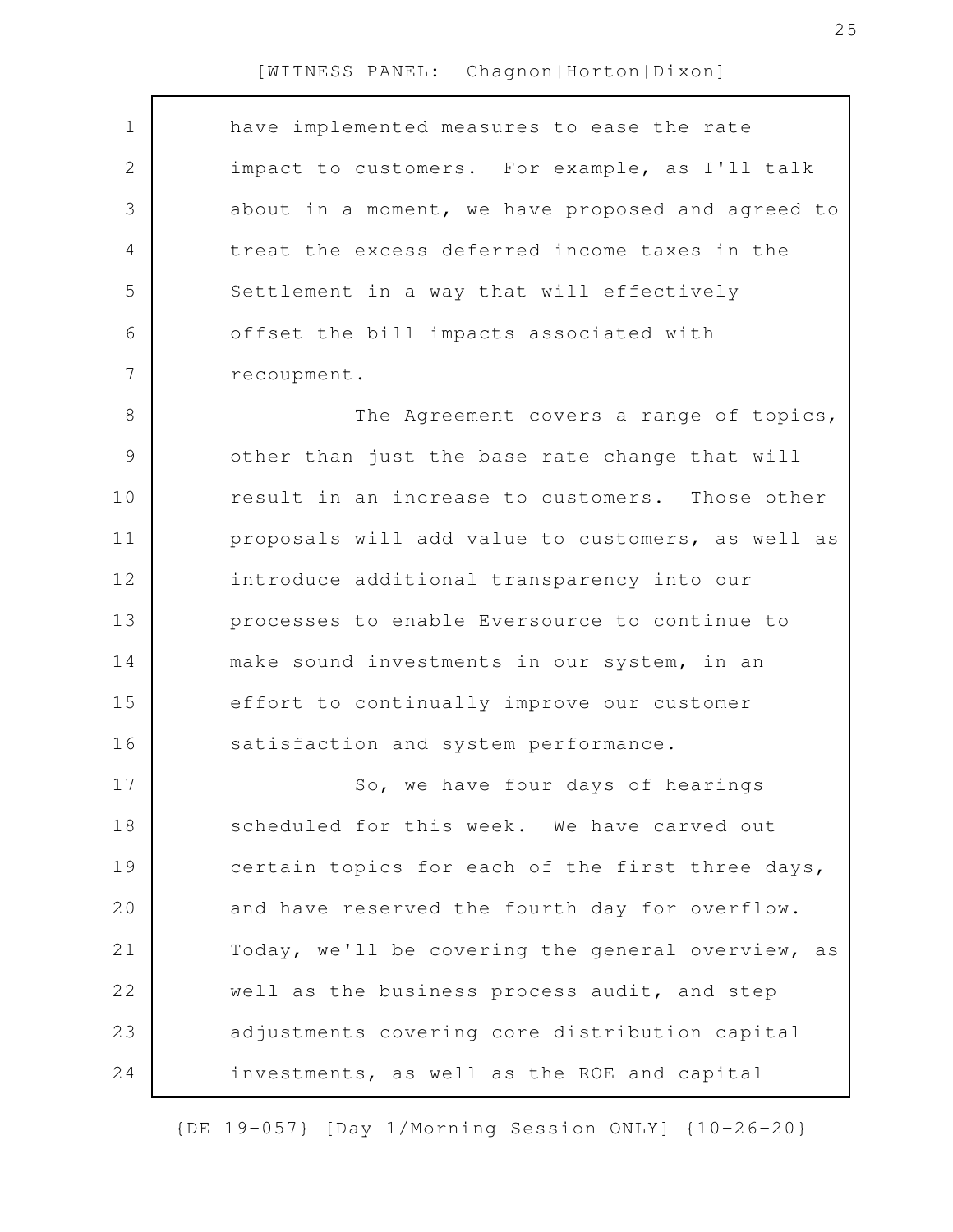| $\mathbf 1$    | structure. Several other topics will be covered   |
|----------------|---------------------------------------------------|
| $\mathbf{2}$   | throughout the rest of the week, including        |
| 3              | electric vehicles, base resilience investments,   |
| $\overline{4}$ | the engineering assessment that has been agreed   |
| 5              | to, a handful of rate design and tariff items, as |
| 6              | well as metering-related items. And then,         |
| 7              | finally, we'll also discuss the arrearage         |
| $8\,$          | forgiveness proposal and fee free proposals that  |
| $\mathcal{G}$  | will be in effect as a result of the Settlement   |
| 10             | Agreement.                                        |
| 11             | So, with that, in this section, I will            |
| 12             | start by providing a general overview of the      |
| 13             | Agreement. You'll notice throughout the           |
| 14             | Agreement we did try to provide contextual        |
| 15             | background in each section, in order to try to    |
| 16             | introduce the why certain settlement terms have   |
| 17             | been included and are structured in the way that  |
| 18             | we are -- the way that they are. We also          |
| 19             | provided details, where we had them, to codify    |
| 20             | the specifics of our compromises, and also to     |
| 21             | note where there was more work necessary, and our |
| 22             | commitment around that work that will be          |
| 23             | following.                                        |
| 24             | In the interest of your time, as part             |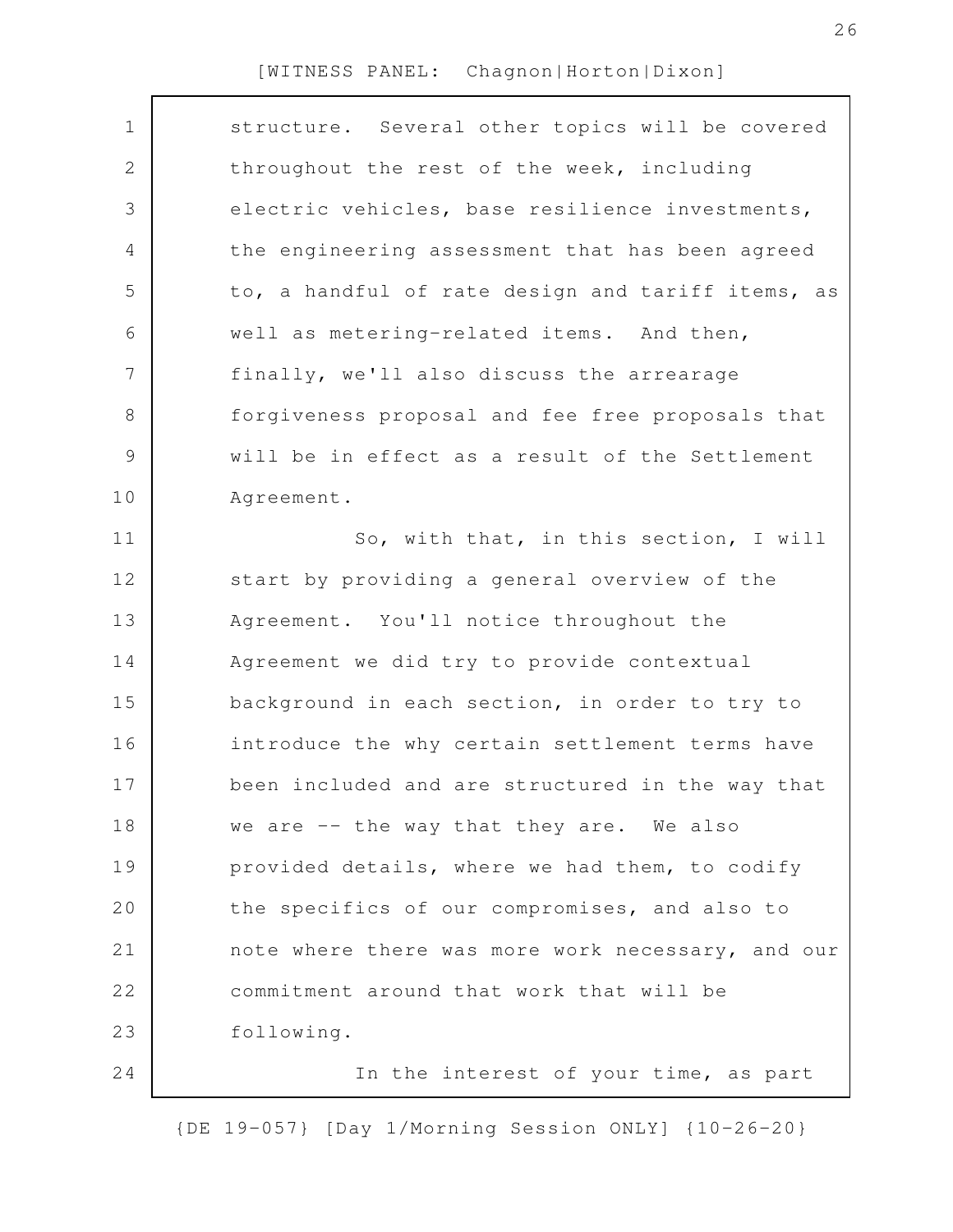| $\mathbf 1$    | of this overview, I won't be reading the terms of |
|----------------|---------------------------------------------------|
| $\mathbf{2}$   | every provision. I'll attempt to give a flyover   |
| 3              | of each section at a very high level. And then,   |
| $\overline{4}$ | of course, will be available for any questions.   |
| 5              | I'm trying to watch faces, as I'm also            |
| 6              | referring to my notes. Because, as folks who      |
| $\overline{7}$ | I've worked closely with over the last several    |
| $\,8\,$        | months in completing the Settlement Agreement     |
| $\mathcal{G}$  | know, brevity is not a word that's often used to  |
| 10             | describe me, especially when I get going on rate  |
| 11             | topics. So, if I notice heads nodding, I'll try   |
| 12             | to speed it up.                                   |
| 13             | But I did think -- we did think it was            |
| 14             | important to try to provide just a brief overview |
| 15             | of the Settlement terms and, generally, what the  |
| 16             | Agreement stands for.                             |
| 17             | Starting with Section 2, the "Revenue             |
| 18             | Requirement Increase". We had originally          |
| 19             | proposed a permanent increase of about \$70       |
| 20             | million. At the end of the day, the Settlement    |
| 21             | Agreement provides a permanent increase of \$45   |
| 22             | million, inclusive of the temporary increase that |
| 23             | had been agreed to and has been in effect since   |
| 24             | last summer.                                      |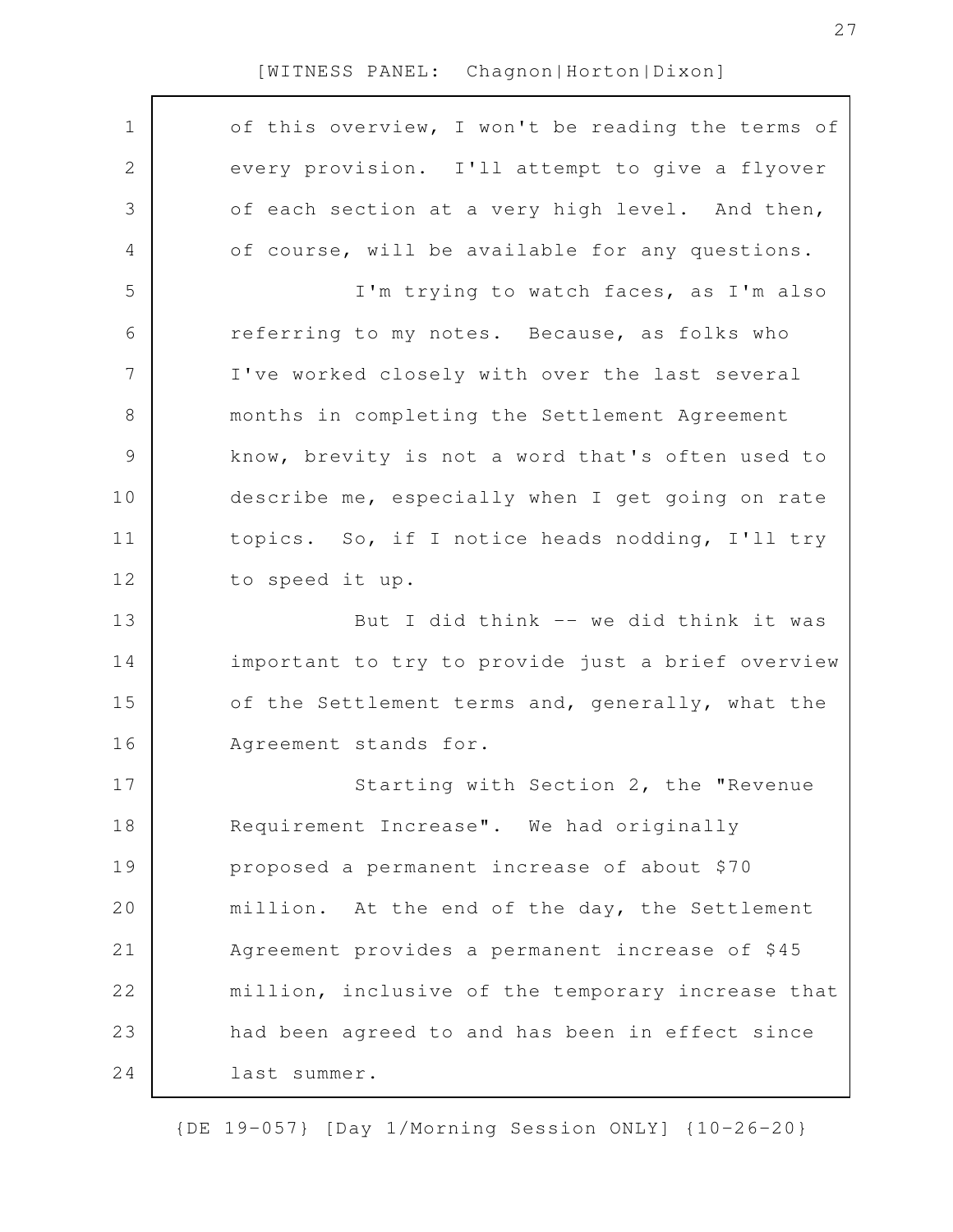| $\mathbf 1$    | As a result, a Rate R residential                 |
|----------------|---------------------------------------------------|
| $\mathbf{2}$   | customer using 650 kilowatt-hours a month, would  |
| 3              | see an increase of about \$1.97 per month, which  |
| $\overline{4}$ | is about 1.64 percent, inclusive of the base rate |
| 5              | change and recoupment. These bill impacts are     |
| 6              | included in Appendix 10 to the Settlement as      |
| 7              | well.                                             |
| $\,8\,$        | The increase is the result of extensive           |
| $\mathcal{G}$  | negotiations and compromise, as I said, the terms |
| 10             | of which are confidential. But, as you'll hear    |
| 11             | this week, the Settling Parties all agree that    |
| 12             | the result of this increase is just and           |
| 13             | reasonable, and we hope that you will agree.      |
| 14             | Section 3 discusses "Plant in Service".           |
| 15             | As noted therein, there were questions raised     |
| 16             | throughout the documentation of our plant         |
| 17             | investments. And, as part of the Settlement       |
| 18             | Agreement, in an effort to help resolve these     |
| 19             | questions, we have agreed to conduct a business   |
| 20             | process audit, the scope for which is discussed   |
| 21             | in Appendix 2.                                    |
| 22             | There is also discussion in                       |
| 23             | Section 2 [Section 3?] around the automated meter |
| 24             | reading investments. In 2013 to 2014 timeframe,   |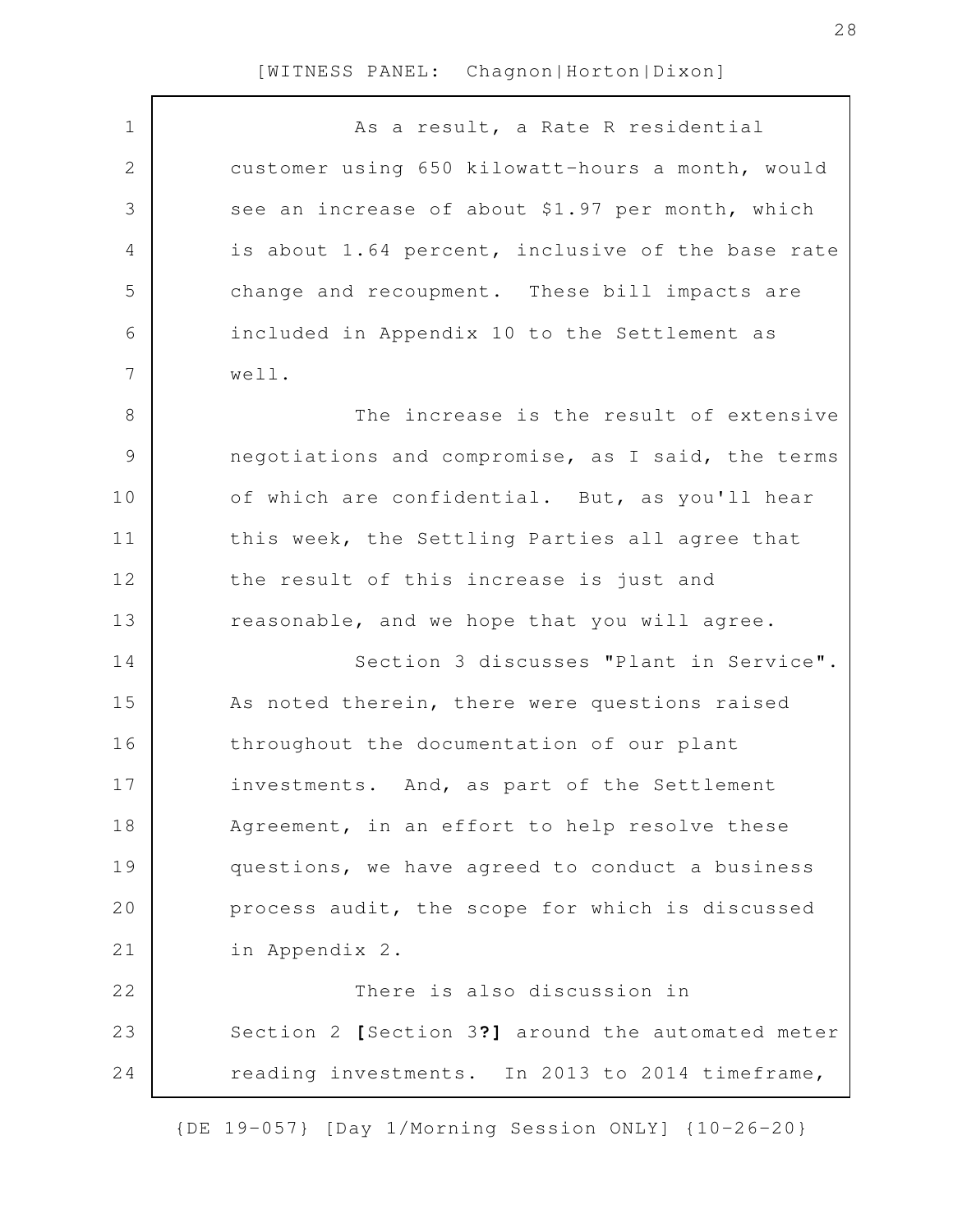| 1             | we converted our prior meters, which were         |
|---------------|---------------------------------------------------|
| 2             | manually read by walk-up meter readers, to an     |
| 3             | AMR, automated meter reading infrastructure,      |
| 4             | where we now read the meters via drive-by         |
| 5             | technology. Questions were raised during the      |
| 6             | proceeding regarding our decision to invest in    |
| 7             | that technology, as well as the accounting that   |
| 8             | is associated with that technology. This is       |
| $\mathcal{G}$ | covered in Section 4 and in Section 3.            |
| 10            | In Section 3, we have agreed to                   |
| 11            | continue with additional process, working         |
| 12            | collaboratively with the Staff and the OCA, in    |
| 13            | order to verify the accuracy of the accounting    |
| 14            | associated with retirements of the prior metering |
| 15            | infrastructure.                                   |
| 16            | In Section 4, we have agreed to conduct           |
| 17            | a feasibility assessment of advanced metering     |
| 18            | functionality, which is meters that do not        |
| 19            | require to be read via drive-by, but are read via |
| 20            | a communication infrastructure that is in place,  |
| 21            | and allows for more real-time meter reading, as   |
| 22            | well as additional functionality.<br>That         |
| 23            | assessment will include a number of different     |
| 24            | scenarios, as well as will include an evaluation  |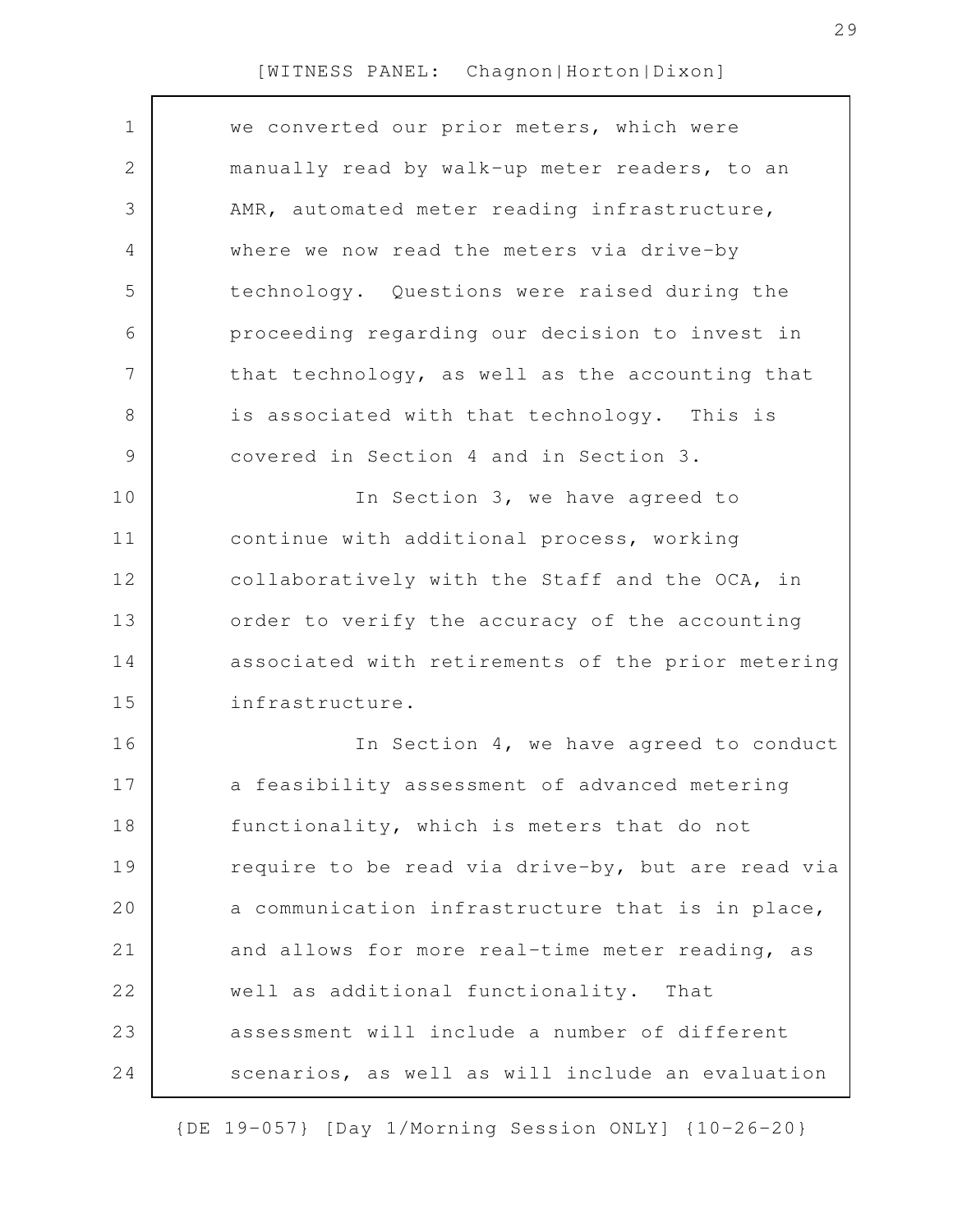| $\mathbf 1$    | of the life cycle costs and benefits, sensitivity  |
|----------------|----------------------------------------------------|
| $\mathbf{2}$   | analyses, and other considerations.                |
| 3              | And moving to Section 5, the "Storm                |
| 4              | Cost Reserve", essentially keeps in place the      |
| 5              | practice that exists today, except that it makes   |
| 6              | exception for single large events that are not     |
| $\overline{7}$ | otherwise covered by the normal process.           |
| 8              | In Section 6, we describe additional               |
| $\mathcal{G}$  | process related to vegetation management           |
| 10             | recovery. There is an amount built into base       |
| 11             | rates as part of this Agreement associated with    |
| 12             | our vegetation management activities. As part of   |
| 13             | this Agreement, we are agreeing to commit to       |
| 14             | additional reporting requirements, as well as      |
| 15             | additional transparency and tracking, such that    |
| 16             | the recovery of our vegetation program tracks      |
| 17             | with our actual costs. If we spend less than the   |
| 18             | amount in base rates, customers will get the       |
| 19             | credit. If we spend more than the amount in base   |
| 20             | rates, we have an ability to recover the amount    |
| 21             | above base rates up to 10 percent above the        |
| 22             | amount in base rates.                              |
| 23             | Section 7 and Section 8, I won't dwell             |
| 24             | They speak for themselves. And we will also<br>on. |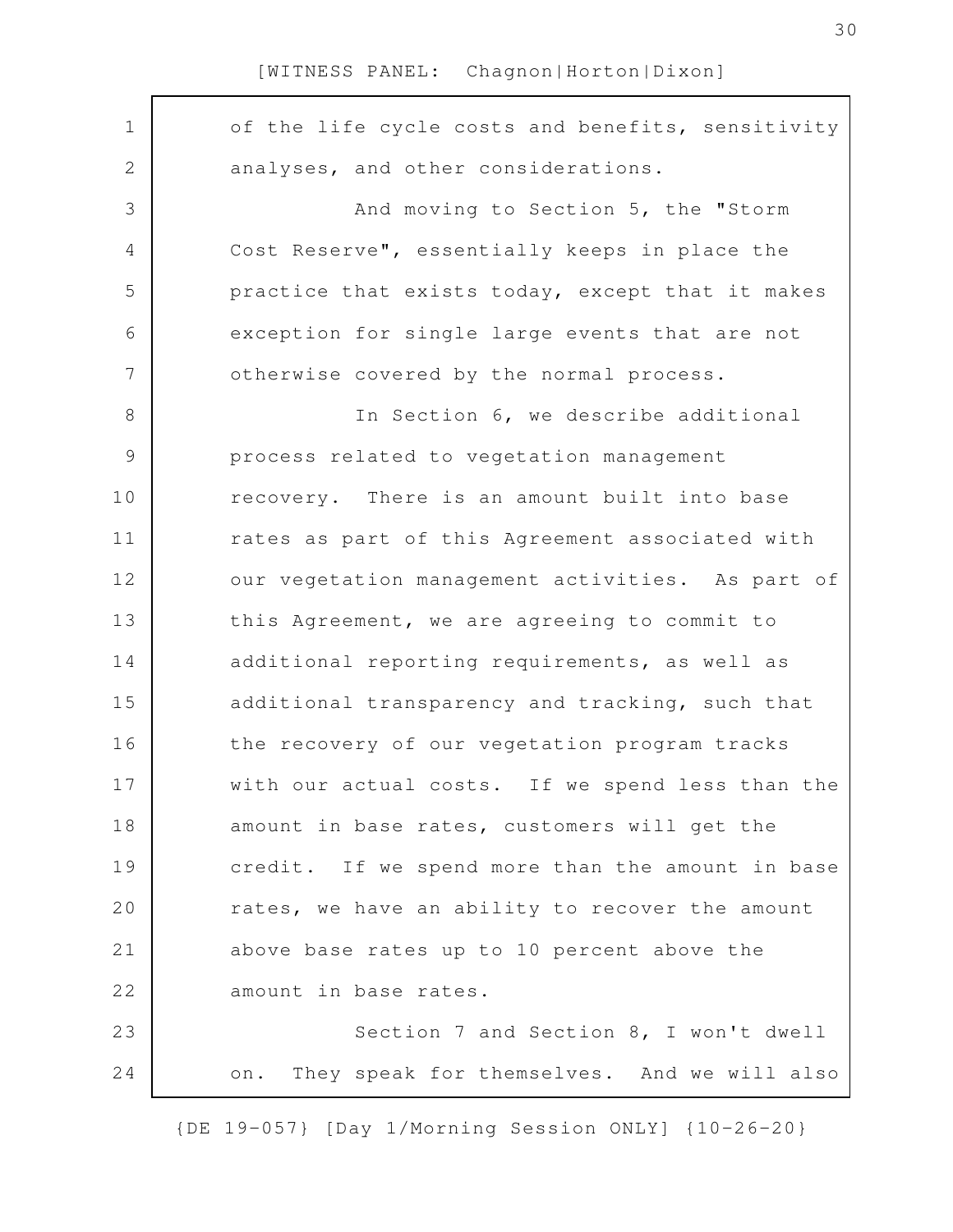be talking about Section 8, "Cost of Capital", later on this afternoon. Moving on to Section 9, the Regulatory Reconciling Adjustment mechanism is intended to provide for a reconciling mechanism for certain discreet categories of costs, that, in general, are costs that are not within the utility's direct control. And includes items such as regulatory assessments and consultant costs, property tax expenses, and lost revenues associated with net metering. It also includes the variance related to vegetation management that I discussed earlier. And then, finally, a provision related to storm cost recovery, which is really a carryover from the temporary agreement that we had reached last year, and it will allow for the amount that's built into base rates today, subject or as a result of that temporary agreement to be reconciled for actual audited cost adjustments, and also our cost of debt, again, both provisions of the Temporary Settlement Agreement. Moving on to Section 10, and there just 1 2 3 4 5 6 7 8 9 10 11 12 13 14 15 16 17 18 19 20 21 22 23 24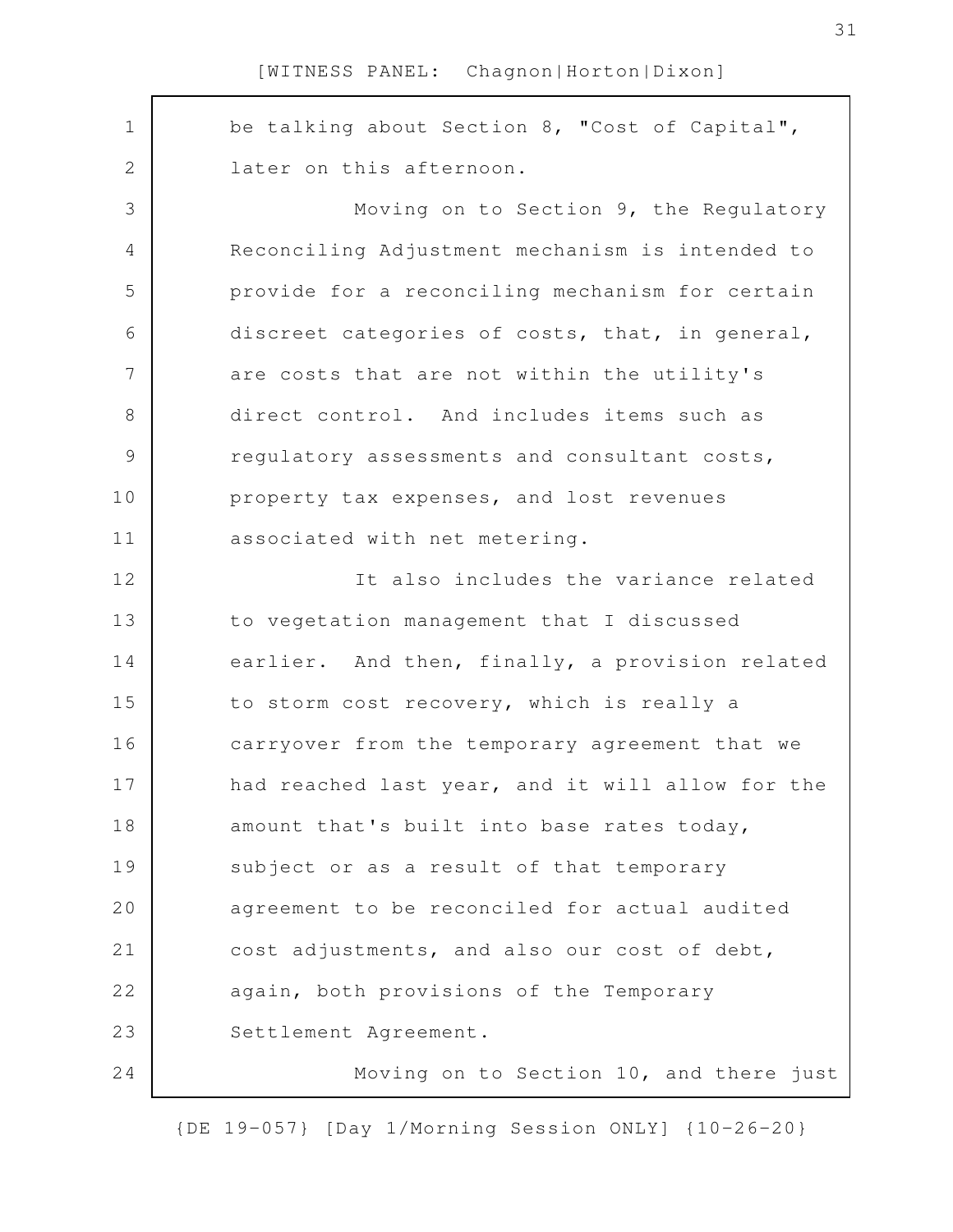| $\mathbf 1$    | are a handful of other sections that I'll touch   |
|----------------|---------------------------------------------------|
| $\mathbf{2}$   | upon. In Section 10 covers our step adjustments,  |
| 3              | which will allow for three step rate changes, to  |
| 4              | reflect actual nongrowth-related core             |
| 5              | distribution capital plant additions for the      |
| 6              | calendar year 2019, 2020, and 2021, none of which |
| $\overline{7}$ | are captured in the rates approved as part of     |
| 8              | this proceeding.                                  |
| $\mathcal{G}$  | That section also describes caps that             |
| 10             | would be applied to those step adjustments, at    |
| 11             | \$11 million, \$18 million, and \$9.3 million for |
| 12             | each of those three years, respectively.<br>The   |
| 13             | first step adjustment will go into effect on      |
| 14             | January 1 of this year. And the second two will   |
| 15             | go into effect on August of 2021 and August of    |
| 16             | 2022.                                             |
| 17             | We have also agreed to continue to work           |
| 18             | with Staff on a template for the filings that     |
| 19             | will document the projects and costs associated   |
| 20             | with those projects that are included in each     |
| 21             | step adjustment. And we will incorporate the      |
| 22             | results of that collaboration, as well as the     |
| 23             | results of the business process audit that I      |
| 24             | referenced earlier, to the extent that we're able |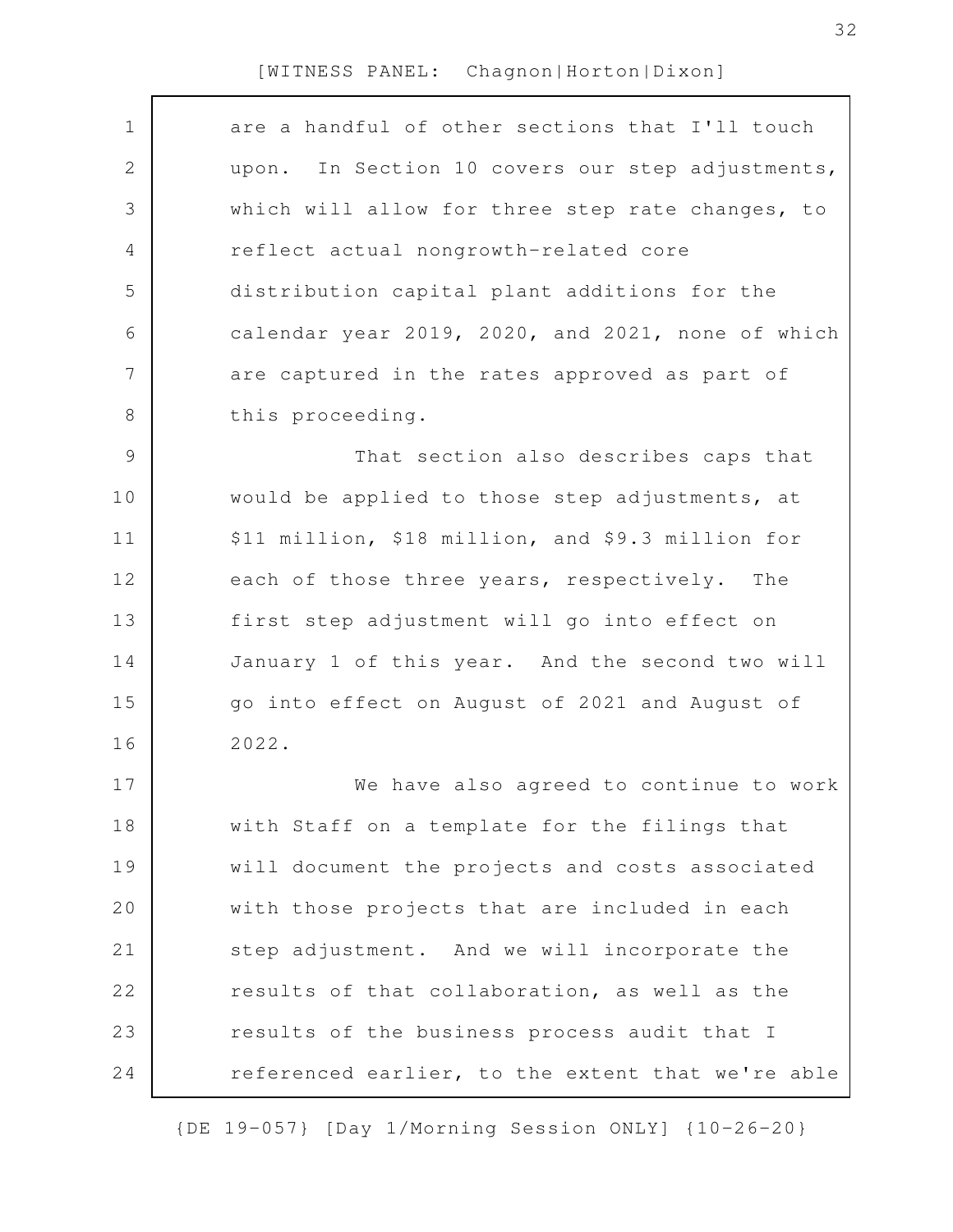to, and to the extent it's applicable, into those future filings. In Section 11, we describe that we had proposed, as part of our initial filing, to accelerate certain types of investments, to which several parties had asked questions and raised observations about those proposals. We have agreed, as a result, to conduct a third party assessment of our system to evaluate the cost-effectiveness of a number of our activities, in order to inform the least cost integrated resource planning process. We have also agreed, as part of that section, to conduct a customer survey, so that we can incorporate and reflect specific information from our customers in New Hampshire regarding their prioritization of reliability and resiliency versus costs. Section 12 and Section 13 cover, respectively, the fee free proposal, as well as the arrearage management proposal, which will also be the subject of topic at hearings later this week. The fee free proposal will eliminate 1 2 3 4 5 6 7 8 9 10 11 12 13 14 15 16 17 18 19 20 21 22 23 24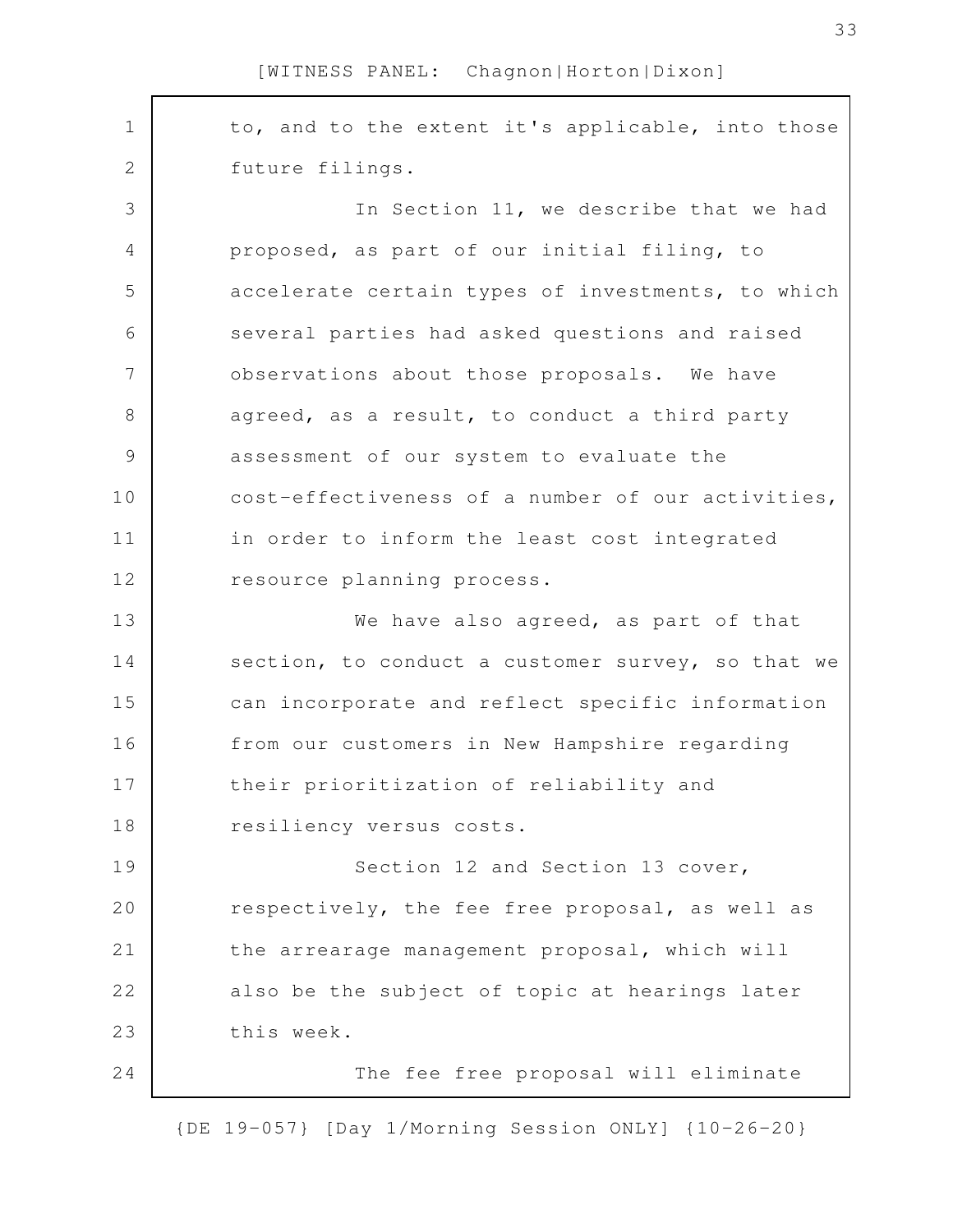| 1              | fees that are charged today to customers when    |
|----------------|--------------------------------------------------|
| $\mathbf{2}$   | they wish to pay their bills by credit card, for |
| 3              | residential customers, which is a customer       |
| $\overline{4}$ | dissatisfier. With this proposal, that fee will  |
| 5              | no longer be charged directly to the customer.   |
| 6              | And we have implemented a proposal, similar to   |
| $\overline{7}$ | something that is in effect at Eversource in     |
| $8\,$          | Connecticut, in order to allow us to make that   |
| $\mathcal{G}$  | transition.                                      |
| 10             | The arrearage management proposal is a           |
| 11             | new program in New Hampshire, whereby customers  |
| 12             | who qualify will be able to have a portion of    |
| 13             | their arrearage balances that have built up      |
| 14             | forgiven in exchange for making timely payments. |
| 15             | This program offers customers a valuable tool to |
| 16             | enable the customer to develop consistent bill   |
| 17             | payment habits, and protect those customers from |
| 18             | service disconnection while participating in the |
| 19             | programs.                                        |
| 20             | Section 14 covers "Tariff and Rate               |
| 21             | Design". There are a number of topics in there,  |
| 22             | again, subject of a hearing day later this week. |
| 23             | And Section 15, I mentioned earlier,             |
| 24             | "Recoupment". We had proposed and have agreed to |
|                |                                                  |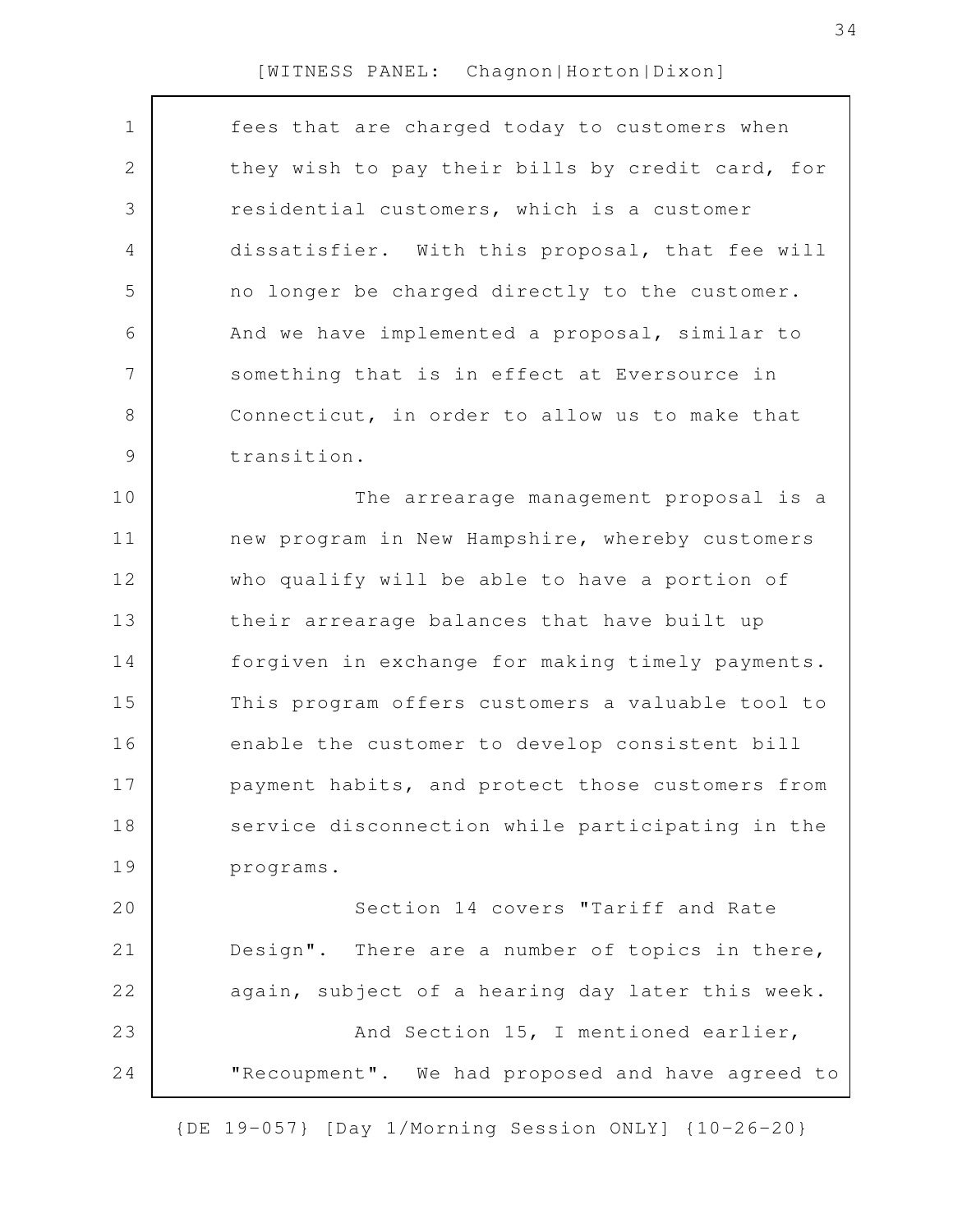| $\mathbf 1$   | accelerate the excess deferred income tax credit  |
|---------------|---------------------------------------------------|
| 2             | that is made available by the reduction in the    |
| 3             | federal income tax rate. We're accelerating a     |
| 4             | portion of that credit to customers, in order to  |
| 5             | offset the bill impacts of recoupment. And with   |
| 6             | that, we've been able to severely limit the       |
| 7             | impact associated with that aspect of the bill    |
| 8             | increase.                                         |
| $\mathcal{G}$ | And then, finally, on Section 16,                 |
| 10            | related to "Electric Vehicles", the commitments   |
| 11            | are straightforward and spelled out there. But    |
| 12            | it essentially requires that we will submit a     |
| 13            | filing within four months of the approval of this |
| 14            | Agreement, which will encompass proposals for     |
| 15            | make-ready investments for electric vehicles.     |
| 16            | And, as part of that proposal, we will develop an |
| 17            | alternative to demand charges for electric        |
| 18            | vehicle charging rates, and that we will work     |
| 19            | collaboratively with the Settling Parties on the  |
| 20            | development of that proposal.                     |
| 21            | That completes my overview. I                     |
| 22            | appreciate the opportunity. And I thank you for   |
| 23            | the chance to provide it.                         |
| 24            | And I'd also like to express my sincere           |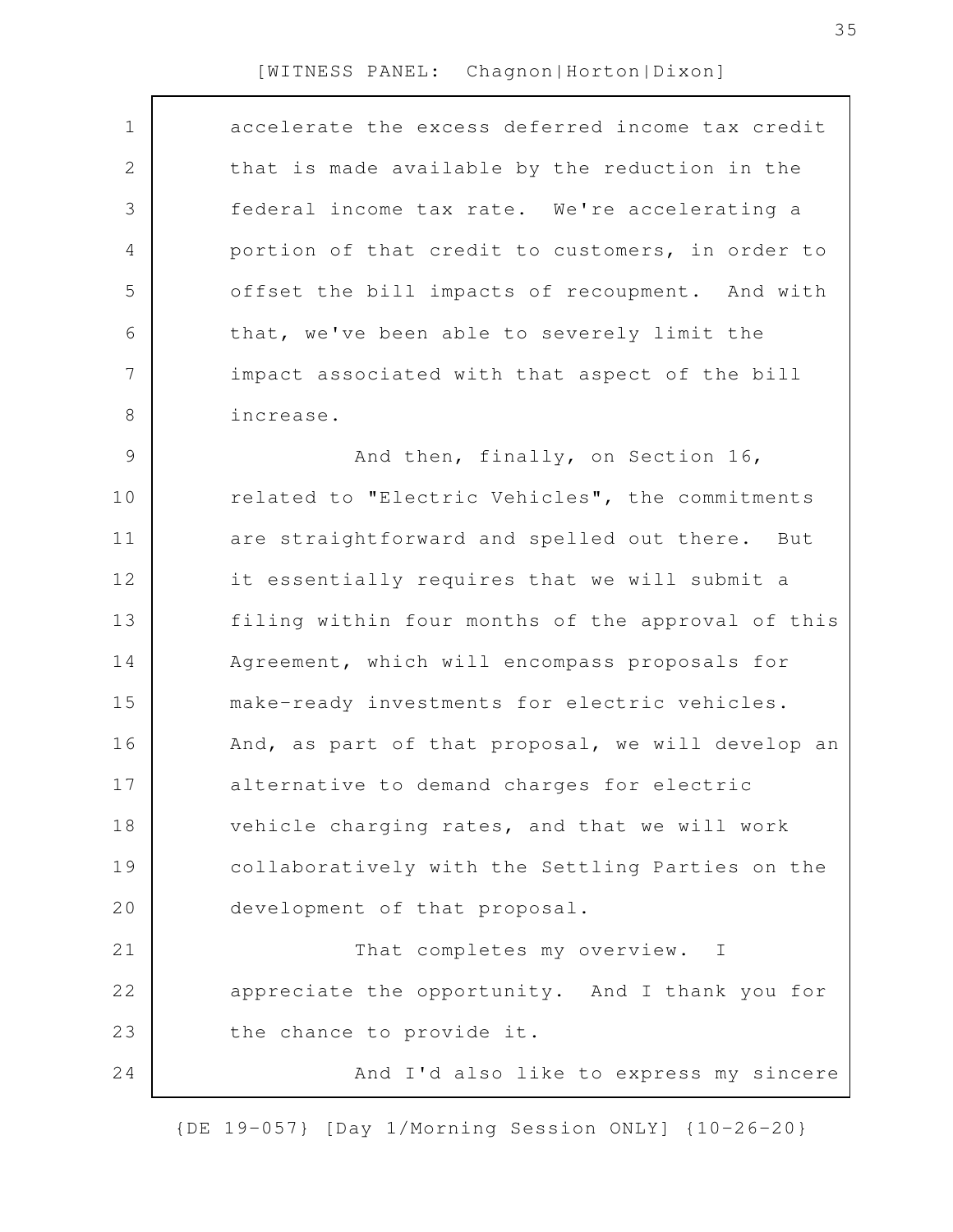| $\mathbf 1$    |              | appreciation to all of you and to the Settling    |
|----------------|--------------|---------------------------------------------------|
| $\mathbf{2}$   |              | Parties, and their support teams for all the hard |
| 3              |              | work that went into getting us to this point,     |
| 4              |              | again, particularly in light of the pandemic and  |
| 5              |              | the challenges it has created for people. I       |
| 6              |              | appreciate it.                                    |
| $\overline{7}$ |              | And we are ready to answer any                    |
| $\,8\,$        |              | questions that you all may have.                  |
| $\mathcal{G}$  | $\mathsf{Q}$ | All right. Thank you very much, Mr. Horton.       |
| 10             |              | Just I think one question left for me, for you,   |
| 11             |              | and then Mr. Dixon, is is it your position, and   |
| 12             |              | the position of the Company, that the Settlement  |
| 13             |              | that you've just given the overview of is just    |
| 14             |              | and reasonable and in the public interest, and    |
| 15             |              | that the rates specified in that Settlement are   |
| 16             |              | likewise just and reasonable?                     |
| 17             | А            | (Horton) Yes.                                     |
| 18             | A            | (Dixon) Yes.                                      |
| 19             |              | MR. FOSSUM: Thank you. That is what I             |
| 20             |              | have for the direct.                              |
| 21             |              | CHAIRWOMAN MARTIN: All right. Thank               |
| 22             |              | you. And I understand that the Parties will not   |
| 23             |              | conduct cross-examination, is that correct?       |
| 24             |              | MR. FOSSUM: That is an aspect of our              |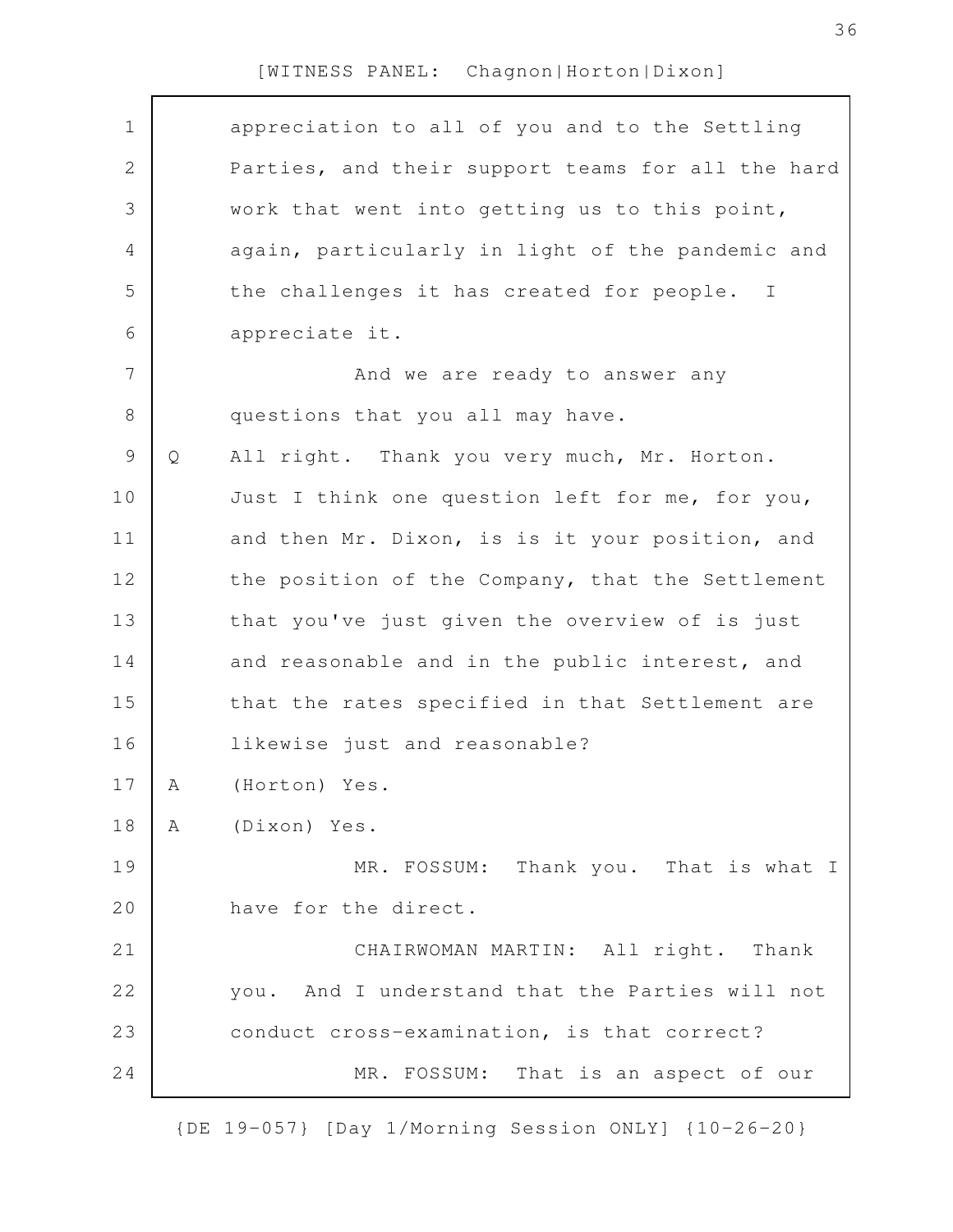Agreement, yes. CHAIRWOMAN MARTIN: Okay. Then, we'll go straight to Commissioner Bailey. CMSR. BAILEY: Okay. Thank you. Good morning, everyone. WITNESS HORTON: Good morning. CMSR. BAILEY: I just have to get to the beginning of my questions. BY CMSR. BAILEY: Q Okay. Can we start with Paragraph 2.3 please? Can you tell me what this 5 million regulatory asset is about? A (Horton) We had agreed, as a condition of Settlement, of course, the specifics of that Settlement are confidential, the specific concessions that are made in all directions. But we had agreed to a number of concessions, and the regulatory asset was one that is offsetting that to be recovered over ten years, which results in an amortization of half a million dollars per year. Q What's it for? What does it represent? MR. FOSSUM: I believe, well, I'm sorry, I don't know that I can speak for 1 2 3 4 5 6 7 8 9 10 11 12 13 14 15 16 17 18 19 20 21 22 23 24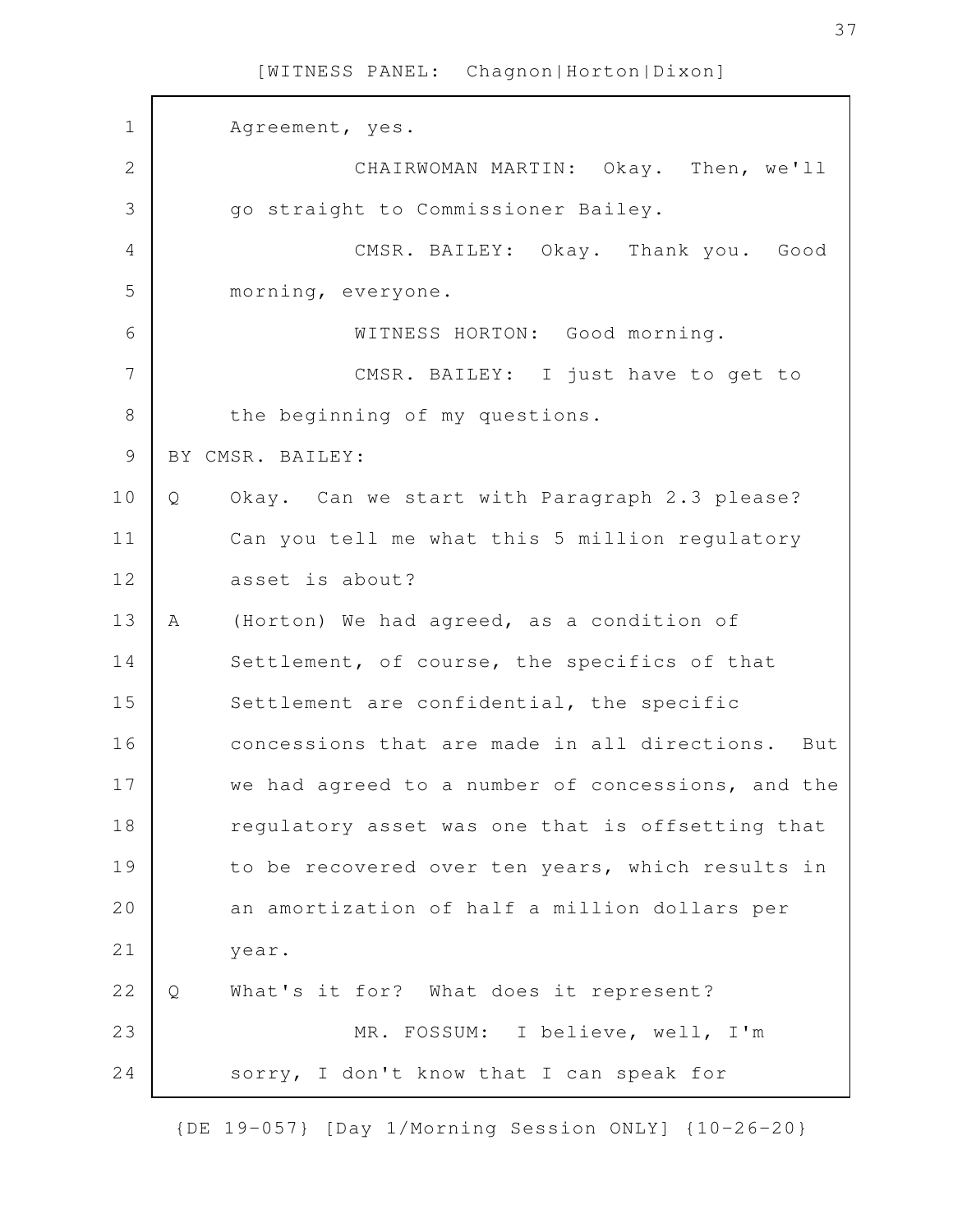| $\mathbf 1$    |   | Mr. Horton. I believe it's a product of           |
|----------------|---|---------------------------------------------------|
| $\overline{2}$ |   | Settlement, and it represents the position of the |
| 3              |   | Parties.                                          |
| $\overline{4}$ |   | BY CMSR. BAILEY:                                  |
| 5              | Q | So, stated another way, instead of a \$45 million |
| 6              |   | increase, it's a \$50 million dollars increase,   |
| $\overline{7}$ |   | but 5 million of it is spread over ten years?     |
| $8\,$          | A | (Horton) That's not how I look at that. If it     |
| $\mathcal{G}$  |   | were a \$50 million increase, there would be, you |
| 10             |   | know, \$5 million increase in each year. You      |
| 11             |   | know, there is a basis to it. I'm struggling,     |
| 12             |   | because I don't know how much I can get into the  |
| 13             |   | specifics of it. There is a basis to it. The      |
| 14             |   | Settling Parties agreed that the amount ought to  |
| 15             |   | be recovered. It represents a real cost that New  |
| 16             |   | Hampshire customers are, you know, ought to be    |
| 17             |   | paying. And, rather than paying it each year, or  |
| 18             |   | in one lump sum, it's the type of cost that       |
| 19             |   | should be paid for over time.                     |
| 20             | Q | Is it a capital investment cost?                  |
| 21             | Α | (Horton) It's an investment that has -- have been |
| 22             |   | made, it's a cost that has been made, which is    |
| 23             |   | benefiting New Hampshire customers. And that      |
| 24             |   | this is the appropriate recovery of that cost,    |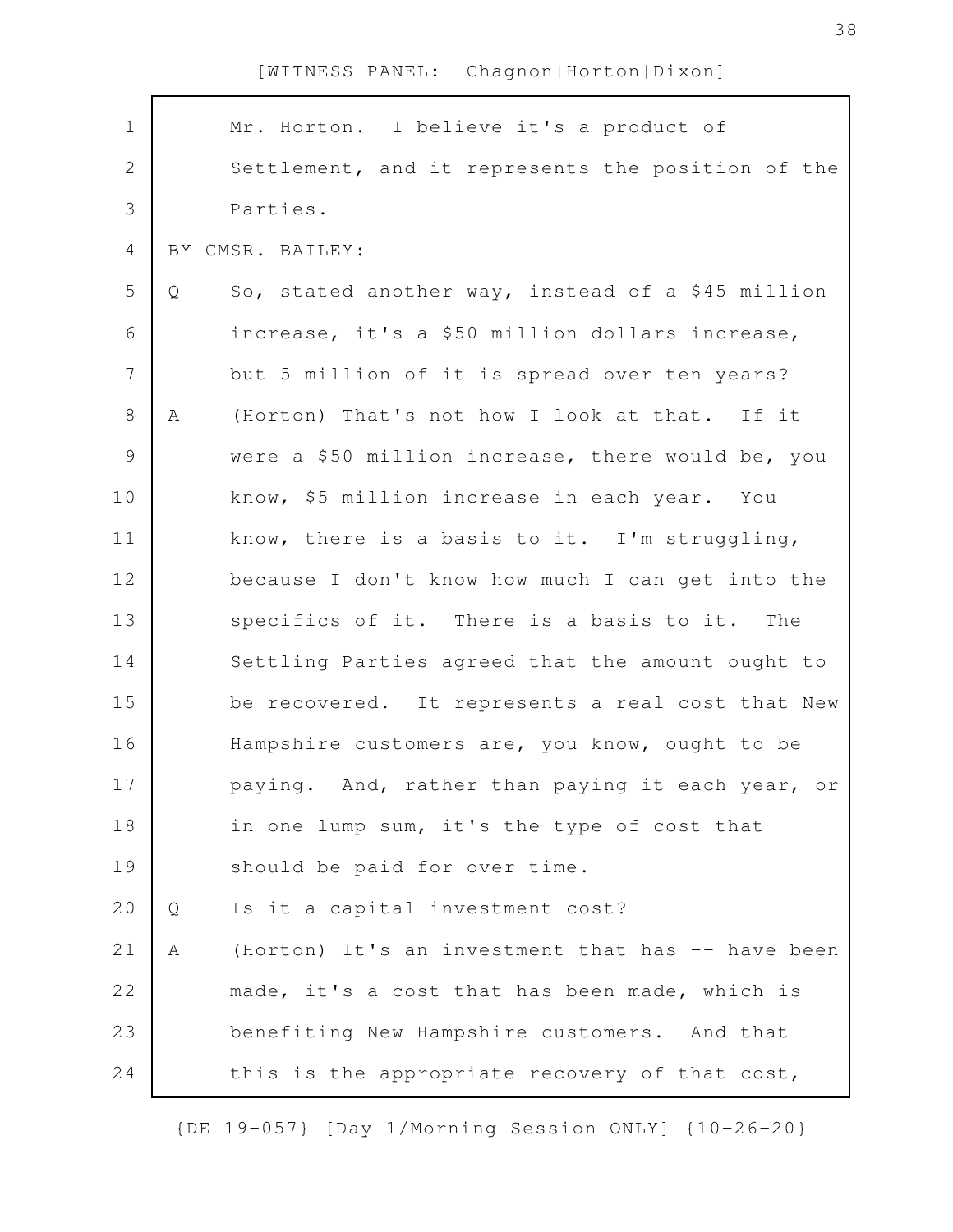| $\mathbf 1$    | depending on the nature of $-$ associated with the   |
|----------------|------------------------------------------------------|
| $\mathbf{2}$   | nature of it, that customers are getting that        |
| $\mathfrak{Z}$ | benefit over time, and the recovery is               |
| 4              | commensurate, also being recovered over time.        |
| 5              | It's not an annually recurring expense               |
| 6              | for inclusion in the cost of service. It's a         |
| $\overline{7}$ | cost that has been incurred that the benefits        |
| 8              | associated with that cost are in excess of it.       |
| $\mathsf 9$    | Can you tell me what the benefits are? I mean,<br>Q  |
| 10             | this is -- unless it's just a black box, you         |
| 11             | agreed to a \$5 million additional revenue, I --     |
| 12             | MR. FOSSUM: Yes. I believe --                        |
| 13             | Commissioner, I believe that's an accurate           |
| 14             | statement about what that represents. Likewise,      |
| 15             | in the prior paragraph -- in the prior section of    |
| 16             | that same paragraph, there's a similar note.         |
| 17             | Those are just items that we have agreed to as a     |
| 18             | group and settled upon.                              |
| 19             | BY CMSR. BAILEY:                                     |
| 20             | It doesn't include carrying costs, does it?<br>Q     |
| 21             | (Horton) No.<br>Α                                    |
| 22             | So, it's just \$500,000 will be recovered every<br>Q |
| 23             | year. Does that mean that the revenue -- that        |
| 24             | the revenue that you have to require -- that you     |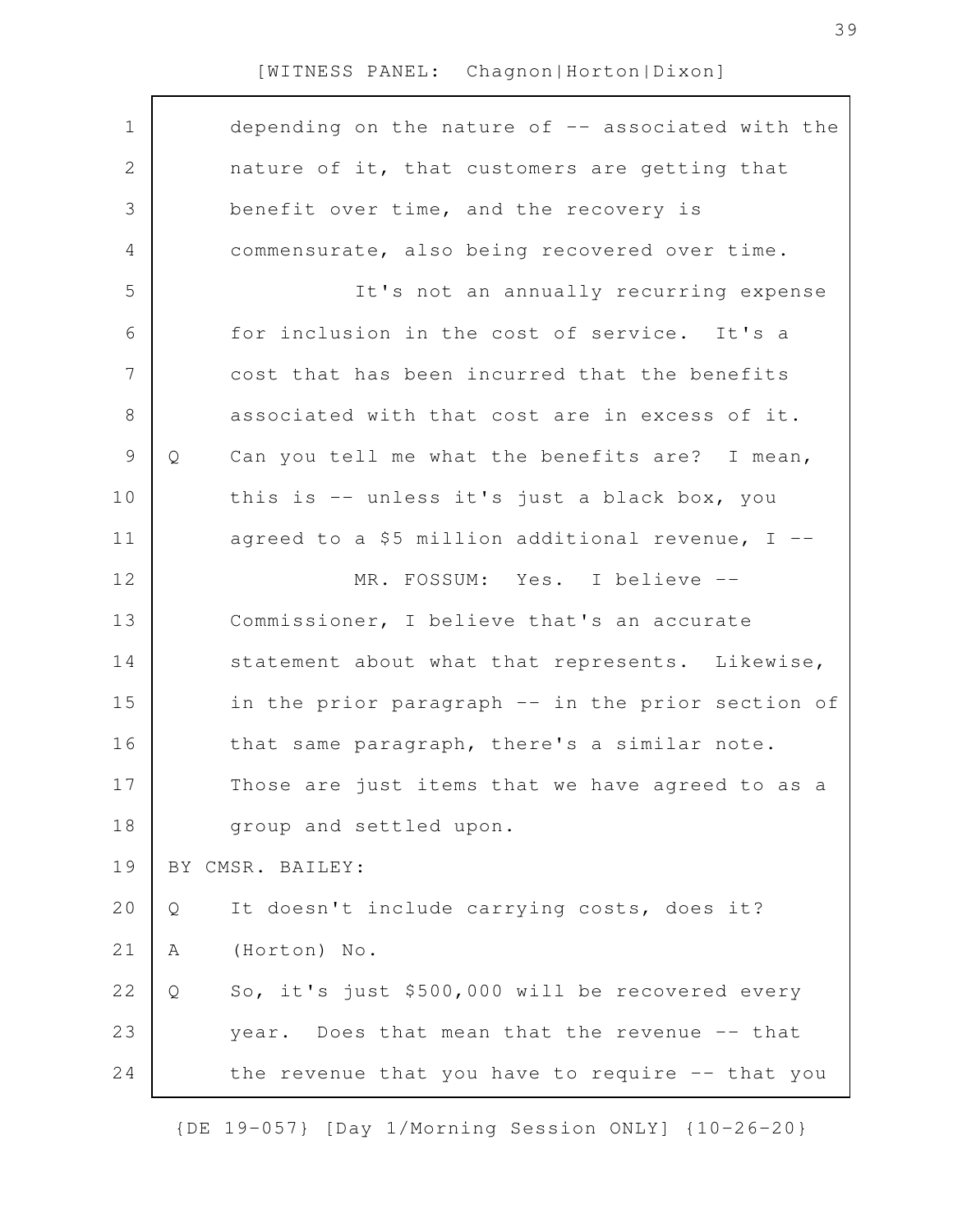| $\mathbf 1$   |   | have to collect every year goes up \$500,000 as a |
|---------------|---|---------------------------------------------------|
| $\mathbf{2}$  |   | result of this?                                   |
| 3             | A | (Horton) No, it's not. The revenue doesn't go up  |
| 4             |   | \$500,000 as a result of this. What it is is, and |
| 5             |   | as Mr. Fossum mentioned, there were concessions   |
| 6             |   | in the other direction to customers' benefit.     |
| 7             |   | So, costs that had been incurred, that we're not  |
| $8\,$         |   | including in the settled cost of service. This    |
| $\mathcal{G}$ |   | is included in the cost of service, and will be   |
| 10            |   | for the ten years, until the cost is ultimately   |
| 11            |   | recovered. Until the regulatory asset is fully    |
| 12            |   | recovered and fully amortized.                    |
| 13            |   | So, once it's in, once the \$500,000 is           |
| 14            |   | in the cost of service, it's not an additional    |
| 15            |   | increase in year 2 or year 3 or through year 10.  |
| 16            |   | It's being recovered. And then, when it's fully   |
| 17            |   | recovered, that will go away.                     |
| 18            | Q | Okay. All right. Thank you. Okay. I have --       |
| 19            |   | CMSR. BAILEY: Actually, Madam                     |
| 20            |   | Chairwoman, I hate to do this on the fly, but do  |
| 21            |   | you want -- do you want to ask questions about    |
| 22            |   | Section 2 or should I ask all my questions about  |
| 23            |   | the whole -- about the whole Agreement, and then  |
| 24            |   | turn it over to you? What do you think would be   |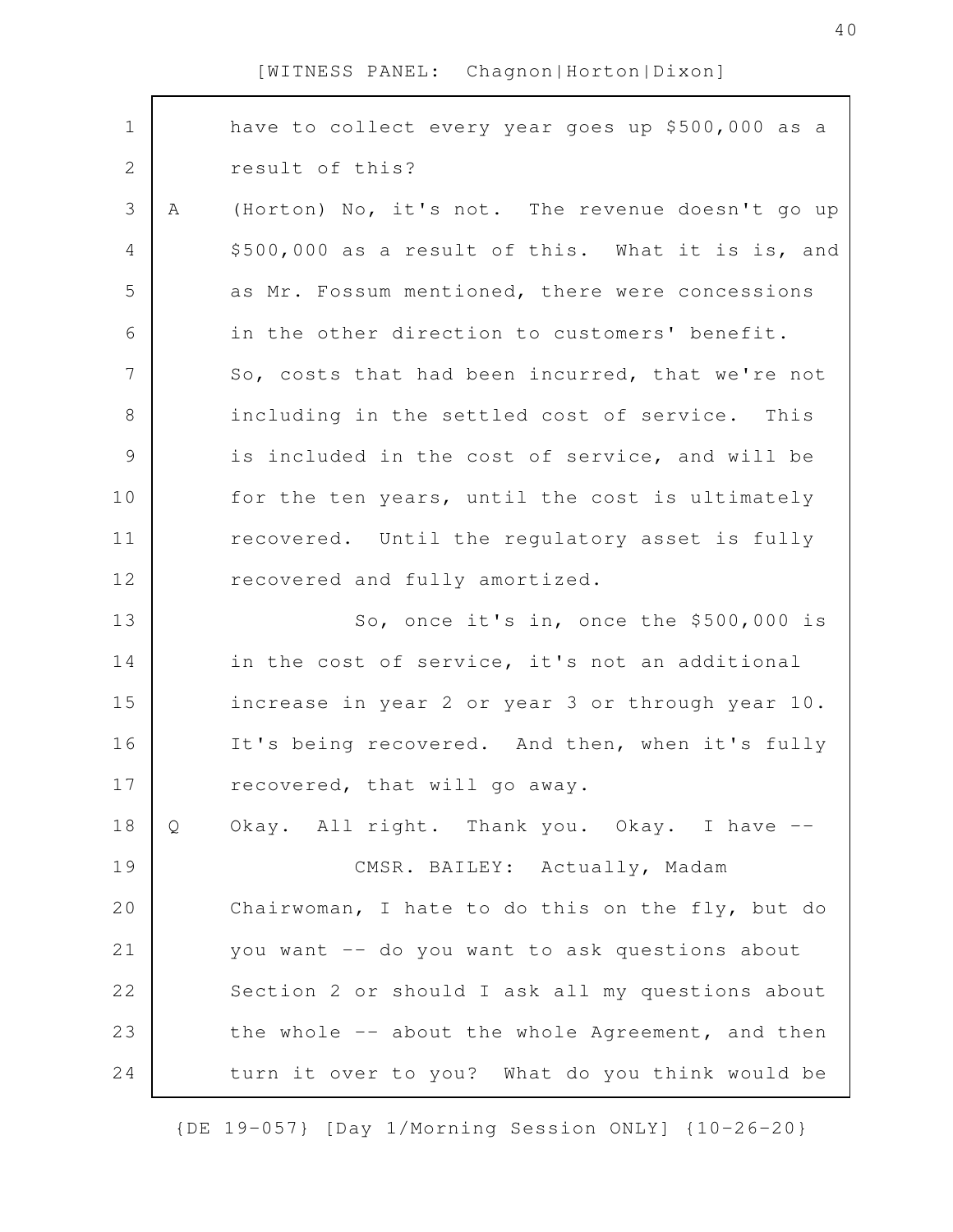| $\mathbf 1$   | the best way to handle it?                            |
|---------------|-------------------------------------------------------|
| $\mathbf{2}$  | CHAIRWOMAN MARTIN: I think, if you                    |
| 3             | want to just go ahead and ask your questions, and     |
| 4             | if I have one that's related to an area you're        |
| 5             | asking about, I'll put my hand up and see if I        |
| 6             | can jump in.                                          |
| 7             | CMSR. BAILEY: Okay. Thank you.                        |
| 8             | BY CMSR. BAILEY:                                      |
| $\mathcal{G}$ | Q<br>All right. The next section, "Plant In Service", |
| 10            | can each one of you tell me what you think --         |
| 11            | what you think the templates will include for the     |
| 12            | requlatory review? And this is to address some        |
| 13            | testimony about how difficult it is to go back        |
| 14            | and review prudency that's occurred over the last     |
| 15            | ten years, since there was so much time in            |
| 16            | between rate cases. Is that right?                    |
| 17            | (Horton) It's -- excuse me, I can start. And<br>A     |
| 18            | then, of course, others can jump in.                  |
| 19            | So, it's to review -- it's to get                     |
| 20            | clarity and understanding an agreement around the     |
| 21            | presentation of the project costs for plant that      |
| 22            | has been placed in service, which will be             |
| 23            | reviewed as part of the steps, and then after the     |
| 24            | steps, between rate cases.                            |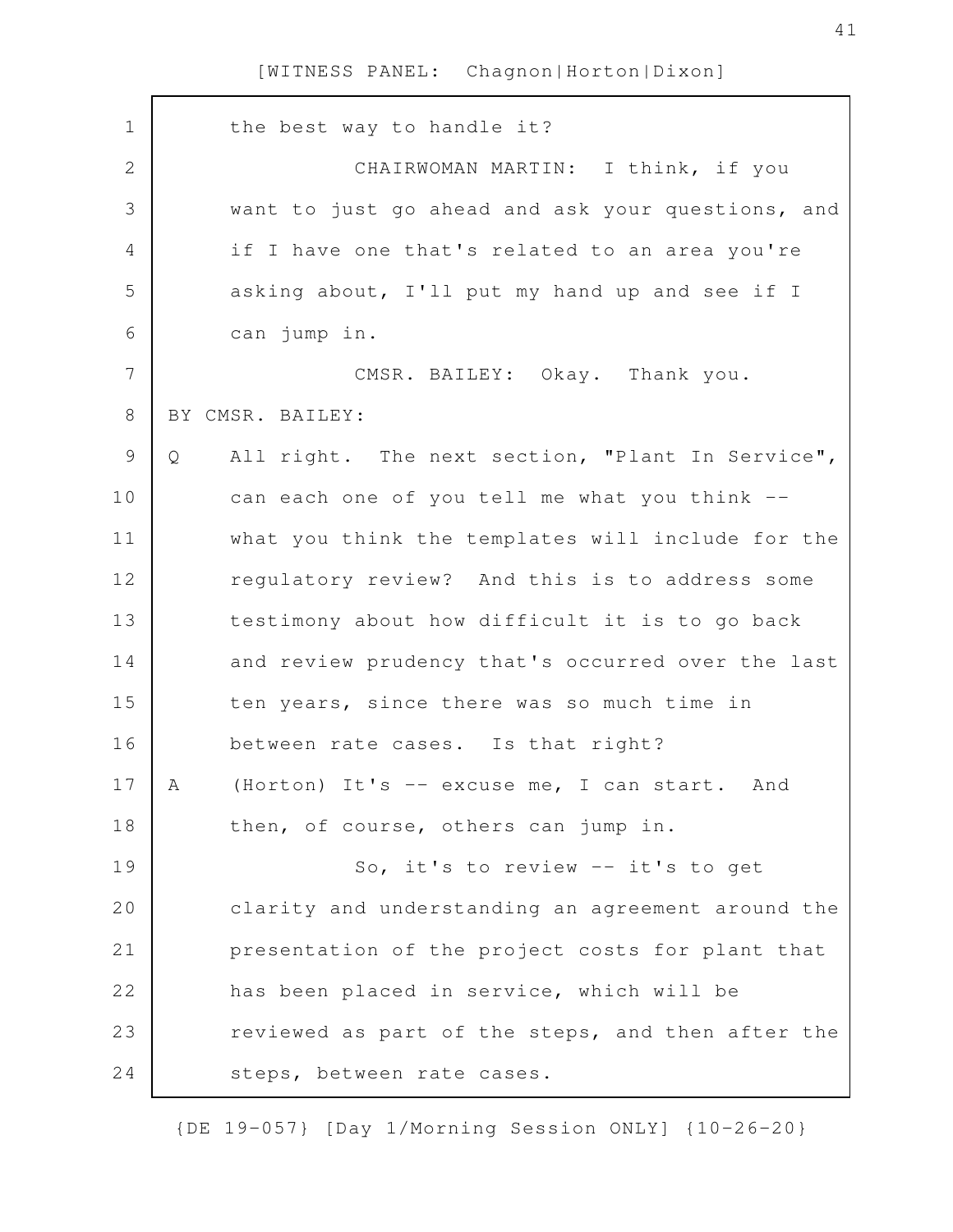| $\mathbf 1$  | You know, as we said in the Settlement            |
|--------------|---------------------------------------------------|
| $\mathbf{2}$ | Agreement, there were a number of questions       |
| 3            | raised by Staff and other parties around our      |
| 4            | presentation of the documentation associated with |
| 5            | those plant investments that have been made. You  |
| 6            | know, certain things we just frankly didn't see   |
| 7            | eye to eye on as a part of the settlement process |
| 8            | and those discussions. It was important to us     |
| $\mathsf 9$  | that we agree to a process going forward, so that |
| 10           | both parties -- all parties could have, you know, |
| 11           | more productive discussion and review in the      |
| 12           | regulatory process.                               |
| 13           | So, our objective is to try to work               |
| 14           | with Staff and other parties to develop a         |
| 15           | template, so that we can have a clear, clean      |
| 16           | presentation of the project costs, sort of over   |
| 17           | the life cycle of those costs, so that it's easer |
| 18           | for Staff and other parties to evaluate reasons   |
| 19           | for project cost variances or project scope       |
| 20           | changes, which would result in additional         |
| 21           | supplemental authorizations for approvals of our  |
| 22           | projects.                                         |
| 23           | So, we're working with Staff as part of           |
| 24           | the step adjustment filing to accommodate what we |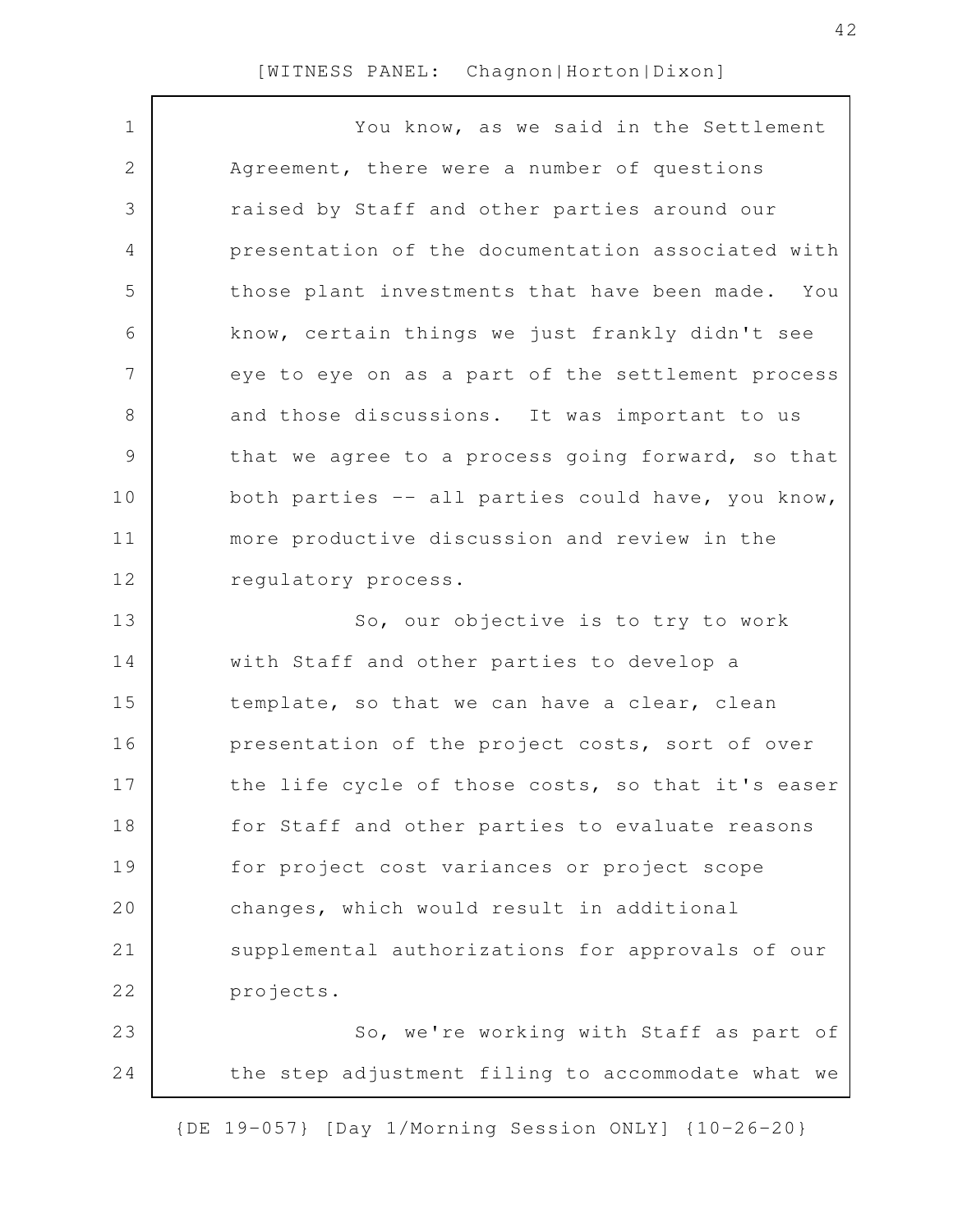| $\mathbf 1$    |   | can now, and expect, as the Settlement says, to   |
|----------------|---|---------------------------------------------------|
| $\mathbf 2$    |   | continue to do that, and associated with the next |
| 3              |   | step adjustment filing, which will take place     |
| 4              |   | early next year, and then again in the 2022       |
| 5              |   | process. But, also beyond, as we -- as we can     |
| 6              |   | incorporate or to the extent we can incorporate   |
| $\overline{7}$ |   | any recommendations from that business process    |
| 8              |   | audit into our processes, so that, when we get    |
| 9              |   | into a regulatory review, again, it's -- there's  |
| 10             |   | a clearer understanding of the presentation of    |
| 11             |   | those costs. So that the presentation isn't       |
| 12             |   | leading or, you know, isn't causing confusion or  |
| 13             |   | concerns around the prudency of our investment    |
| 14             |   | decisions. That it's more clearly able to         |
| 15             |   | identify the life cycle of the project, again,    |
| 16             |   | and what are the drivers for project changes and  |
| 17             |   | cost changes.                                     |
| 18             | Q | So, once you come up with a template, do you      |
| 19             |   | envision that you'd make a filing every year of   |
| 20             |   | the investments, that someday, I'm talking about  |
| 21             |   | after the step adjustments, that someday, in the  |
| 22             |   | next rate case, there's a prudency review, these  |
| 23             |   | templates would be filed in sort of real-time as  |
| 24             |   | the investments are made? Or what do you          |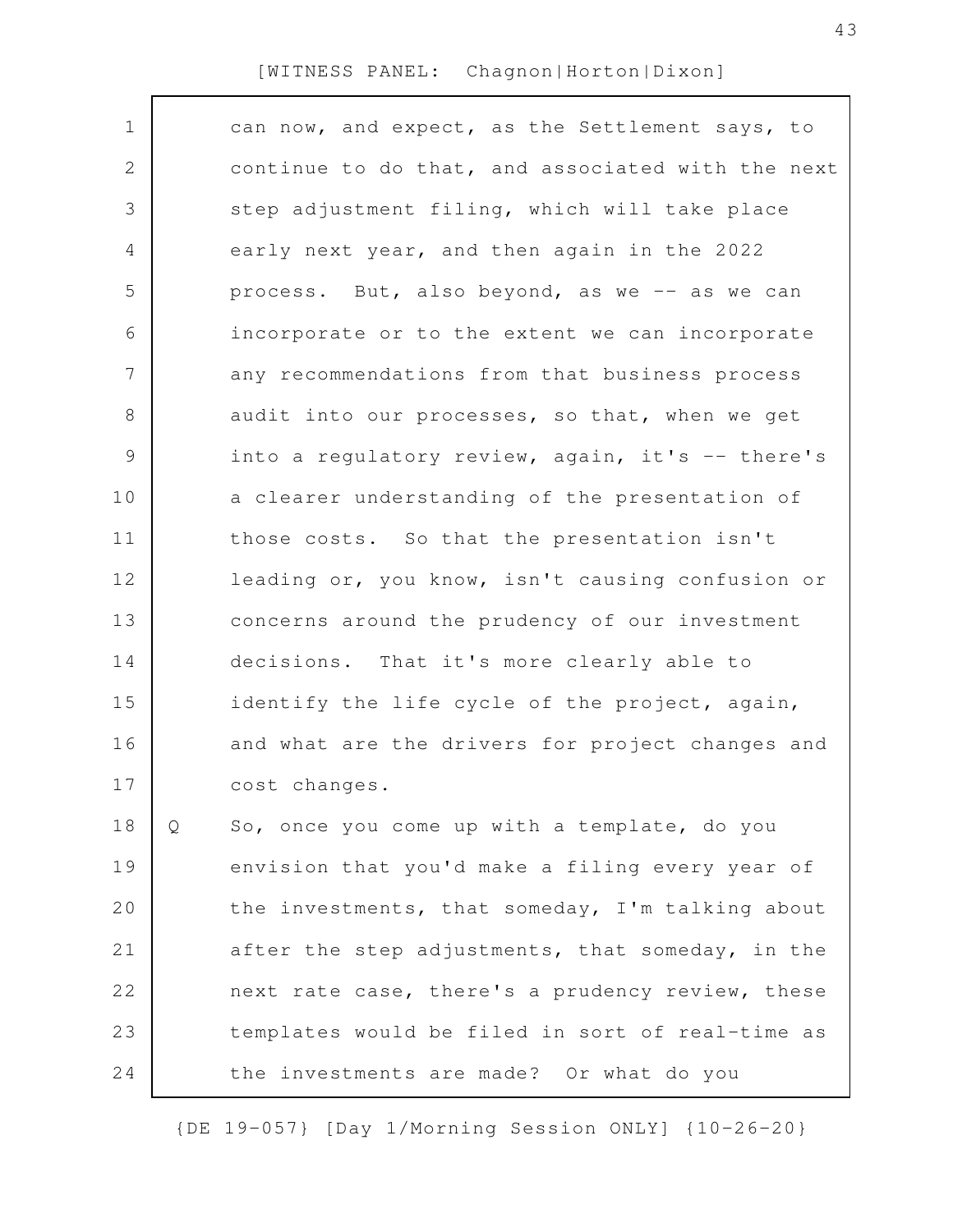| $1\,$          |   | anticipate?                                       |
|----------------|---|---------------------------------------------------|
| $\mathbf{2}$   | A | (Horton) I actually wasn't anticipating that. It  |
| 3              |   | was -- I don't think that was the intent of what  |
| $\overline{4}$ |   | we were trying to accomplish with that. Not to    |
| 5              |   | have, you know, the prudency review be undertaken |
| 6              |   | every year. But to make sure that, at the time    |
| $\overline{7}$ |   | we get into a rate process, that, you know, the   |
| $\,8\,$        |   | template is clear, and that review is more easily |
| $\mathcal{G}$  |   | facilitated.                                      |
| 10             | Q | Yes. I didn't mean that we'd have a prudence      |
| 11             |   | review every year. But that the documentation     |
| 12             |   | necessary for approval to be sometime in the      |
| 13             |   | future would be just saved in your files          |
| 14             |   | somewhere or would it be filed at the Commission  |
| 15             |   | every year?                                       |
| 16             | A | (Horton) Yes. Again, I wasn't -- I don't have     |
| 17             |   | any particular negative reaction to that.<br>But  |
| 18             |   | that wasn't, I don't think, what we were          |
| 19             |   | intending to do, to file it every year.           |
| 20             |   | I know there are other compliance                 |
| 21             |   | filings that we make on an annual basis about our |
| 22             |   | project plans and things of that nature, that     |
| 23             |   | would continue. This was, again, more for when    |
| 24             |   | we're in that regulatory review process, that     |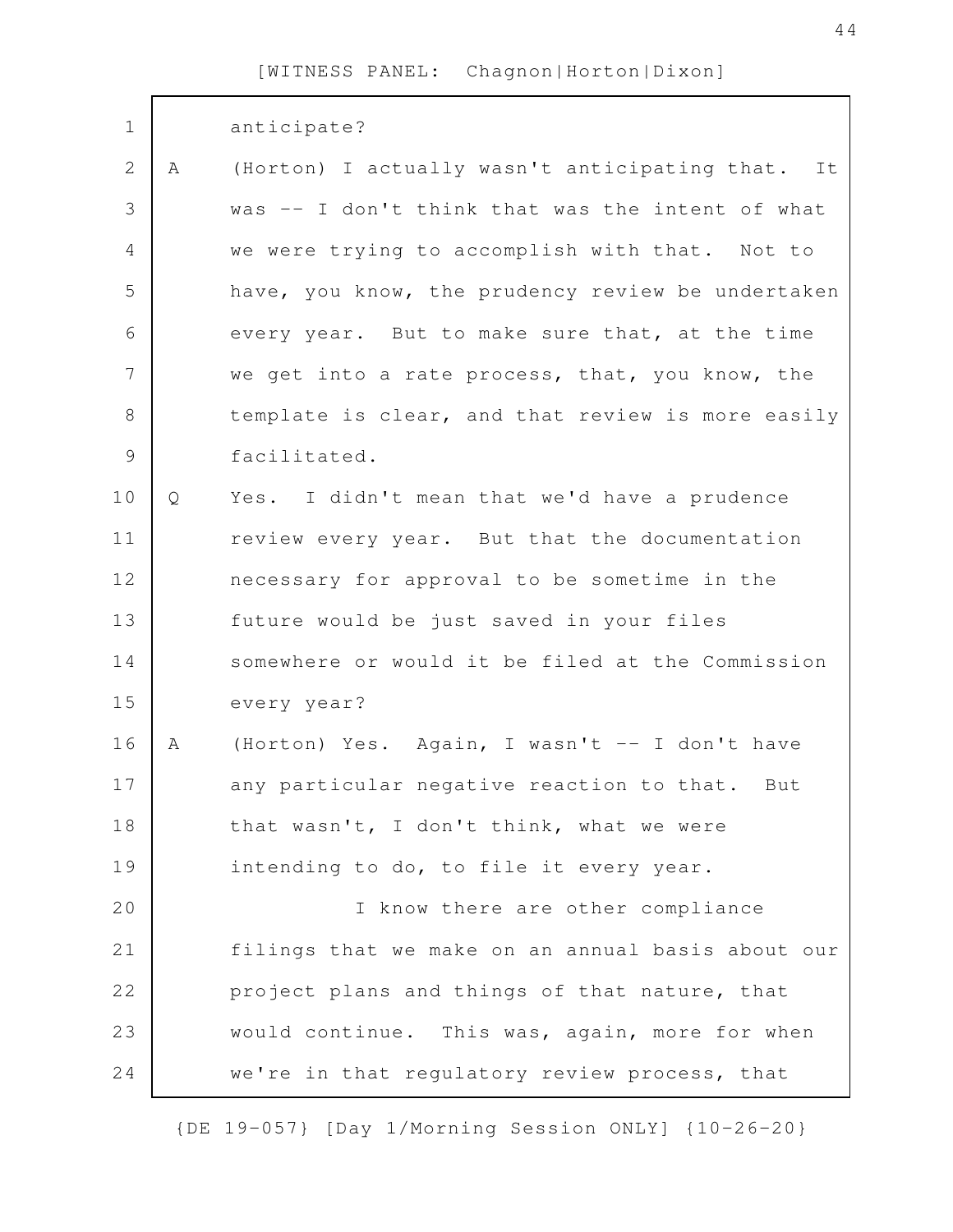| $\mathbf 1$    |   | where we have the complete documentation, and     |
|----------------|---|---------------------------------------------------|
| $\overline{2}$ |   | it's taking a form that is facilitating the       |
| 3              |   | review by the Commission and its Staff.           |
| 4              | Q | You know, I was struck by how overwhelming the    |
| 5              |   | documentation necessary to make a prudence        |
| 6              |   | determination on every investment over the last   |
| $\overline{7}$ |   | ten years, or seven or eight years, since the     |
| 8              |   | last step adjustment. And I think that maybe you  |
| $\mathsf 9$    |   | can think about filing the documentation          |
| 10             |   | annually. Just talk about it, I guess, when       |
| 11             |   | you're working on a template. So that it's not    |
| 12             |   | quite as overwhelming when we get to a rate case. |
| 13             |   | So, can you tell me, Mr. Horton, before           |
| 14             |   | we hear from Mr. Chagnon and Mr. Dixon, what you  |
| 15             |   | expect the template to include?                   |
| 16             | Α | (Horton) Specifics, probably not as well. But     |
| 17             |   | I'm expecting it's going to establish common      |
| 18             |   | terminology. You know, it would have things like  |
| 19             |   | the project number, the year placed in service,   |
| 20             |   | the initial project estimate, the type of project |
| 21             |   | it is. We have projects that are -- we call them  |
| 22             |   | "specific projects" that are identified and       |
| 23             |   | they're tracked in one way. We have projects      |
| 24             |   | that are blanket annual projects for programs     |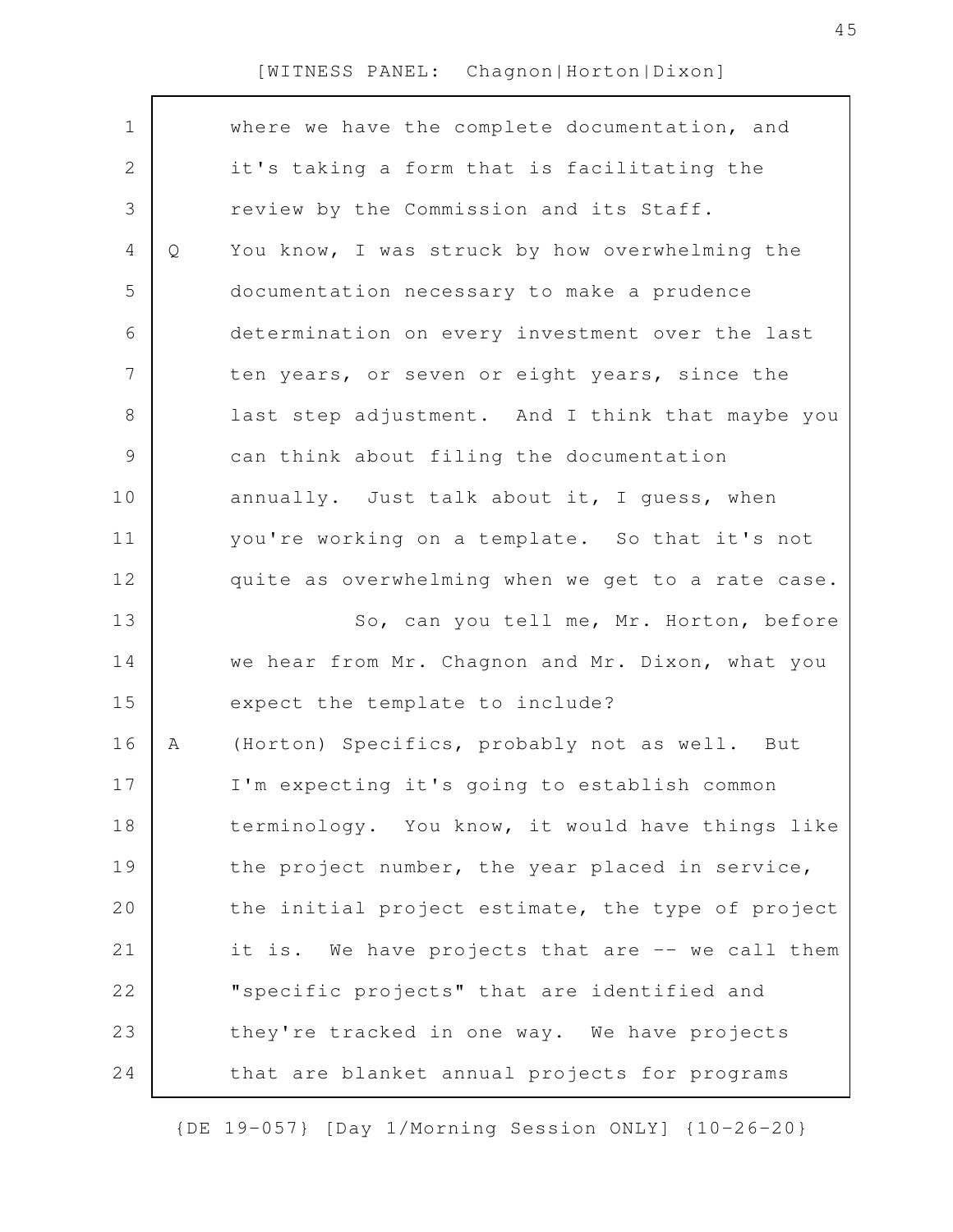| $\mathbf 1$ | that we undertake every single year. And then,    |
|-------------|---------------------------------------------------|
| 2           | there is another category of costs for projects   |
| 3           | that had projects placed in service in prior      |
| 4           | years, but then there are what we call "carryover |
| 5           | costs" that go into service in subsequent years.  |
| 6           | And so, what we're trying to do is                |
| 7           | present -- you know, realizing that that's the    |
| 8           | reality of the business is run, and how costs are |
| 9           | incurred for the Company, we don't always have a  |
| 10          | nice clean tie in a year for a project that's,    |
| 11          | you know, created on January 1, and all costs are |
| 12          | closed to plant on December 31st or before. So    |
| 13          | that it makes that review of a project by project |
| 14          | expenditures nice, clean, and easy.               |
| 15          | So, we're trying to work with Staff to            |
| 16          | come up with a way that will help to, you know,   |
| 17          | acknowledge the real-world challenges that -- and |
| 18          | the real-world life cycle of a project. But       |
| 19          | present it in a way, to your point, that is not   |
| 20          | so overwhelming, and it's able to identify sort   |
| 21          | of the life cycle of the project costs and the    |
| 22          | life cycle of our internal approval processes     |
| 23          | that acknowledges that, you know, there are these |
| 24          | real-world challenges that happen, that require   |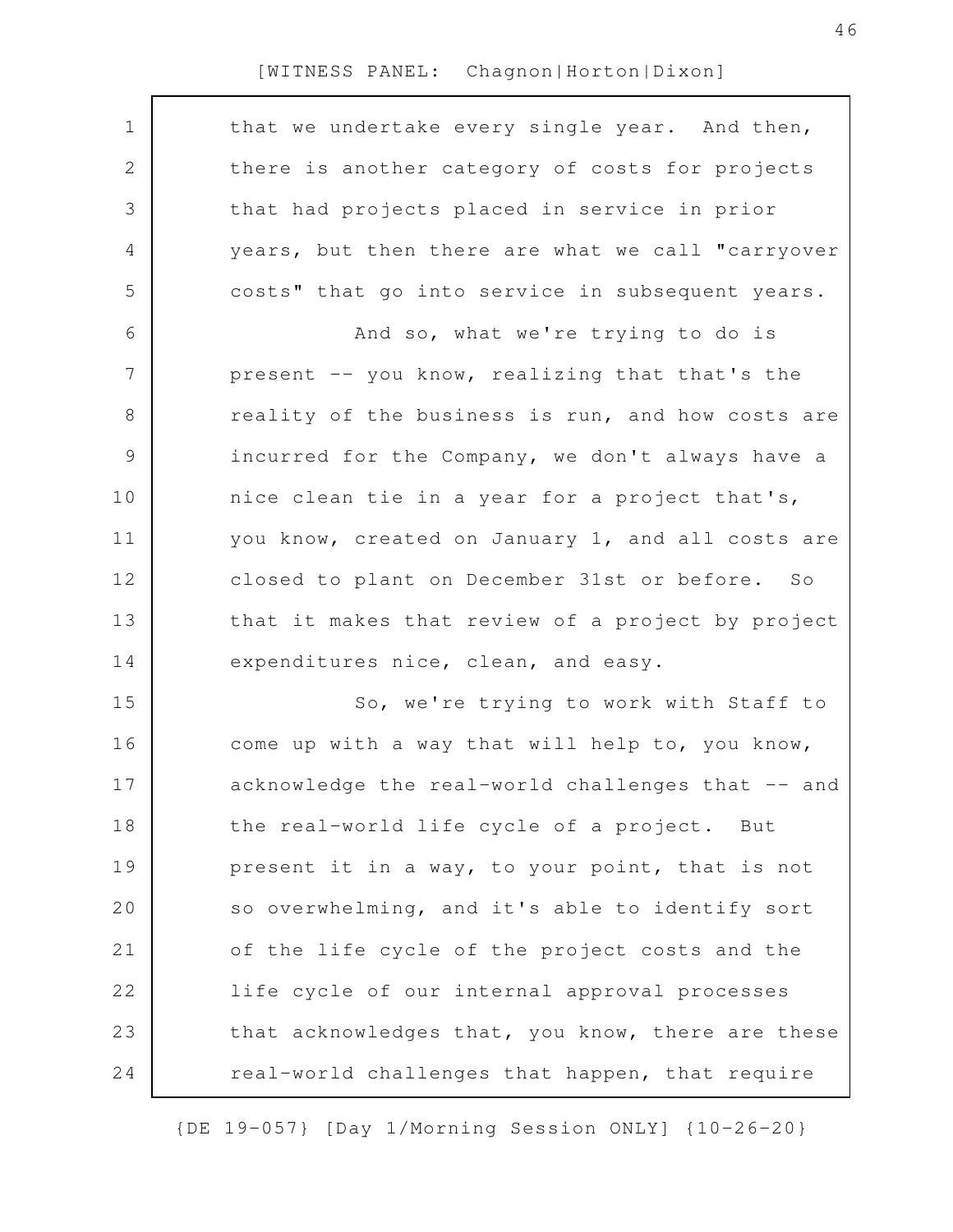| $\mathbf 1$      |   | for the scope of the project to change, the       |
|------------------|---|---------------------------------------------------|
| $\mathbf{2}$     |   | budgets to change and whatever, and that that's   |
| 3                |   | not indicative to us, certainly, of a lack of     |
| 4                |   | oversight, but just a real-world challenge that   |
| 5                |   | occurred.                                         |
| 6                |   | We want to be able to provide and                 |
| $\boldsymbol{7}$ |   | present the information in a way that makes it    |
| $8\,$            |   | easy for someone who's coming in, you know, after |
| $\mathsf 9$      |   | the fact, reviewing a number of high-volume       |
| 10               |   | projects, certainly, in the case of Eversource,   |
| 11               |   | and help to try and come up with a way that makes |
| 12               |   | it easy for them to be able to do that.           |
| 13               |   | So, it will include, you know,                    |
| 14               |   | project-specific details, initial project         |
| 15               |   | estimates, pre-construction estimates, variances  |
| 16               |   | and the reasons for those variances, or changes   |
| 17               |   | in scope, if that's what's driving it, trying to  |
| 18               |   | identify where those -- where the things changed, |
| 19               |   | again, to facilitate the review.                  |
| 20               | Q | By "initial project estimate", is that the same   |
| 21               |   | as the "conceptual project estimate"?             |
| 22               | Α | (Horton) Well, I think that's what we're trying   |
| 23               |   | to work on, is to establish, you know, a common   |
| 24               |   | understanding and expectation of what's           |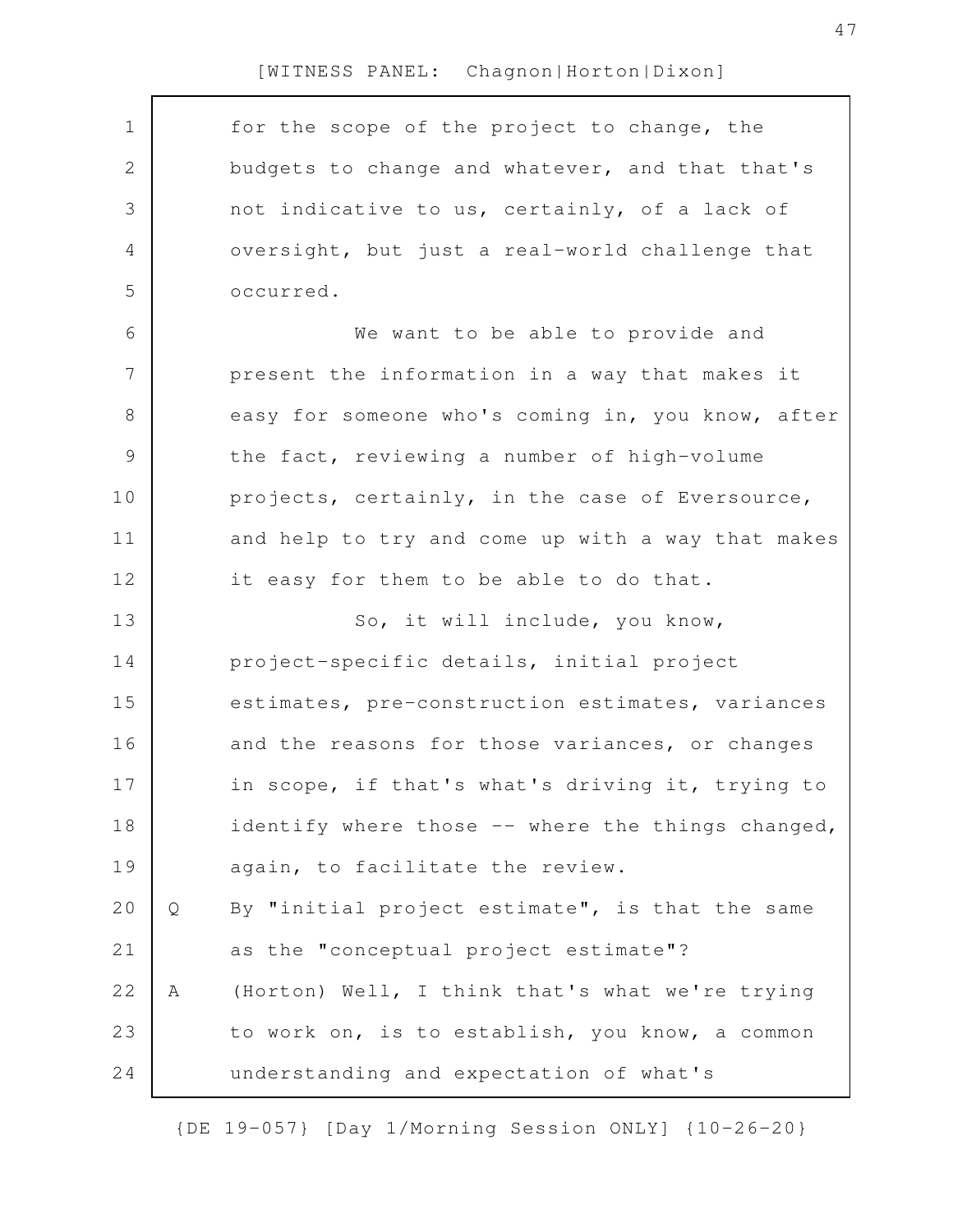| $\mathbf 1$ | reasonable for us to have at what stage of a --   |
|-------------|---------------------------------------------------|
| 2           | what stage of a cycle -- or, of a project, you    |
| 3           | know, from our perspective, that would help to    |
| 4           | facilitate the prudence review. Because an        |
| 5           | initial project conceptual estimate, which is     |
| 6           | based on, you know, a concept, it's not based on  |
| 7           | a fully engineered pre-construction estimate. It  |
| 8           | is not going to have the level of accuracy that   |
| $\mathsf 9$ | we would need, expect them to be held for         |
| 10          | prudence, you know, a prudence determination, if  |
| 11          | we have our actual costs coming in different than |
| 12          | that.                                             |
| 13          | But there is a point in time when we              |
| 14          | certainly expect, you know, to be held            |
| 15          | accountable for changes that may not be, you      |
| 16          | know, that we should have been able to anticipate |
| 17          | or things of that nature.                         |
| 18          | So, I think part of why we agreed to              |
| 19          | this, and the value that I see in it, is that it  |
| 20          | is in establishing that common understanding and  |
| 21          | expectation around what it is we're presenting    |
| 22          | and how, and what we're calling, you know, what   |
| 23          | we're calling each of the things, so we don't     |
| 24          | have definitional issues that are causing         |
|             |                                                   |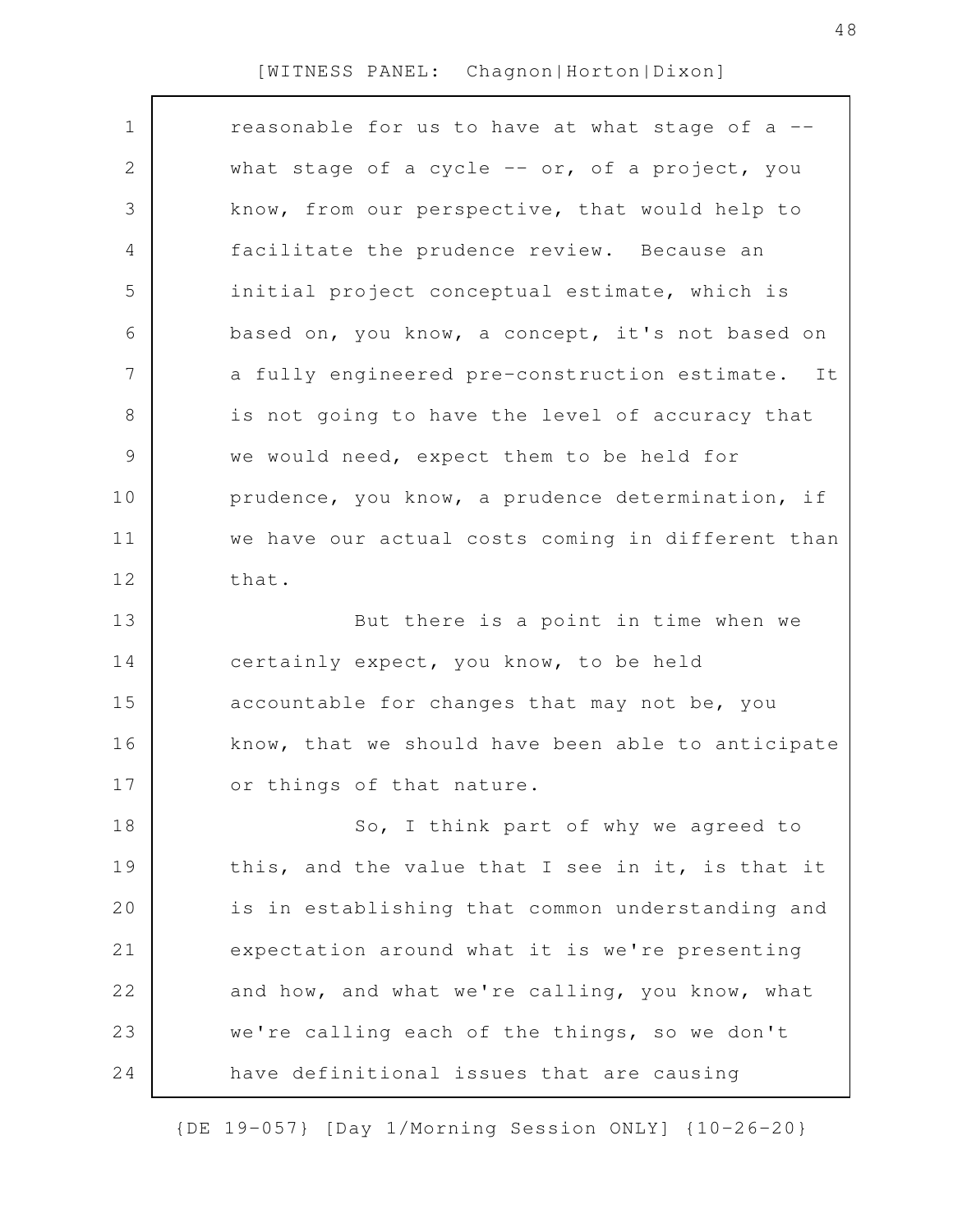| $\mathbf 1$    |   | concerns and raising those questions. That we're   |
|----------------|---|----------------------------------------------------|
| $\overline{2}$ |   | focusing on substance and focusing on -- yes,      |
| 3              |   | sorry.                                             |
| $\overline{4}$ | Q | At what cost does the Company decide to proceed?   |
| 5              |   | So, when you have a conceptual estimate, somebody  |
| 6              |   | must say "yes, that sounds like a good idea.<br>It |
| 7              |   | would be cost-effective to make that investment."  |
| 8              |   | And then, you get to the pre-construction          |
| $\mathcal{G}$  |   | estimate, which it looks like is usually higher,   |
| 10             |   | looks like most of the time twice as high,         |
| 11             |   | according to your rebuttal testimony.              |
| 12             |   | At what point does the Company decide              |
| 13             |   | to go forward with the investment? Is it at the    |
| 14             |   | conceptual point?                                  |
| 15             | A | (Horton) So, I mean, we do have -- I'm not the     |
| 16             |   | right witness to talk to the full project life     |
| 17             |   | cycle in that, each checkpoint. But I think        |
| 18             |   | those are the types of questions that we're        |
| 19             |   | looking to be able to answer as part of this       |
| 20             |   | template. You know, we come up with an initial     |
| 21             |   | project estimate based on an identification of a   |
| 22             |   | need. You know, we don't investment in -- we       |
| 23             |   | don't move forward with every project that we      |
| 24             |   | could. We have more system needs that we assess    |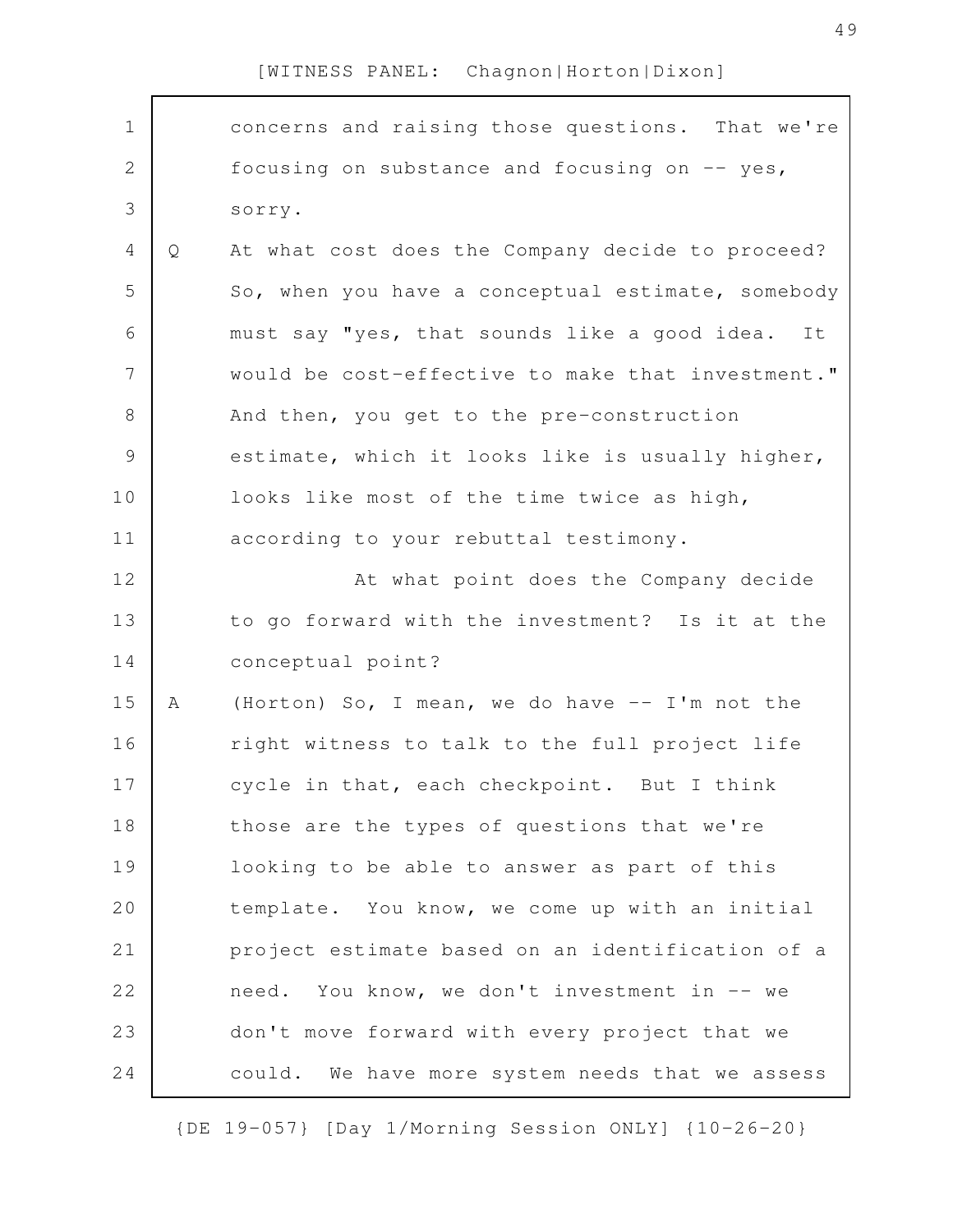| $\mathbf 1$<br>than we are able to finance. And, so, it's a<br>$\mathbf{2}$<br>process that we go through to prioritize, you<br>3<br>know, where is the greatest need, where do we<br>have to prioritize our activities, and we put our<br>4<br>5<br>efforts around doing that. And then, the<br>project's life cycle takes, you know, a life<br>6<br>7<br>cycle of its own.<br>8<br>So, to your point, we develop a<br>9<br>conceptual estimate at the initial outset to<br>10<br>identify that "yes, that's a need. We need to<br>11<br>pursue it." It wouldn't make sense for us to try<br>12<br>to have a fully engineered design quality<br>13<br>estimate before making that decision. It would<br>be too expensive and we wouldn't get anything<br>14<br>done. So, that's just a natural -- that's how we<br>16<br>do it. And I'm sure our experts would testify<br>17<br>that that's the best practice.<br>18<br>There is a point in time where maybe<br>19<br>you get into it, though, and say, you know, "the<br>20<br>scope is different, the work required is<br>21<br>different." And, so, it isn't that it's twice<br>the original estimate. That original estimate<br>was a conceptual design based on a need of the<br>24<br>system to move forward to identify or to correct |    |  |
|-----------------------------------------------------------------------------------------------------------------------------------------------------------------------------------------------------------------------------------------------------------------------------------------------------------------------------------------------------------------------------------------------------------------------------------------------------------------------------------------------------------------------------------------------------------------------------------------------------------------------------------------------------------------------------------------------------------------------------------------------------------------------------------------------------------------------------------------------------------------------------------------------------------------------------------------------------------------------------------------------------------------------------------------------------------------------------------------------------------------------------------------------------------------------------------------------------------------------------------------------------------------------------------------------|----|--|
|                                                                                                                                                                                                                                                                                                                                                                                                                                                                                                                                                                                                                                                                                                                                                                                                                                                                                                                                                                                                                                                                                                                                                                                                                                                                                               |    |  |
|                                                                                                                                                                                                                                                                                                                                                                                                                                                                                                                                                                                                                                                                                                                                                                                                                                                                                                                                                                                                                                                                                                                                                                                                                                                                                               |    |  |
|                                                                                                                                                                                                                                                                                                                                                                                                                                                                                                                                                                                                                                                                                                                                                                                                                                                                                                                                                                                                                                                                                                                                                                                                                                                                                               |    |  |
|                                                                                                                                                                                                                                                                                                                                                                                                                                                                                                                                                                                                                                                                                                                                                                                                                                                                                                                                                                                                                                                                                                                                                                                                                                                                                               |    |  |
|                                                                                                                                                                                                                                                                                                                                                                                                                                                                                                                                                                                                                                                                                                                                                                                                                                                                                                                                                                                                                                                                                                                                                                                                                                                                                               |    |  |
|                                                                                                                                                                                                                                                                                                                                                                                                                                                                                                                                                                                                                                                                                                                                                                                                                                                                                                                                                                                                                                                                                                                                                                                                                                                                                               |    |  |
|                                                                                                                                                                                                                                                                                                                                                                                                                                                                                                                                                                                                                                                                                                                                                                                                                                                                                                                                                                                                                                                                                                                                                                                                                                                                                               |    |  |
|                                                                                                                                                                                                                                                                                                                                                                                                                                                                                                                                                                                                                                                                                                                                                                                                                                                                                                                                                                                                                                                                                                                                                                                                                                                                                               |    |  |
|                                                                                                                                                                                                                                                                                                                                                                                                                                                                                                                                                                                                                                                                                                                                                                                                                                                                                                                                                                                                                                                                                                                                                                                                                                                                                               |    |  |
|                                                                                                                                                                                                                                                                                                                                                                                                                                                                                                                                                                                                                                                                                                                                                                                                                                                                                                                                                                                                                                                                                                                                                                                                                                                                                               |    |  |
|                                                                                                                                                                                                                                                                                                                                                                                                                                                                                                                                                                                                                                                                                                                                                                                                                                                                                                                                                                                                                                                                                                                                                                                                                                                                                               |    |  |
|                                                                                                                                                                                                                                                                                                                                                                                                                                                                                                                                                                                                                                                                                                                                                                                                                                                                                                                                                                                                                                                                                                                                                                                                                                                                                               |    |  |
|                                                                                                                                                                                                                                                                                                                                                                                                                                                                                                                                                                                                                                                                                                                                                                                                                                                                                                                                                                                                                                                                                                                                                                                                                                                                                               |    |  |
|                                                                                                                                                                                                                                                                                                                                                                                                                                                                                                                                                                                                                                                                                                                                                                                                                                                                                                                                                                                                                                                                                                                                                                                                                                                                                               |    |  |
|                                                                                                                                                                                                                                                                                                                                                                                                                                                                                                                                                                                                                                                                                                                                                                                                                                                                                                                                                                                                                                                                                                                                                                                                                                                                                               | 15 |  |
|                                                                                                                                                                                                                                                                                                                                                                                                                                                                                                                                                                                                                                                                                                                                                                                                                                                                                                                                                                                                                                                                                                                                                                                                                                                                                               |    |  |
|                                                                                                                                                                                                                                                                                                                                                                                                                                                                                                                                                                                                                                                                                                                                                                                                                                                                                                                                                                                                                                                                                                                                                                                                                                                                                               |    |  |
|                                                                                                                                                                                                                                                                                                                                                                                                                                                                                                                                                                                                                                                                                                                                                                                                                                                                                                                                                                                                                                                                                                                                                                                                                                                                                               |    |  |
|                                                                                                                                                                                                                                                                                                                                                                                                                                                                                                                                                                                                                                                                                                                                                                                                                                                                                                                                                                                                                                                                                                                                                                                                                                                                                               |    |  |
|                                                                                                                                                                                                                                                                                                                                                                                                                                                                                                                                                                                                                                                                                                                                                                                                                                                                                                                                                                                                                                                                                                                                                                                                                                                                                               |    |  |
|                                                                                                                                                                                                                                                                                                                                                                                                                                                                                                                                                                                                                                                                                                                                                                                                                                                                                                                                                                                                                                                                                                                                                                                                                                                                                               |    |  |
|                                                                                                                                                                                                                                                                                                                                                                                                                                                                                                                                                                                                                                                                                                                                                                                                                                                                                                                                                                                                                                                                                                                                                                                                                                                                                               | 22 |  |
|                                                                                                                                                                                                                                                                                                                                                                                                                                                                                                                                                                                                                                                                                                                                                                                                                                                                                                                                                                                                                                                                                                                                                                                                                                                                                               | 23 |  |
|                                                                                                                                                                                                                                                                                                                                                                                                                                                                                                                                                                                                                                                                                                                                                                                                                                                                                                                                                                                                                                                                                                                                                                                                                                                                                               |    |  |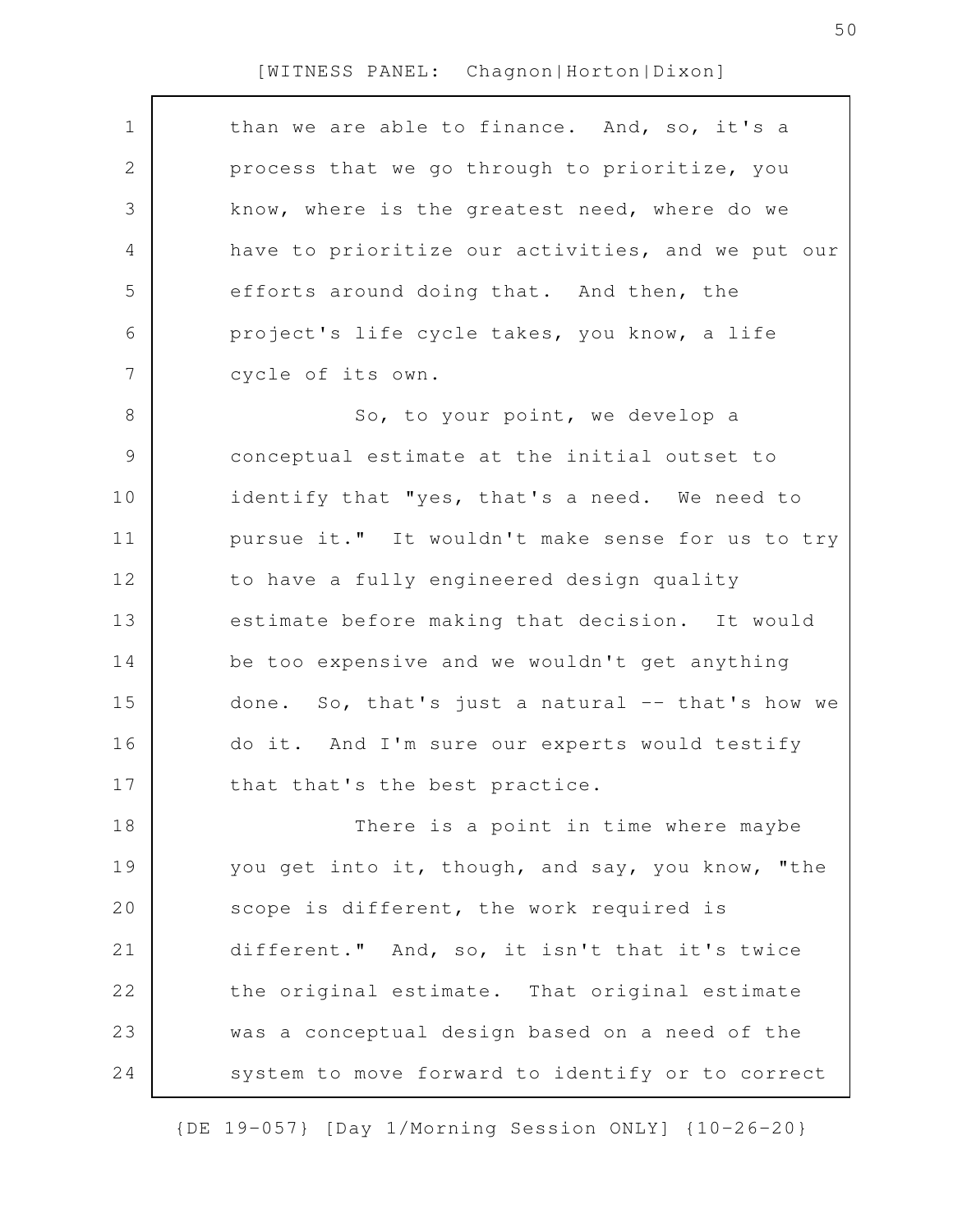| $\mathbf 1$   |   | a challenge that we see on the system. So, that   |
|---------------|---|---------------------------------------------------|
| 2             |   | challenge is still valid, the challenge is still  |
| 3             |   | real. It's just that the cost is now different,   |
| 4             |   | all right. But we still have to address the       |
| 5             |   | issue that was identified. And, so, it's about,   |
| 6             |   | in my opinion at least, it's about trying to      |
| 7             |   | provide the right documentation in a cohesive     |
| 8             |   | manner, to enable the review of, you know, how -- |
| $\mathcal{G}$ |   | to make sure that that change in project estimate |
| 10            |   | is justified, and the decision to move forward,   |
| 11            |   | once that estimate changed, is also still         |
| 12            |   | justified.                                        |
| 13            | Q | Do you -- you and I could probably talk about     |
| 14            |   | this all day, but I do want to hear from Mr.      |
| 15            |   | Chagnon and Mr. Dixon. But one more question.     |
| 16            |   | Do you -- how often would you say a               |
| 17            |   | project does not go forward, between, you know,   |
| 18            |   | you have a conceptual estimate, you identify a    |
| 19            |   | need, and then you get a pre-construction         |
| 20            |   | estimate, and you say "Oh, that's no longer       |
| 21            |   | worth" -- you know, "it's no longer               |
| 22            |   | cost-effective to make that investment. We need   |
| 23            |   | to look at another option." How often does that   |
| 24            |   | happen?                                           |
|               |   |                                                   |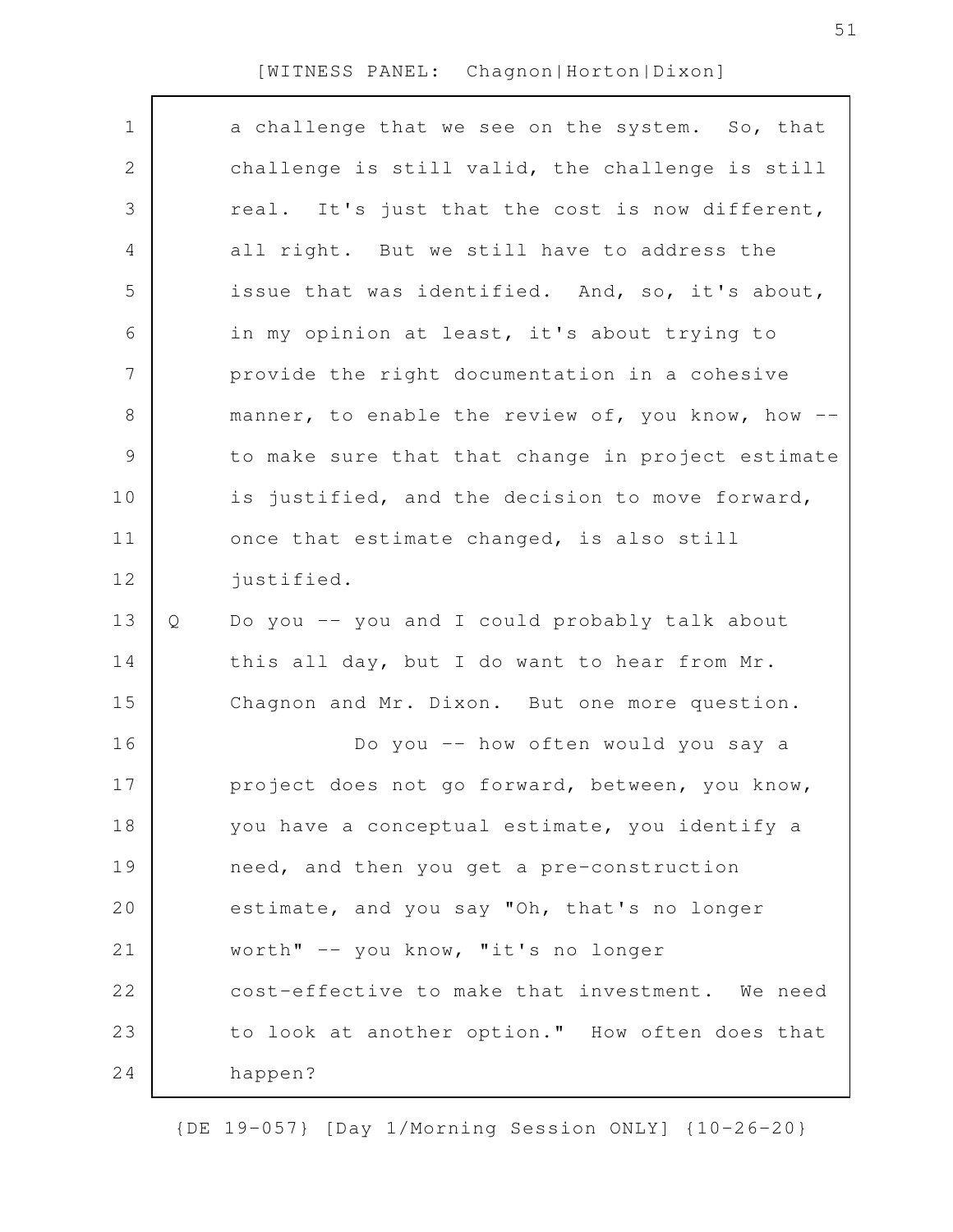| $\mathbf 1$   | Α | (Horton) That I really can't speak to the         |
|---------------|---|---------------------------------------------------|
| $\mathbf{2}$  |   | specifics of that.                                |
| 3             | Q | Anybody know?                                     |
| 4             | Α | (Horton) I don't think me or Troy don't -- we're  |
| 5             |   | not in the -- you know, we don't manage the       |
| 6             |   | projects, we're not on the engineering side. So,  |
| 7             |   | I would say that Erica, who is going to be on in  |
| 8             |   | a little bit, may have some visibility into that  |
| $\mathcal{G}$ |   | from her role in investment planning, she's not   |
| 10            |   | in that role anymore, so she may have some        |
| 11            |   | insights into that. Or, later in the week, I      |
| 12            |   | know that we have Lee Lajoie testifying.          |
| 13            | Q | Okay. Okay. So, if I get into questions that,     |
| 14            |   | you know, I don't really understand the whole     |
| 15            |   | process of, you know, when and where I'm supposed |
| 16            |   | to ask my questions. So, if the questions are     |
| 17            |   | for another time, if somebody could let me know,  |
| 18            |   | that would be really great.                       |
| 19            |   | All right. Could I ask Mr. Chagnon                |
| 20            |   | what you expect the template to look like?        |
| 21            | Α | (Chagnon) Well, the template, at first, is        |
| 22            |   | focused on the step increases, the adjustments.   |
| 23            |   | And it really is to address the original concerns |
| 24            |   | that were identified in Mr. Dudley's testimony.   |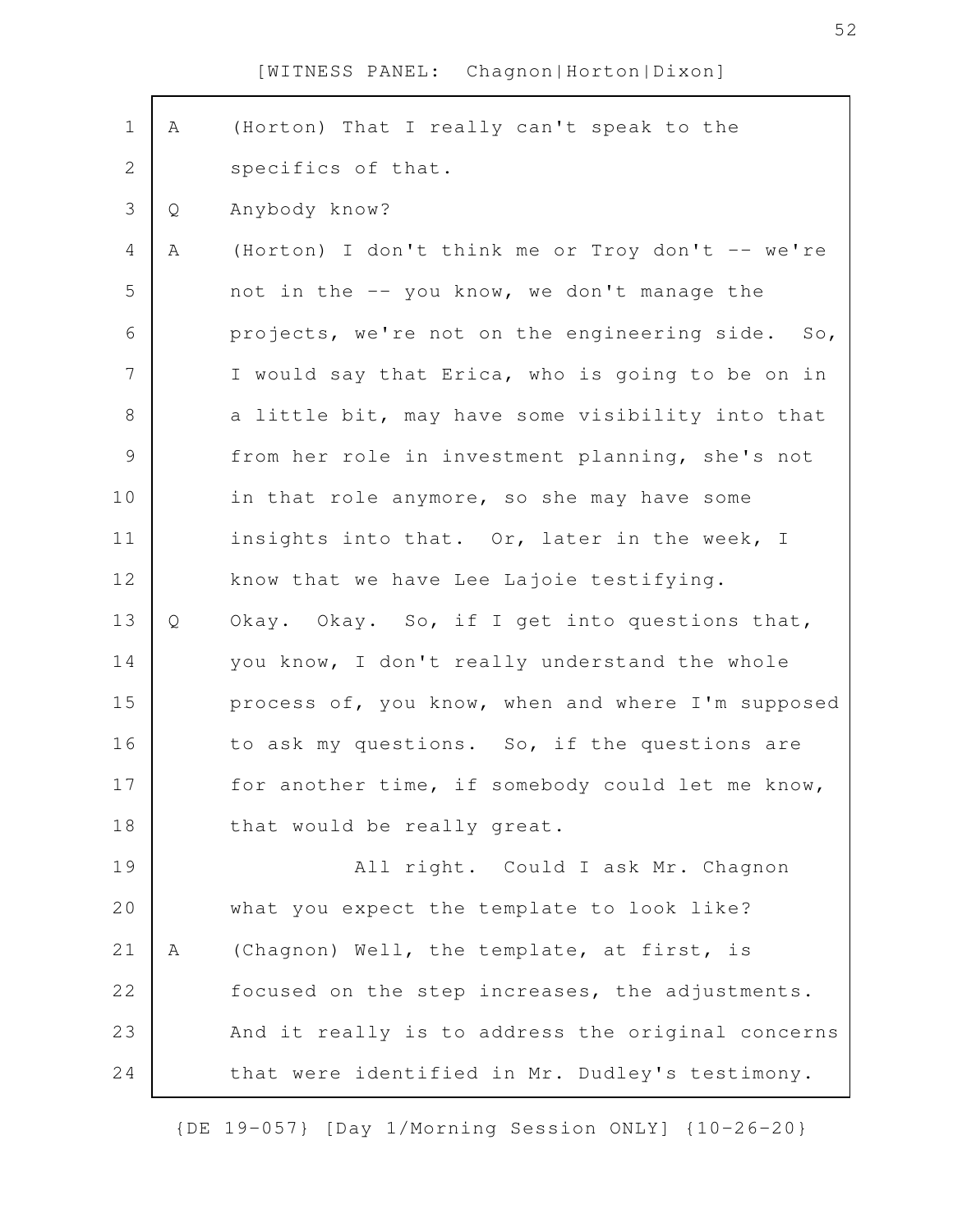| $\mathbf 1$   |   | Not certain what it will look like.               |
|---------------|---|---------------------------------------------------|
| 2             |   | However, the outcome is really to have a more     |
| 3             |   | effective and efficient review of the step        |
| 4             |   | filings for Staff and for the OCA. Eversource,    |
| 5             |   | being such a large utility in New Hampshire,      |
| 6             |   | there's so much information that we need to look  |
| 7             |   | at. And the template will help us eliminate data  |
| 8             |   | requests, so we would receive information up      |
| $\mathcal{G}$ |   | front, and it would be more efficient for Staff   |
| 10            |   | and the OCA.                                      |
| 11            | Q | Mr. Dixon, do you have any expectations of what   |
| 12            |   | the template is going to look like?               |
| 13            | Α | (Dixon) I don't think I have anything more than   |
| 14            |   | what Mr. Horton said. I think, for us, it's       |
| 15            |   | about, you know, creating a consistent            |
| 16            |   | presentation with common terminology that really  |
| 17            |   | aids in the ultimate review of these projects.    |
| 18            | Q | Will the Commission have any involvement in       |
| 19            |   | reviewing the template before you put it into     |
| 20            |   | place?                                            |
| 21            | Α | (Horton) We, and Mr. Chagnon can chime in if this |
| 22            |   | isn't how he's expecting it to work, my           |
| 23            |   | expectation is was not that we'd go to the        |
| 24            |   | Commission explicitly for a review of the         |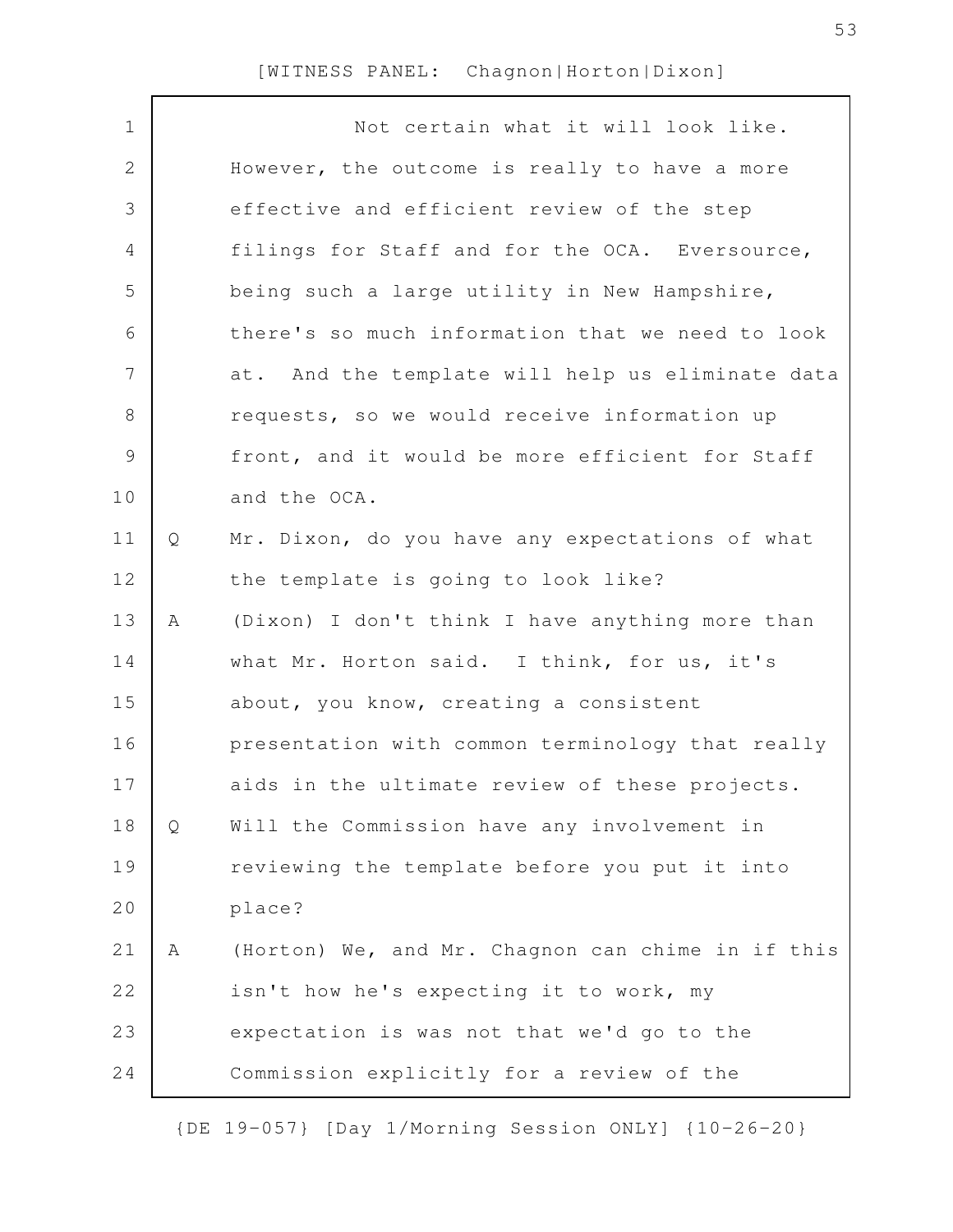| $\mathbf 1$    |   | templates prior to us using them. That we'd work  |
|----------------|---|---------------------------------------------------|
| 2              |   | with Staff and the OCA to get a common agreement  |
|                |   |                                                   |
| 3              |   | on what that template should look like.           |
| 4              |   | Again, we've done that for the first              |
| 5              |   | step agreement, which is currently under review.  |
| 6              |   | We realize it's going to continue to evolve.      |
| $\overline{7}$ |   | And, so, we'd certainly get the Commissioners'    |
| $\,8\,$        |   | feedback as that process plays out in the context |
| $\mathcal{G}$  |   | of the steps. But I wasn't expecting to take it   |
| 10             |   | to the Commission prior to us, you know,          |
| 11             |   | following it, once we had agreement amongst       |
| 12             |   | the -- the Parties working on it together, that   |
| 13             |   | was our plan, was to move forward with it.        |
| 14             | Q | What happens if you don't get a common agreement? |
| 15             | Α | (Horton) We didn't build in like an arbitration   |
| 16             |   | process into it. I don't think that's necessary.  |
| 17             |   | I think we'll -- I think we'll be able to get     |
| 18             |   | agreement on it. And we also have the business    |
| 19             |   | process audit, which will be run by Staff, which  |
| 20             |   | none of us can predict the outcome of what        |
| 21             |   | recommendations would come from that.             |
| 22             |   | And, certainly, we expect that, if we             |
| 23             |   | disagree or don't agree with certain things, then |
| 24             |   | we'll have to be presenting a case in whatever    |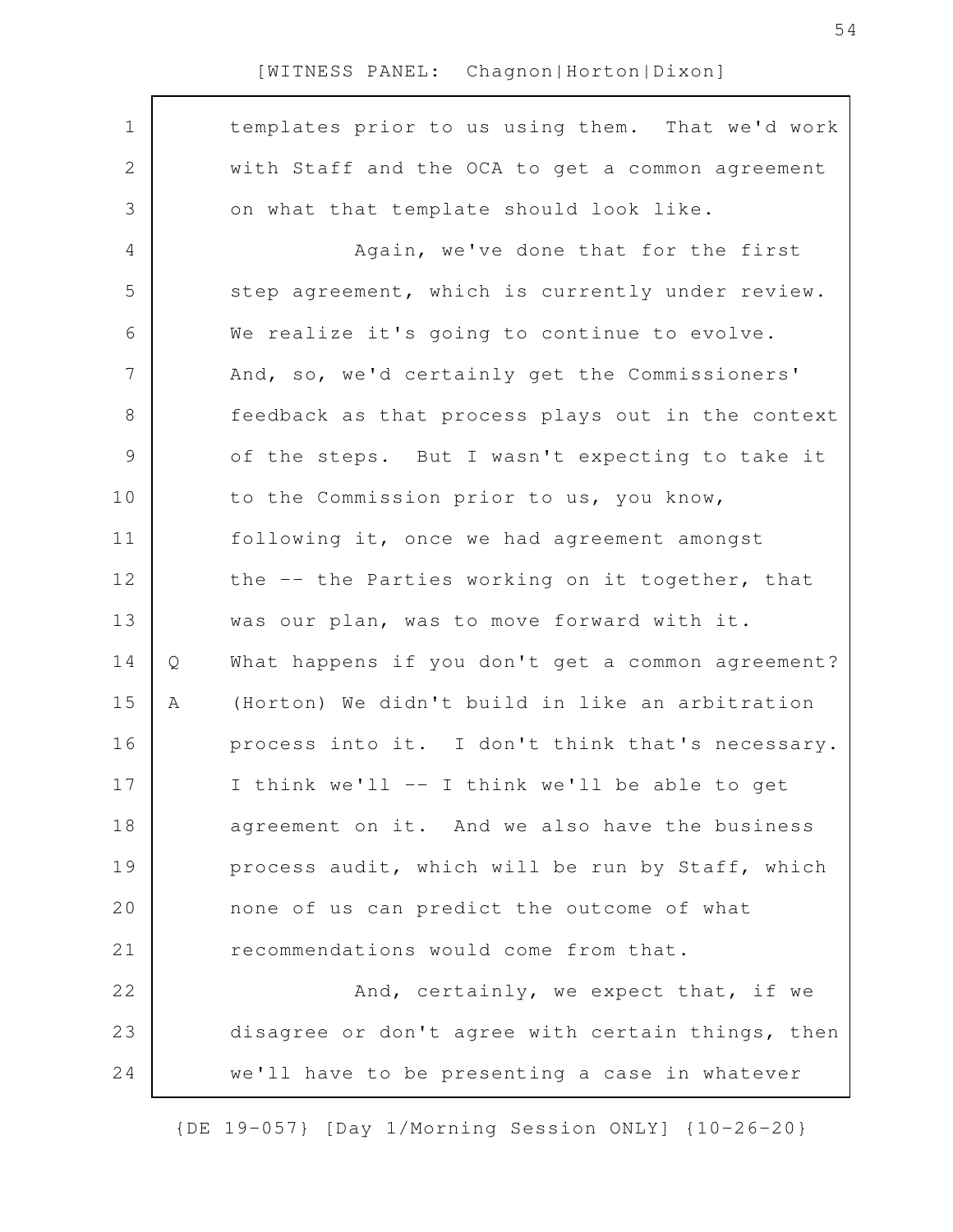| $\mathbf 1$    |   | process and form that that takes.                 |
|----------------|---|---------------------------------------------------|
| $\mathbf{2}$   |   | But, you know, we were $--$ I'm                   |
| 3              |   | confident, based on how this process has gone,    |
| 4              |   | that we're going to be able to work together and  |
| 5              |   | be reasonable to come up with a template that     |
| 6              |   | works to facilitate this process, I don't foresee |
| $\overline{7}$ |   | that as being a major obstacle.                   |
| 8              | Q | Mr. Chagnon, do you have any concerns that you    |
| $\mathcal{G}$  |   | will or won't reach a common agreement?           |
| 10             | Α | (Chagnon) Staff doesn't have any concerns. We're  |
| 11             |   | confident that we will reach agreement. And the   |
| 12             |   | Company, the OCA, and Staff are on the same page  |
| 13             |   | on this issue.                                    |
| 14             | Q | Okay. Great. Thank you. Can you talk a little     |
| 15             |   | bit about the business process audit and how that |
| 16             |   | plays into this?                                  |
| 17             | A | (Horton) Sure. Like I said, Staff and other       |
| 18             |   | Parties had identified questions and issues       |
| 19             |   | during the course of the proceeding on our        |
| 20             |   | project documentation. And, so, this was -- it's  |
| 21             |   | described in Appendix 2 to the Settlement         |
| 22             |   | Agreement what the scope will be of that business |
| 23             |   | process audit. And, so, it was intended to        |
| 24             |   | provide a third party review of our business      |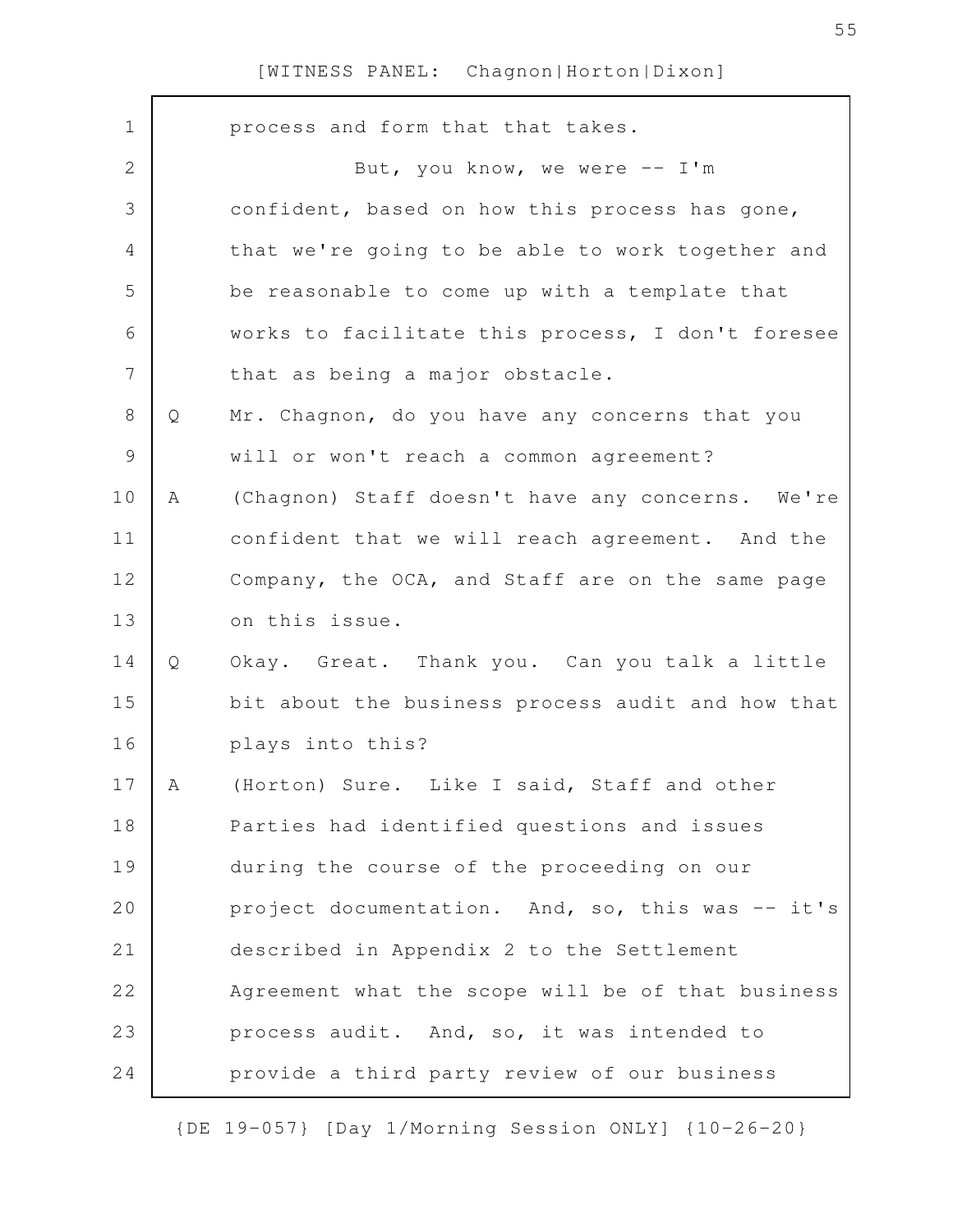| $\mathbf 1$    |   | processes, and to, you know, provide              |
|----------------|---|---------------------------------------------------|
| $\mathbf{2}$   |   | opportunities for improvements into how we manage |
| 3              |   | our projects and oversee the costs associated     |
| 4              |   | with them.                                        |
| 5              | Q | Okay. Thanks. Let's move on to the metering       |
| 6              |   | section. Starting with Paragraph 3.3, and the     |
| $\overline{7}$ |   | "nine-year depreciable life for existing AMR      |
| $8\,$          |   | infrastructure", can you tell me what the usual   |
| $\mathcal{G}$  |   | service life of an analog meter is?               |
| 10             | A | (Horton) An analog meter? Do you mean the meters  |
| 11             |   | that we have currently in effect?                 |
| 12             | Q | No. The ones that you took out and replaced with  |
| 13             |   | AMRs?                                             |
| 14             | A | (Horton) I actually don't know that offhand.      |
| 15             | Q | Is that a question for another panelist?          |
| 16             | A | (Horton) I think we can get that. And I'll be on  |
| 17             |   | every day. So, I could -- if I can't get it by    |
| 18             |   | this afternoon, I can get that information and    |
| 19             |   | come back to that.                                |
| 20             | Q | Okay. Why did you choose a nine-year depreciable  |
| 21             |   | life for AMR meters?                              |
| 22             | A | (Horton) I think the intent of that was, again,   |
| 23             |   | tied to Section 4, where we have agreed to        |
| 24             |   | conduct a business -- or, excuse me, an advanced  |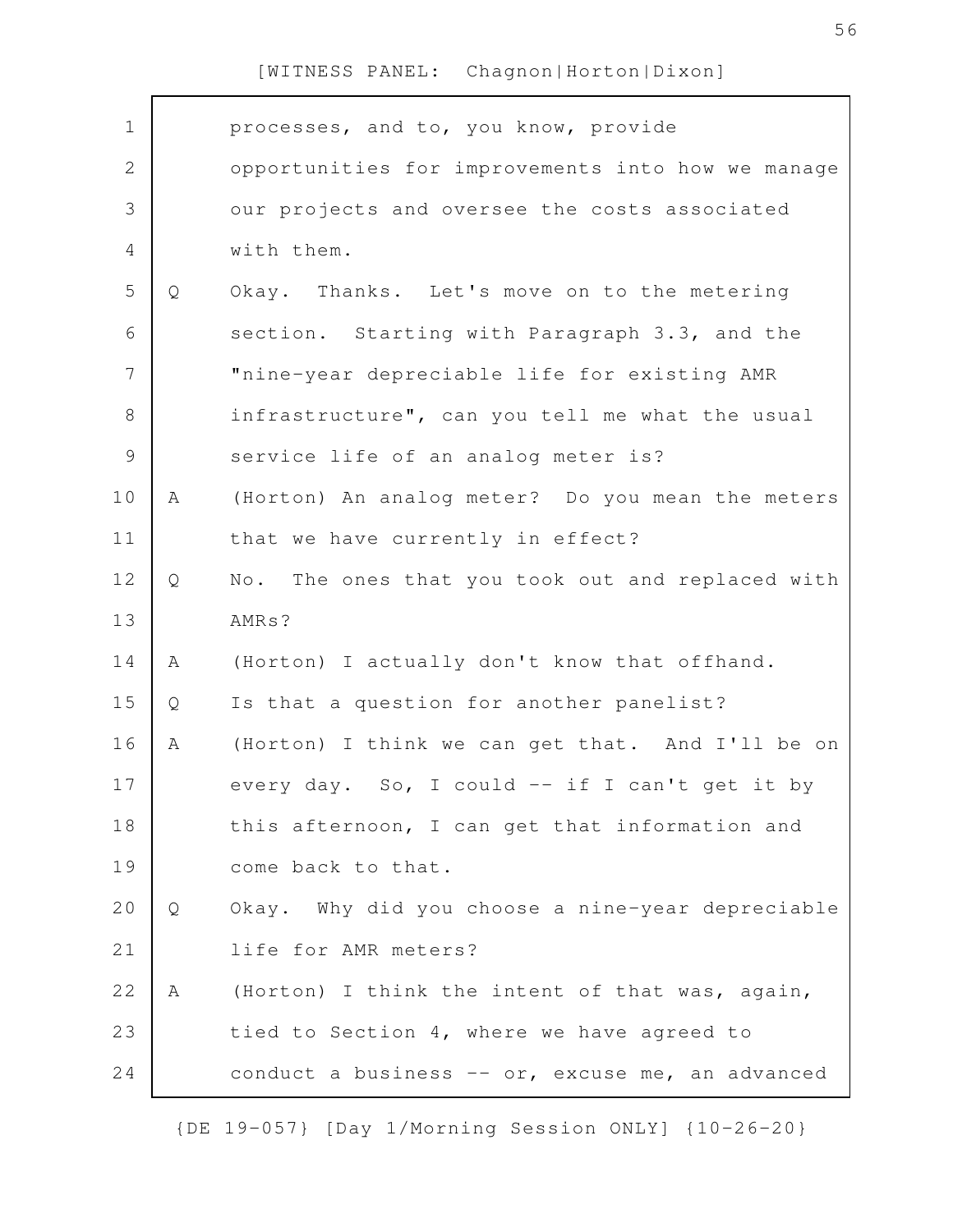| $\mathbf 1$   | metering functionality, assessment of advanced    |
|---------------|---------------------------------------------------|
| $\mathbf{2}$  | metering functionality, which recognizes that,    |
| 3             | eventually, we will be moving -- we will have to  |
| 4             | replace the AMR infrastructure that's in effect   |
| 5             | now. Eventually, those meters will no longer be   |
| 6             | effective, they will need to be replaced. And a   |
| 7             | lot of times what happens with companies that are |
| $8\,$         | replacing AMR or any metering infrastructure,     |
| $\mathcal{G}$ | there is an undepreciated balance of assets,      |
| 10            | which can become a challenge in jumping to a new  |
| 11            | technology.                                       |
| 12            | I think that we recognize, Eversource             |
| 13            | at least, at least we recognize that eventually   |
| 14            | we're going to have to replace those meters. The  |
| 15            | technology of choice is likely to be AMI. And,    |
| 16            | so, we're agreeing to come up with an assessment, |
| 17            | to develop an assessment of that path, from where |
| 18            | we are today to where we would eventually go in   |
| 19            | the future. And what technology can be enabled    |
| 20            | along the way while we still have the metering    |
| 21            | infrastructure in place that we do.               |
| 22            | The nine-year depreciable life, you               |
| 23            | know, we installed these meters, the AMR meters   |
| 24            | in the early 2000s, as I mentioned, 2013 to 2014  |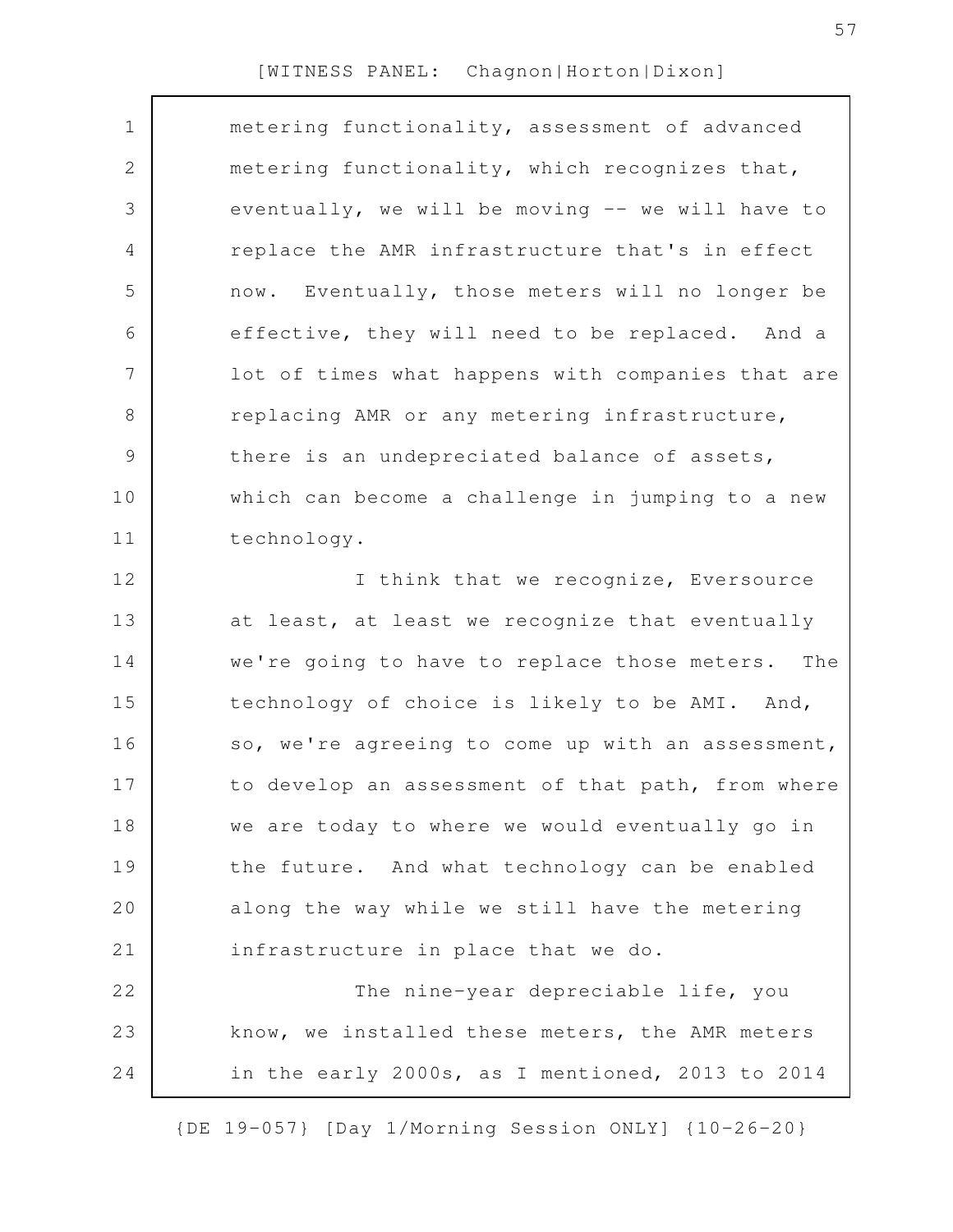|   | timeframe. So, we're already six, seven years     |
|---|---------------------------------------------------|
|   | into the deployment of those meters. I believe    |
|   | we have an estimated useful life of 20 years for  |
|   | those meters generally. And so, this was          |
|   | acknowledging that there ought to be an           |
|   | acceleration of the depreciation of those, those  |
|   | meters, a reasonable acceleration of those        |
|   | meters, that will help to facilitate, but there   |
|   | will not be as much of an unrecovered balance of  |
|   | those assets when we get to the point to replace  |
|   | the AMR meters.                                   |
| Q | Are you asking the Commission in this Settlement  |
|   | Agreement to find that installing AMR meters in   |
|   | 2013 and '14 was prudent?                         |
| A | (Horton) Yes. The Settling Parties have not --    |
|   | have agreed or have made no -- have not found     |
|   | that decision to be imprudent. We are -- we have  |
|   | agreed to, because of questions raised, or there  |
|   | were questions raised, we are agreeing to conduct |
|   | an assessment of how to utilize that investment,  |
|   | like I said, to enable AMF, advanced metering     |
|   | functionality, with the use of those meters, and  |
|   | to establish, essentially, a road map that will   |
|   | assess the timeline, the costs, and the benefits  |
|   |                                                   |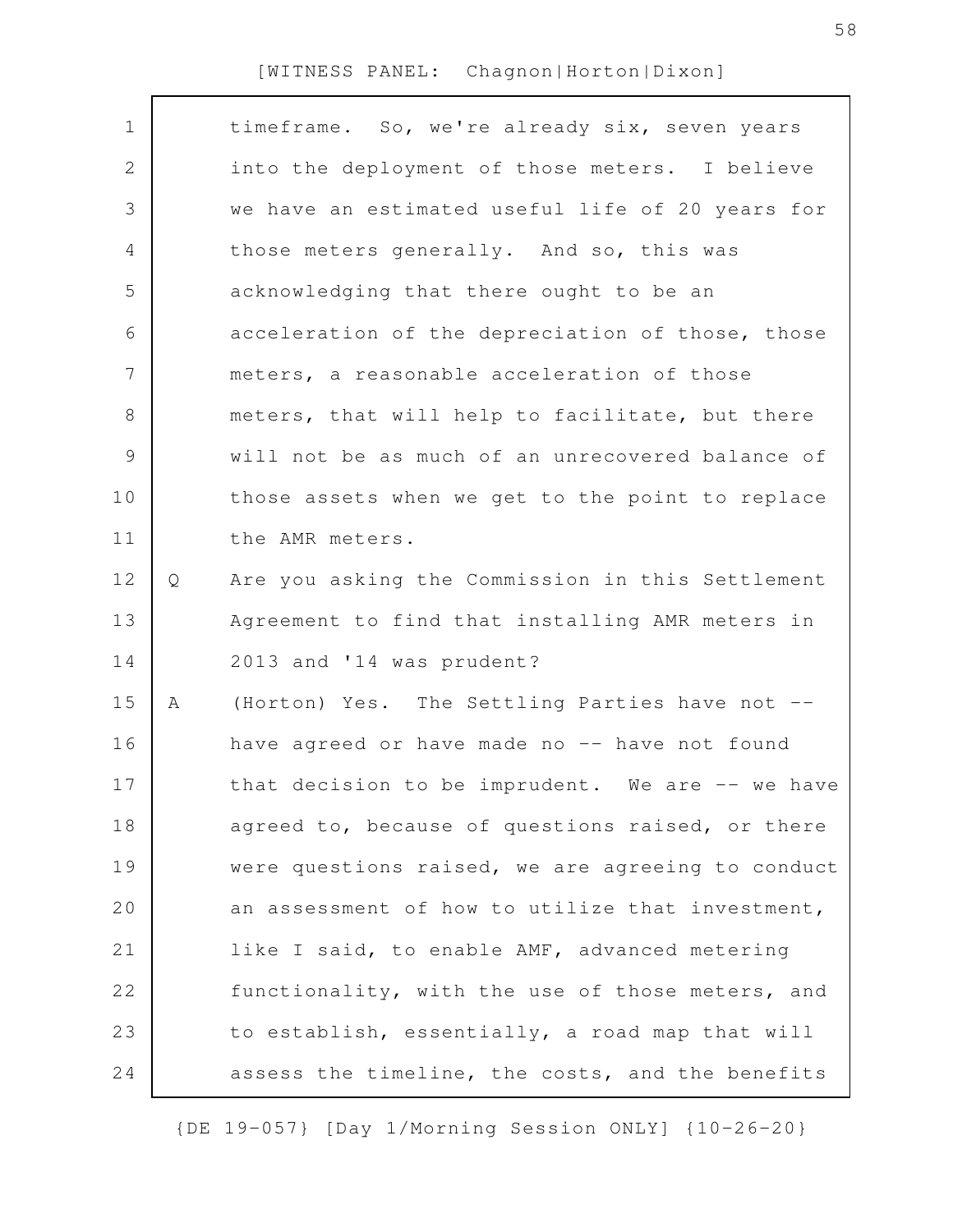| $\mathbf 1$    |   | of AMF in New Hampshire for our customers.        |
|----------------|---|---------------------------------------------------|
| $\mathbf{2}$   | Q | You just said that the useful service life of an  |
|                |   |                                                   |
| 3              |   | AMR meter is 20 years, and you want to depreciate |
| 4              |   | them in nine years, and replace them in nine      |
| 5              |   | years? Is that what you're saying?                |
| 6              | Α | (Horton) We haven't made any determination about  |
| $\overline{7}$ |   | when we will replace them. That's not what I      |
| $8\,$          |   | said. We're not agreeing --                       |
| $\mathcal{G}$  | Q | Go ahead.                                         |
| 10             | Α | (Horton) We have not determined when it will be   |
| 11             |   | appropriate to replace them. But we have agreed   |
|                |   |                                                   |
| 12             |   | to conduct an assessment of, again, the road map, |
| 13             |   | if you will, of where we are today, to where the  |
| 14             |   | functional -- where we will go into the future,   |
| 15             |   | acknowledging that at some point in the future    |
| 16             |   | the meters will need to be replaced. And,         |
| 17             |   | generally, when the metering infrastructure       |
| 18             |   | starts to fail, you replace -- you don't just     |
| 19             |   | replace them as they fail, you try to get ahead   |
| 20             |   | of it. And, so, at some point, we're going to be  |
| 21             |   | faced with a decision, like we are in Connecticut |
| 22             |   | and in Massachusetts, where we had installed the  |
| 23             |   | AMR meters years prior to where we did in New     |
| 24             |   | Hampshire. As those meters reach the end of       |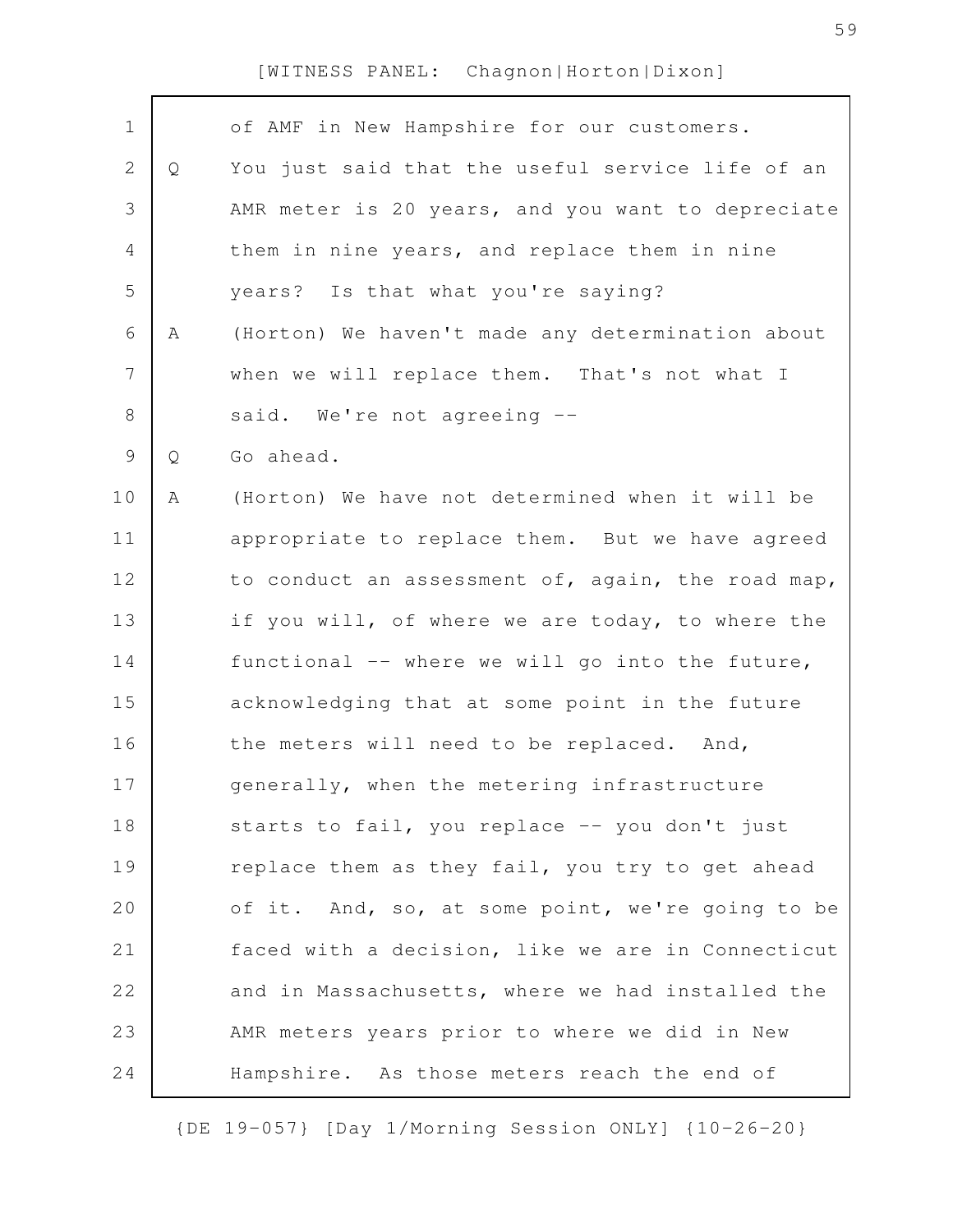| $\mathbf 1$    |   | their useful life, a decision has to be made.     |
|----------------|---|---------------------------------------------------|
| $\mathbf 2$    |   | And it's likely to be made, we anticipate at that |
| $\mathcal{S}$  |   | time it will be, you know, whatever is the state  |
| $\overline{4}$ |   | of technology at the time. And we're expecting    |
| 5              |   | that to be AMI, as the technology continues to    |
| 6              |   | advance and becomes more prominently deployed     |
| 7              |   | throughout the country and elsewhere.             |
| $8\,$          | Q | Didn't you foresee that in 2013 and '14?          |
| $\mathcal{G}$  | A | (Horton) Didn't we foresee what? That we would    |
| 10             |   | eventually move to AMIs?                          |
| 11             | Q | Yes.                                              |
| 12             | A | (Horton) In 2013 and '14, and again, this was     |
| 13             |   | there were various perspectives raised in the     |
| 14             |   | proceeding around the decision to move towards or |
| 15             |   | to make the investment in AMR when we did.        |
| 16             | Q | What proceeding are you talking about?            |
| 17             | А | (Horton) In this proceeding, in the rate case.    |
| 18             |   | So, there were -- that perspective was one that   |
| 19             |   | was brought up in the proceeding, as part of the  |
| 20             |   | Settlement Agreement, --                          |
| 21             | Q | Okay.                                             |
| 22             | Α | (Horton) -- in recognition of the fact that we    |
| 23             |   | had different perspectives around that decision,  |
| 24             |   | you know, the Settlement Agreement is resolving   |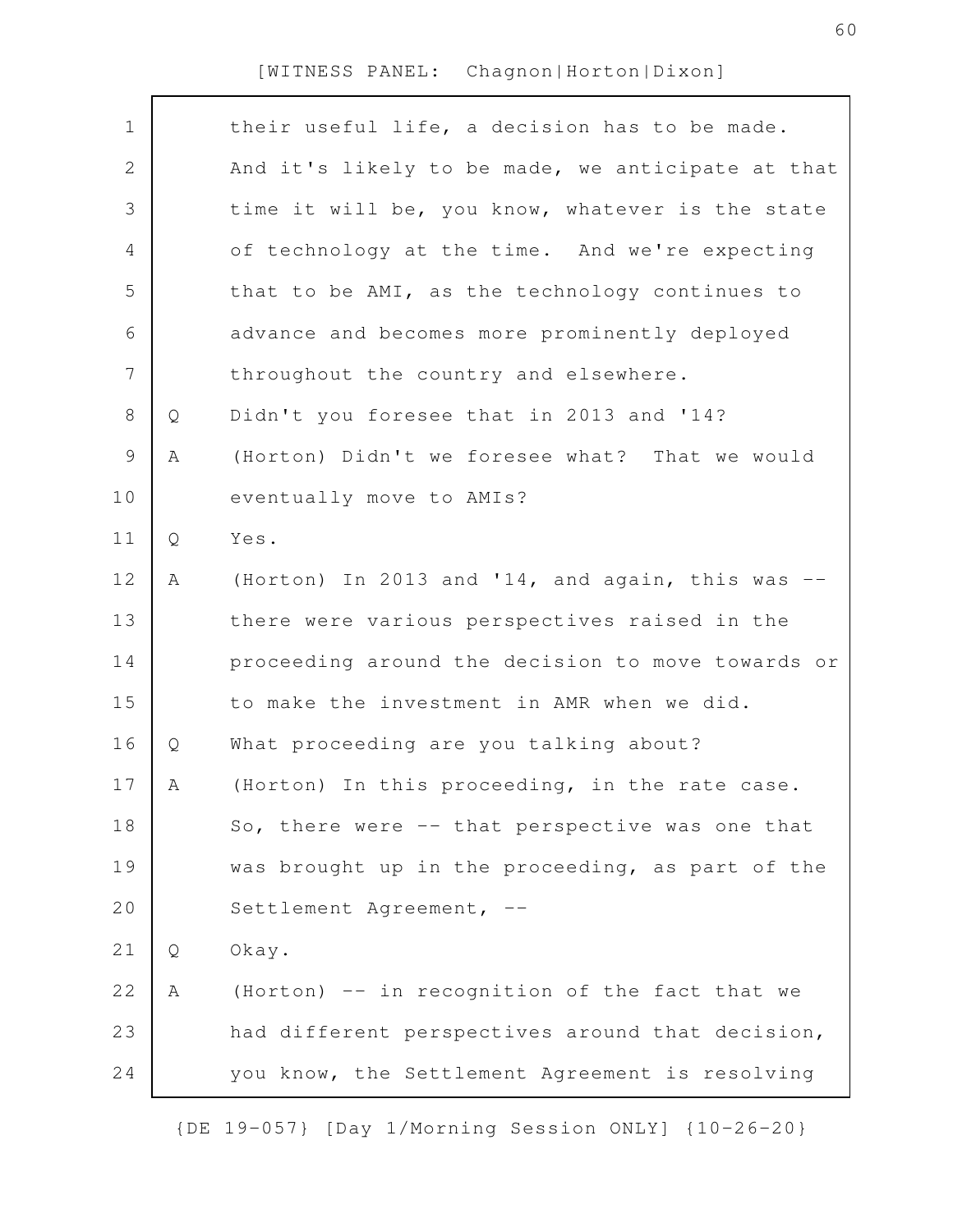| $\mathbf 1$<br>$\mathbf{2}$<br>3<br>$\overline{4}$<br>5<br>and the metering infrastructure -- and the<br>6<br>eventual adoption of AMI in New Hampshire.<br>7<br>Acknowledging the specifics of the, you know,<br>8<br>$\mathcal{G}$<br>the capabilities are that exist for AMI today,<br>10<br>11<br>4 of the Settlement Agreement.<br>12<br>Mr. Chagnon, did you have something that you<br>Q<br>13<br>wanted to add?<br>14<br>CHAIRWOMAN MARTIN: You're on mute.<br>15<br>BY THE WITNESS:<br>16<br>A<br>17<br>18<br>on the 29th. And, so, we will go into more<br>19<br>depth.<br>20<br>21<br>22<br>23<br>that the nine years is appropriate, so that it<br>24 |  |                                                   |
|-------------------------------------------------------------------------------------------------------------------------------------------------------------------------------------------------------------------------------------------------------------------------------------------------------------------------------------------------------------------------------------------------------------------------------------------------------------------------------------------------------------------------------------------------------------------------------------------------------------------------------------------------------------------|--|---------------------------------------------------|
|                                                                                                                                                                                                                                                                                                                                                                                                                                                                                                                                                                                                                                                                   |  | those disagreements, essentially, to the liking   |
|                                                                                                                                                                                                                                                                                                                                                                                                                                                                                                                                                                                                                                                                   |  | of all parties, and establishing a process going  |
|                                                                                                                                                                                                                                                                                                                                                                                                                                                                                                                                                                                                                                                                   |  | forward for us to be able to make an assessment   |
|                                                                                                                                                                                                                                                                                                                                                                                                                                                                                                                                                                                                                                                                   |  | of the metering infrastructure that's in place,   |
|                                                                                                                                                                                                                                                                                                                                                                                                                                                                                                                                                                                                                                                                   |  |                                                   |
|                                                                                                                                                                                                                                                                                                                                                                                                                                                                                                                                                                                                                                                                   |  |                                                   |
|                                                                                                                                                                                                                                                                                                                                                                                                                                                                                                                                                                                                                                                                   |  |                                                   |
|                                                                                                                                                                                                                                                                                                                                                                                                                                                                                                                                                                                                                                                                   |  | existing metering infrastructure, as well as what |
|                                                                                                                                                                                                                                                                                                                                                                                                                                                                                                                                                                                                                                                                   |  |                                                   |
|                                                                                                                                                                                                                                                                                                                                                                                                                                                                                                                                                                                                                                                                   |  | and everything else that's listed in that Section |
|                                                                                                                                                                                                                                                                                                                                                                                                                                                                                                                                                                                                                                                                   |  |                                                   |
|                                                                                                                                                                                                                                                                                                                                                                                                                                                                                                                                                                                                                                                                   |  |                                                   |
|                                                                                                                                                                                                                                                                                                                                                                                                                                                                                                                                                                                                                                                                   |  |                                                   |
|                                                                                                                                                                                                                                                                                                                                                                                                                                                                                                                                                                                                                                                                   |  |                                                   |
|                                                                                                                                                                                                                                                                                                                                                                                                                                                                                                                                                                                                                                                                   |  |                                                   |
|                                                                                                                                                                                                                                                                                                                                                                                                                                                                                                                                                                                                                                                                   |  | (Chagnon) Yes, Commissioner Bailey. I did want    |
|                                                                                                                                                                                                                                                                                                                                                                                                                                                                                                                                                                                                                                                                   |  | to remind you that we do have a panel on metering |
|                                                                                                                                                                                                                                                                                                                                                                                                                                                                                                                                                                                                                                                                   |  |                                                   |
|                                                                                                                                                                                                                                                                                                                                                                                                                                                                                                                                                                                                                                                                   |  |                                                   |
|                                                                                                                                                                                                                                                                                                                                                                                                                                                                                                                                                                                                                                                                   |  | But I did want to just state that the             |
|                                                                                                                                                                                                                                                                                                                                                                                                                                                                                                                                                                                                                                                                   |  | Parties believe that the rapid advancements in    |
|                                                                                                                                                                                                                                                                                                                                                                                                                                                                                                                                                                                                                                                                   |  | the metering technologies as of late, we think    |
|                                                                                                                                                                                                                                                                                                                                                                                                                                                                                                                                                                                                                                                                   |  |                                                   |
|                                                                                                                                                                                                                                                                                                                                                                                                                                                                                                                                                                                                                                                                   |  | doesn't discourage new technologies sooner more   |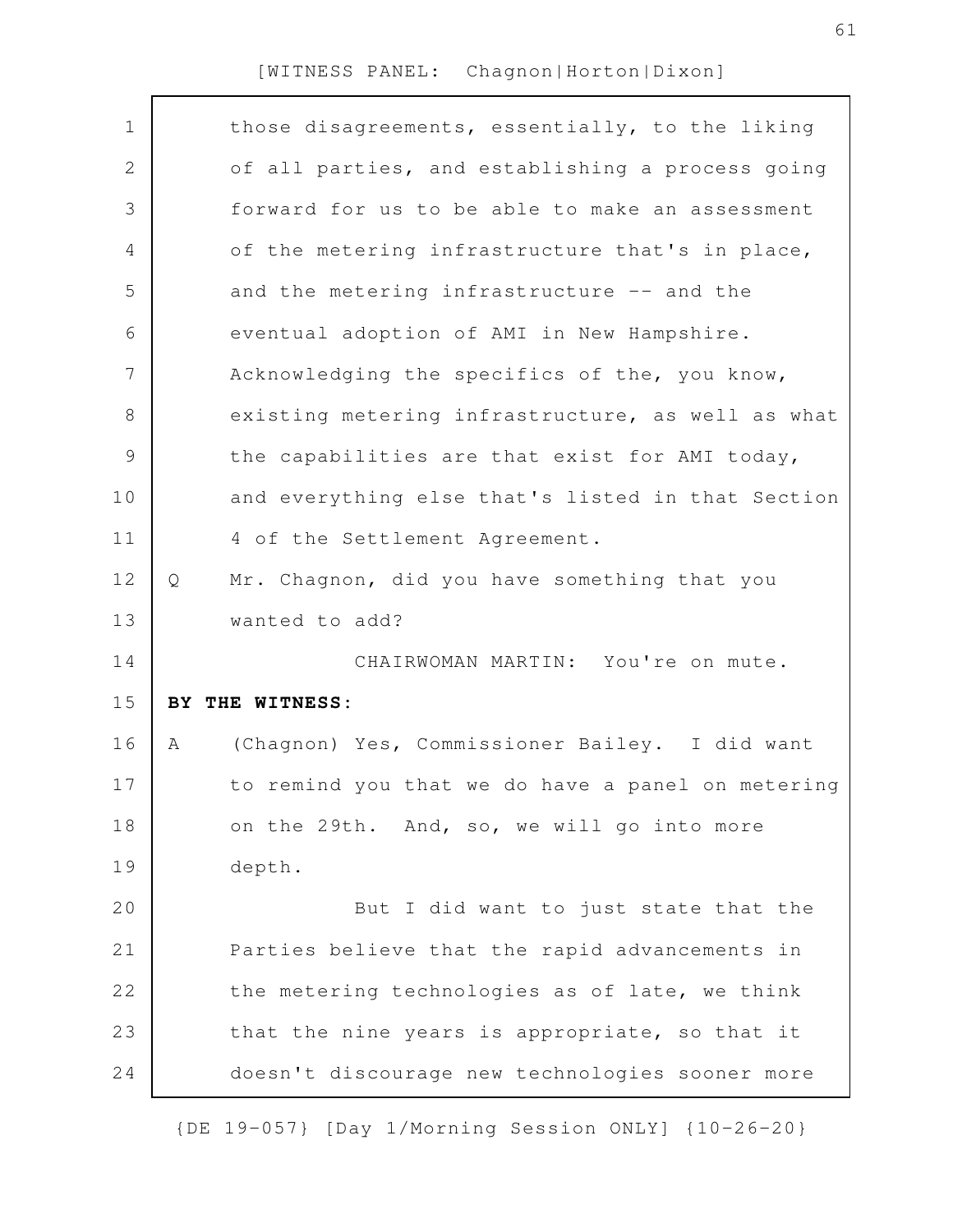than later. And, so, we do feel like the nine years is appropriate. BY CMSR. BAILEY: Q Okay. CHAIRWOMAN MARTIN: Commissioner Bailey, you're on mute. CMSR. BAILEY: Sorry. BY CMSR. BAILEY: Q Mr. Chagnon, if the AMR meters are depreciated over nine years, then they will be fully depreciated in 2020  $-$  13, plus 10, is 23, so 2022 and 2023, is that right? A (Chagnon) I would look for Mr. Horton to answer that. A (Horton) And if we could -- Q Go ahead. A (Horton) If I could just confirm that, and potentially could we address that at the metering day. I just don't have that at my fingertips. Q Okay. Sure. I think I may save the rest of my metering questions for the next -- for that panel. But, at the end of this section, right before Section 4, it says "Nothing in this 1 2 3 4 5 6 7 8 9 10 11 12 13 14 15 16 17 18 19 20 21 22 23 24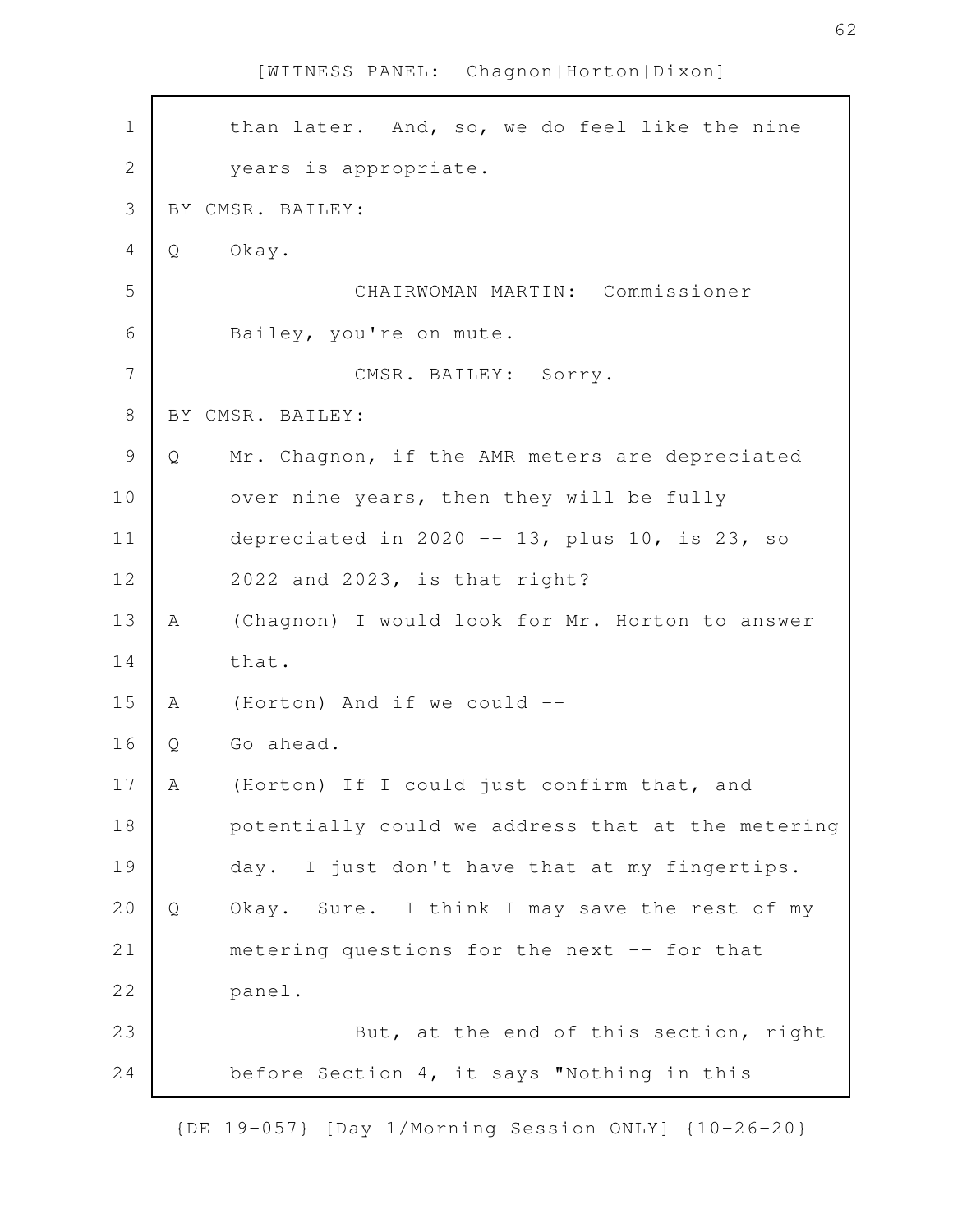| $\mathbf 1$    |   | settlement precludes Staff or the OCA from        |
|----------------|---|---------------------------------------------------|
| $\mathbf{2}$   |   | petitioning the Commission, after such            |
| 3              |   | collaboration, to review the accounting for the   |
| $\overline{4}$ |   | retirement of the metering infrastructure, except |
| 5              |   | any petition has to be filed by April 30th,       |
| 6              |   | 2021." Is that April 30th, 2021 date, which is    |
| 7              |   | about six months away, a reasonable amount of     |
| 8              |   | time to be able to know whether you need to file  |
| $\mathcal{G}$  |   | a petition, Mr. Chagnon?                          |
| 10             | A | (Chagnon) Yes. Staff believes that that is        |
| 11             |   | plenty of time. Before the end of this year, the  |
| 12             |   | Company and the OCA will be meeting to discuss    |
| 13             |   | the issue, which is focused around the            |
| 14             |   | retirements of the existing analog meters, as     |
| 15             |   | well as the AMR meters, which have been retired   |
| 16             |   | to date.                                          |
| 17             | Q | Mr. Horton, do you know, are there still existing |
| 18             |   | analog meters in your system in New Hampshire or  |
| 19             |   | have they all been replaced by AMRs?              |
| 20             | Α | (Horton) I mean, there may be some in certain     |
| 21             |   | applications. But, generally speaking, we've      |
| 22             |   | replaced the old analog meters with AMR. And,     |
| 23             |   | certainly, that's our meter of choice, the        |
| 24             |   | drive-by technology.                              |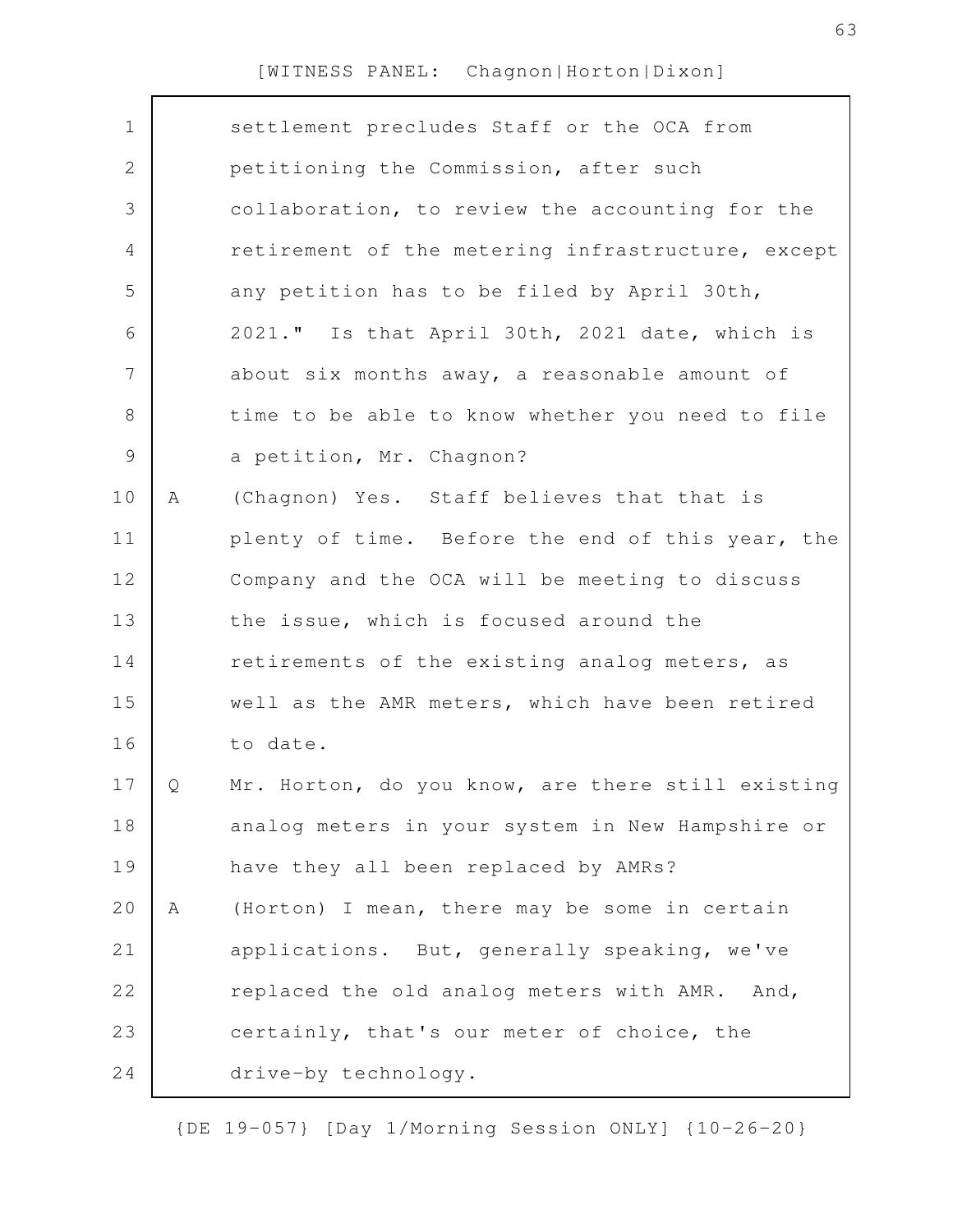| $\mathbf 1$   |   | But, as Mr. Chagnon mentioned, this               |
|---------------|---|---------------------------------------------------|
| $\mathbf 2$   |   | provision is related to the accounting retirement |
| 3             |   | of those meters. There were a number of           |
| 4             |   | adjustments that we made, and spent a lot of time |
| 5             |   | working with Staff and the OCA to resolve. But    |
| 6             |   | there were still questions that we need to help   |
| 7             |   | clarify and work through. And, so, that's what    |
| $\,8\,$       |   | this is, this commitment is focused on. And I     |
| $\mathcal{G}$ |   | agree with Rich, we will be able to meet that     |
| 10            |   | date.                                             |
| 11            | Q | Okay. The accounting review, what if $-$ what if  |
| 12            |   | that shows that there were a number of meters     |
| 13            |   | that were not fully depreciated and not accounted |
| 14            |   | for in this revenue requirement, what happens     |
| 15            |   | then?                                             |
| 16            | A | (Horton) So, what -- I think what happens when we |
| 17            |   | retire metering assets, when we replace metering  |
| 18            |   | assets, for accounting purposes, is we retire     |
| 19            |   | them off our books. And we have made corrections  |
| 20            |   | to properly reflect those. There were, frankly,   |
| 21            |   | some issues in our systems that were causing      |
| 22            |   | discrepancies, between the number of the meters   |
| 23            |   | that the systems were -- our accounting systems   |
| 24            |   | were showing, and we had to correct for those,    |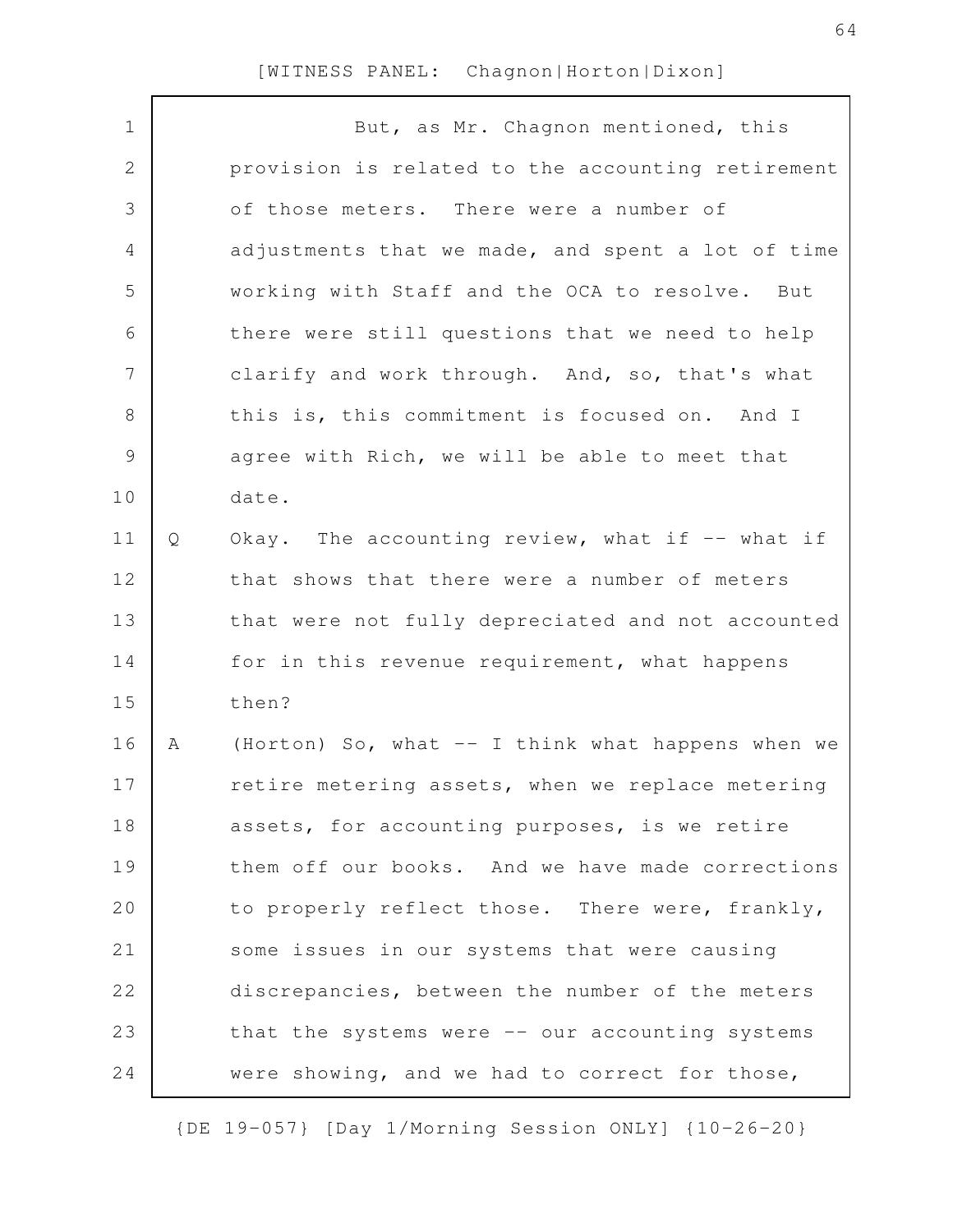| $\mathbf 1$ |   | which we have done. We have made two subsequent    |
|-------------|---|----------------------------------------------------|
| 2           |   | entries to retire the assets. One was made in      |
| 3           |   | the end of 2018, another through the course of     |
| 4           |   | this proceeding was identified and adjusted, and   |
| 5           |   | is reflected in the cost of service.               |
| 6           |   | So, again, in my opinion, we've                    |
| 7           |   | corrected for those. But we did not -- we did      |
| $8\,$       |   | not resolve all open questions, and that's the     |
| $\mathsf 9$ |   | point of having this provision. That, if, coming   |
| 10          |   | out of this further process and further            |
| 11          |   | discussion, where we're seeking to continue to     |
| 12          |   | clarify and get Staff and the OCA comfortable      |
| 13          |   | that the cost of service is reflecting things      |
| 14          |   | appropriately and accurately, that's what the      |
| 15          |   | provision that you reference would allow for, if   |
| 16          |   | there needed to be some other change. But we've    |
| 17          |   | already -- we've already corrected for those       |
| 18          |   | changes and have reconciled them. It's just        |
| 19          |   | acknowledging that there's still more work to be   |
| 20          |   | done to get everybody comfortable with that.       |
| 21          | Q | So, what your saying is there won't need to be     |
| 22          |   | any future adjustments, because you are sure that  |
| 23          |   | the accounting has been appropriately done.<br>But |
| 24          |   | Staff and the OCA aren't as sure as you, and so    |
|             |   |                                                    |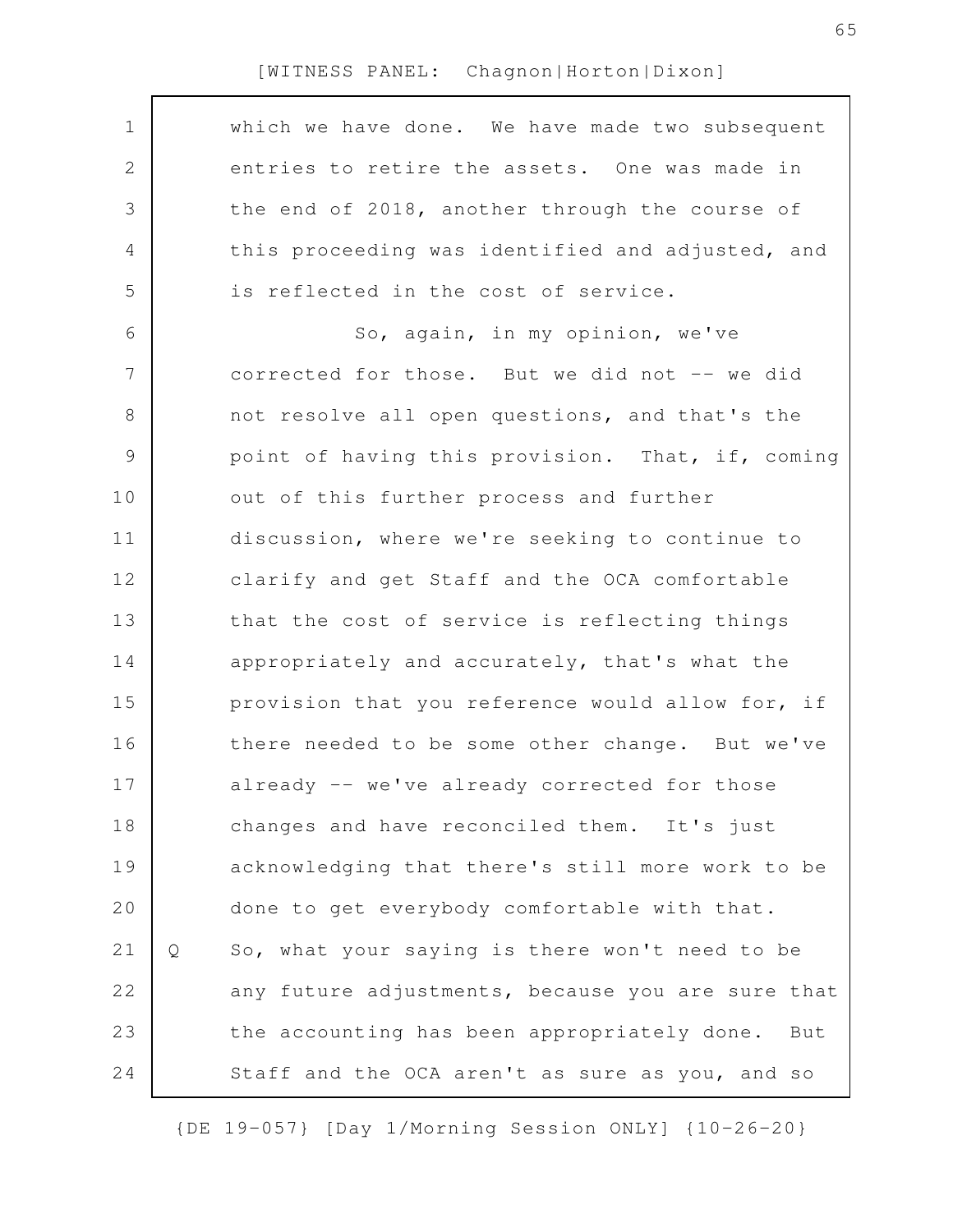| $\mathbf 1$    |   | this is just an exercise to convince them after   |
|----------------|---|---------------------------------------------------|
| $\sqrt{2}$     |   | the fact?                                         |
| 3              | Α | (Horton) Rich, do you want to take that?          |
| $\overline{4}$ | Α | (Chagnon) Yes. We didn't have time to clarify     |
| 5              |   | and actually meet to discuss this issue. We did   |
| 6              |   | have open questions, and we're looking just to    |
| $\overline{7}$ |   | clarify it. Do we expect anything out of the      |
| 8              |   | other end? Staff doesn't. However, if we do,      |
| $\mathcal{G}$  |   | then we would make a recommendation, for the      |
| 10             |   | correction.                                       |
| 11             | Q | Okay. So, if you do, and you make a               |
| 12             |   | recommendation for a correction, how would that   |
| 13             |   | work, after -- assuming we approve the Settlement |
| 14             |   | Agreement?                                        |
| 15             | A | (Chagnon) We have until the end of the due date   |
| 16             |   | in April to actually petition to the Commission,  |
| 17             |   | either through a recommendation from Staff or     |
| 18             |   | OCA, or even a joint recommendation from          |
| 19             |   | including the Company.                            |
| 20             | A | (Horton) What I would say is, so, in reality, if  |
| 21             |   | there were to be -- the concern here would be is  |
| 22             |   | if the cost of service that's being approved is   |
| 23             |   | inaccurate, incorrect. And this follow-on         |
| 24             |   | activity identifies that. So, if the follow-on    |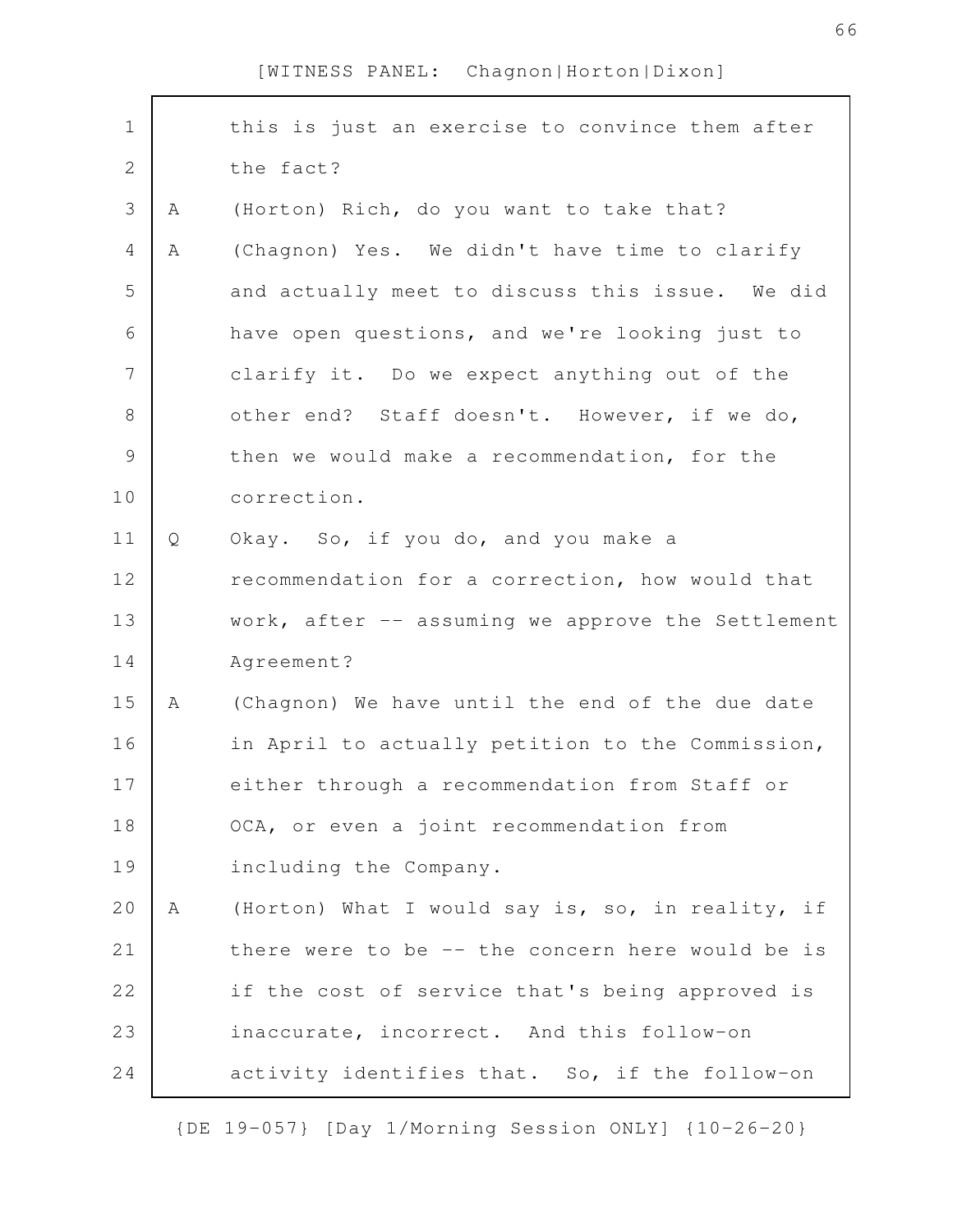| $\mathbf 1$    | activity identifies that, first of all, I'm with    |
|----------------|-----------------------------------------------------|
| 2              | Rich, you know, the Company would -- that we        |
| 3              | would not object, we would agree unilaterally.      |
| 4              | I don't anticipate there to be any change. If       |
| 5              | there is a change, it would be immaterial, but it   |
| 6              | would be appropriate to make, we would have to      |
| $\overline{7}$ | figure out how to do that. We have the              |
| $8\,$          | reconciling -- the RRA would be one potential       |
| 9              | avenue to make some adjustment. We could work       |
| 10             | together to figure out if there is another way to   |
| 11             | do it.                                              |
| 12             | But, really, the impacts would be                   |
| 13             | small, based on how the retirement activity, if     |
| 14             | there would need to be a correction, would be $-$ - |
| 15             | would be reflected. But it's, as Rich said, it's    |
| 16             | really just a matter of, you know, we had some      |
| 17             | corrections that we had to make, that led to some   |
| 18             | more questions. And then, in the interest of        |
| 19             | trying to resolve the Settlement Agreement,         |
| 20             | everyone got comfortable that we had made           |
| 21             | corrections, but there were still more questions.   |
| 22             | We wanted to continue to work through it, to make   |
| 23             | sure that everybody was comfortable at the end of   |
| 24             | the day. I'm not anticipating that this is --       |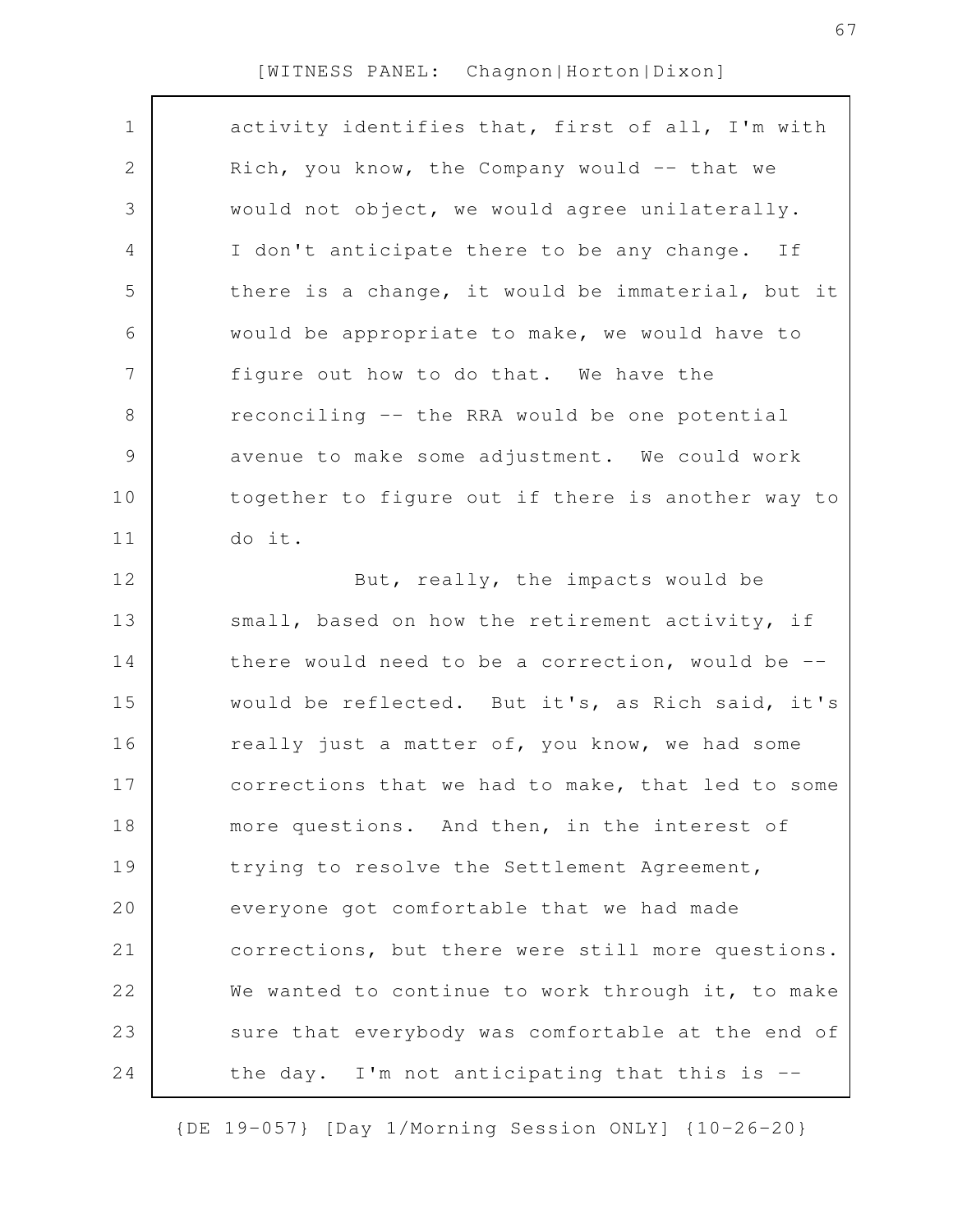| $\mathbf 1$    |   | there is anything incorrect. But just allowing   |
|----------------|---|--------------------------------------------------|
| $\overline{2}$ |   | for the potential for there to be some other     |
| 3              |   | process, if this follow-on activity yields any   |
| $\overline{4}$ |   | result.                                          |
| 5              |   | CHAIRWOMAN MARTIN: Commissioner                  |
| 6              |   | Bailey?                                          |
| 7              |   | CMSR. BAILEY: Okay. Yes?                         |
| 8              |   | CHAIRWOMAN MARTIN: Can I just ask a              |
| $\mathcal{G}$  |   | clarifying question on this?                     |
| 10             |   | [Commissioner Bailey indicating in the           |
| 11             |   | affirmative.]                                    |
| 12             |   | BY CHAIRWOMAN MARTIN:                            |
| 13             | Q | I want to make sure I'm understanding the        |
| 14             |   | process. Mr. Chagnon, you've testified that you  |
| 15             |   | haven't been able to meet to ask discuss those.  |
| 16             |   | It looks like, in Section 3, initially, it's     |
| 17             |   | going to be having those meetings to work        |
| 18             |   | collaboratively. But then there's the mention of |
| 19             |   | "hiring an independent accounting firm". That is |
| 20             |   | not a definite. Am I right to my understanding   |
| 21             |   | of that, and that an accounting firm may not be  |
| 22             |   | hired?                                           |
| 23             | Α | (Chagnon) That is correct. Only if the Parties   |
| 24             |   | believe that one is required.                    |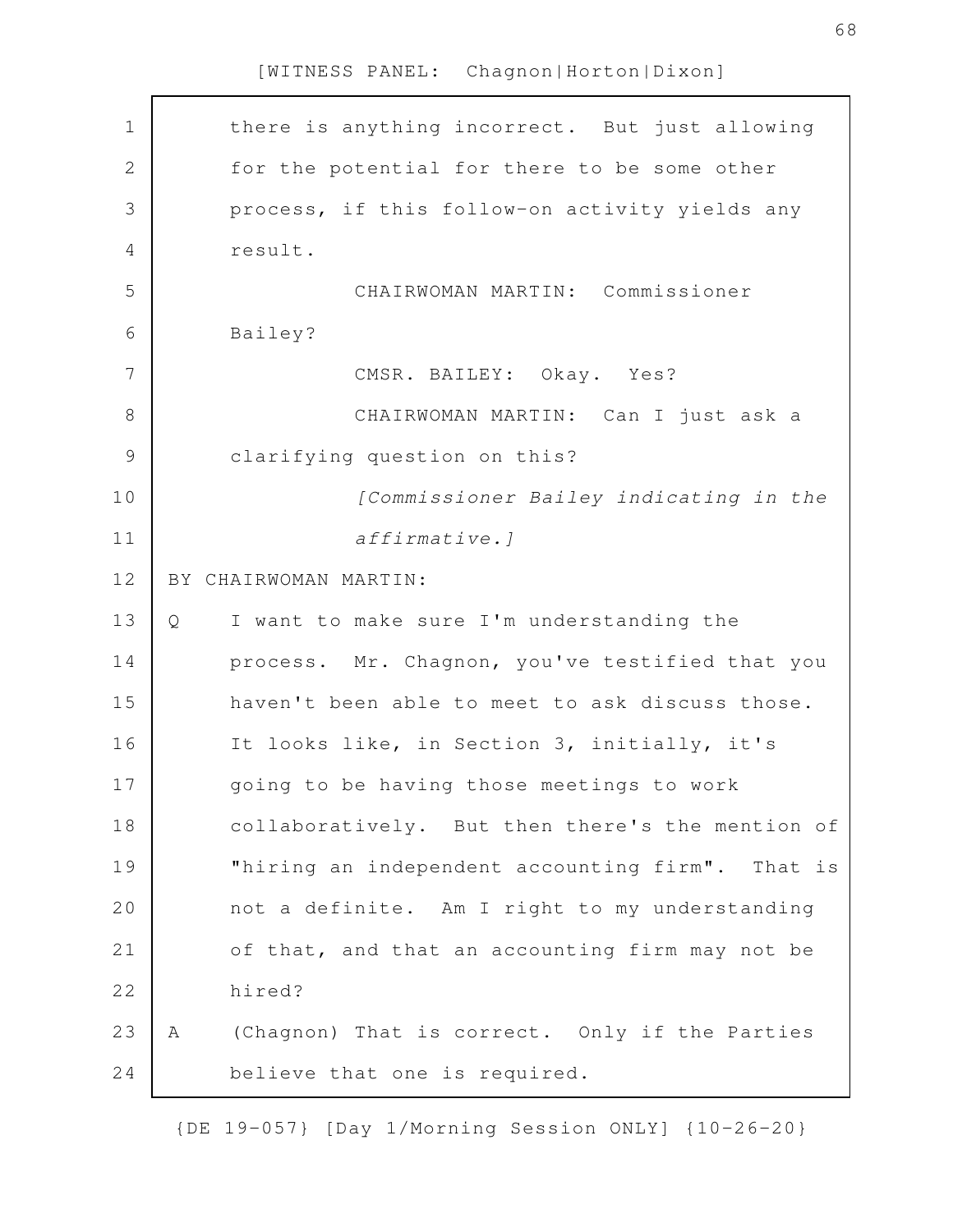| $\mathbf 1$    | Q | And any party or any of the identified parties    |
|----------------|---|---------------------------------------------------|
| 2              |   | here could make that request?                     |
| 3              | Α | (Horton) Yes.                                     |
| 4              | Q | Okay. And the Company has agreed to do that in    |
| 5              |   | that situation?                                   |
| 6              | Α | (Horton) Yes. I'll just -- one more thing to      |
| $\overline{7}$ |   | offer. This type of analysis that's described in  |
| $\,8\,$        |   | this section is something that I personally have  |
| $\mathsf 9$    |   | been involved with three times now for other      |
| 10             |   | Eversource affiliates. And it's, you know, it's   |
| 11             |   | a valuable exercise to undertake. You know,       |
| 12             |   | we've seen these same sorts of adjustments in the |
| 13             |   | same account at NSTAR Electric, NSTAR Gas, and in |
| 14             |   | a recent study that was undertaken, very similar  |
| 15             |   | scope as this, for assets that were required      |
| 16             |   | related to Columbia Gas, in Massachusetts.        |
| 17             |   | So, there's, you know, it's not to                |
| 18             |   | suggest to try to like undermine, you know,       |
| 19             |   | minimize this. But it is something that, you      |
| 20             |   | know, is typical, it happens. That, basically,    |
| 21             |   | the counts in the plant accounting system over    |
| 22             |   | time become out of alignment for whatever reason  |
| 23             |   | with the actual number of units that are          |
| 24             |   | installed in the field. And then, it requires     |

{DE 19-057} [Day 1/Morning Session ONLY] {10-26-20}

69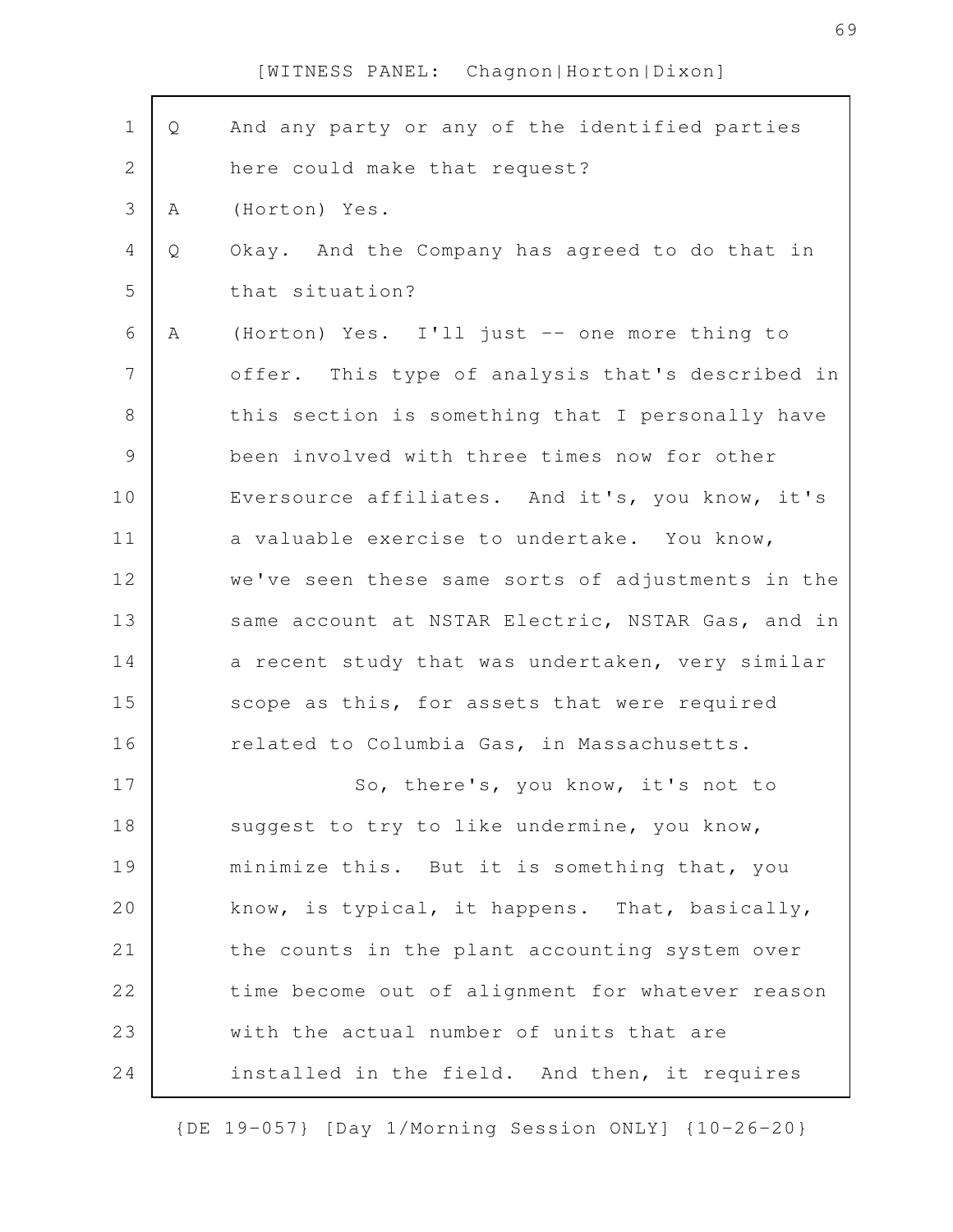$\Gamma$ 

| $\mathbf 1$    |   | these adjustments that are really immaterial to   |
|----------------|---|---------------------------------------------------|
| $\mathbf 2$    |   | both, certainly, to the financial statements that |
| 3              |   | we report, it's also immaterial to the cost of    |
| 4              |   | service. But -- and it's important that all       |
| 5              |   | parties, of course, are comfortable that we've    |
| 6              |   | sort of turned over every stone. And, so, that's  |
| $\overline{7}$ |   | why I see these potentially having some value in  |
| 8              |   | this exercise. I'd have no concerns agreeing to   |
| $\mathsf 9$    |   | do this at the request of the Staff or the OCA,   |
| 10             |   | as it said in the Agreement.                      |
| 11             |   | CHAIRWOMAN MARTIN: Okay. Thank you,               |
| 12             |   | Commissioner Bailey, for letting me interject.    |
|                |   |                                                   |
| 13             |   | BY CMSR. BAILEY:                                  |
| 14             | Q | All right. Let's move on to the feasibility       |
| 15             |   | study on the advanced metering. Can you describe  |
| 16             |   | the work that you've done in Connecticut?         |
| 17             | A | (Horton) Yes. We have an active proceeding in     |
| 18             |   | Connecticut, where the PURA, the regulator in     |
| 19             |   | Connecticut, has initiated several dockets        |
| 20             |   | related to grid modernization. One of those       |
| 21             |   | documents was related specifically to advanced    |
| 22             |   | metering infrastructure. And, so, over the        |
| 23             |   | summer, we had engaged a third party consultant   |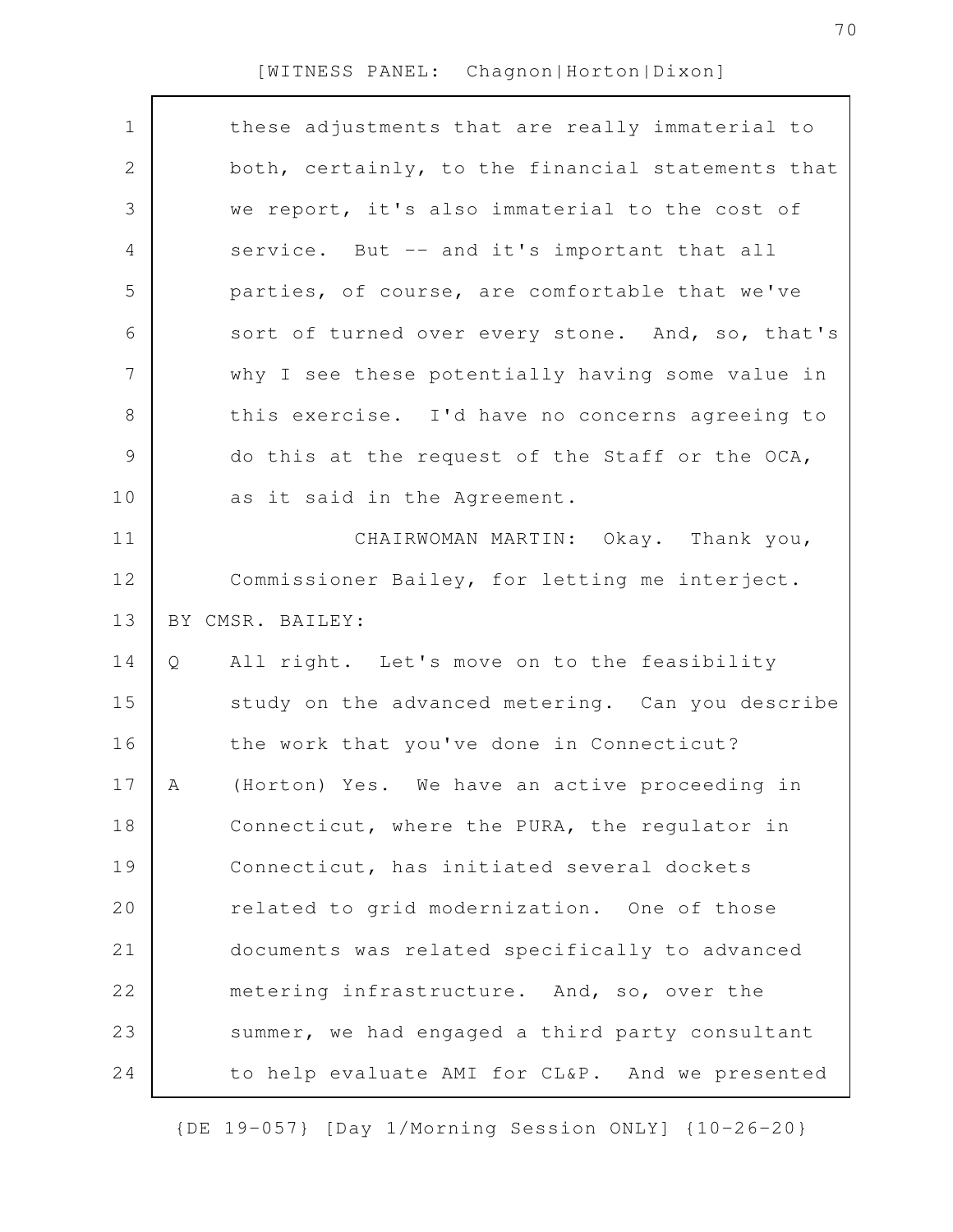$\Gamma$ 

| $\mathbf 1$   |   | a comprehensive business case for that investment |
|---------------|---|---------------------------------------------------|
| 2             |   | in Connecticut. And, so, this section             |
| 3             |   | acknowledges that there's been quite a bit of     |
| 4             |   | work done, granted, not with New Hampshire        |
| 5             |   | specific information or for PSNH, but with        |
| 6             |   | Eversource systems and personnel, and so          |
| 7             |   | acknowledges that that work has been done. There  |
| $8\,$         |   | may be some efficiencies in process and scope to  |
| $\mathcal{G}$ |   | leverage that analysis here. And, so, that's      |
| 10            |   | what we're looking to try to do.                  |
| 11            | Q | Can you describe the work that's been done? What  |
| 12            |   | were they looking to find out?                    |
|               |   |                                                   |
| 13            | Α | (Horton) Sure. It was a robust, comprehensive     |
| 14            |   | business case analysis to understand if the       |
| 15            |   | benefits of deploying AMI in Connecticut for CL&P |
| 16            |   | overall exceeded the costs. It is an expensive    |
| 17            |   | proposition for customers to deploy AMI. It was   |
| 18            |   | in 2013, it's still the case today. And, so,      |
| 19            |   | there's a lot of effort that needs to go into     |
| 20            |   | evaluating if the comprehensive set of benefits   |
| 21            |   | exceed those costs, before the decision is made   |
| 22            |   | to move forward. And, so, that's really the work  |
| 23            |   | that they did, was to help us evaluate the full   |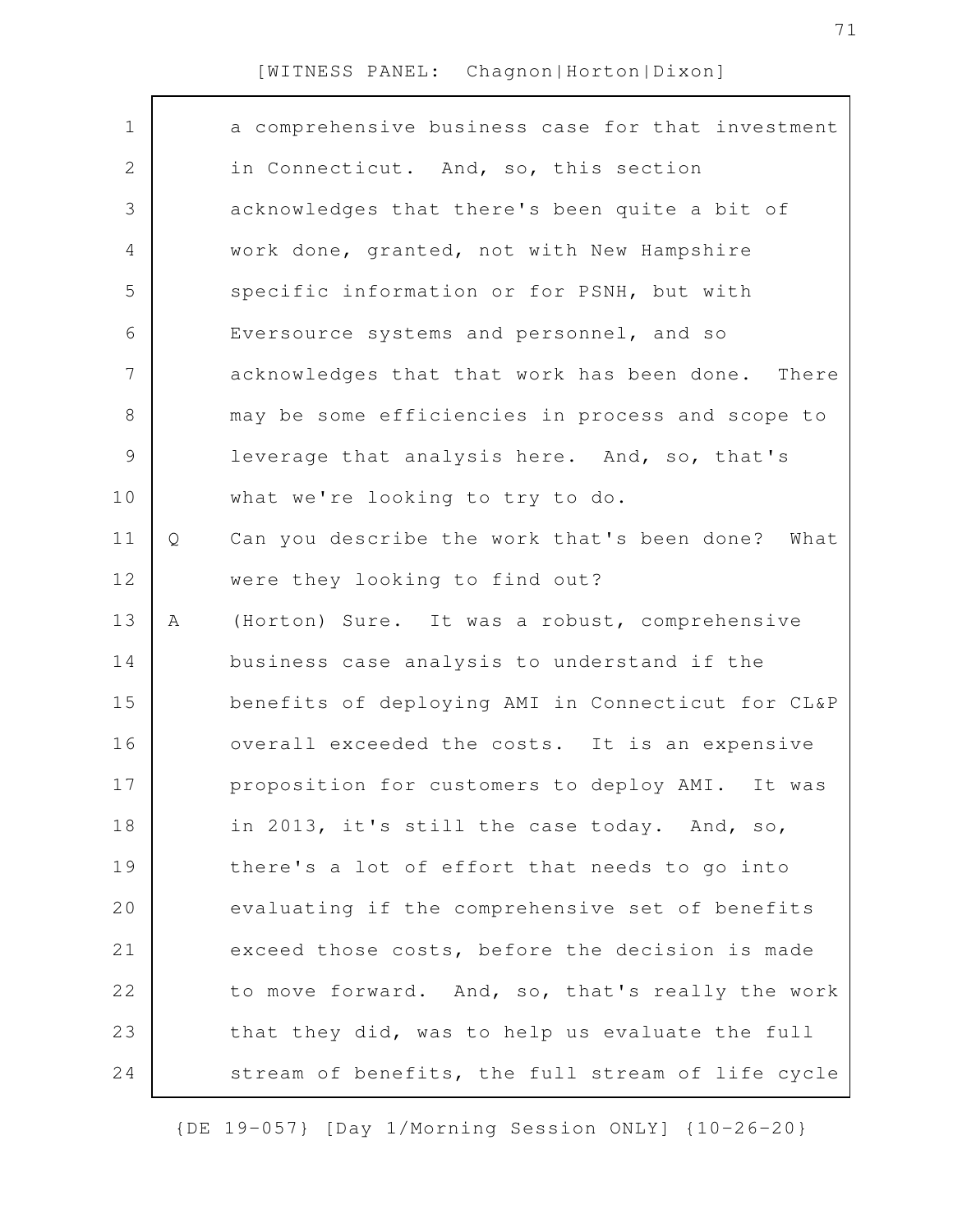$\Gamma$ 

| $\mathbf 1$    |   | costs, identify to whom those costs and benefits  |
|----------------|---|---------------------------------------------------|
| $\mathbf 2$    |   | accrue, and then present a robust study of the    |
| 3              |   | costs and benefits to determine, again, and to    |
| $\overline{4}$ |   | defend whether or not it's cost beneficial to     |
| 5              |   | move forward with that investment.                |
| 6              | Q | Mr. Chagnon, did you have something to add to     |
| 7              |   | that? Or, the blue square lit up, and maybe       |
| 8              |   | because you're not on mute, I'm not sure.         |
| $\mathsf 9$    | Α | (Chagnon) No. I don't have anything to add.       |
| 10             |   | Thank you.                                        |
| 11             | Q | Okay. Thanks. So, what did they determine for     |
| 12             |   | Connecticut -- well, did they decide that the     |
| 13             |   | costs -- the benefits outweigh the costs in       |
| 14             |   | Connecticut?                                      |
| 15             | Α | (Horton) The business case assessment, again,     |
| 16             |   | based on the specifics of Connecticut, it was a   |
| 17             |   | positive business case. I've forgotten the ratio  |
| 18             |   | offhand. It was a slightly positive business      |
| 19             |   | case that was presented to our regulators.<br>The |
| 20             |   | process is still open in Connecticut. And, so,    |
| 21             |   | the ultimate resolution is that we don't know,    |
| 22             |   | you know, the timing or the next step or what     |
| 23             |   | that will be, in terms of deploying AMI.          |
| 24             | Q | Who was the consultant that you used in           |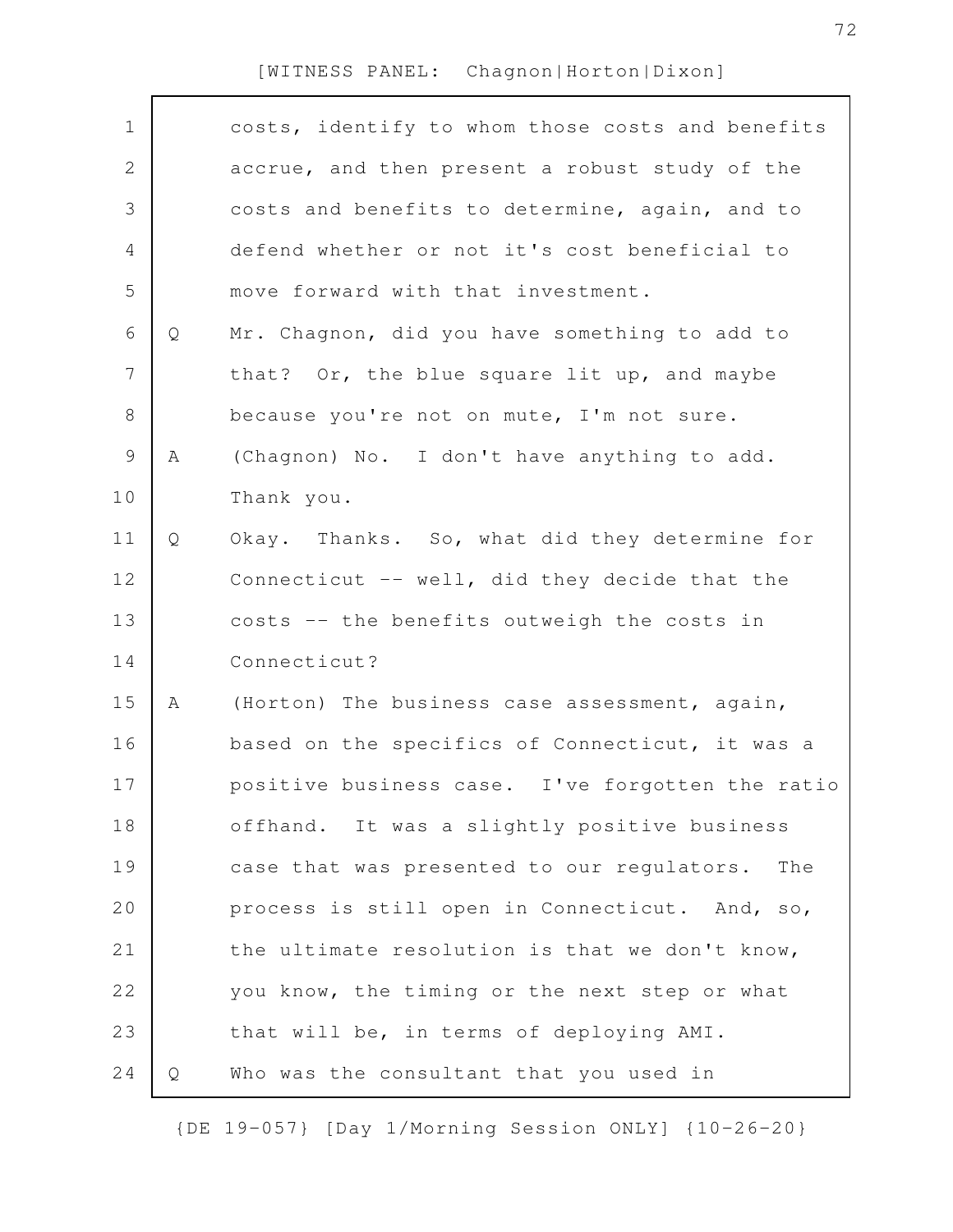| $\mathbf 1$    |   | Connecticut?                                      |
|----------------|---|---------------------------------------------------|
| $\mathbf{2}$   | A | (Horton) It's a company called "West Monroe       |
| 3              |   | Partners".                                        |
| $\overline{4}$ | Q | And would you anticipate using the same           |
| 5              |   | consultant for this feasibility study or how does |
| 6              |   | that work?                                        |
| 7              | A | (Horton) That will be in consultation with the    |
| $\,8\,$        |   | OCA and with Staff. We have agreed to, first,     |
| $\mathcal{G}$  |   | evaluate them. Again, because they have done a    |
| 10             |   | lot of work, that I'm expecting we ought to be    |
| 11             |   | able to leverage. But we have not yet had those   |
| 12             |   | discussions with the OCA and with Staff, in order |
| 13             |   | to, you know, make sure that we're landing on the |
| 14             |   | same page there.                                  |
| 15             | Q | And is it possible that some costs that were      |
| 16             |   | included in Connecticut would not be included in  |
| 17             |   | New Hampshire?                                    |
| 18             | A | (Horton) Do you mean, is it possible that the     |
| 19             |   | technology we deploy could be different in New    |
| 20             |   | Hampshire than in Connecticut?                    |
| 21             | Q | No. Connecticut has very specific laws and        |
| 22             |   | mandates requiring decarbonization. And they may  |
| 23             |   | have some specific laws regarding the health      |
| 24             |   | benefits of decarbonization that maybe New        |

{DE 19-057} [Day 1/Morning Session ONLY] {10-26-20}

73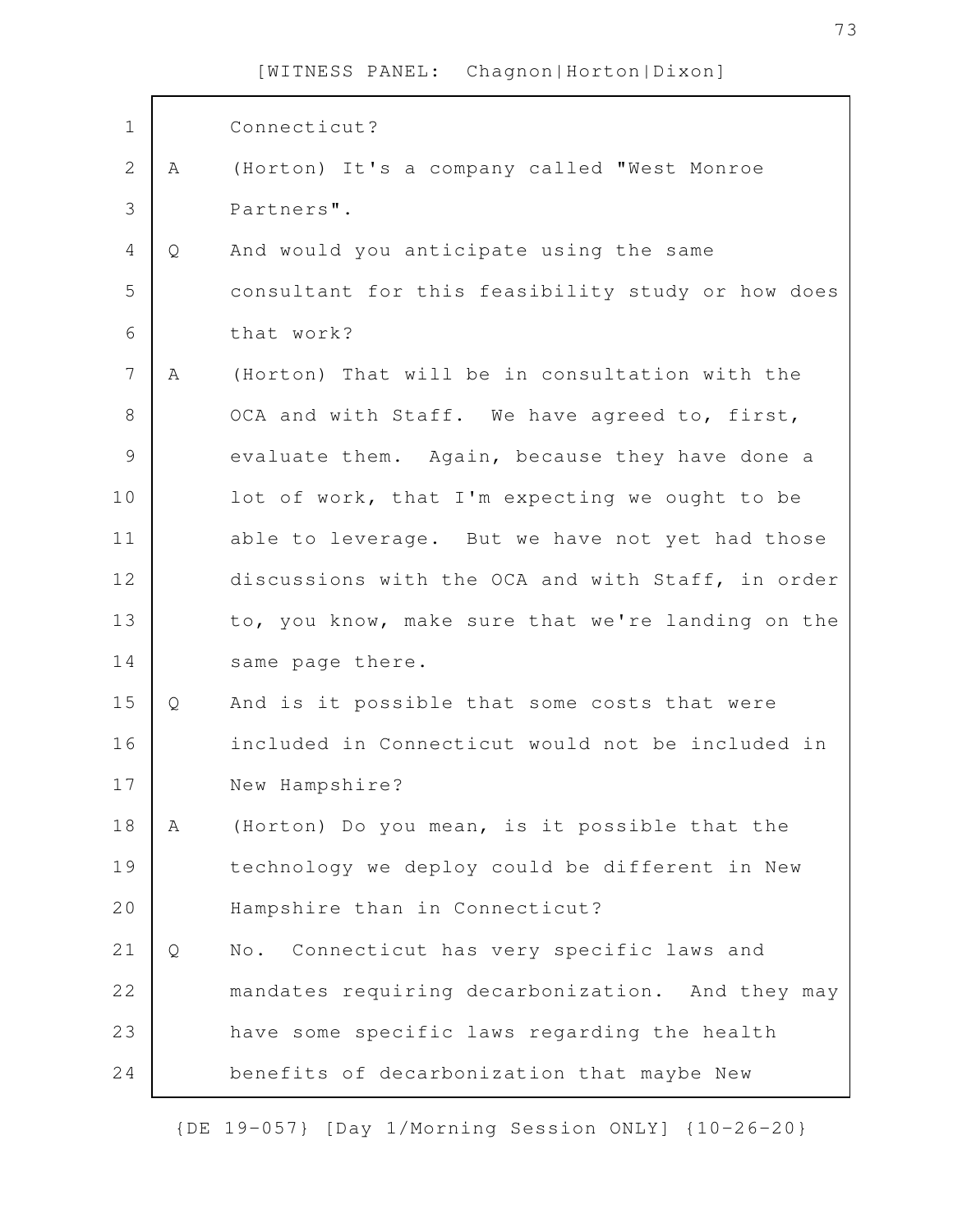Hampshire doesn't have, I don't know, off the top of my head. But I can imagine that, when you're looking at costs and benefits, some of the benefits in Connecticut, if Connecticut has laws that require decarbonization, may not apply here. Is that possible? A (Horton) Oh, yes. I completely agree. I think, in many respects, the business case will be different. And that was the intent, was to try to tailor it to the specifics of New Hampshire. There's the factor that you mentioned, which are not identical at this point in New Hampshire. There's also a vastly different terrain, geography, in New Hampshire than what we would consider in Connecticut. That would need to be incorporated into the business case for the communication infrastructure. So, it's not going to be a copy-and-paste by any extent. But I do think there's, you know, a pool of work that's been undertaken that would help to create some efficiencies. But it's going to be, in order for it to have value, it will be tailored and unique to New Hampshire, that's our 1 2 3 4 5 6 7 8 9 10 11 12 13 14 15 16 17 18 19 20 21 22 23 24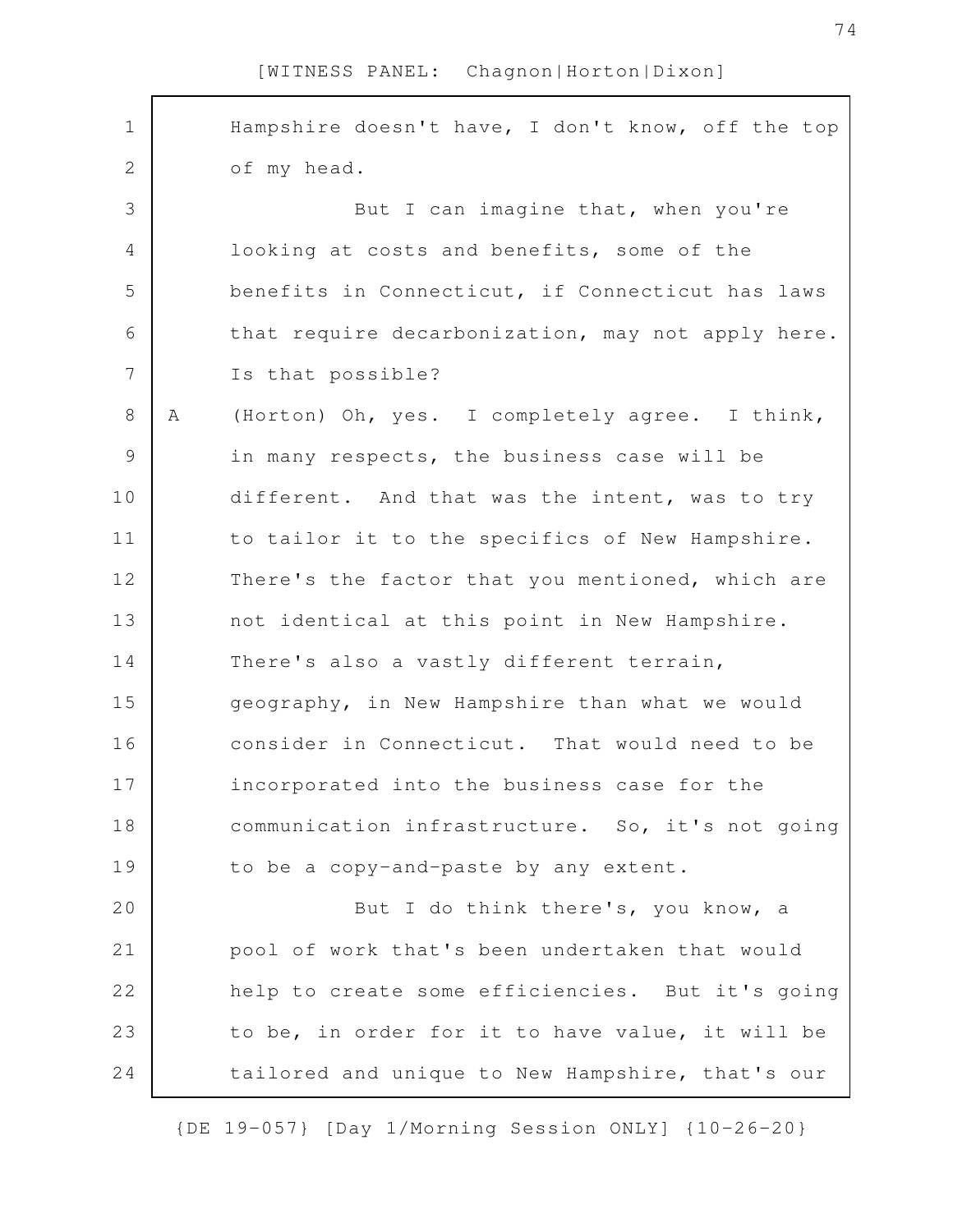| $\mathbf 1$    |   | goal.                                             |
|----------------|---|---------------------------------------------------|
| $\mathbf{2}$   | Q | Okay. Thanks. In Paragraph (b), this is, you      |
| 3              |   | know, a list of scenarios that you'll evaluate,   |
| $\overline{4}$ |   | you're saying that "The assessment shall include  |
| 5              |   | [at least] an assumption that AMR meters hadn't   |
| 6              |   | been deployed." But why would -- why would you    |
| 7              |   | assume that, since they have been?                |
| $8\,$          | A | (Horton) I believe this one was an acknowledgment |
| $\mathsf 9$    |   | of the fact that questions were raised about the  |
| 10             |   | decision to invest in AMR. And, so, as part of    |
| 11             |   | the assessment, we, as a collective settling      |
| 12             |   | group, had agreed to understand how the fact that |
| 13             |   | we deployed AMR would affect the assessment, and  |
| 14             |   | what that assessment $--$ if and how that         |
| 15             |   | assessment would be different had we not made     |
| 16             |   | that investment decision.                         |
| 17             | Q | So, the analysis will do it both ways, assume     |
| 18             |   | that AMR was never deployed, and see what the     |
| 19             |   | cost is, and then assume that AMR was deployed,   |
| 20             |   | as it has been, and see what the cost is of going |
| 21             |   | to AMI?                                           |
| 22             | Α | (Horton) That's my expectation. Costs and         |
| 23             |   | benefits, and just other considerations. And we   |
| 24             |   | tried to identify some scenarios that it's not    |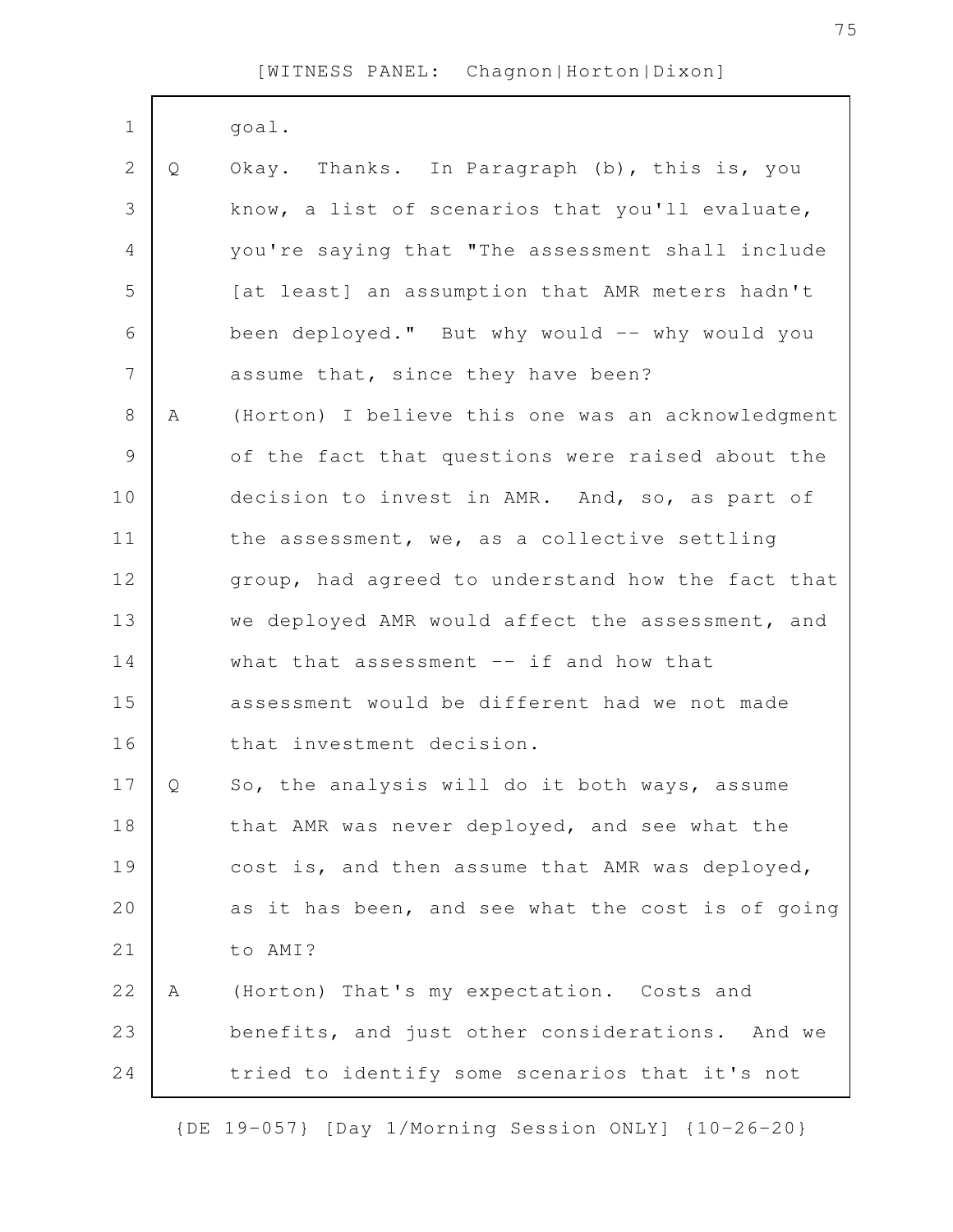| $\mathbf 1$    |   | exclusive to what we have listed here, I am sure, |
|----------------|---|---------------------------------------------------|
| $\mathbf{2}$   |   | but we have tried to identify a number of various |
| 3              |   | scenarios and sensitivities that the assessment   |
| $\overline{4}$ |   | will incorporate.                                 |
| 5              | Q | Okay. Thanks. Is there a plan by the Company to   |
| 6              |   | move to AMI, or advanced metering functionality,  |
| $\overline{7}$ |   | if the study concludes that it would be cost      |
| $\,8\,$        |   | beneficial to do so?                              |
| $\mathsf 9$    | Α | (Horton) Again, like I said, I think, where we    |
| 10             |   | are on AMI, is we do see benefits of AMI for our  |
| 11             |   | customers. And I think, eventually, as I said, I  |
| 12             |   | know, eventually, the meters that we have in      |
| 13             |   | place will need to be replaced. And it's likely   |
| 14             |   | that at that time AMI will be the technology of   |
| 15             |   | choice.                                           |
| 16             |   | So, I do believe, in New Hampshire,               |
| 17             |   | it's not a matter of if, but when. But it is      |
| 18             |   | still be very expensive. It's likely to still be  |
| 19             |   | very expensive when we get to that point. And,    |
| 20             |   | so, I'm not convinced it's anytime, you know, in  |
| 21             |   | the very short term. But I think that's the idea  |
| 22             |   | of having this assessment, that is the idea of    |
| 23             |   | having this assessment, is to try to understand   |
| 24             |   | the specifics of what that will look like here in |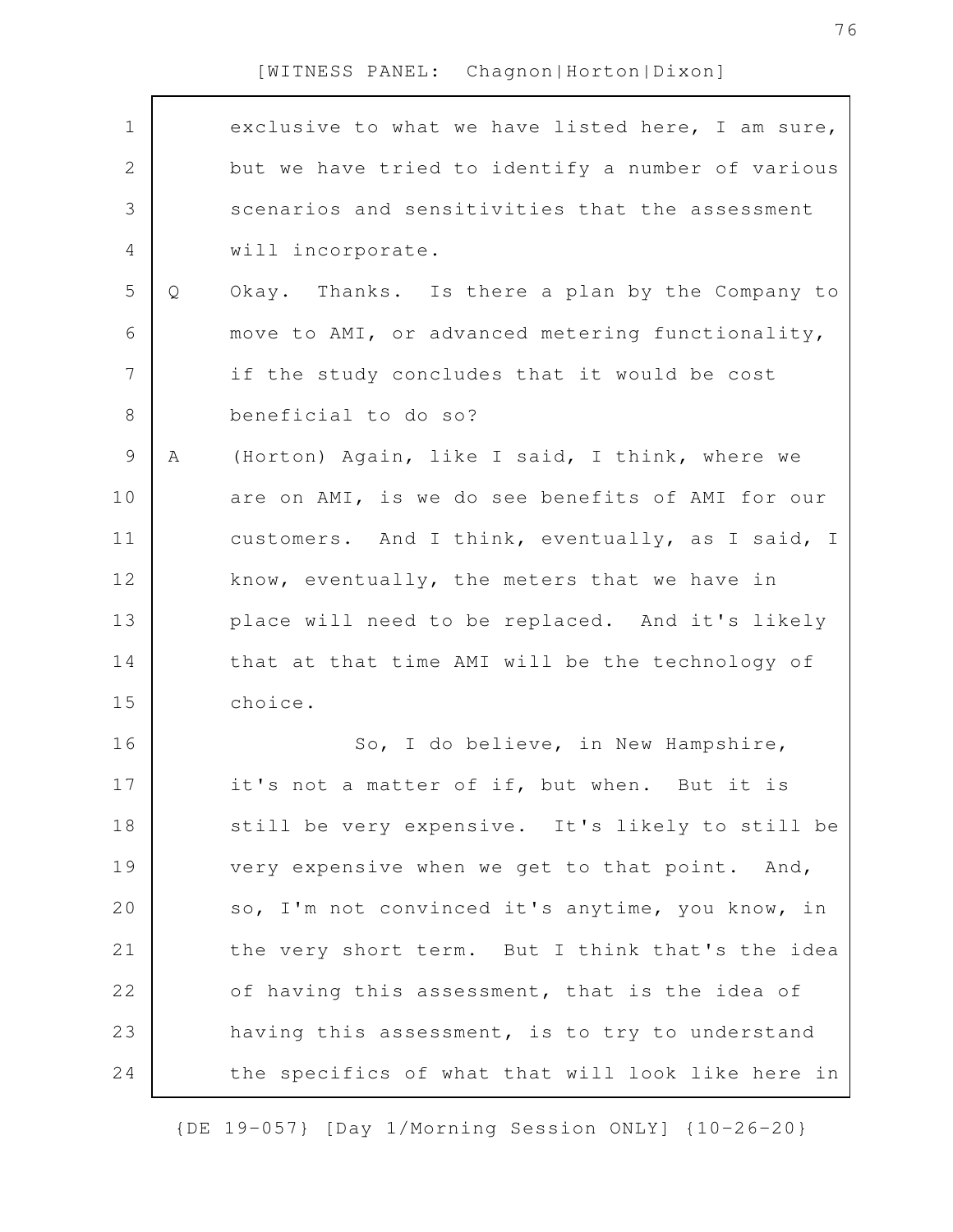$\Gamma$ 

| $\mathbf 1$   |   | New Hampshire, what will it take, what benefits   |
|---------------|---|---------------------------------------------------|
| $\mathbf{2}$  |   | have already been realized related to the AMR     |
| 3             |   | metering infrastructures that we have, that, you  |
| 4             |   | know, would not then be incremental when we go to |
| 5             |   | AMI. But what are all the other benefits that we  |
| 6             |   | can enable with AMI, at what cost, over what      |
| 7             |   | timeframe.                                        |
| 8             |   | I think the idea is to try to evaluate,           |
| $\mathcal{G}$ |   | you know, acknowledging that AMI will be an       |
| 10            |   | eventuality. What are all the considerations      |
| 11            |   | that go into that? And what can we do in the      |
| 12            |   | meantime, to try to unlock some of the            |
| 13            |   | incremental benefits that AMR, on its own doesn't |
| 14            |   | facilitate?                                       |
| 15            | Q | Can you highlight some of those incremental       |
| 16            |   | benefits that AMR does not facilitate?            |
| 17            | Α | (Horton) There's two-way communication and        |
| 18            |   | control over meters. Certain meters enable, with  |
| 19            |   | customer interaction, enable more integration     |
| 20            |   | with in-home devices to some extent, which is     |
| 21            |   | another consideration in New Hampshire that would |
| 22            |   | need to be looked at specifically. It's more      |
| 23            |   | real-time information for the Company about the   |
| 24            |   | status, especially with distributed generation,   |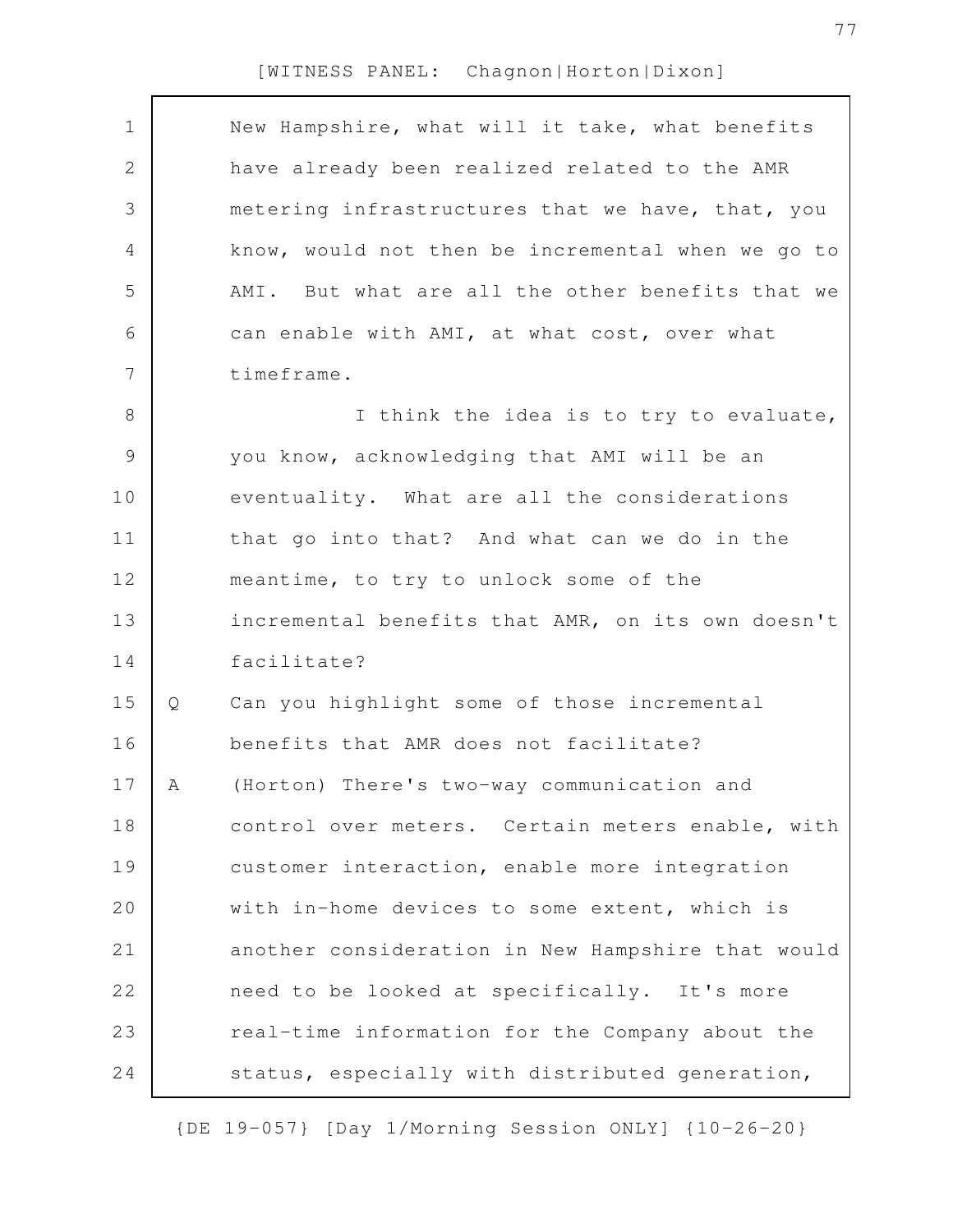| $\mathbf 1$    |   | about the status of the distributed generation    |
|----------------|---|---------------------------------------------------|
| $\mathbf{2}$   |   | units on the system, that we don't get directly   |
| 3              |   | from the AMR meters today.                        |
| 4              |   | So, there are a number of benefits that           |
| 5              |   | are enabled both to the Company, to the           |
| 6              |   | customers. But all of those, again, come at a     |
| $\overline{7}$ |   | cost, and they need to be considered in the       |
| 8              |   | overall business case.                            |
| $\mathsf{S}$   | Q | Is one of the benefits possibly more              |
| 10             |   | sophisticated pricing?                            |
| 11             | A | (Horton) And real-time pricing or, excuse me,     |
| 12             |   | time-of-use pricing. Certainly, to the extent     |
| 13             |   | that a billing system is part of the AMI          |
| 14             |   | deployment, which often it is, because there's so |
| 15             |   | much more data that's coming in, you know,        |
| 16             |   | there's some much more data that's coming in from |
| 17             |   | the metering infrastructure, you're able to do    |
| 18             |   | more complicated rate designs. And, so, those     |
| 19             |   | are all potential benefits that can be enabled    |
| 20             |   | for customers, again, at a cost. Because          |
| 21             |   | those -- that data needs to be managed in a meter |
| 22             |   | data management system, the potential for a       |
| 23             |   | change to the billing system and customer         |
| 24             |   | information system, those are all considerations  |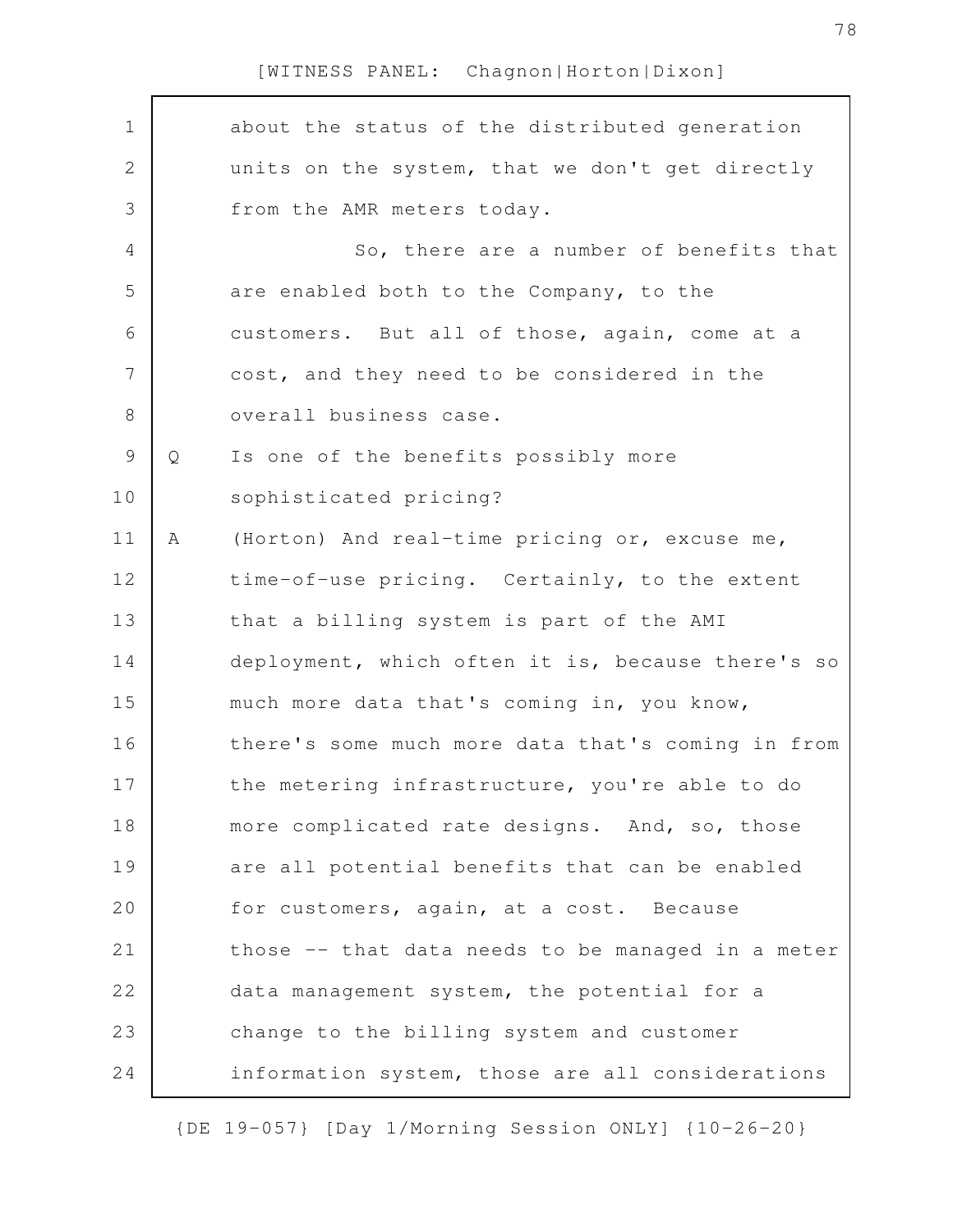$\Gamma$ 

| $\mathbf 1$   |   | that go into a deployment to enable those costs.  |
|---------------|---|---------------------------------------------------|
| $\mathbf{2}$  |   | But I think to your earlier -- or, to enable      |
| 3             |   | those benefits. But, to your earlier question,    |
| 4             |   | you know, there may be benefits that make sense   |
| 5             |   | for us to pursue, and the costs are reasonable in |
| 6             |   | Connecticut, that aren't in New Hampshire, or     |
| 7             |   | vice versa.                                       |
| 8             | Q | How long do you think it will take to complete    |
| $\mathcal{G}$ |   | the assessment and when do you expect it to       |
| 10            |   | begin?                                            |
| 11            | Α | (Horton) I expect it to begin, essentially, as    |
| 12            |   | soon as the Settlement Agreement is approved.     |
| 13            |   | And I think, for the Connecticut assessment, I    |
| 14            |   | think it was a six to eight months effort. And,   |
| 15            |   | so, I would expect we'd be looking at that        |
| 16            |   | similar timeframe. We started work internally,    |
| 17            |   | anticipating the Settlement is approved, to try   |
| 18            |   | to get ready to have the discussion with Staff    |
| 19            |   | and OCA. But, in the efficiency of everyone's     |
| 20            |   | time, we're essentially waiting to get the        |
| 21            |   | decision approved on the Settlement Agreement,    |
| 22            |   | and then we'll be starting that process.          |
| 23            | Q | And would the Commission be able to use your      |
| 24            |   | assessment in other dockets? I can imagine some   |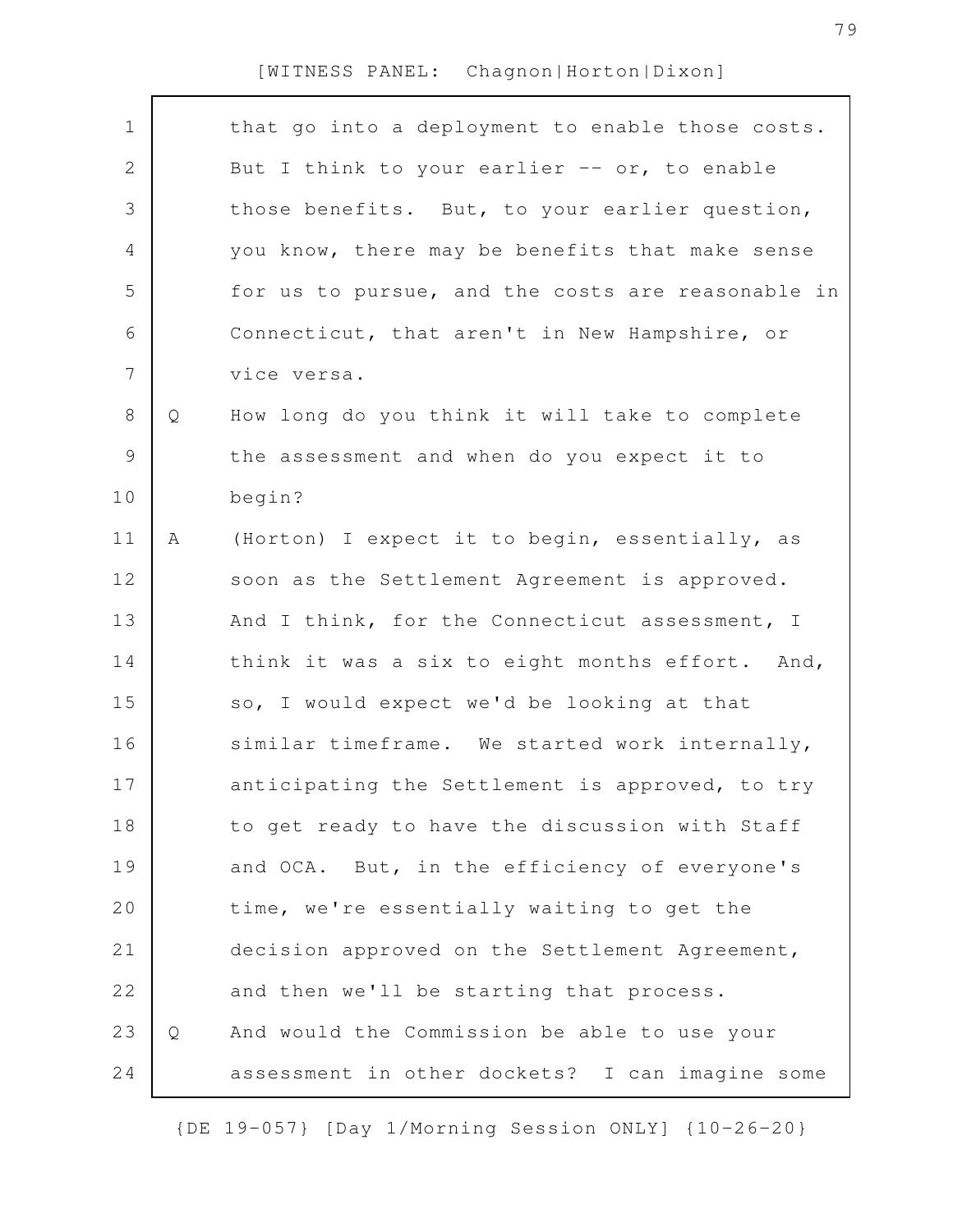| $\mathbf 1$    |   | of them may be useful. I mean, it may be useful   |
|----------------|---|---------------------------------------------------|
| $\mathbf{2}$   |   | in some other dockets that we have.               |
| 3              | Α | (Horton) You mean other dockets related to        |
| 4              |   | Eversource?                                       |
| 5              | Q | Well, I mean other dockets that Eversource is     |
| 6              |   | involved in, yes.                                 |
| $\overline{7}$ | A | (Horton) Yes. I mean, you know, we're looking to  |
| $\,8\,$        |   | make this a comprehensive assessment of the       |
| $\mathcal{G}$  |   | considerations that will go into deploying AMI,   |
| 10             |   | as well as looking at what other things can be    |
| 11             |   | done in the interim while we don't have AMI. So,  |
| 12             |   | certainly, if there's information that's useful   |
| 13             |   | in that assessment that we can leverage           |
| 14             |   | elsewhere, I don't know why we wouldn't.          |
| 15             | Q | And is this something that Eversource has agreed  |
| 16             |   | to pay for?                                       |
| 17             | A | (Horton) Yes.                                     |
| 18             |   | CMSR. BAILEY: Okay. I think that's                |
| 19             |   | the questions that I have for this section, Madam |
| 20             |   | Chair, at the moment.                             |
| 21             |   | CHAIRWOMAN MARTIN: Okay. Thank you.               |
| 22             |   | I think that nearly every question I              |
| 23             |   | had has been asked, so you'll be happy to hear.   |
| 24             |   | Let me just double check.                         |

{DE 19-057} [Day 1/Morning Session ONLY] {10-26-20}

80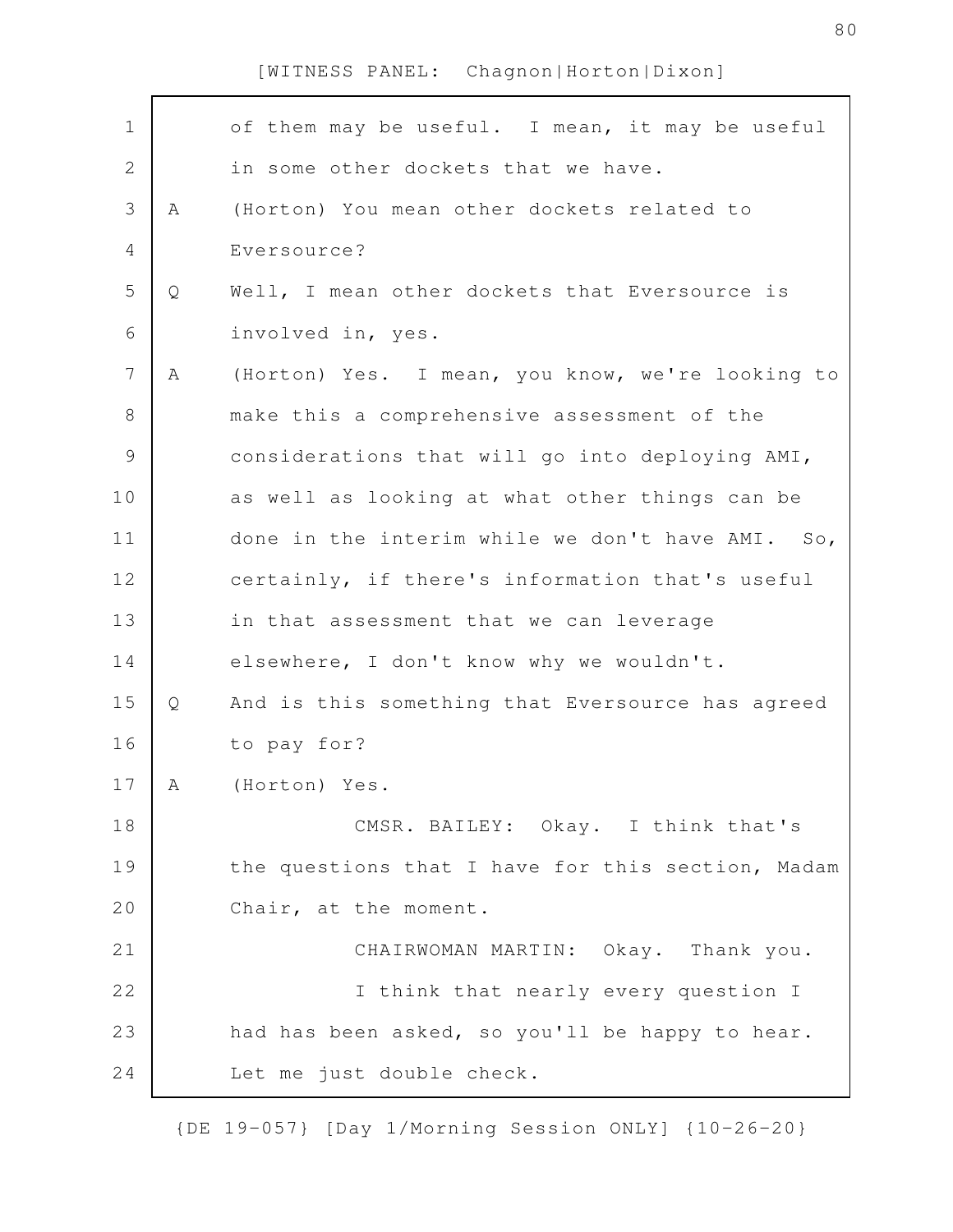| $\mathbf 1$     |   | BY CHAIRWOMAN MARTIN:                                          |
|-----------------|---|----------------------------------------------------------------|
| $\mathbf{2}$    | Q | Oh. You mentioned the bill impacts in Appendix                 |
| 3               |   | 10. Could you just walk through those,                         |
| 4               |   | Mr. Horton?                                                    |
| 5               | Α | (Horton) We do have a Rate Design panel later in               |
| 6               |   | the week. I'm, of course, happy to walk through                |
| $7\phantom{.0}$ |   | what's in Appendix 10. But, just in the interest               |
| $8\,$           |   | of, if there are follow-on questions to how those              |
| $\mathcal{G}$   |   | are developed or what goes into them, I think it               |
| 10              |   | would be probably more efficient to wait until                 |
| 11              |   | Mr. Davis is on later in the week.                             |
| 12              | Q | Okay. If you have a witness who will have more                 |
| 13              |   | information, that's a better time to do it.<br>SO <sub>1</sub> |
| 14              |   | we'll wait on that.                                            |
| 15              | A | (Horton) Thank you.                                            |
| 16              |   | CHAIRWOMAN MARTIN: And I think that's                          |
| 17              |   | all the questions that I have left.                            |
| 18              |   | So, let's go back to Mr. Fossum and Ms.                        |
| 19              |   | Amidon, to see if you have any redirect?                       |
| 20              |   | CMSR. BAILEY: Madam Chair, that wasn't                         |
| 21              |   | the end of my questions for the Settlement                     |
| 22              |   | Agreement. It was just the end of my questions                 |
| 23              |   | for that section.                                              |
| 24              |   | CHAIRWOMAN MARTIN: Oh. I thought you                           |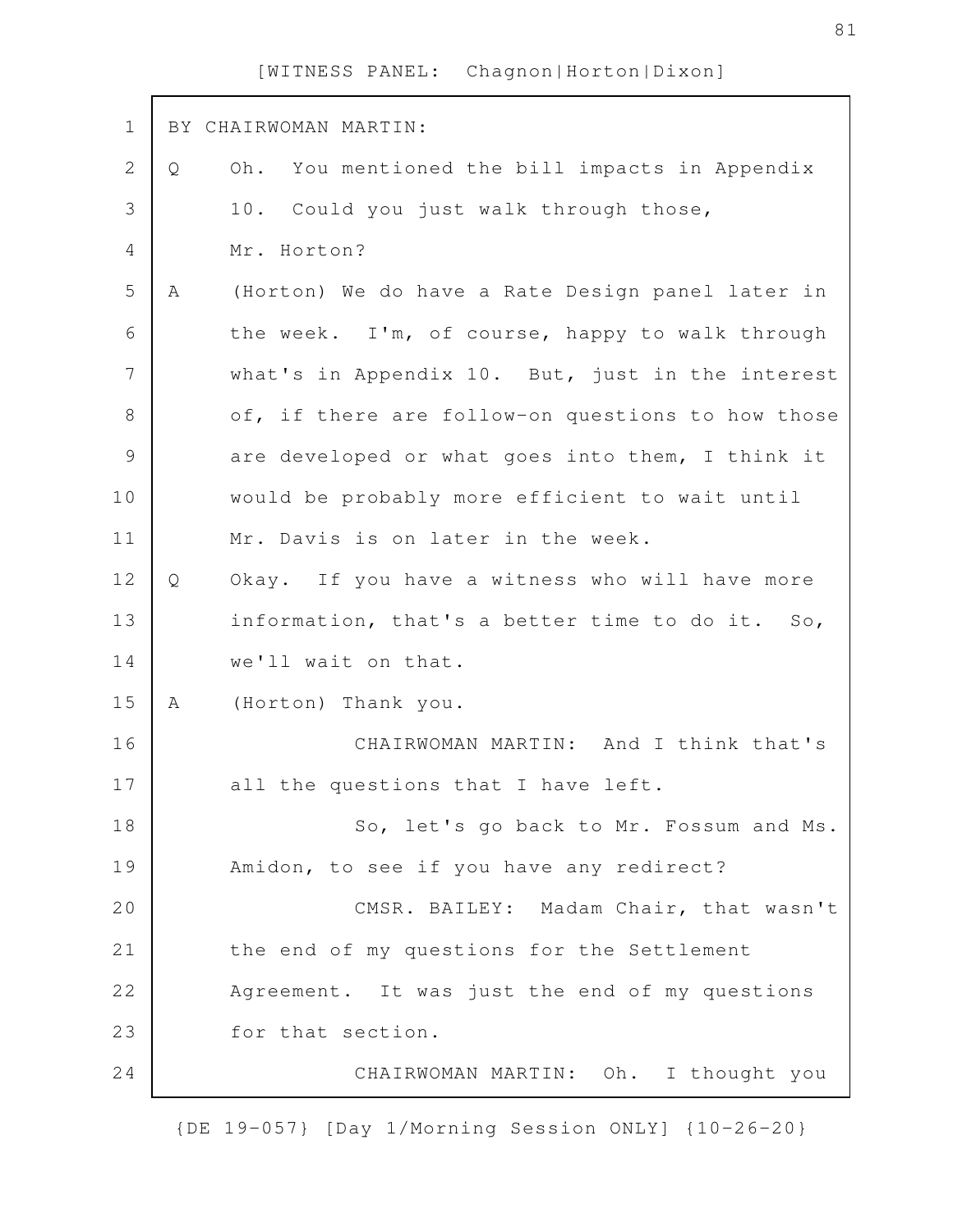were done. CMSR. BAILEY: No. And, if you got tired of me, I'd be happy to take a break. But I have more questions about the Settlement. CHAIRWOMAN MARTIN: Okay. Go ahead then. CMSR. BAILEY: All right. Thanks. BY CMSR. BAILEY: Q Okay. Moving on to "Storm Cost Reserve", -- CMSR. BAILEY: Oh, sorry. My dog is going to be a pain right now. Hang on. Can we take a really quick, short five-minute break, because we don't want to hear howling in the background here? CHAIRWOMAN MARTIN: Sure. Let's go off the record and take a five-minute recess. *(Recess taken at 11:40 a.m., and the hearing resumed at 11:48 a.m.)*  CHAIRWOMAN MARTIN: Okay. Let's go back on the record. CMSR. BAILEY: Thank you. BY CMSR. BAILEY: Q Okay. Let's move on to "Major Storm Cost Recovery". Can you, Mr. Chagnon, let's start 1 2 3 4 5 6 7 8 9 10 11 12 13 14 15 16 17 18 19 20 21 22 23 24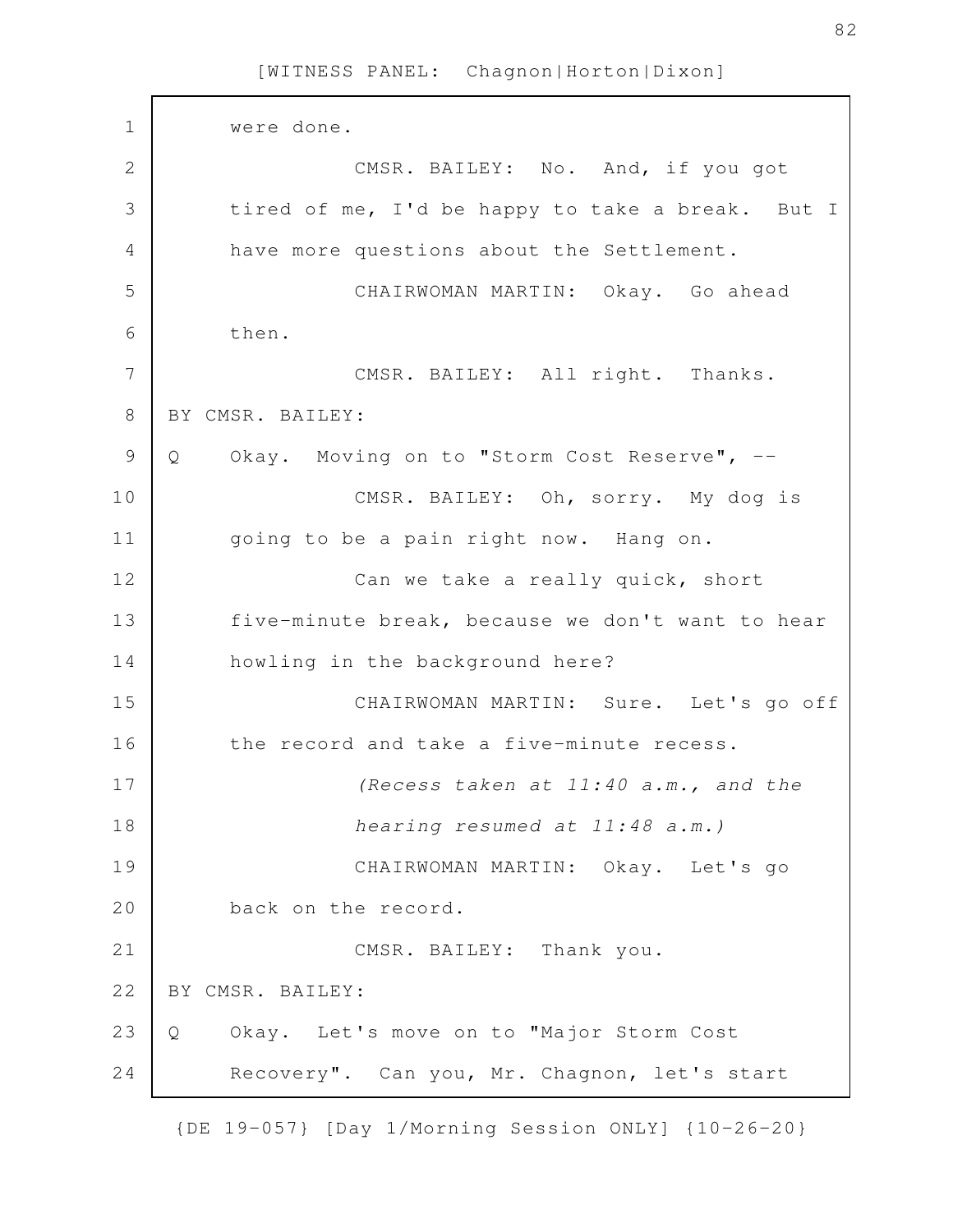$\Gamma$ 

| $\mathbf 1$  |   | with you, can you just go through how storm costs |
|--------------|---|---------------------------------------------------|
| $\mathbf{2}$ |   | get recovered? And, you know, we collect \$12     |
| 3            |   | million in rates every year for storm cost        |
| 4            |   | recovery. And then, we have this provision that   |
| 5            |   | helps us -- or, helps the Company recoup expenses |
| 6            |   | for storms that cost a lot more. Can you just     |
| 7            |   | tell me how that works?                           |
| 8            | Α | (Chagnon) Yes. As you mention, there is 12        |
| $\mathsf 9$  |   | million in base rates for major storm costs.      |
| 10           |   | And, as the Company incurs costs that are for     |
| 11           |   | restoration of a "major" storm, declared "major   |
| 12           |   | storm", those are submitted to the PUC for        |
| 13           |   | reconciliation annually. And included in those    |
| 14           |   | costs are also pre-staging costs, where it's been |
| 15           |   | determined, through their weather forecasting,    |
| 16           |   | whether there's a high probability of a major     |
| 17           |   | storm that will affect a large amount of          |
| 18           |   | customers. The Company has the ability to         |
| 19           |   | pre-stage for those storms. And, if, for some     |
| 20           |   | reason, those storms don't occur or become a      |
| 21           |   | major storm, then the Company still is able to    |
| 22           |   | recover the costs for pre-staging. And that is    |
| 23           |   | also included in the storm cost recovery, of that |
| 24           |   | 12 million average per year.                      |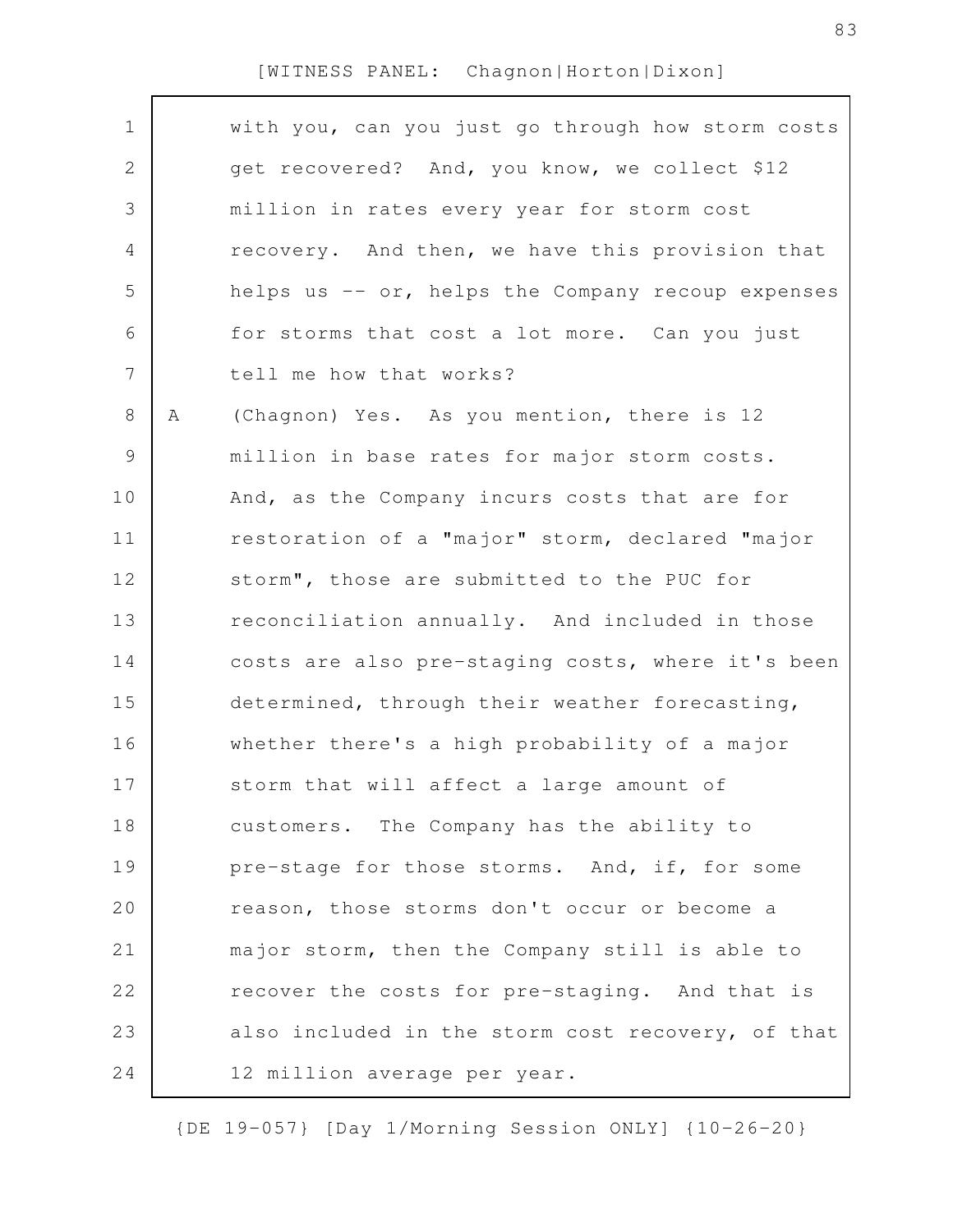| $\mathbf 1$    | Q | So, does the Company have to get approval to use |
|----------------|---|--------------------------------------------------|
| 2              |   | the money that -- the \$12 million that's        |
| 3              |   | collected? Or, as long as the costs are under    |
| 4              |   | \$12 million, does that money just get used to   |
| 5              |   | cover things like pre-staging and expenses for   |
| 6              |   | major storms?                                    |
| $\overline{7}$ | Α | (Chagnon) At the end of the year is when the     |
| $8\,$          |   | Company does transfer from one account to        |
| $\mathsf 9$    |   | another. There's a storm cost account, and then  |
| 10             |   | there is the funding for that account. That will |
| 11             |   | typically happen at the end of the year, I       |
| 12             |   | believe. And, however, they do have to report to |
| 13             |   | the PUC annually what the storms and the costs   |
| 14             |   | consist of. Each year, those costs are audited   |
| 15             |   | by Audit Staff at the PUC.                       |
| 16             | Q | Okay. Mr. Horton, I think, and I could be wrong  |
| 17             |   | about this, but it seems to me like it takes a   |
| 18             |   | long time for companies to report the storm      |
| 19             |   | costs. Like, it doesn't always happen the same   |
| 20             |   | year that the storm happens, or even the year    |
| 21             |   | after. Is there any time limitation on when the  |
| 22             |   | Company has to report the costs for a storm that |
| 23             |   | happened in, I don't know, October of 2020?      |
| 24             | Α | (Horton) I believe, but I can confirm, that we   |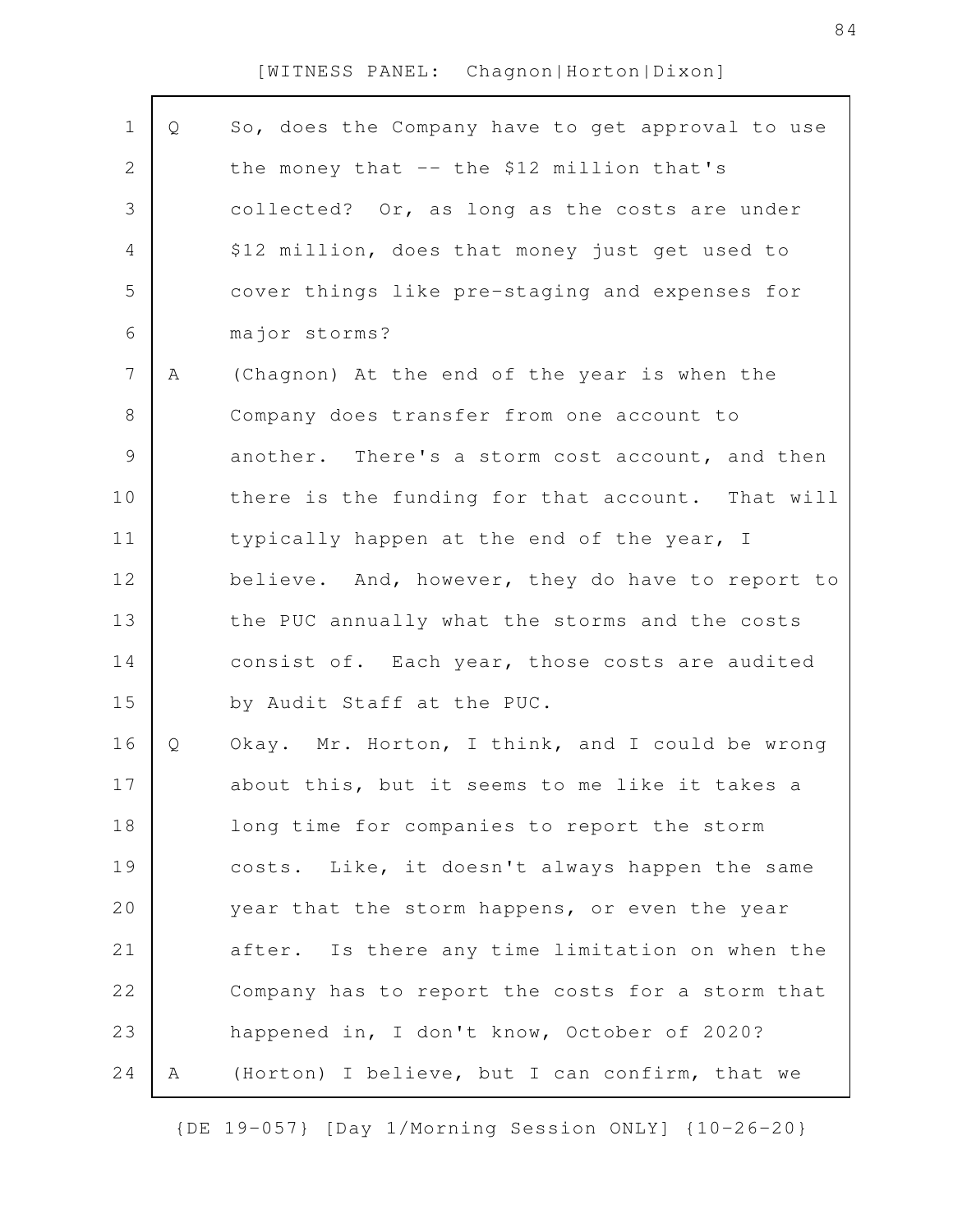| $\mathbf 1$ |   | are required, and this is, I think, the result of |
|-------------|---|---------------------------------------------------|
| 2           |   | a fairly recent order by the Commission, to       |
| 3           |   | report on our storm costs for the prior calendar  |
| 4           |   | year by May 1st of each year. But it does take a  |
| 5           |   | number of months for, especially in larger        |
| 6           |   | events, for all of the invoices to come in. And   |
| 7           |   | that's potentially even aggressive. I've seen it  |
| $\,8\,$     |   | take, you know, eight months or longer, a year or |
| $\mathsf 9$ |   | longer, in some of the larger events. For         |
| 10          |   | whatever reason, it takes a very long time for    |
| 11          |   | all the costs to come in.                         |
| 12          |   | So, I believe we file by May 1st each             |
| 13          |   | year the storm costs for the qualifying storms of |
| 14          |   | the prior calendar year. But then, in the event   |
| 15          |   | that there are costs that occurred, say, in       |
| 16          |   | October, that we won't have fully compiled all of |
| 17          |   | the costs or received all the invoices, I believe |
| 18          |   | there's a process that we essentially hold those  |
| 19          |   | at bay until we have all of the invoices, and     |
| 20          |   | then would include them in the next annual        |
| 21          |   | filing.                                           |
| 22          | Q | So, at the latest, it would be in the next annual |
| 23          |   | filing?                                           |
| 24          | Α | (Horton) That's right.                            |
|             |   |                                                   |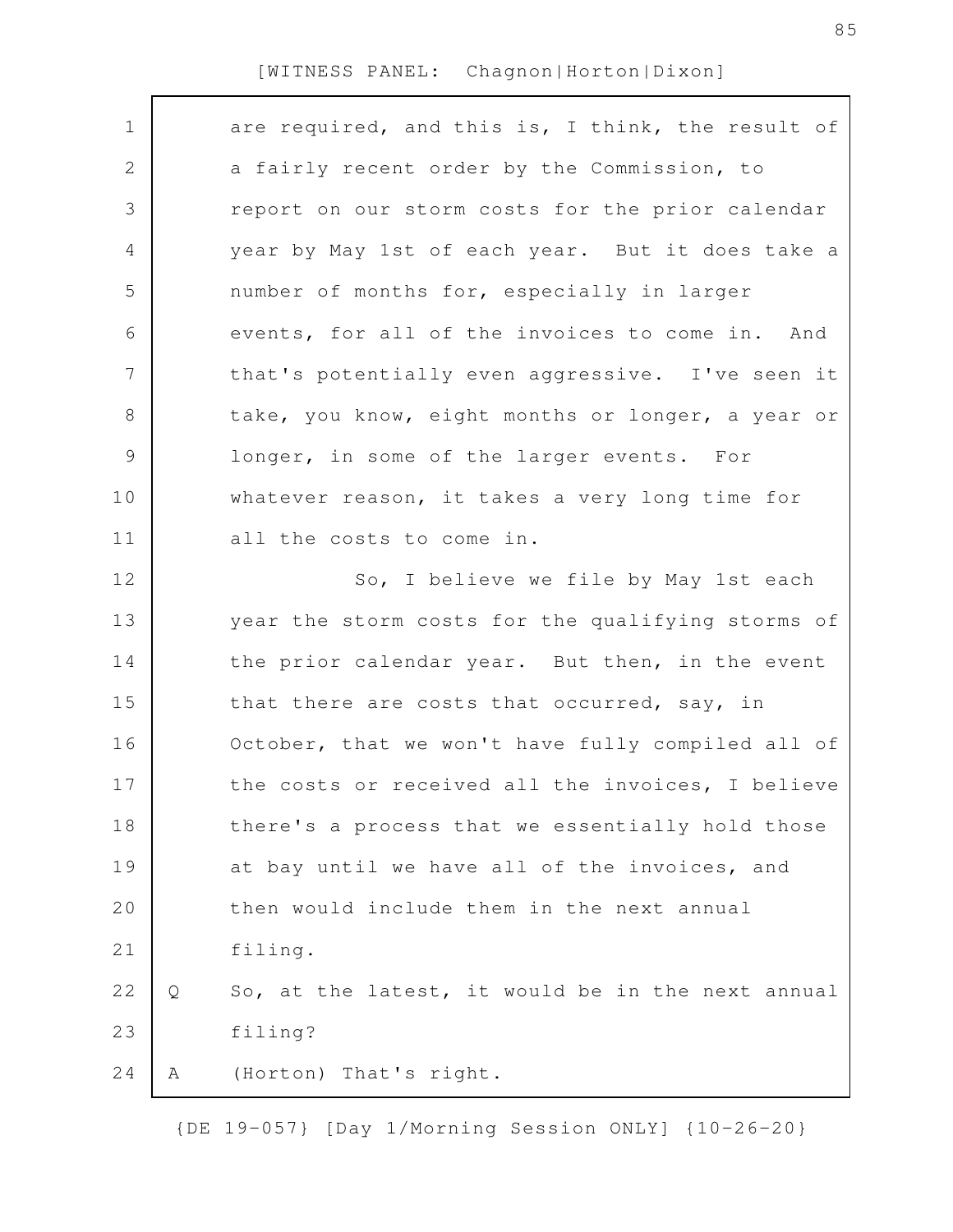| $\mathbf 1$    | Q | Okay. How many times do you have a storm -- do     |
|----------------|---|----------------------------------------------------|
| $\overline{2}$ |   | you have storm costs that are greater than \$12    |
| 3              |   | million in a year?                                 |
| 4              | Α | (Horton) I mean, in recent years, it's fairly      |
| 5              |   | common. There's a number -- there's an             |
| 6              |   | increasing number of these qualifying events, for  |
| $\overline{7}$ |   | a number of reasons. And, so, the ratemaking       |
| 8              |   | that follows is generally like this. We have       |
| $\mathcal{G}$  |   | similar contracts in place in Massachusetts and    |
| 10             |   | Connecticut, whereby it's really not possible to   |
| 11             |   | build a representative level in base rates for     |
| 12             |   | these types of storms. And, so, this treatment     |
| 13             |   | is typical. Where we have, you know, a             |
| 14             |   | representative level for these qualifying events   |
| 15             |   | in base rates that acts as a reserve account,      |
| 16             |   | meaning, if, in any year, we have -- we were to    |
| 17             |   | have less than \$12 million, we wouldn't keep that |
| 18             |   | money. We would keep it in the account to fund     |
| 19             |   | future storm events.                               |
| 20             |   | And, conversely, if the \$12 million is            |
| 21             |   | insufficient, if we have greater than \$12 million |
| 22             |   | in base rates -- or, excuse me, in actual storms,  |
| 23             |   | then we would defer those and use, you know,       |
| 24             |   | ongoing \$12 million, to hopefully, you know, work |

{DE 19-057} [Day 1/Morning Session ONLY] {10-26-20}

86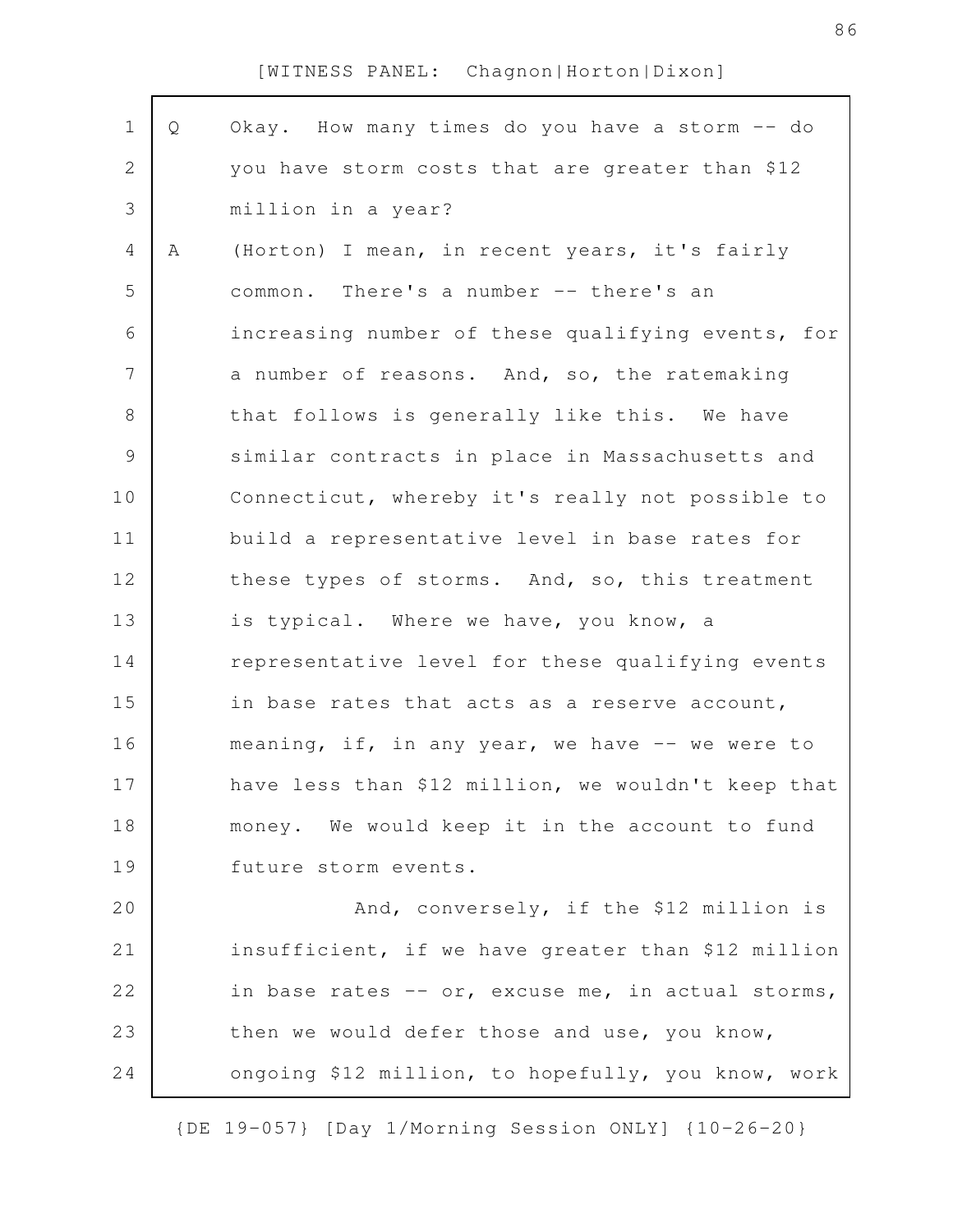| $\mathbf 1$    |   | those costs down.                                  |
|----------------|---|----------------------------------------------------|
| 2              |   | But then, when we get to the next rate             |
| 3              |   | case, if there's a remaining balance not           |
| $\overline{4}$ |   | recovered, we would incorporate that into          |
| 5              |   | recovery at that point in time. That's exactly     |
| 6              |   | what happened in the temporary rate in this        |
| $\overline{7}$ |   | proceeding, where we had a balance remaining of    |
| $8\,$          |   | about almost \$70 million for storms that had been |
| $\mathcal{G}$  |   | qualified, had been reviewed and audited, at       |
| 10             |   | least mostly reviewed and audited, but just the    |
| 11             |   | storm fund was not sufficient to recover them.     |
| 12             |   | So, it's a balance between trying to               |
| 13             |   | get timely recovery, and, you know, not            |
| 14             |   | over-recovering the costs for these storm events   |
| 15             |   | that are increasing in frequency and size.         |
| 16             | Q | So, the \$70 million that was included in          |
| 17             |   | temporary rates, over what period of time does     |
| 18             |   | that get recovered?                                |
| 19             | A | (Horton) That was recovered over -- that will be   |
| 20             |   | recovered over five years.                         |
| 21             | Q | Okay. Okay. Thanks. So, then, there's a            |
| 22             |   | provision here that says "for storms that cost     |
| 23             |   | more than 25 million". And you can amortize        |
| 24             |   | those costs right away or, you know, after your    |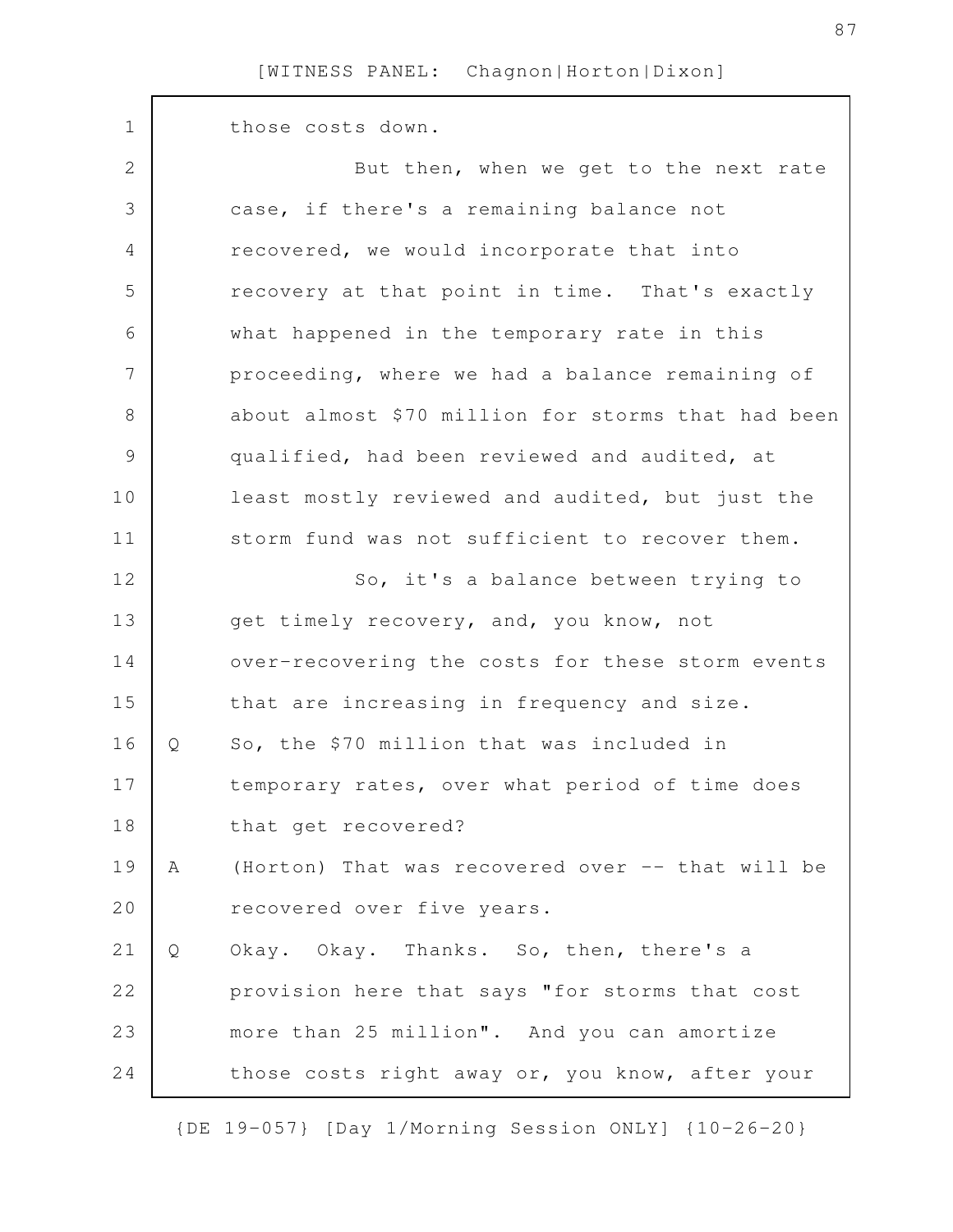| $\mathbf 1$   |   | May 1st filing gets approved.                     |
|---------------|---|---------------------------------------------------|
| $\mathbf{2}$  |   | How many times, in the last three to              |
| 3             |   | five years, have you had storms that were more    |
| 4             |   | than 25 million? Do you know that?                |
| 5             | Α | (Horton) I certainly could get it. It was only    |
| 6             |   | two or three, as I recall. And, really, what      |
| 7             |   | this was was we had originally proposed a         |
| 8             |   | mechanism that was more complicated, and it       |
| $\mathcal{G}$ |   | resulted in more frequent rate changes. And, as   |
| 10            |   | a result of this Agreement, we're really keeping  |
| 11            |   | with what is in place today, except for           |
| 12            |   | accommodating for these certain, you know,        |
| 13            |   | hopefully, one-off large events, that there       |
| 14            |   | really wouldn't be any way for that \$12 million  |
| 15            |   | to cover them.                                    |
| 16            |   | So, I think there were $--$ I'm just              |
| 17            |   | seeing, I think there were two times between 2014 |
| 18            |   | and today. There was one storm, Thanksgiving in   |
| 19            |   | 2014, that was 26 million, and another in October |
| 20            |   | of 2019 -- or, excuse me, October 2017, that was  |
| 21            |   | 32 million. So, it's not a common occurrence.     |
| 22            |   | This is really just acknowledging that,           |
| 23            |   | if we were to have a singular event that was of a |
| 24            |   | magnitude that's significant, you know, again,    |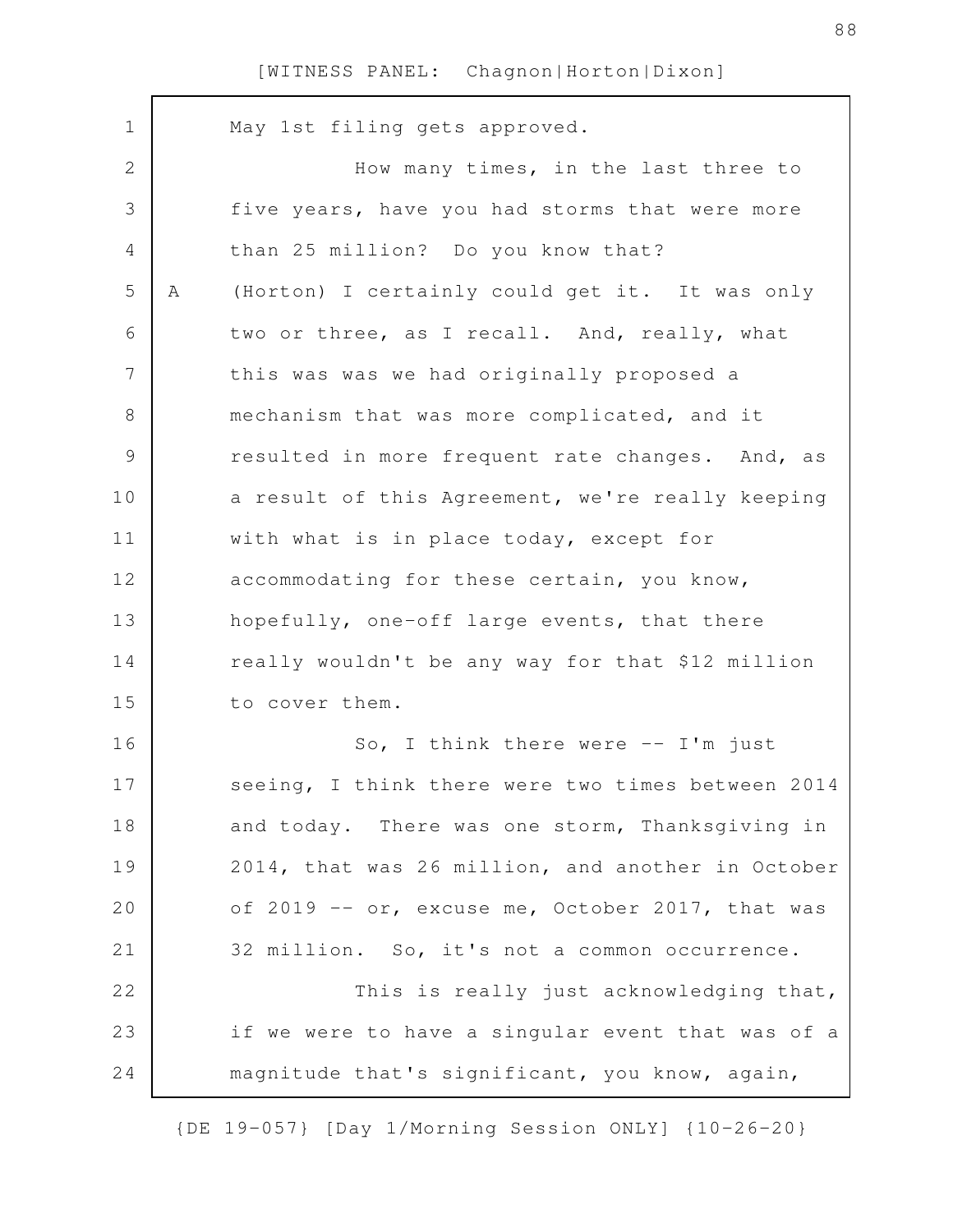| $\mathbf 1$    |   | the \$12 million just won't be sufficient to      |
|----------------|---|---------------------------------------------------|
| $\mathbf{2}$   |   | recover it. So, it's allowing for an interim      |
| 3              |   | change before the next -- it's allowing for that  |
| 4              |   | to happen after a process at the Commission.      |
| 5              | Q | And is that different than any other accumulation |
| 6              |   | of storm costs that go over 25 million in total?  |
| $\overline{7}$ | Α | (Horton) We did not make a specific provision for |
| $8\,$          |   | the event where the storm fund itself exceeded a  |
| $\mathcal{G}$  |   | threshold. That's not part of the Settlement      |
| 10             |   | Agreement. It was, again, it was really intended  |
| 11             |   | to cover the event where a single -- a singular   |
| 12             |   | event could cause the whole thing to not work     |
| 13             |   | right.                                            |
| 14             | Q | Okay. Can we skip to 6.2(d)? We're moving into    |
| 15             |   | "Vegetation Management" now. And can you tell me  |
| 16             |   | what the Company's "recoupment adjustment" means? |
| 17             | A | (Horton) I'm sorry, 6.2(d)?                       |
| 18             | Q | Yes, I think it is. It's on Page -- Bates Page    |
| 19             |   | 013. It's Paragraph (d), right above              |
| 20             |   | Section 6.3, the last sentence.                   |
| 21             | Α | (Horton) The "recoupment adjustment" refers to    |
| 22             |   | the fact that we have implemented temporary rates |
| 23             |   | as of July 1st, 2019.                             |
| 24             | Q | Okay.                                             |
|                |   |                                                   |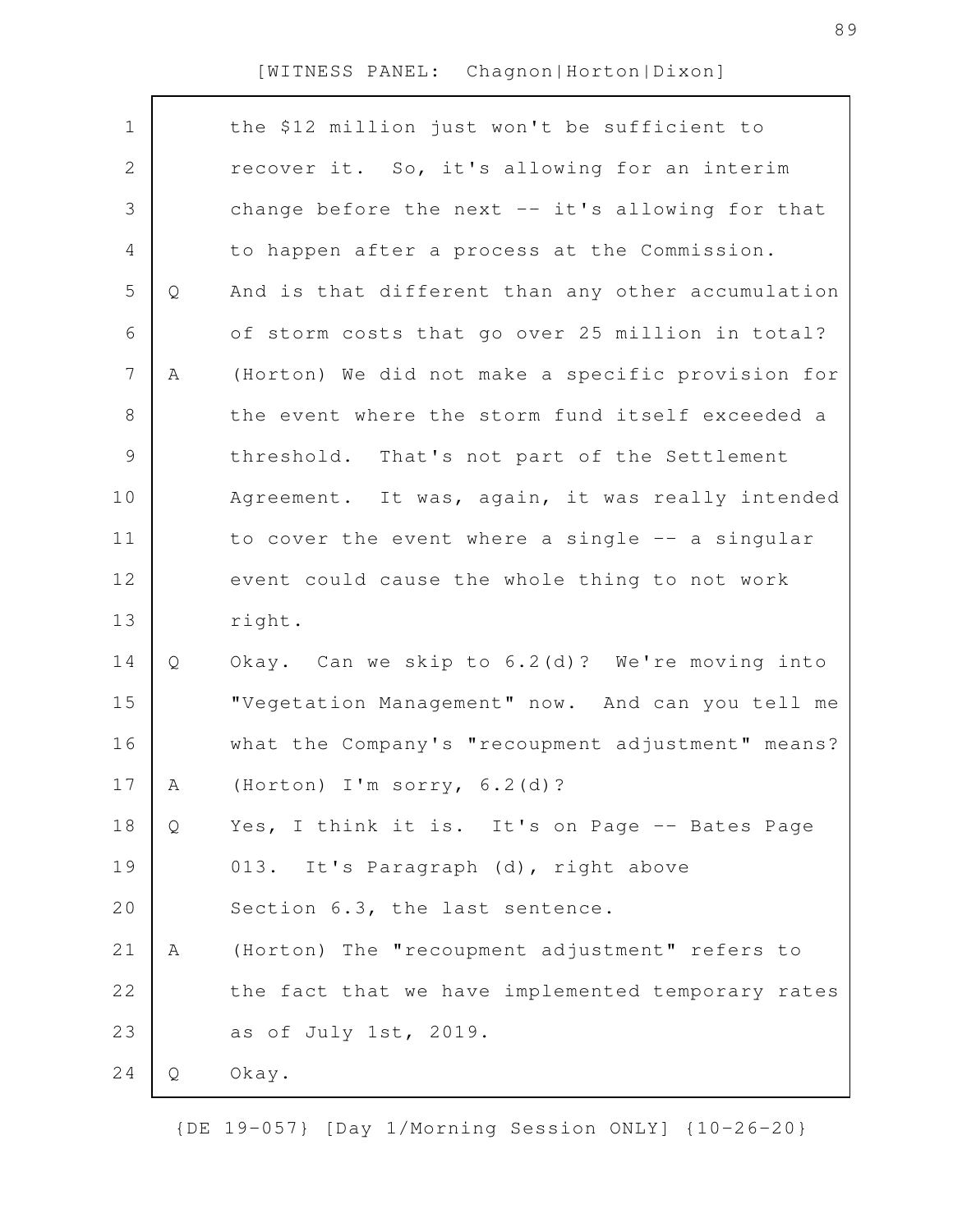| $\mathbf 1$ | Α | (Horton) And they will have a -- we'll be         |
|-------------|---|---------------------------------------------------|
| 2           |   | implementing permanent rates upon approval of     |
| 3           |   | this Settlement Agreement for January 1, 2021.    |
| 4           |   | And, so, this is identifying that, because the    |
| 5           |   | vegetation management portion of the -- both the  |
| 6           |   | permanent rate adjustment, as well as the         |
| 7           |   | temporary rate adjustment, we had agreed to       |
| 8           |   | certain parameters around that recovery. Such     |
| 9           |   | that, if we spent less than the agreed to amount, |
| 10          |   | customers would get the credit. And there are     |
| 11          |   | just different parameters within each. So,        |
| 12          |   | suffice it to say, the vegetation management      |
| 13          |   | portion of recoupment requires a separate         |
| 14          |   | treatment to account for that, account for that   |
| 15          |   | commitment and agreement made by the Parties.     |
| 16          | Q | And going forward, if there is an over-recovery   |
| 17          |   | for vegetation management, does that get returned |
| 18          |   | in the RRAM?                                      |
| 19          | Α | (Horton) Yes. Except that, in Section 9(b), as    |
| 20          |   | it relates to the RRAM, we did allow for the      |
| 21          |   | provision, if we could justify, if we were        |
| 22          |   | underspent in a year, but intended to spend it in |
| 23          |   | the following year, that we would be able to      |
| 24          |   | propose to carry that amount forward, as opposed  |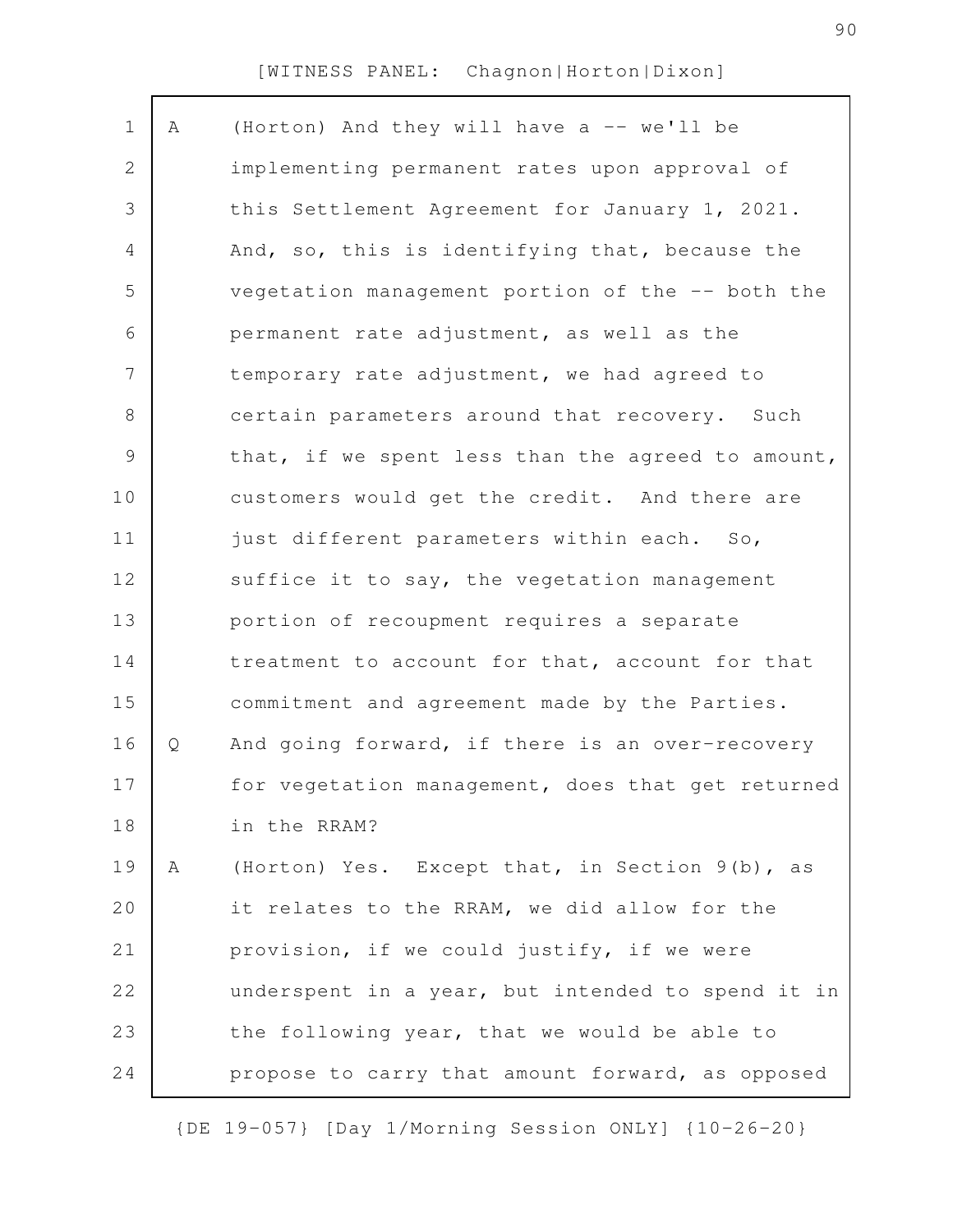| $\mathbf 1$    |   | to crediting it and then just recovering it, we   |
|----------------|---|---------------------------------------------------|
| $\overline{2}$ |   | left that as an open option.                      |
| 3              |   | But, if it's not to be spent, and it's            |
| $\overline{4}$ |   | an over-recovery, yes, it would flow back through |
| 5              |   | the RRAM.                                         |
| 6              | Q | And would you be allowed to do that without       |
| $\overline{7}$ |   | Commission approval or is that something the      |
| $8\,$          |   | Commission would review and authorize the         |
| $\mathcal{G}$  |   | carryforward?                                     |
| 10             | A | (Dixon) In Section 6.2(c), I think it refers to   |
| 11             |   | "upon Commission approval". So, we would request  |
| 12             |   | it and get approval.                              |
| 13             | Q | Okay. Thanks. So, the overall vegetation          |
| 14             |   | management budget, with a 10 percent adder, is    |
| 15             |   | that fixed until the next rate case?              |
| 16             | A | (Horton) Yes. Except there is -- it is. Except    |
| 17             |   | that there was also, as part of the engineering   |
| 18             |   | assessment, we will be evaluating the             |
| 19             |   | cost-effectiveness of the enhanced tree trimming  |
| 20             |   | and the hazard tree removal programs. And I       |
| 21             |   | believe that -- one moment.                       |
| 22             |   | I'm sorry, I'm not putting my fingers             |
| 23             |   | on it. I believe -- I thought there was a clause  |
| 24             |   | in the Settlement Agreement that talked about a   |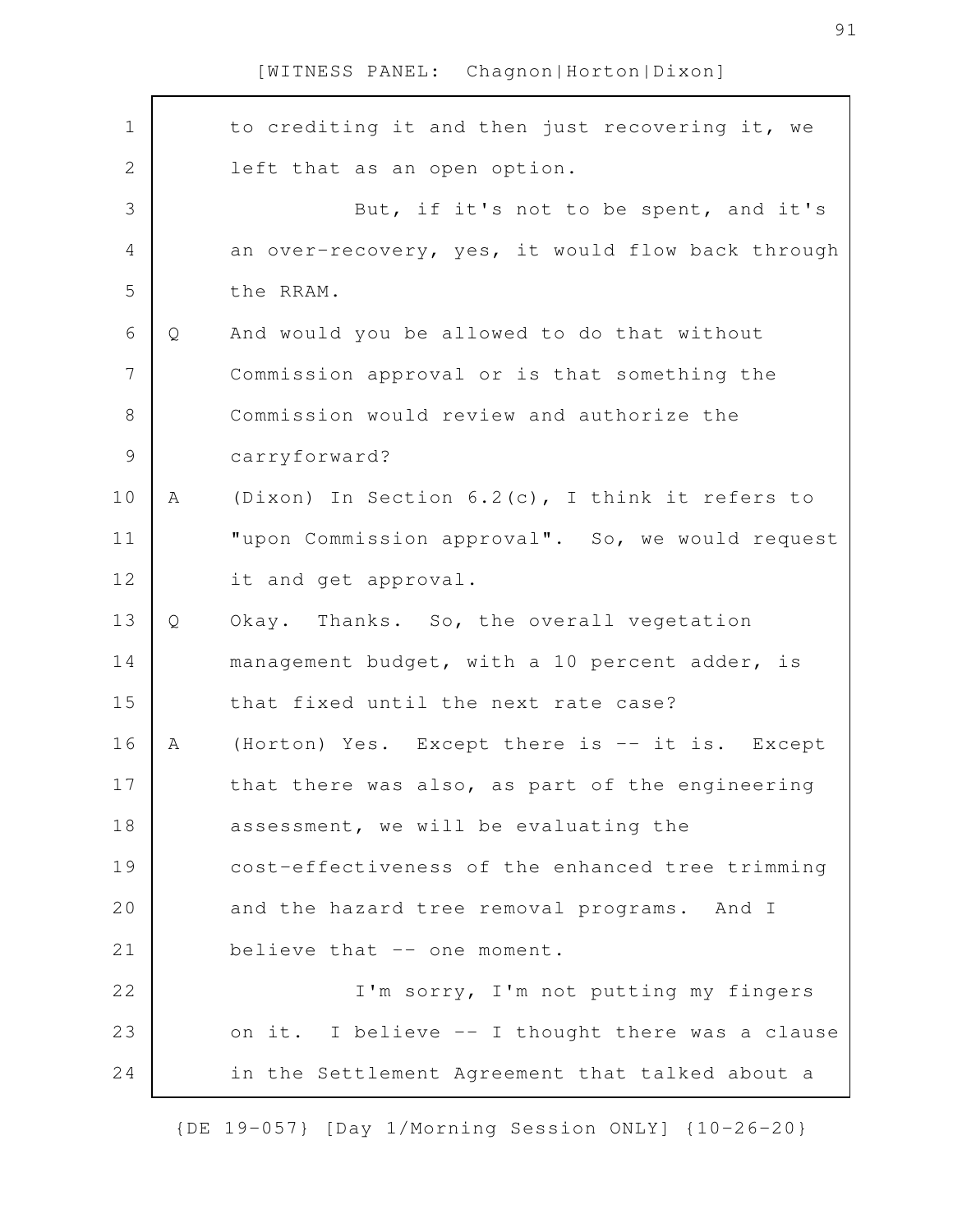| $\mathbf 1$    |   | potential adjustment based on the result of that  |
|----------------|---|---------------------------------------------------|
| $\overline{2}$ |   | review. But I don't want to muddy the record,     |
| 3              |   | $SO$ --                                           |
| $\overline{4}$ |   | MR. FOSSUM: Just if I may, I believe              |
| 5              |   | that's covered in Section 6.3.                    |
| 6              |   | WITNESS HORTON: Oh. Thank you. Thank              |
| 7              |   | you, yes. That's what I was looking for, right    |
| $\,8\,$        |   | in front of me.                                   |
| $\mathcal{G}$  |   | BY CMSR. BAILEY:                                  |
| 10             | Q | And that was going to be my next $--$ my next     |
| 11             |   | question is, you know, how do you know when       |
| 12             |   | you've spent enough on vegetation management, and |
| 13             |   | further spending is no longer cost-effective? Do  |
| 14             |   | you have -- is there going to be a panel that     |
| 15             |   | talks to us about metrics?                        |
| 16             | A | (Horton) Well, yes. Later in the week, we have a  |
| 17             |   | panel on the Engineering Assessment and the Base  |
| 18             |   | Resiliency Investments.                           |
| 19             | Q | Is the engineering assessment on vegetation       |
| 20             |   | management?                                       |
| 21             | Α | (Horton) The engineering assessment will include  |
| 22             |   | vegetation management, ETT, and hazard tree       |
| 23             |   | removals are a part of that engineering           |
| 24             |   | assessment.                                       |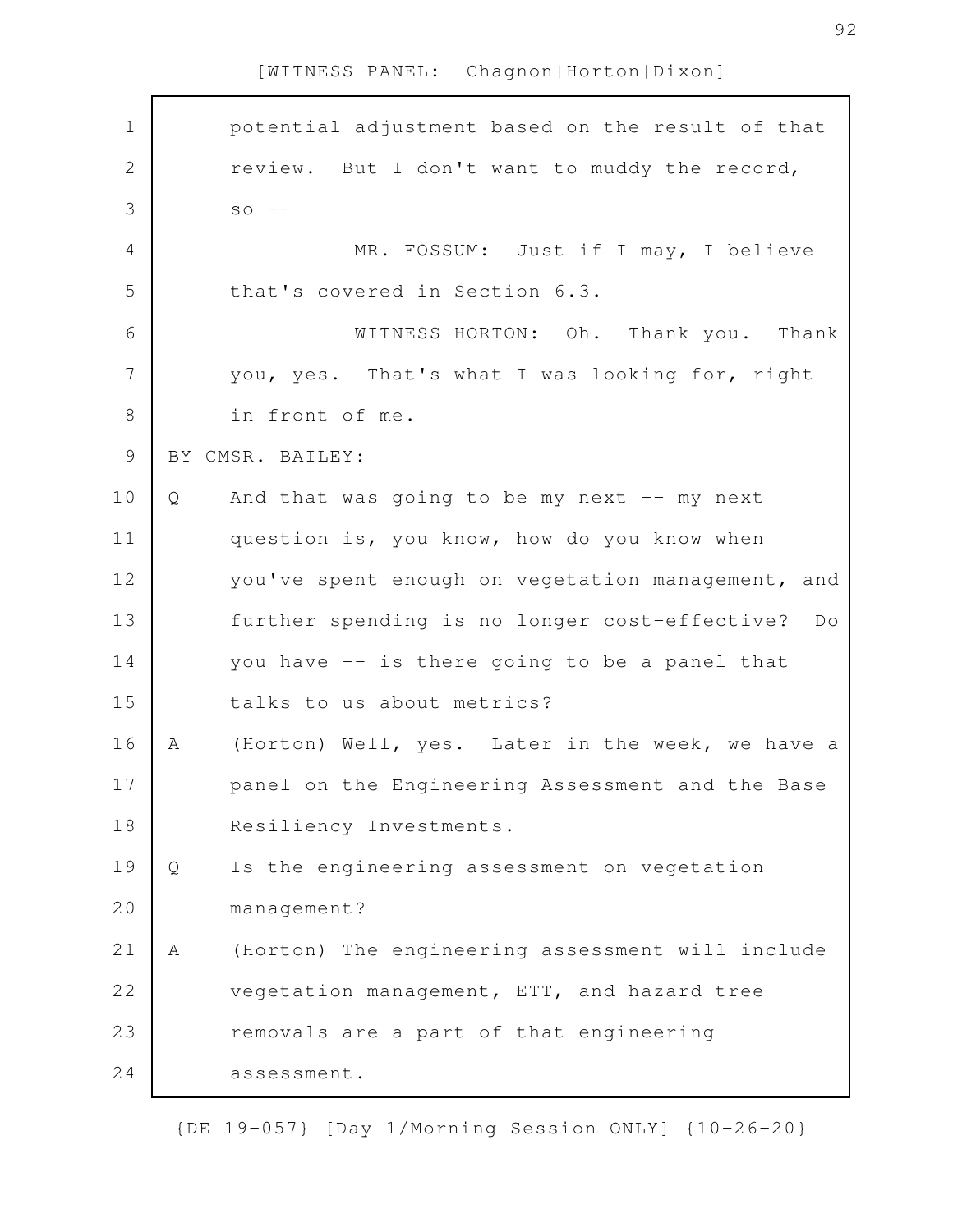| $\mathbf 1$    | Q | Okay. I'll wait for that then. All right.         |
|----------------|---|---------------------------------------------------|
| $\sqrt{2}$     |   | Moving on to "Cost of Service". Can you tell me   |
| $\mathfrak{Z}$ |   | what the difference between "whole life           |
| $\overline{4}$ |   | depreciation" is and what we've used              |
| 5              |   | historically?                                     |
| 6              | Α | (Horton) Oh, boy. Well, it's the Commission --    |
| $\overline{7}$ |   | it has historically been the practice in New      |
| $8\,$          |   | Hampshire to utilize the whole life method for    |
| $\mathsf 9$    |   | depreciation. You know, we do hire a              |
| 10             |   | depreciation expert consultant, who evaluates     |
| 11             |   | what's the proper level of depreciation,          |
| 12             |   | acknowledging the useful life of the assets. And  |
| 13             |   | our witness's expertise, an example -- or, excuse |
| 14             |   | me, expertise, he doesn't utilize the whole life  |
| 15             |   | method, he utilizes the remaining life method.    |
| 16             |   | As part of the Settlement Agreement, we           |
| 17             |   | have agreed to utilize the whole life method in   |
| 18             |   | this proceeding, which, again, is consistent with |
| 19             |   | the practice that's typically done, utilized here |
| 20             |   | in New Hampshire.                                 |
| 21             | Q | Mr. Chagnon, can you add to anything about why    |
| 22             |   | whole life is better than remaining life?         |
| 23             | Α | (Chagnon) Whole life is, as Mr. Horton said,      |
| 24             |   | consistent with all filings at the New Hampshire  |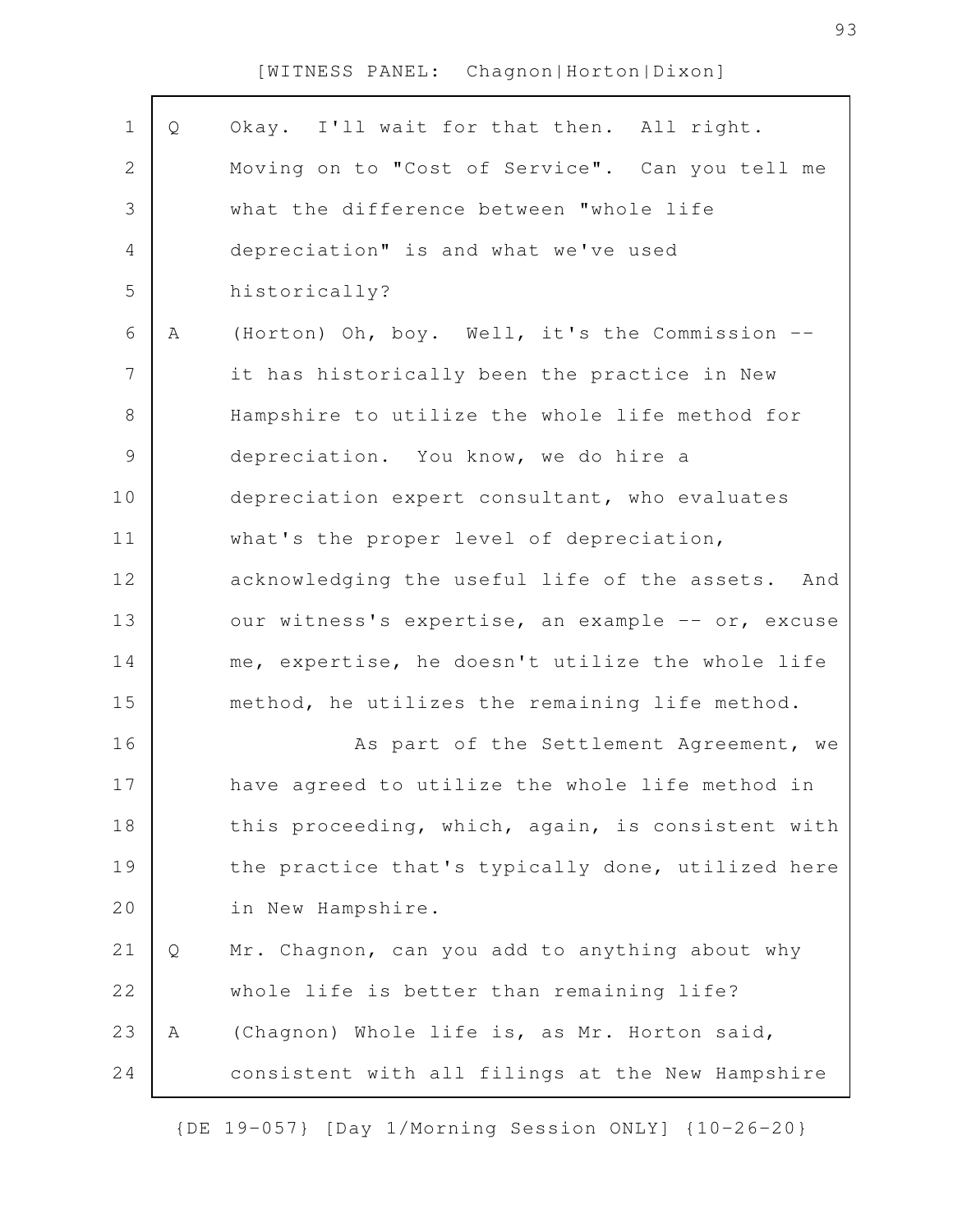| $\mathbf 1$    |   | PUC. And, so, it was Staff's concern that we      |
|----------------|---|---------------------------------------------------|
| $\mathbf 2$    |   | have consistency amongst all of our utilities,    |
| 3              |   | including gas, instead of moving to a remaining   |
| $\overline{4}$ |   | life.                                             |
| 5              | Q | Okay. At the end of Paragraph 7.1, you say        |
| 6              |   | "Future environmental costs shall be recovered on |
| 7              |   | a current basis through the Stranded Cost         |
| $8\,$          |   | Recovery Charge." Do you -- does anybody have     |
| $\mathcal{G}$  |   | anything in mind about future environmental costs |
| 10             |   | that will have to be recovered?                   |
| 11             | Α | (Horton) I think, though I'm not aware of plans   |
| 12             |   | related to the remediation of costs associated    |
| 13             |   | with the manufactured gas plant, but I do         |
| 14             |   | understand that there are -- there have been      |
| 15             |   | costs that have been continued to be incurred.    |
| 16             |   | So, this is just acknowledging that, to the       |
| 17             |   | extent that those costs are incurred, that the    |
| 18             |   | mechanism to recover them would be through the    |
| 19             |   | SCRC, as opposed to base rates.                   |
| 20             | Q | Mr. Chagnon, is Staff aware of any future         |
| 21             |   | environmental costs?                              |
| 22             | A | (Chagnon) No, we are not. However, we needed to   |
| 23             |   | have a provision for any that do come up.         |
| 24             | Q | Okay. I think we've recently approved a           |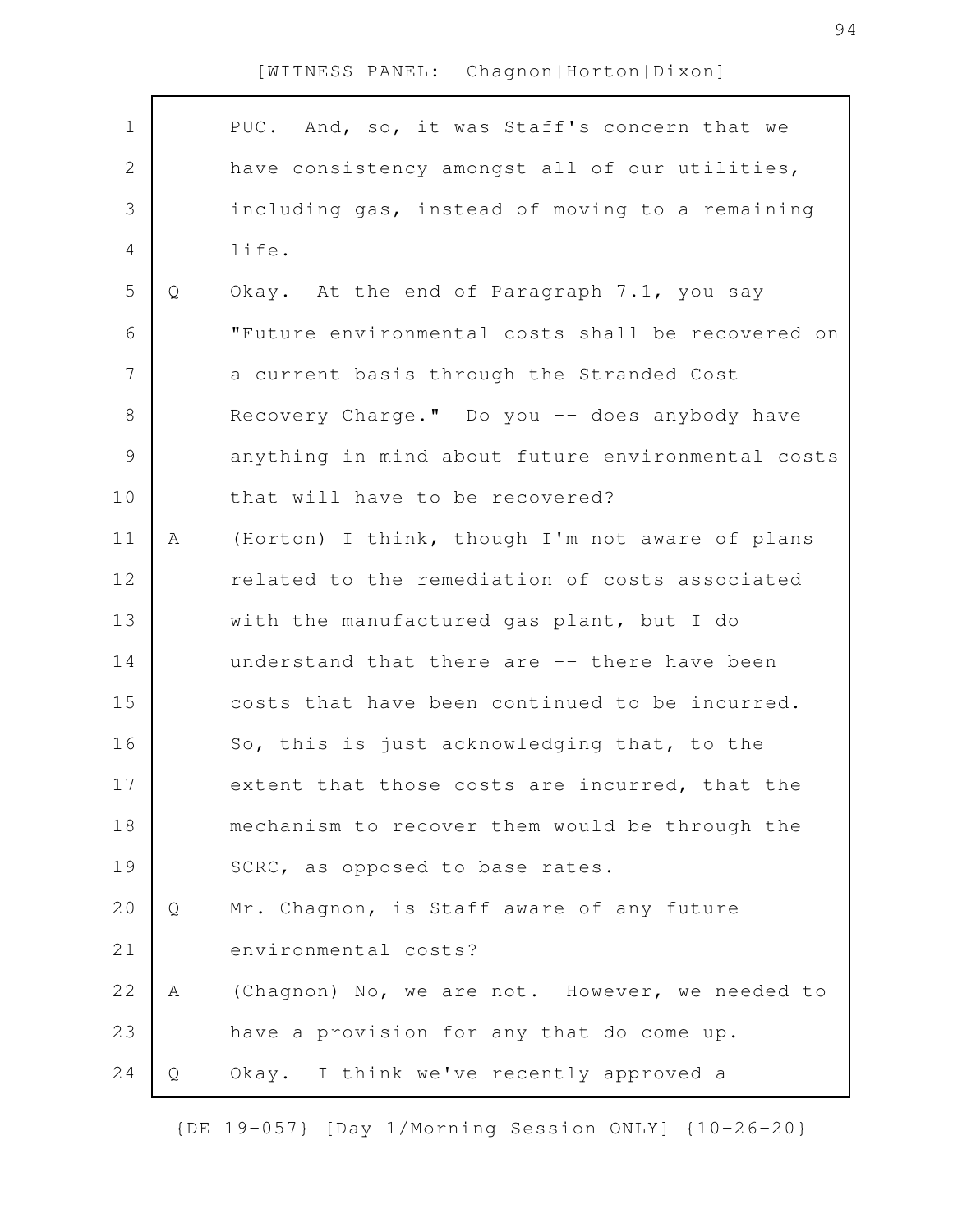| $\mathbf 1$ |             | significant amount of debt. Does the Company      |
|-------------|-------------|---------------------------------------------------|
| 2           |             | anticipate borrowing additional money, and will   |
| 3           |             | that change the capital structure?                |
| 4           | $\mathbb A$ | (Horton) We have incorporated that \$150 million  |
| 5           |             | issuance, based on the financing plan that was    |
| 6           |             | recently approved, into the cost of service in    |
| 7           |             | this proceeding. So, to the extent there is       |
| $8\,$       |             | additional debt that's issued, and the capital    |
| $\mathsf 9$ |             | structure changes into the future, that's not     |
| 10          |             | reflected here. But the issuance that was         |
| 11          |             | approved by the Commission recently, and at       |
| 12          |             | favorable rates, is reflected in the cost of      |
| 13          |             | service that's to be approved here.               |
| 14          | Q           | Given that that is so cheap now, and equity isn't |
| 15          |             | as -- or, equity is more costly, obviously, would |
| 16          |             | it be better for ratepayers if the Company did    |
| 17          |             | issue more debt?                                  |
| 18          | Α           | (Horton) I think we have to balance the -- and,   |
| 19          |             | again, we have our Cost of Capital panelists will |
| 20          |             | be on later today who can speak to this at        |
| 21          |             | length.                                           |
| 22          |             | My opinion and my perspective is that             |
| 23          |             | it's a balance that you strike between riskiness  |
| 24          |             | of the debt that's issued and the cost associated |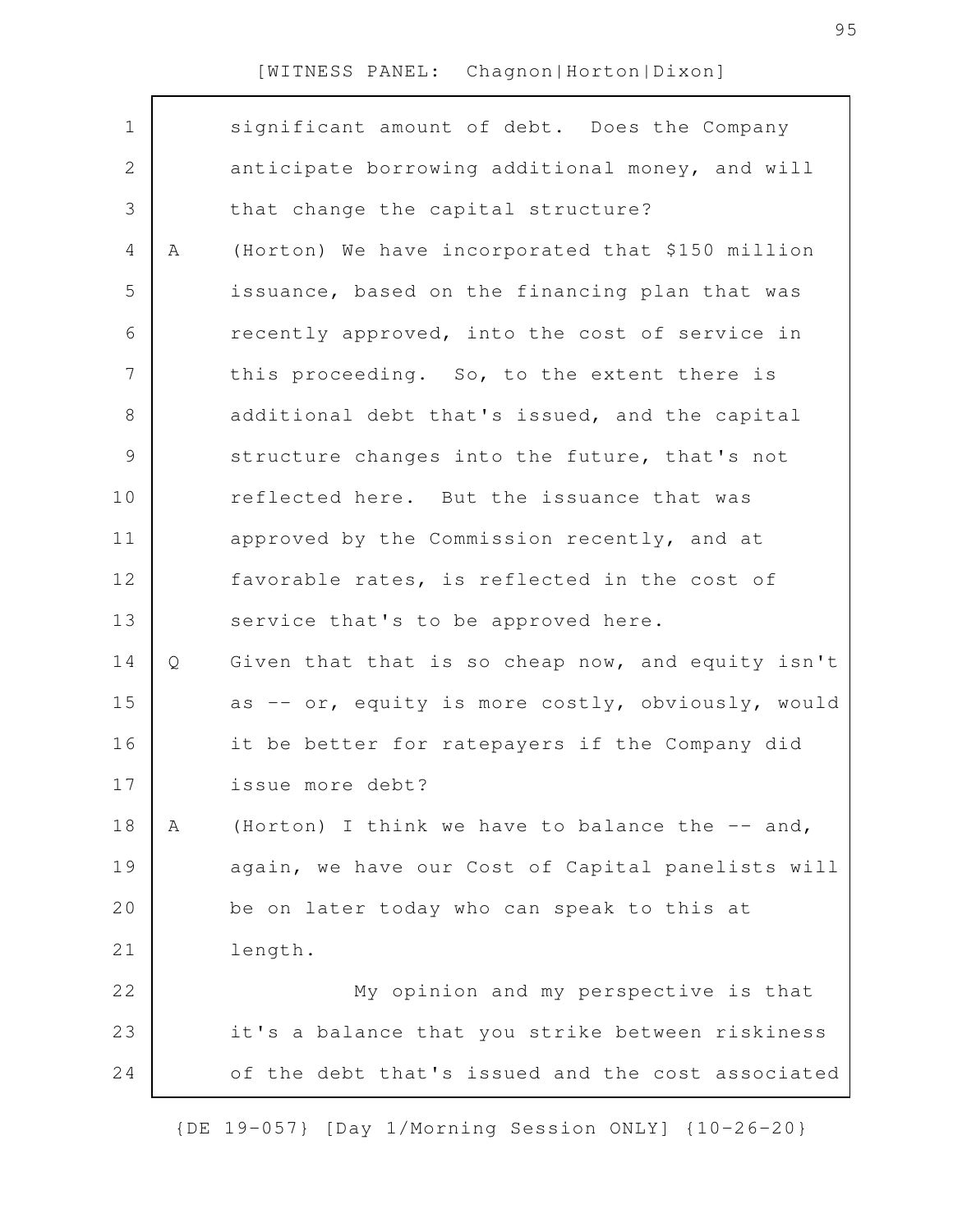| $\mathbf 1$ |   | with that. Managing to an appropriate capital     |
|-------------|---|---------------------------------------------------|
| 2           |   | structure is an important element of how we, you  |
| 3           |   | know, capitalize our investments. And, so, the    |
| 4           |   | Settling Parties have agreed that the capital     |
| 5           |   | structure for ratemaking is appropriate, as is    |
| 6           |   | the cost of debt. And, again, we have reflected   |
| 7           |   | that issuance at favorable rates into the cost of |
| $\,8\,$     |   | service, which is to the benefit of customers.    |
| $\mathsf 9$ | Q | Okay. I'm skipping all the way down to "Step      |
| 10          |   | Adjustments". What will the annual filings for    |
| 11          |   | step adjustments look like?                       |
| 12          | Α | (Horton) We filed our first step adjustment       |
| 13          |   | filing recently. It will include, and it did      |
| 14          |   | include, testimony, as well as exhibits. That     |
| 15          |   | gets back to that discussion earlier we were      |
| 16          |   | having around the template and the format that    |
| 17          |   | template will take. So, it will provide a         |
| 18          |   | listing of all the projects and their associated  |
| 19          |   | costs, as well as the variances and reasons for   |
| 20          |   | variances at a high level. And I think we'll      |
| 21          |   | continue to work with Staff and the OCA on        |
| 22          |   | subsequent step adjustment filings, to ensure     |
| 23          |   | that we're getting that filing right, and         |
| 24          |   | providing information at an appropriate level to  |
|             |   |                                                   |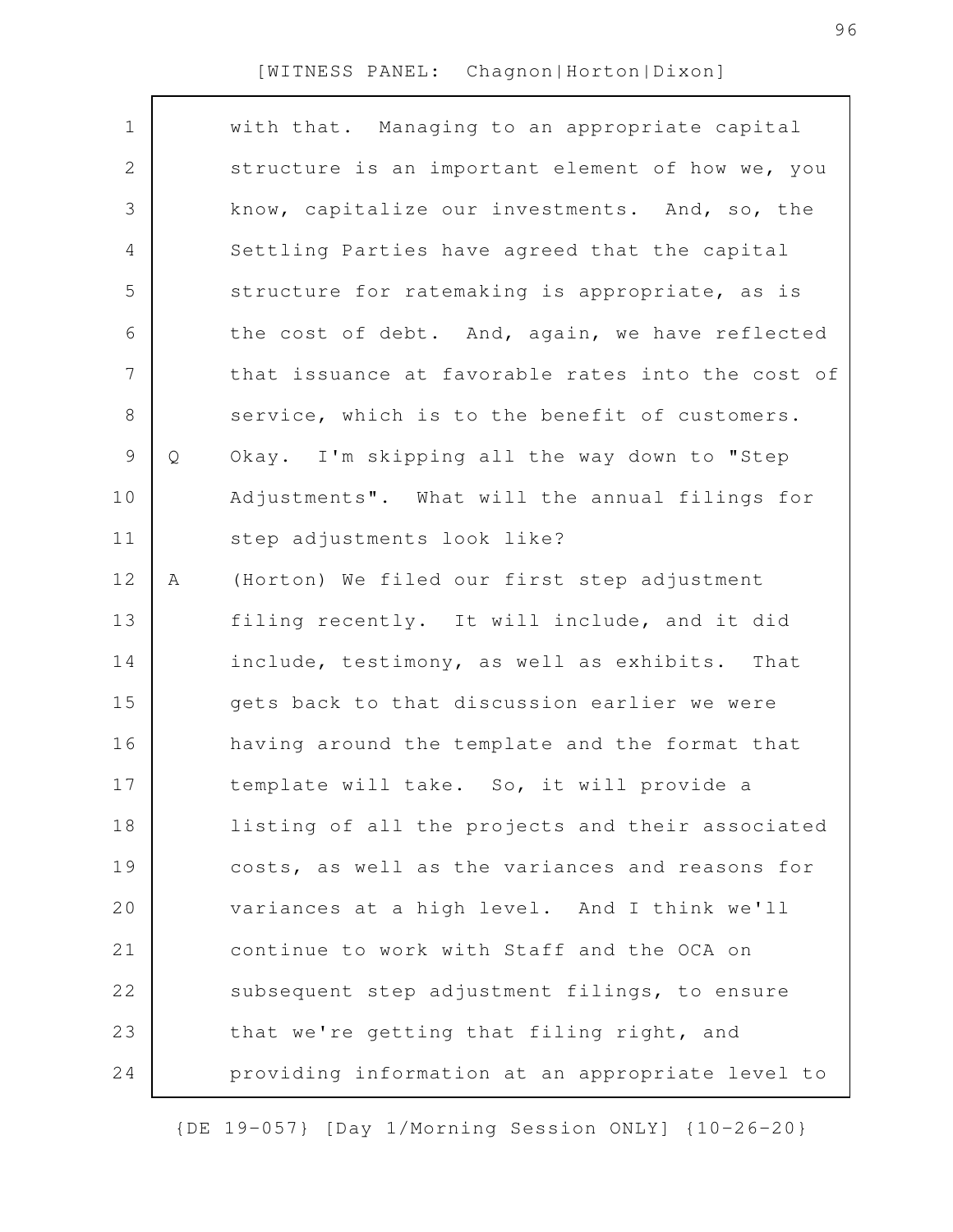| $\mathbf 1$    |   | facilitate the review.                            |
|----------------|---|---------------------------------------------------|
| $\mathbf{2}$   | Q | And is there an expectation that you              |
| 3              |   | automatically will get the revenue that you've    |
| $\overline{4}$ |   | agreed to as a cap? Or, do you have to show that  |
| 5              |   | you've spent the money, and we have to make a     |
| 6              |   | prudency determination on it, and that --         |
| $\overline{7}$ | A | (Horton) It's the latter. We have agreed to caps  |
| 8              |   | on the step adjustments. And we know that         |
| $\mathcal{G}$  |   | there's a process that we have to go through, and |
| 10             |   | that process will determine what the ultimate     |
| 11             |   | step adjustment is.                               |
| 12             |   | But the only amount that would go into            |
| 13             |   | rates as a starting point would be for            |
| 14             |   | investments that have been made and plant placed  |
| 15             |   | into service. And that's a clear provision of     |
| 16             |   | the Settlement Agreement. Anything less than the  |
| 17             |   | amounts placed in service is not eligible for     |
| 18             |   | recovery, naturally.                              |
| 19             | Q | When did you have your last step adjustment?      |
| 20             |   | What year was it? Does anybody remember?          |
| 21             | Α | (Horton) I believe there were step adjustments as |
| 22             |   | part of the 2009 rate case proceeding. But I      |
| 23             |   | don't recall the specifics of when that step      |
| 24             |   | adjustment would have gone into place, if there   |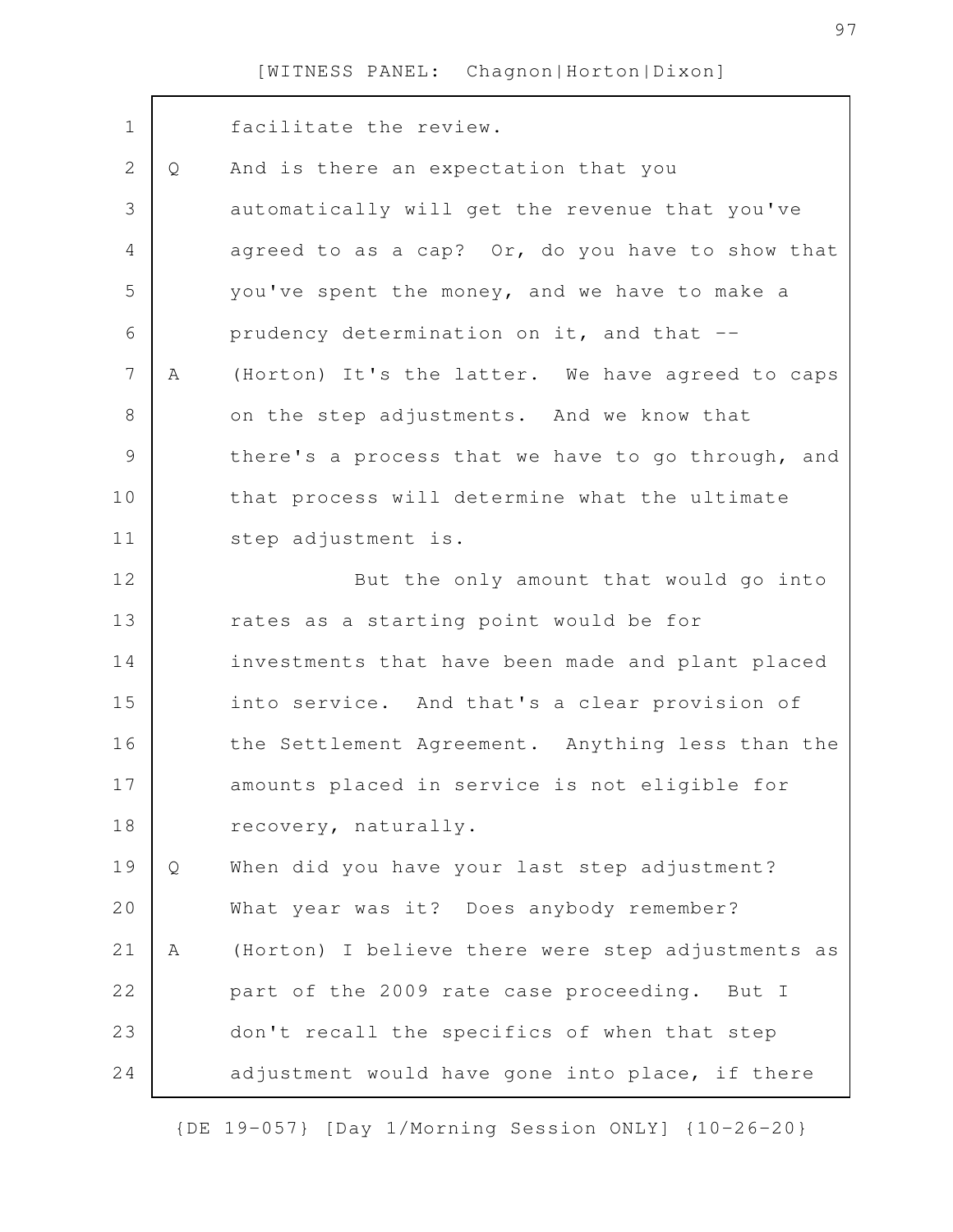| $\mathbf 1$    |   | were two or three, or a different number.         |
|----------------|---|---------------------------------------------------|
| $\mathbf{2}$   | Q | So, maybe 2012 at the latest?                     |
| 3              | Α | (Horton) Probably.                                |
| 4              | Q | How did you go from 2012 to 2020 without a rate   |
| 5              |   | case for capital expense -- capital investment?   |
| 6              | A | (Horton) Yes. I think a significant factor in     |
| $\overline{7}$ |   | that, which is, again, to the benefit of          |
| $8\,$          |   | customers, was the merger that took place in 2012 |
| $\mathsf 9$    |   | between NU and NSTAR, which enabled for there to  |
| 10             |   | be cost synergies and savings as a result of that |
| 11             |   | merger. There's also been, you know, over time,   |
| 12             |   | we're constantly challenging ourselves to run the |
| 13             |   | business more efficiently and effectively,        |
| 14             |   | while -- and continuously improving service to    |
| 15             |   | our customers.                                    |
| 16             |   | And, so, it's part of something that we           |
| 17             |   | take great pride in, is managing the financial    |
| 18             |   | aspects of our business, as well as the           |
| 19             |   | operational considerations, providing safe,       |
| 20             |   | reliable, resilient service to our customers, and |
| 21             |   | managing within the, you know, the financial      |
| 22             |   | constraints that we have.                         |
| 23             |   | So, over that timeframe, there were a             |
| 24             |   | number of considerations and changes made.<br>And |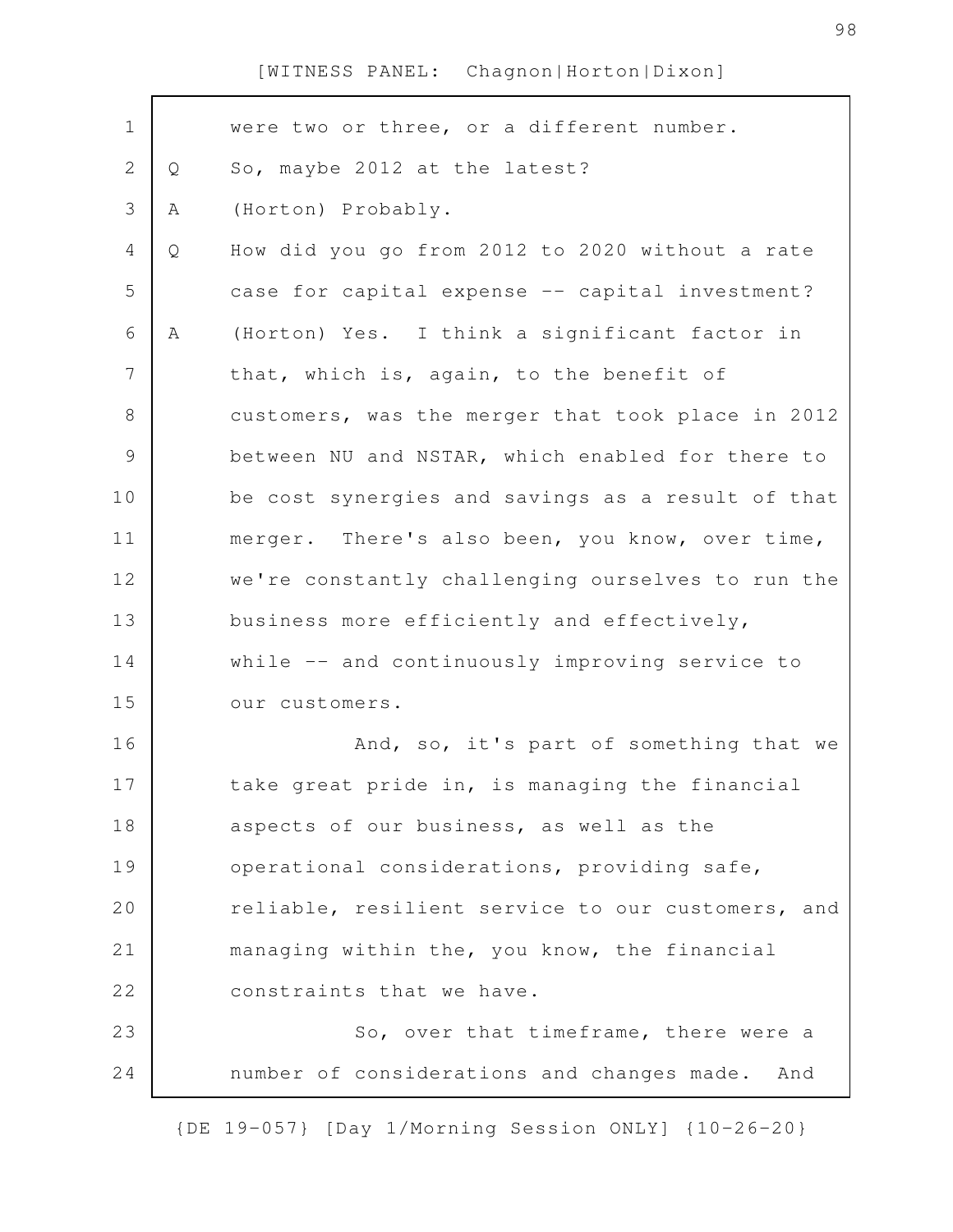|   | there was a merger. There was divestiture.       |
|---|--------------------------------------------------|
|   | There was historically sales growth at various   |
|   | and different levels than we see today, with     |
|   | advancement of energy efficiency and other       |
|   | customer-sited initiatives and changes. So, I    |
|   | think there are a number of factors that go into |
|   | it. Those are a few.                             |
| Q | But, ultimately, the Company must have decided   |
|   | then that the revenue that it was recovering     |
|   | every year was adequate to pay the depreciation  |
|   | expense on the investments that were made for    |
|   | those years?                                     |
| Α | (Horton) Well, there are also a number of        |
|   | considerations and commitments made related to   |
|   | the timing of a rate case filing. So, you know,  |
|   | it isn't -- we were -- I know that divestiture   |
|   | was one consideration. That there was an         |
|   | acknowledgment to postpone the timing and the    |
|   | filing of our rate case, in order to allow us to |
|   | complete the divestiture, so that the test year  |
|   | could incorporate, you know, costs in a more     |
|   | clean way, that wouldn't be influenced by        |
|   | divestiture, so, there -- by the generating      |
|   | assets.                                          |
|   |                                                  |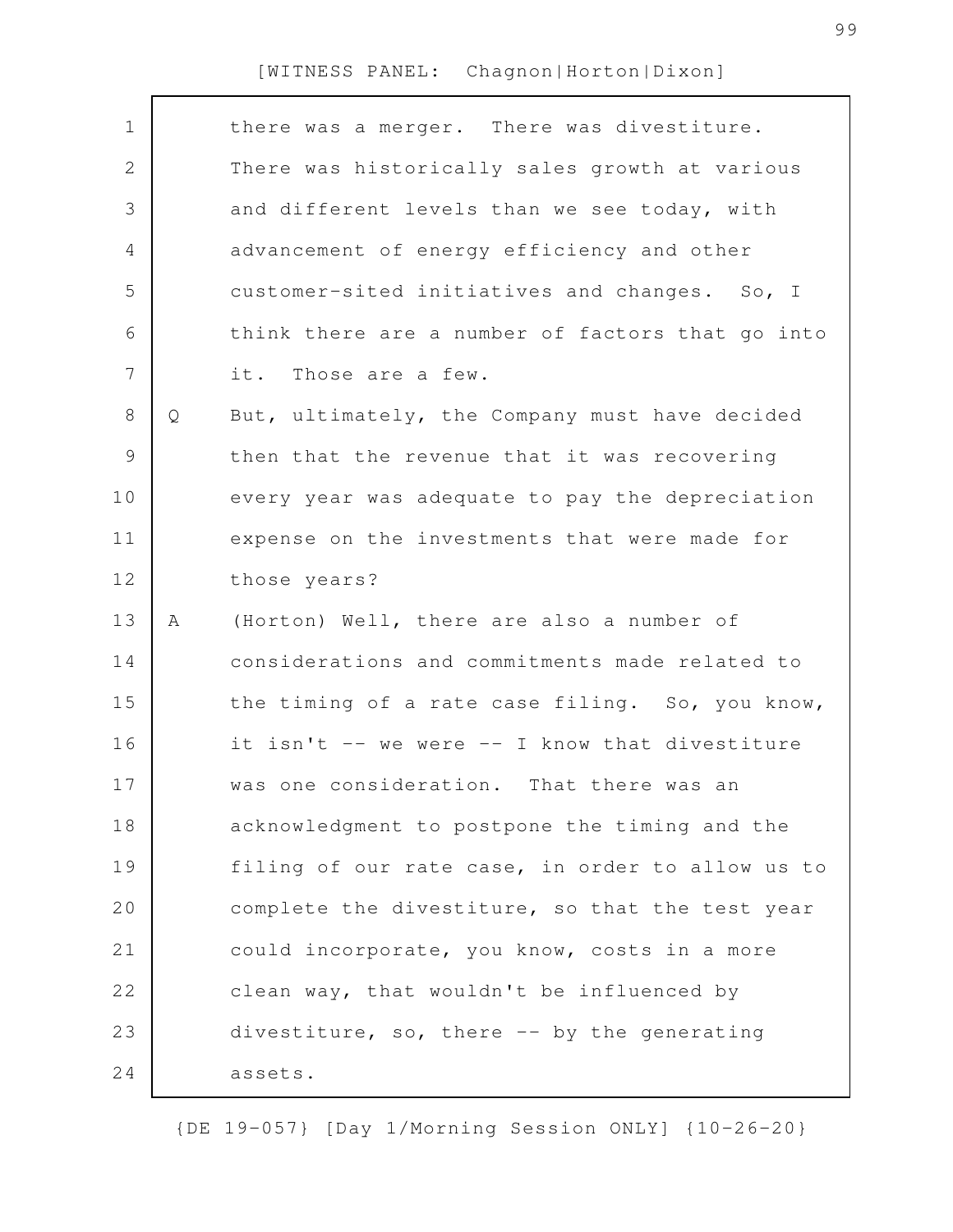| $\mathbf 1$    |   | And, so, there are a number of                    |
|----------------|---|---------------------------------------------------|
| $\mathbf{2}$   |   | considerations that go into the timing of when we |
| 3              |   | file a rate case. It isn't just that, you know,   |
| 4              |   | it isn't just based on the earnings               |
| 5              |   | considerations. There's a number of factors that  |
| 6              |   | go into it.                                       |
| $7\phantom{.}$ | Q | Mr. Chagnon, did you want to say something?       |
| 8              | Α | (Chagnon) Just to clarify, the 2015 Settlement    |
| 9              |   | Agreement, through the divestiture, did allow the |
| 10             |   | Company to full recovery for reliability          |
| 11             |   | enhancement. And, so, since 2015, the Company     |
| 12             |   | has been allowed to recover dollars for that      |
| 13             |   | program through what we call "REP". And, so,      |
| 14             |   | that helped as well.                              |
| 15             | Q | Right. Thank you. Okay. So, in this Settlement    |
| 16             |   | Agreement, you have step increases for            |
| 17             |   | investments in '19 and step increase for          |
| 18             |   | investments in 2020, and another opportunity for  |
| 19             |   | investments next year, which would go into effect |
| 20             |   | in August of 2022, is that right?                 |
| 21             | Α | (Horton) Yes.                                     |
| 22             | Q | And the agreement is that you can't have another  |
| 23             |   | test year before 2022? I think you're on mute.    |
| 24             | Α | (Horton) I'm sorry. Yes.                          |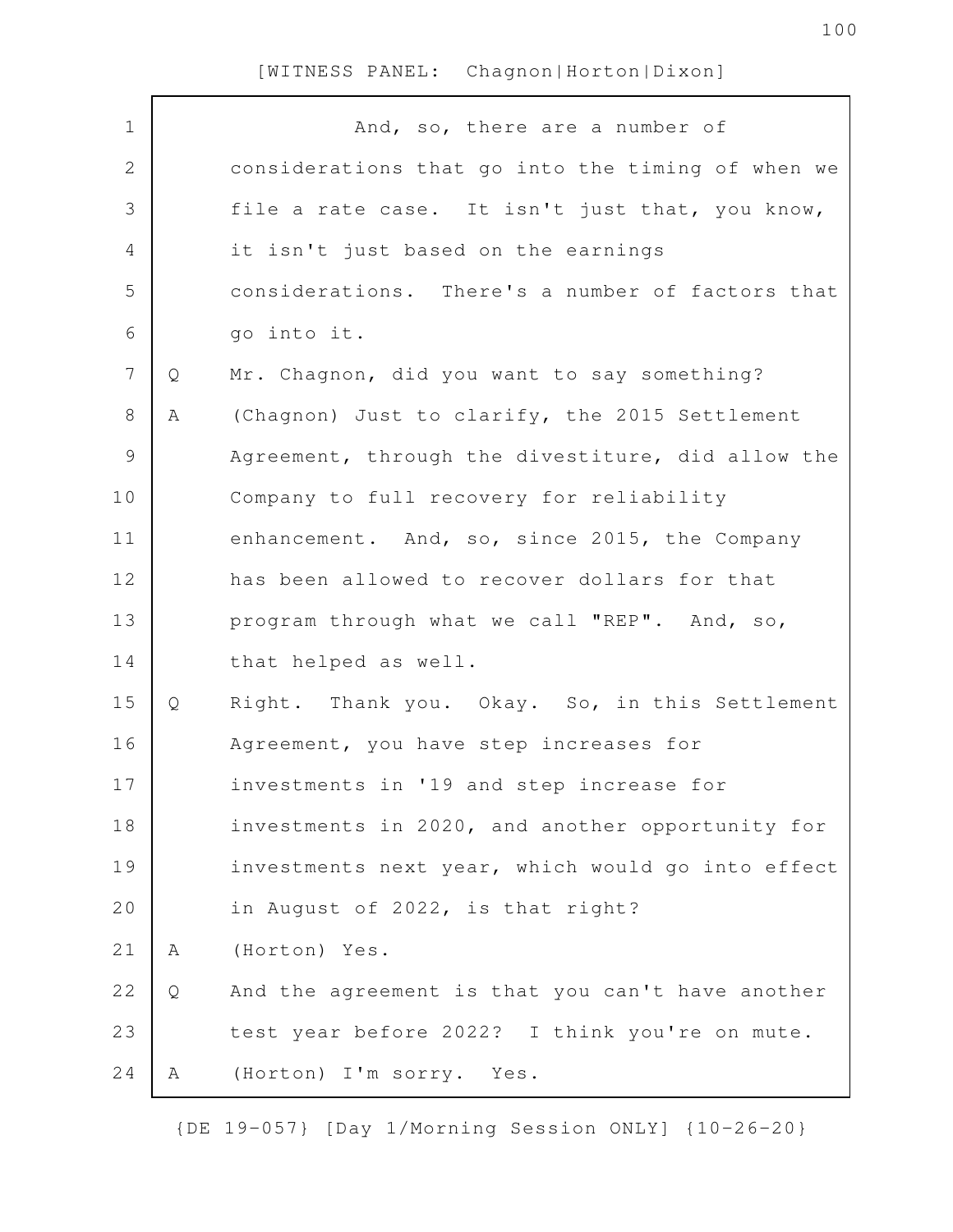| $\mathbf 1$    | Q | So, is that reasonable? There's basically no      |
|----------------|---|---------------------------------------------------|
| $\mathbf{2}$   |   | stay-out then, is that right?                     |
| 3              | Α | (Horton) There's a stay-out. There's a stay-out   |
| 4              |   | until at least 2023, based upon a 2022 test year. |
| 5              |   | And also acknowledging that the step adjustments  |
| 6              |   | are capped. So, to the extent there are           |
| $\overline{7}$ |   | investments made in core capital that are above   |
| 8              |   | the amount of the caps that are authorized here,  |
| $\mathcal{G}$  |   | those are not eligible for recovery until our     |
| 10             |   | next rate case.                                   |
| 11             |   | There is also operating and maintenance           |
| 12             |   | pressures that are not reflected in the step      |
| 13             |   | adjustment, that are post year, and we'll carry   |
| 14             |   | into the future, that we'll be motivated to       |
| 15             |   | continue to try to find ways to improve and       |
| 16             |   | maintain our cost-effectiveness and efficiencies, |
| 17             |   | in order to keep our costs down, and, ultimately, |
| 18             |   | to keep rates lower for customers.                |
| 19             |   | I'll just note that, given the timing             |
| 20             |   | and the delays that were necessitated as a result |
| 21             |   | of the pandemic, just to point out that this      |
| 22             |   | filing was made based on a 2018 test year, and    |
| 23             |   | originally filed in 2019. And, so, although       |
| 24             |   | we're looking ahead to 2022 as being a test year, |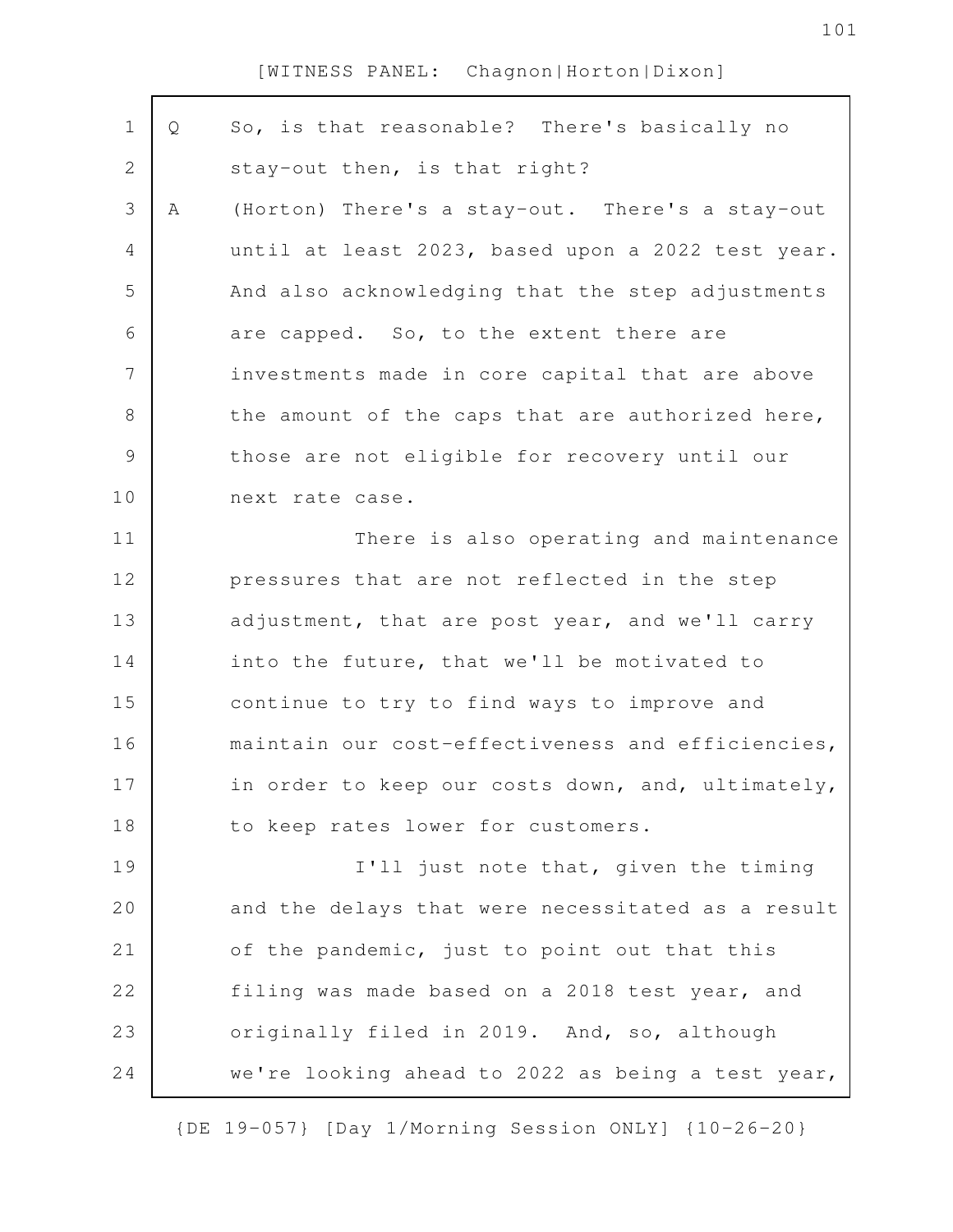| $\mathbf 1$    |   | and here we are in 2020, just want to also        |
|----------------|---|---------------------------------------------------|
| $\mathbf{2}$   |   | acknowledge that the costs that we're setting now |
| 3              |   | are based on a 2018 test year. So, already a      |
| 4              |   | nearly two-year stay-out by the time they will go |
| 5              |   | into effect. So, it's essentially four years of   |
| 6              |   | a gap between those test year periods, which is a |
| $\overline{7}$ |   | significant amount of time.                       |
| $8\,$          | Q | The gap being in expense costs mostly, because,   |
| $\mathsf{S}$   |   | for the most part, you're going to recover your   |
| 10             |   | capital expenditures, right?                      |
| 11             | A | (Horton) There's a gap in O&M. But, also, the     |
| 12             |   | way that the step adjustments are intended to     |
| 13             |   | work, it is not a dollar-for-dollar recovery.     |
| 14             |   | You know, it is recognizing that there are        |
| 15             |   | additional invest- ments that, once placed in     |
| 16             |   | service and once reviewed through the audit       |
| 17             |   | process and approved by the Commission, you know, |
| 18             |   | as being prudent and in service to customers,     |
| 19             |   | that those find their way into rates. But it's    |
| 20             |   | on a lag. It's not that it's -- you know, it's    |
| 21             |   | not full reconciling recovery. There is a delay   |
| 22             |   | from when we make the investments in a given year |
| 23             |   | until we get through that process and they get    |
| 24             |   | reflected in rates.                               |
|                |   |                                                   |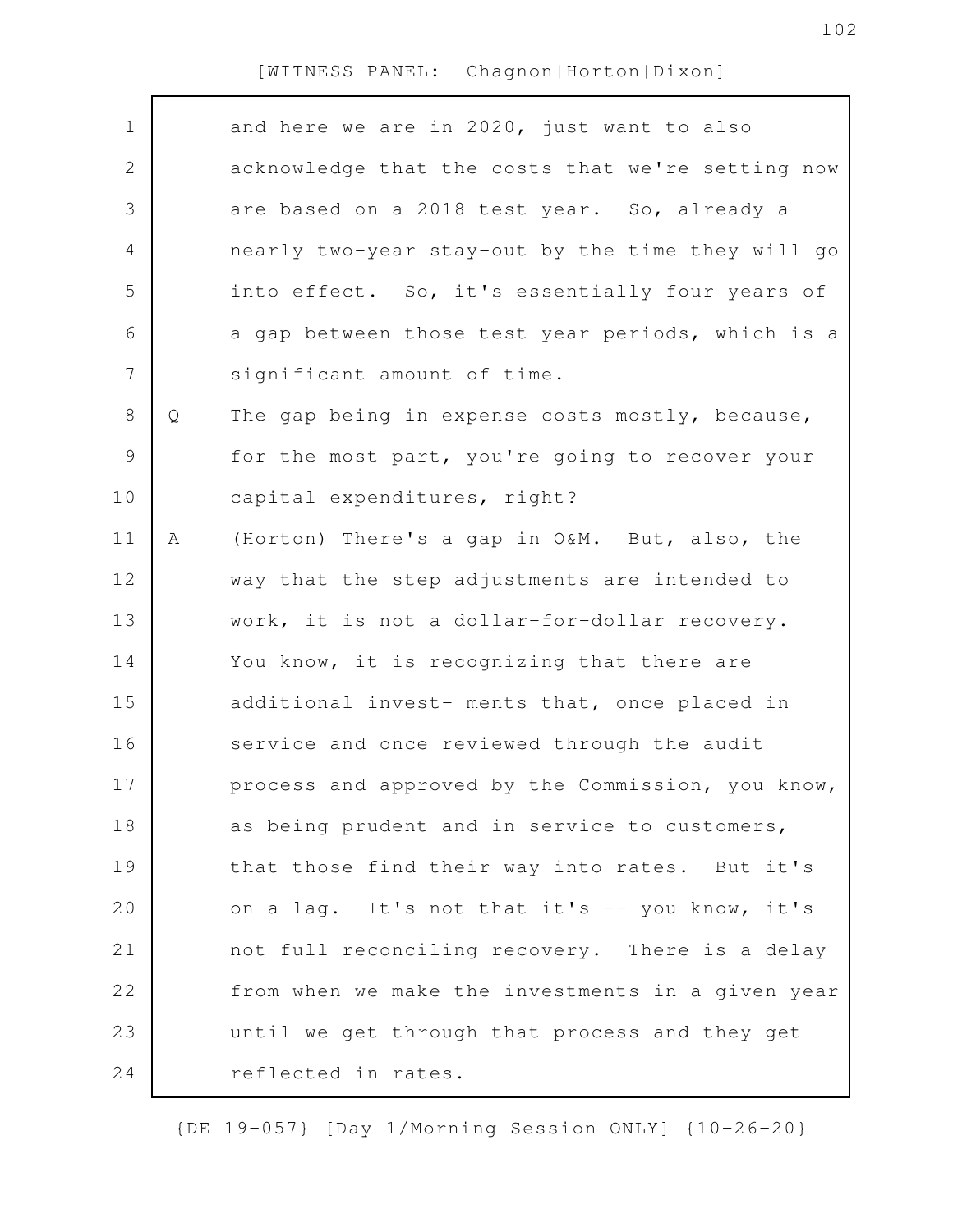| $\mathbf 1$   |   | So, I think, you know, on balance, the            |
|---------------|---|---------------------------------------------------|
| $\sqrt{2}$    |   | steps have been used in New Hampshire in the past |
| 3             |   | as a way to provide recognition of those          |
| 4             |   | incremental capital costs, but by no means        |
| 5             |   | providing full recovery. And I think, you know,   |
| 6             |   | in all aspects of this Settlement Agreement, all  |
| 7             |   | the Parties, we tried to balance the interests of |
| $8\,$         |   | customers and paying for the service their        |
| $\mathcal{G}$ |   | receiving, while giving the Company an ability,   |
| 10            |   | but not a guarantee, to recover its costs.        |
| 11            | Q | Okay. I think I'm going to skip over the section  |
| 12            |   | on the new programs for the arrearage management  |
| 13            |   | program, and I'll save that, because I know that  |
| 14            |   | there is a panel specifically included to address |
| 15            |   | that.                                             |
| 16            |   | If we can jump ahead to the "Tariffs"             |
| 17            |   | section, it's Paragraph 14.2, no tariff --        |
| 18            |   | apparently, you, in your Petition, wanted a       |
| 19            |   | tariff provision that would allow default energy  |
| 20            |   | customers to block incoming enrollments from      |
| 21            |   | competitive suppliers, is that right?             |
| 22            |   | Actually, can you just explain                    |
| 23            |   | Paragraph 14.2 to me please?                      |
| 24            | Α | (Horton) I can try. But we do, again, have a      |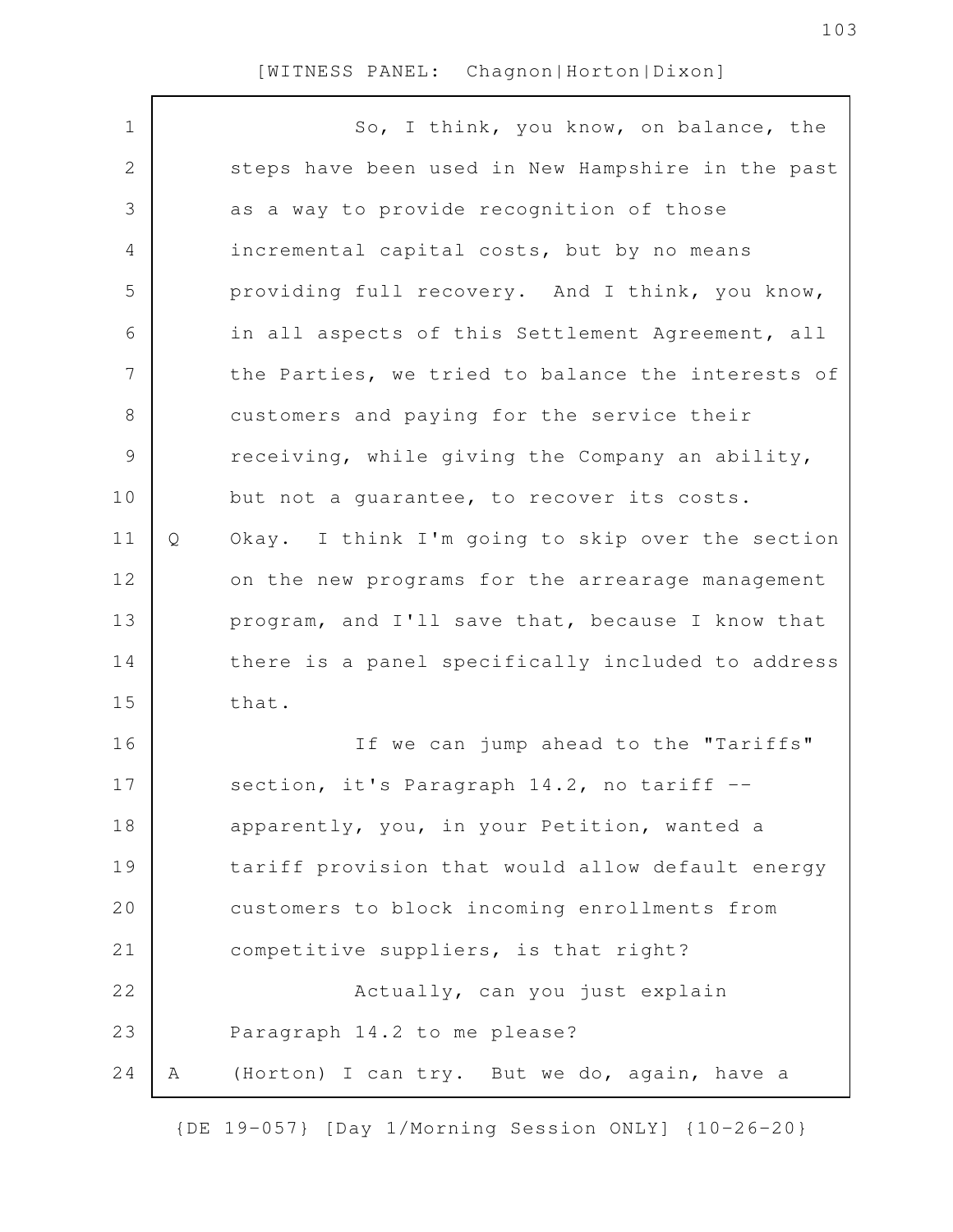Rate Design panel later in the week, that Mr. Davis will be on, and he can provide some more color. But I can try to take it and see if that's sufficient. You know, as it says, we had originally proposed as part of our tariff that customers taking service under the default Energy Service could be blocked from incoming enrollments from competitive suppliers. And, as part of the process of reaching a settlement, had agreed to eliminate that explicit and specific provision of our tariff. Q So, the provision would have allowed customers to tell you to block their account from being transferred to a competitive supplier? Is that what that was about? I can wait till the next panel, if you want me to? A (Horton) I think that would be -- I would appreciate that. Thank you. Q Okay. All right. Thanks. Okay. Paragraph 14.3 says "The Company shall propose a symmetrical decoupling mechanism in its next rate case", but it "doesn't prejudice any party's right to 1 2 3 4 5 6 7 8 9 10 11 12 13 14 15 16 17 18 19 20 21 22 23 24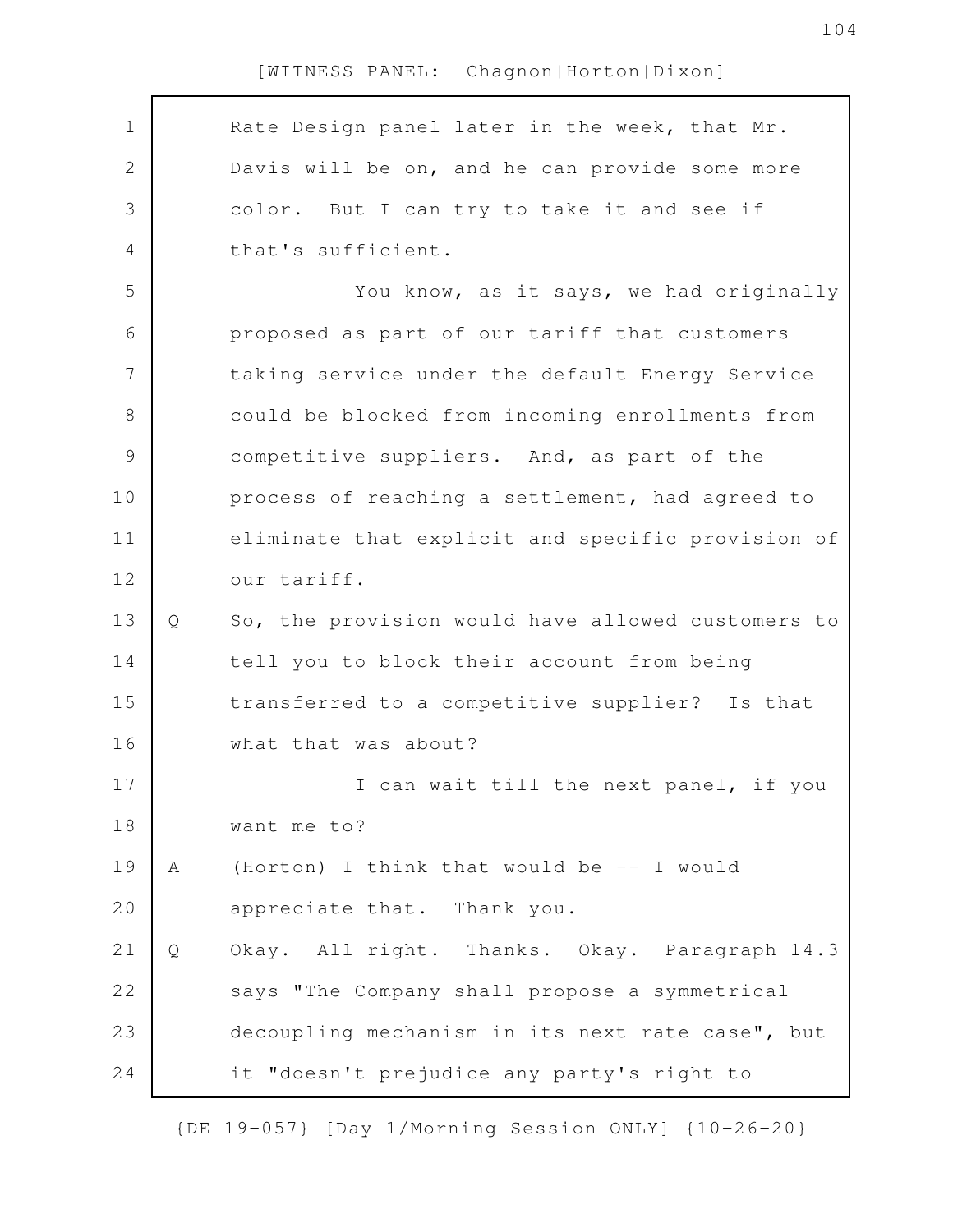| $\mathbf 1$    |   | oppose, or seek to modify, such proposal in the   |
|----------------|---|---------------------------------------------------|
| $\overline{2}$ |   | next rate case."                                  |
| 3              |   | My question is, can the Company object            |
| $\overline{4}$ |   | to decoupling in the next rate case or does it    |
| 5              |   | have to make a proposal on decoupling that it is  |
| 6              |   | willing to implement?                             |
| $\overline{7}$ | A | (Horton) We will make a proposal on decoupling    |
| $\,8\,$        |   | that we're willing to implement.                  |
| $\mathcal{G}$  | Q | Okay. And you're not going to oppose it?          |
| 10             | Α | (Horton) No. I never even thought of that.        |
| 11             | Q | Okay.                                             |
| 12             | Α | (Horton) We'll make a proposal that we would be   |
| 13             |   | prepared to live with.                            |
| 14             | Q | All right. Thank you. On Section 15, and you      |
| 15             |   | touched a little bit about this in your opening   |
| 16             |   | remarks, the excess deferred income tax credit.   |
| 17             |   | And you said that it would offset, basically, the |
| 18             |   | revenue increase. Can you explain a little bit    |
| 19             |   | more about how that works?                        |
| 20             | A | (Horton) Yes. And, to be clear, it offsets the    |
| 21             |   | revenue increase associated with recoupment. So,  |
| 22             |   | excess deferred income taxes is enabled by the    |
| 23             |   | reduction in the federal income tax rate from the |
| 24             |   | 2018 Tax Cuts & Jobs Act. So that federal income  |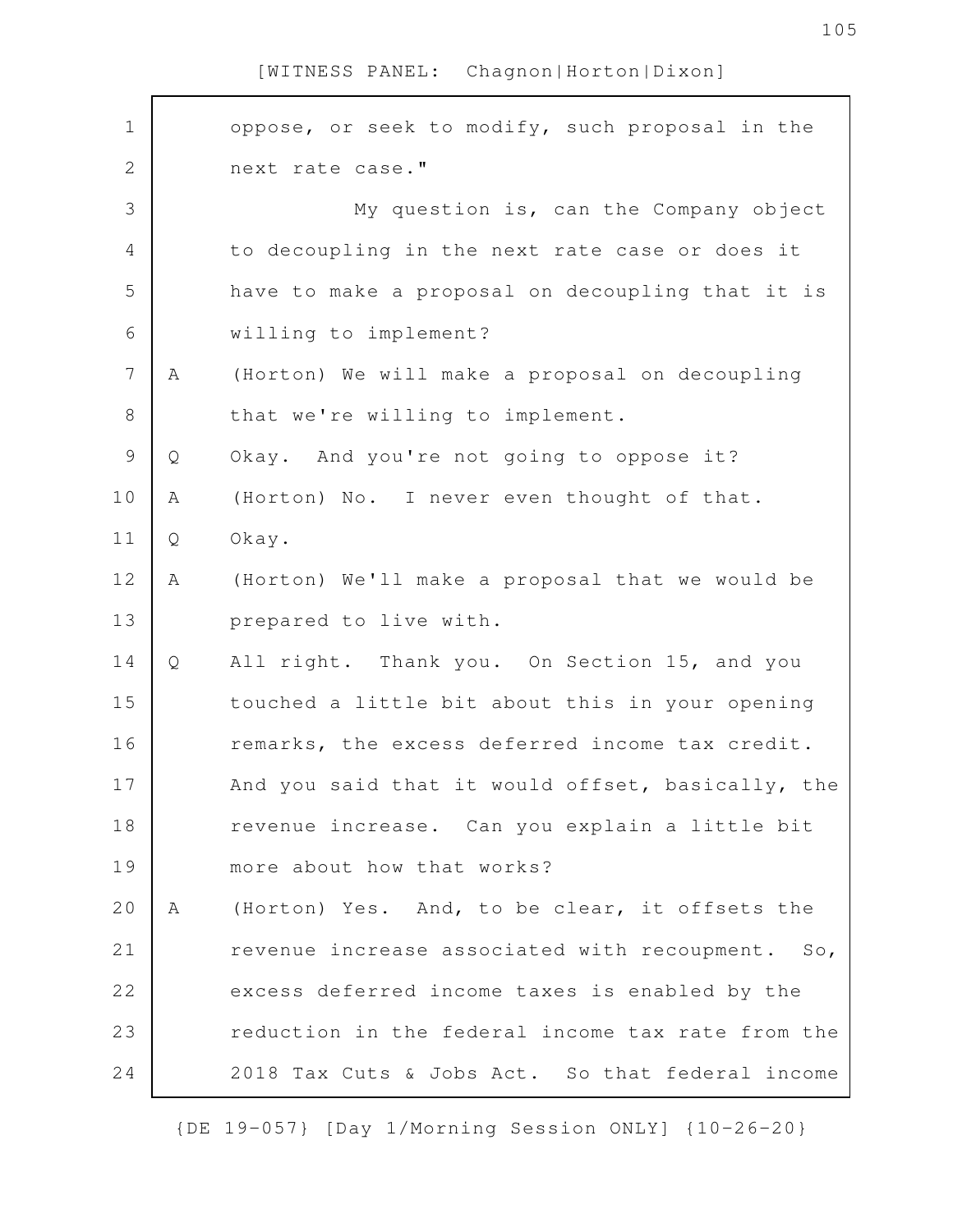| $\mathbf 1$<br>tax rate reduction resulted in two changes to<br>$\mathbf{2}$<br>the -- both to customers' benefit.<br>3<br>One is it reduced the level of income<br>$\overline{4}$<br>tax expense in our base rates, which is an<br>5<br>annually recurring cost that we incur and<br>6<br>recover. That's different from the excess<br>7<br>deferred income tax benefit that's also to<br>8<br>customers' benefit. That relates to accumulated<br>$\mathcal{G}$<br>deferred income taxes, which is a source of |  |
|-----------------------------------------------------------------------------------------------------------------------------------------------------------------------------------------------------------------------------------------------------------------------------------------------------------------------------------------------------------------------------------------------------------------------------------------------------------------------------------------------------------------|--|
|                                                                                                                                                                                                                                                                                                                                                                                                                                                                                                                 |  |
|                                                                                                                                                                                                                                                                                                                                                                                                                                                                                                                 |  |
|                                                                                                                                                                                                                                                                                                                                                                                                                                                                                                                 |  |
|                                                                                                                                                                                                                                                                                                                                                                                                                                                                                                                 |  |
|                                                                                                                                                                                                                                                                                                                                                                                                                                                                                                                 |  |
|                                                                                                                                                                                                                                                                                                                                                                                                                                                                                                                 |  |
|                                                                                                                                                                                                                                                                                                                                                                                                                                                                                                                 |  |
|                                                                                                                                                                                                                                                                                                                                                                                                                                                                                                                 |  |
|                                                                                                                                                                                                                                                                                                                                                                                                                                                                                                                 |  |
| 10<br>benefit to utilities, where we have our tax                                                                                                                                                                                                                                                                                                                                                                                                                                                               |  |
| expenses, with the tax expense differences versus<br>11                                                                                                                                                                                                                                                                                                                                                                                                                                                         |  |
| 12<br>our book accounting expenses. Those arise from                                                                                                                                                                                                                                                                                                                                                                                                                                                            |  |
| 13<br>changes in how we account for expenses for tax                                                                                                                                                                                                                                                                                                                                                                                                                                                            |  |
| reporting purposes versus for book accounting<br>14                                                                                                                                                                                                                                                                                                                                                                                                                                                             |  |
| 15<br>purposes. Generally, for utilities, the largest                                                                                                                                                                                                                                                                                                                                                                                                                                                           |  |
| source of that is a benefit, because we have --<br>16                                                                                                                                                                                                                                                                                                                                                                                                                                                           |  |
| 17<br>we accelerate depreciation for tax purposes at a                                                                                                                                                                                                                                                                                                                                                                                                                                                          |  |
| 18<br>greater level than we do for book purposes. So,                                                                                                                                                                                                                                                                                                                                                                                                                                                           |  |
| 19<br>that creates a timing difference, which is to the                                                                                                                                                                                                                                                                                                                                                                                                                                                         |  |
| 20<br>benefit of the utility, and that benefit is                                                                                                                                                                                                                                                                                                                                                                                                                                                               |  |
| 21<br>passed through to customers through reducing rate                                                                                                                                                                                                                                                                                                                                                                                                                                                         |  |
| 22<br>base.                                                                                                                                                                                                                                                                                                                                                                                                                                                                                                     |  |
| 23<br>When the income tax rate was reduced,                                                                                                                                                                                                                                                                                                                                                                                                                                                                     |  |
| 24<br>that ADIT was overstated. Because that meant                                                                                                                                                                                                                                                                                                                                                                                                                                                              |  |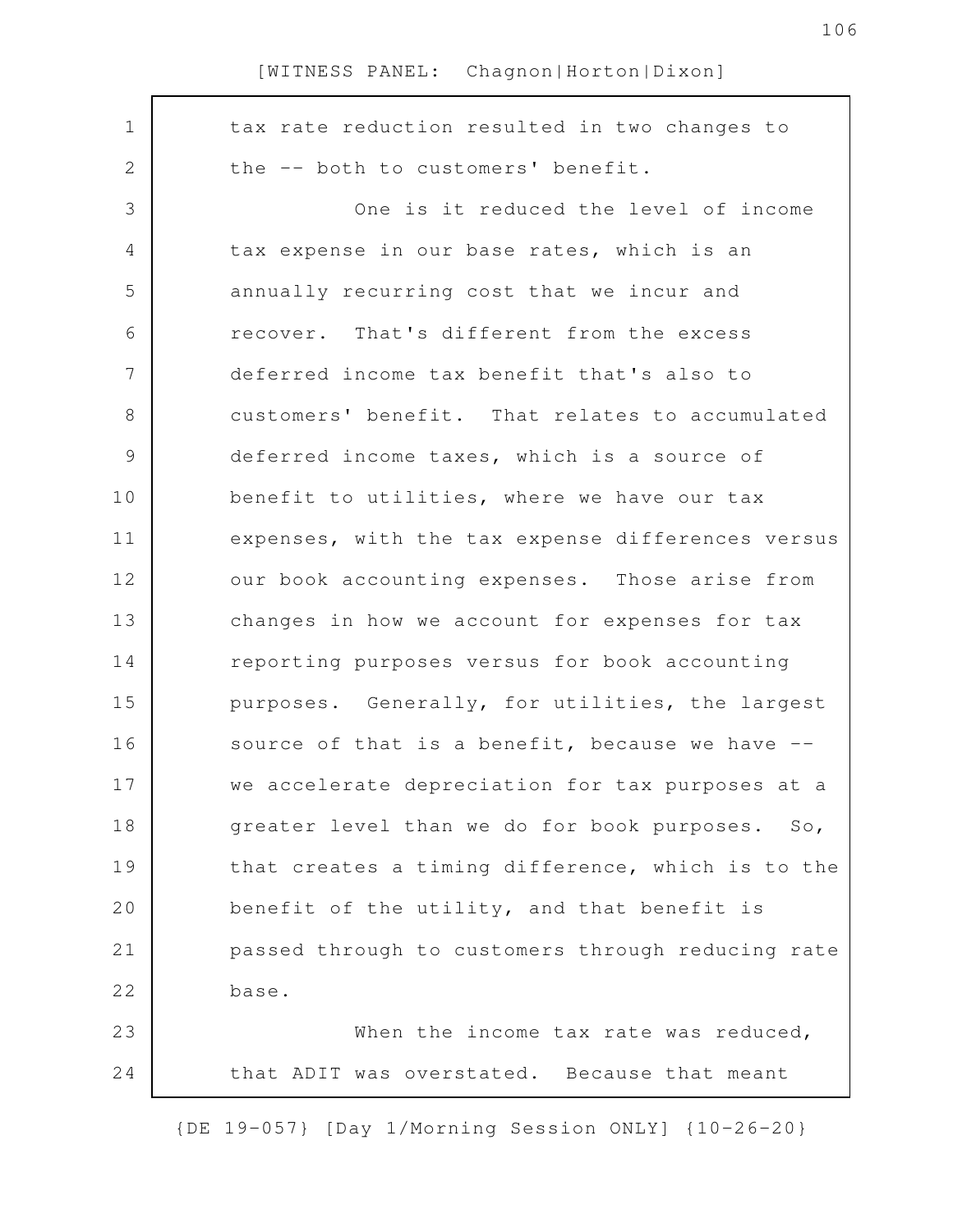| $\mathbf 1$    | that, as the assets turned around for book and    |
|----------------|---------------------------------------------------|
| 2              | tax purposes, we'd be paying taxes at a lower     |
| 3              | rate than the original regulatory -- the original |
| 4              | liability that had been created. So, once that    |
| 5              | happened, and the tax rate was lowered, a portion |
| 6              | of the ADIT balance moved over into a separate    |
| $\overline{7}$ | regulatory liability, called "excess deferred     |
| $8\,$          | income taxes", or "EDIT".                         |
| $\mathcal{G}$  | And it was still customer money, it               |
| 10             | just would be paid back over time. And there's    |
| 11             | rules around how quickly that can be given back   |
| 12             | to customers. For the assets that are related to  |
| 13             | plant, we need to return that to customers over a |
| 14             | specified timeframe for IRS rules.                |
| 15             | But then there's a separate                       |
| 16             | classification called "unprotected EDIT" that we  |
| 17             | have a little bit more flexibility, at least from |
| 18             | an IRS perspective. It turns around faster than   |
| 19             | the book-related or protected ADIT would have     |
| 20             | turned around. And there are not specific IRS     |
| 21             | provisions to restrict how quickly we can provide |
| 22             | that to customers.                                |
| 23             | So all that is to say, simply put, the            |
| 24             | EDIT is customer money that they're going to get  |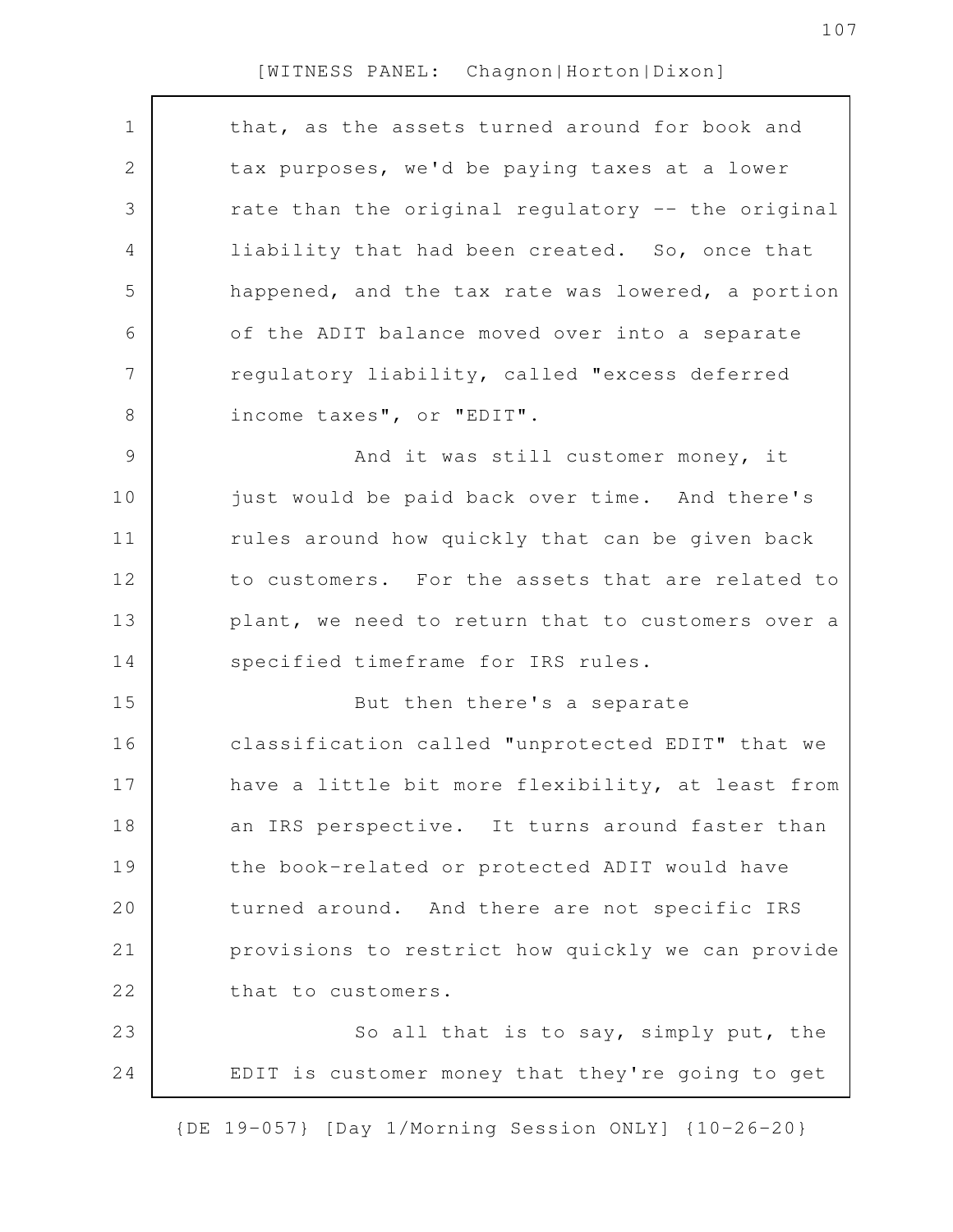| $\mathbf 1$<br>2 | over time. And, as a result of the Settlement    |
|------------------|--------------------------------------------------|
|                  |                                                  |
|                  | Agreement, we agreed that, particularly in light |
| 3                | of the pandemic, that one thing we could do to   |
| 4                | benefit customers would be to accelerate that    |
| 5                | credit for the EDIT piece, and give it back      |
| 6                | faster than we expect it to basically to turn    |
| 7                | around to our benefit. So, we'll give customers  |
| $\,8\,$          | the benefit sooner than we otherwise would have, |
| $\mathcal{G}$    | and that allows us to mitigate the bill increase |
| 10               | today. So, customers would get the money. It's   |
| 11               | just we would give it back to them over time.    |
| 12               | So, we're going to take the money that we would  |
| 13               | have given them over time, we're going to        |
| 14               | accelerate the credit, and basically align that  |
| 15               | credit with the recovery of recoupment. So that, |
| 16               | from a customer perspective, there's very little |
| 17               | bill impact of recoupment.                       |
| 18               | CHAIRWOMAN MARTIN: Commissioner                  |
| 19               | Bailey?                                          |
| 20               | CMSR. BAILEY: Yes.                               |
| 21               | CHAIRWOMAN MARTIN: I don't know if you           |
| 22               | have lost Attorney Amidon on your screen?        |
| 23               | CMSR. BAILEY: I did. I did lose her,             |
| 24               | yes.                                             |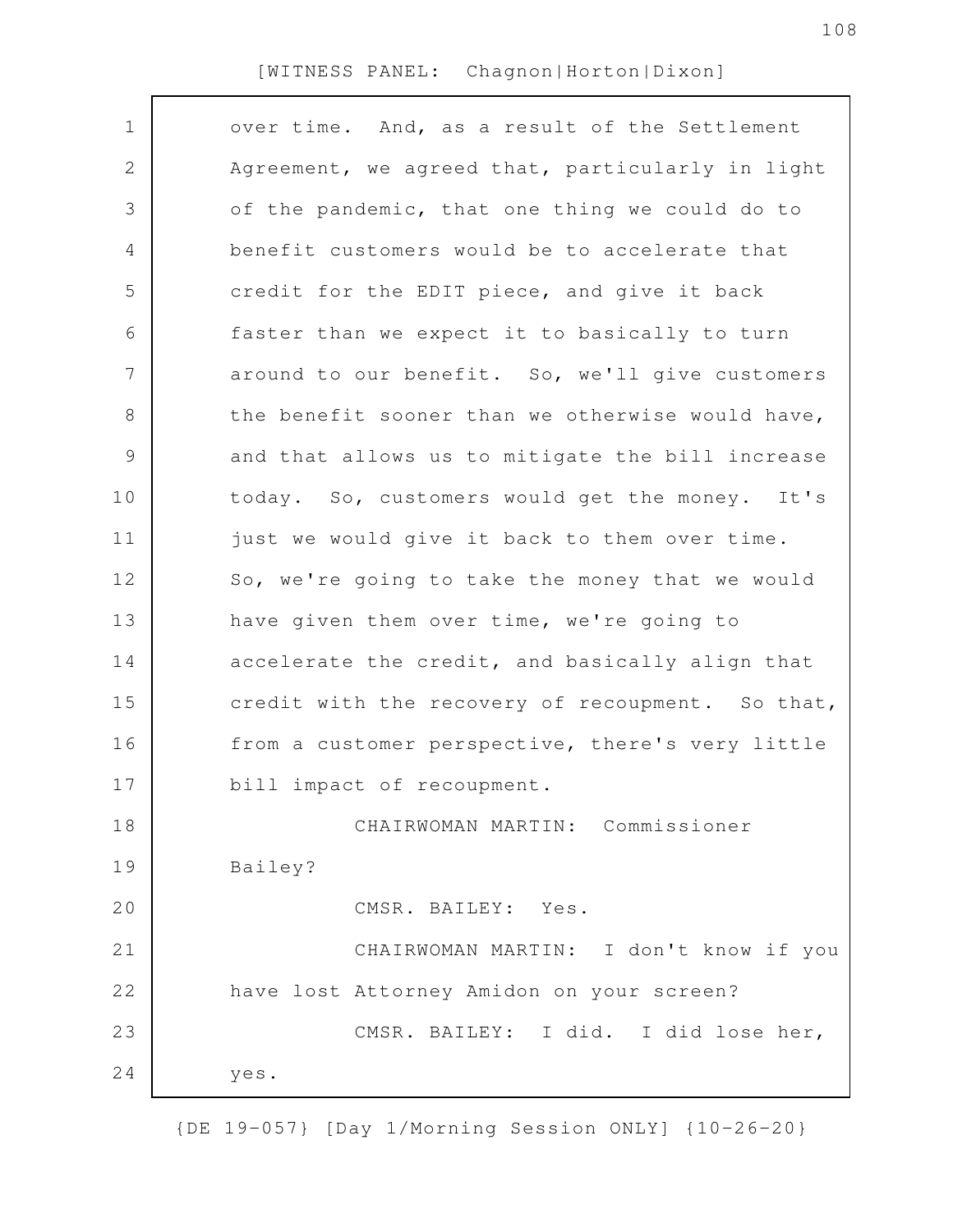| $\mathbf 1$    | CHAIRWOMAN MARTIN: Ms. Amidon, are you                       |
|----------------|--------------------------------------------------------------|
| $\overline{2}$ | there?                                                       |
| 3              | MS. AMIDON: Yes. What happened is, I                         |
| 4              | needed to stand up, because my back was bothering            |
| 5              | me.                                                          |
| 6              | CHAIRWOMAN MARTIN: Okay. No worries.                         |
| 7              | I just wanted to make sure you could still hear              |
| 8              | and see.                                                     |
| 9              | MS. AMIDON: Oh, yes. I have my                               |
| 10             | headset on. I just -- it was just my -- you                  |
| 11             | know, it's one of the things that comes with                 |
| 12             | getting older.                                               |
| 13             | CHAIRWOMAN MARTIN: Okay. All right.                          |
| 14             | Go ahead.                                                    |
| 15             | CMSR. BAILEY: We must be almost at                           |
| 16             | lunch. I think I'm almost done.                              |
| 17             | BY CMSR. BAILEY:                                             |
| 18             | $\mathsf{Q}$<br>Okay. So, how much is the EDIT credit amount |
| 19             | right now?                                                   |
| 20             | Is it \$13.3 million, in Paragraph                           |
| 21             | 15.3(a)?                                                     |
| 22             | (Dixon) Yes. That's the first piece of the EDIT<br>Α         |
| 23             | credit. So, you essentially have the recoupment              |
| 24             | amount of about \$18 million, and that \$13 million          |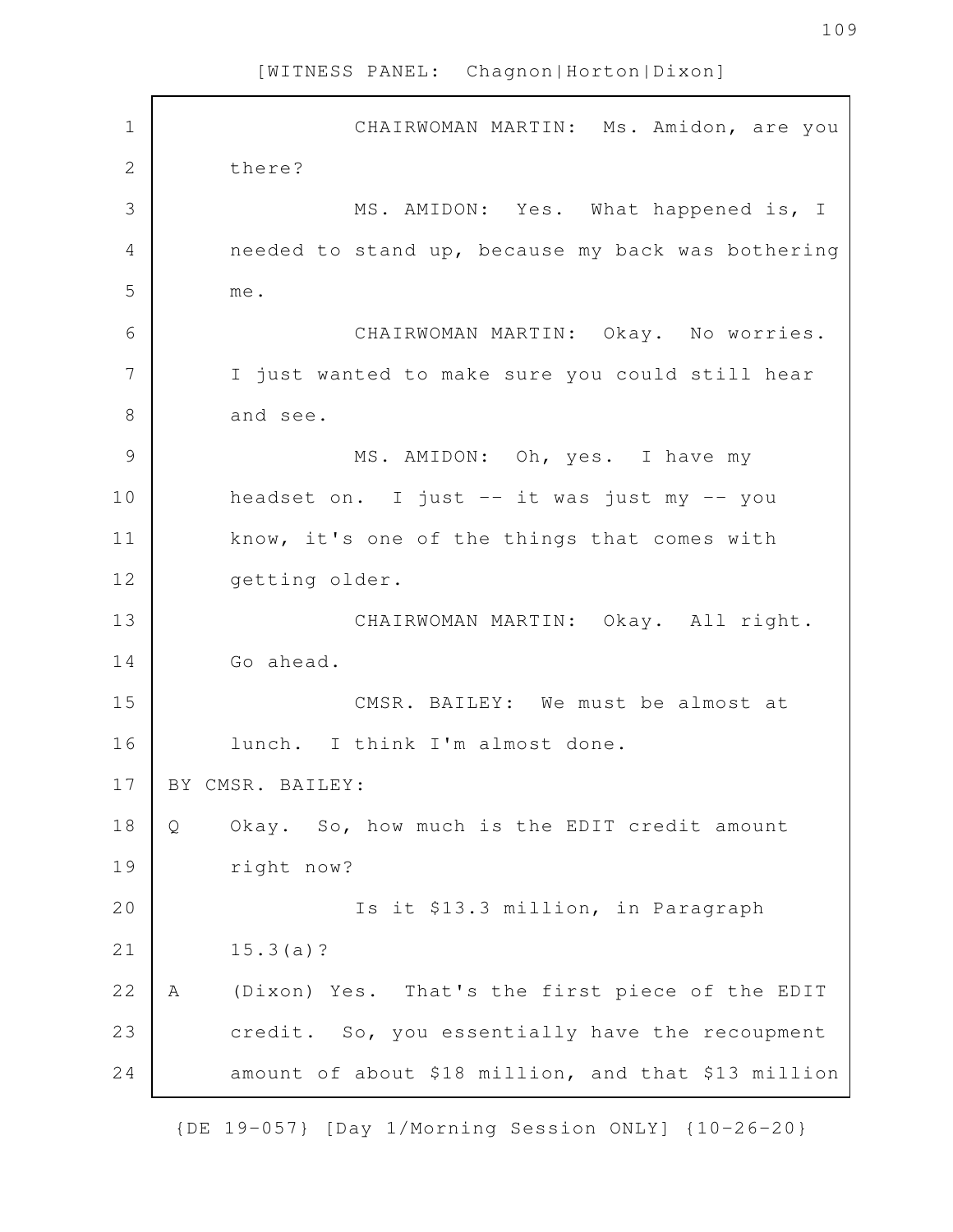| $\mathbf 1$    |   | is essentially dropping the recoupment down to   |
|----------------|---|--------------------------------------------------|
| $\mathbf{2}$   |   | about 5 million. And then, really what you have  |
| 3              |   | is some of those other accelerated amounts that  |
| $\overline{4}$ |   | we're using to even take that \$5 million net    |
| 5              |   | recoupment and bringing that all the way down to |
| 6              |   | roughly \$580,000. So, the EDIT amounts are      |
| 7              |   | really, essentially, wiping out the total        |
| $\,8\,$        |   | recoupment.                                      |
| $\mathcal{G}$  | Q | Okay. Thank you.                                 |
| 10             | Α | (Dixon) But the total pot of the EDIT that we're |
| 11             |   | talking about is roughly \$23 million.           |
| 12             | Q | So, then, is there money left over in that       |
| 13             |   | account that still has to be returned to         |
| 14             |   | customers even after the recoupment?             |
| 15             | A | (Dixon) Yes. There's also a credit in base       |
| 16             |   | distribution rates of roughly \$5 million that's |
| 17             |   | going back every single year.                    |
| 18             | Α | (Horton) And that piece is related to the -- and |
| 19             |   | again, there's the protected and the unprotected |
| 20             |   | amount. So, the protected amount means it's --   |
| 21             |   | we are restricted by how quickly that can be     |
| 22             |   | returned to customers. And it's intended to be   |
| 23             |   | reflected as a credit to customers as it turns   |
| 24             |   | around to the benefit of the utility. So, that's |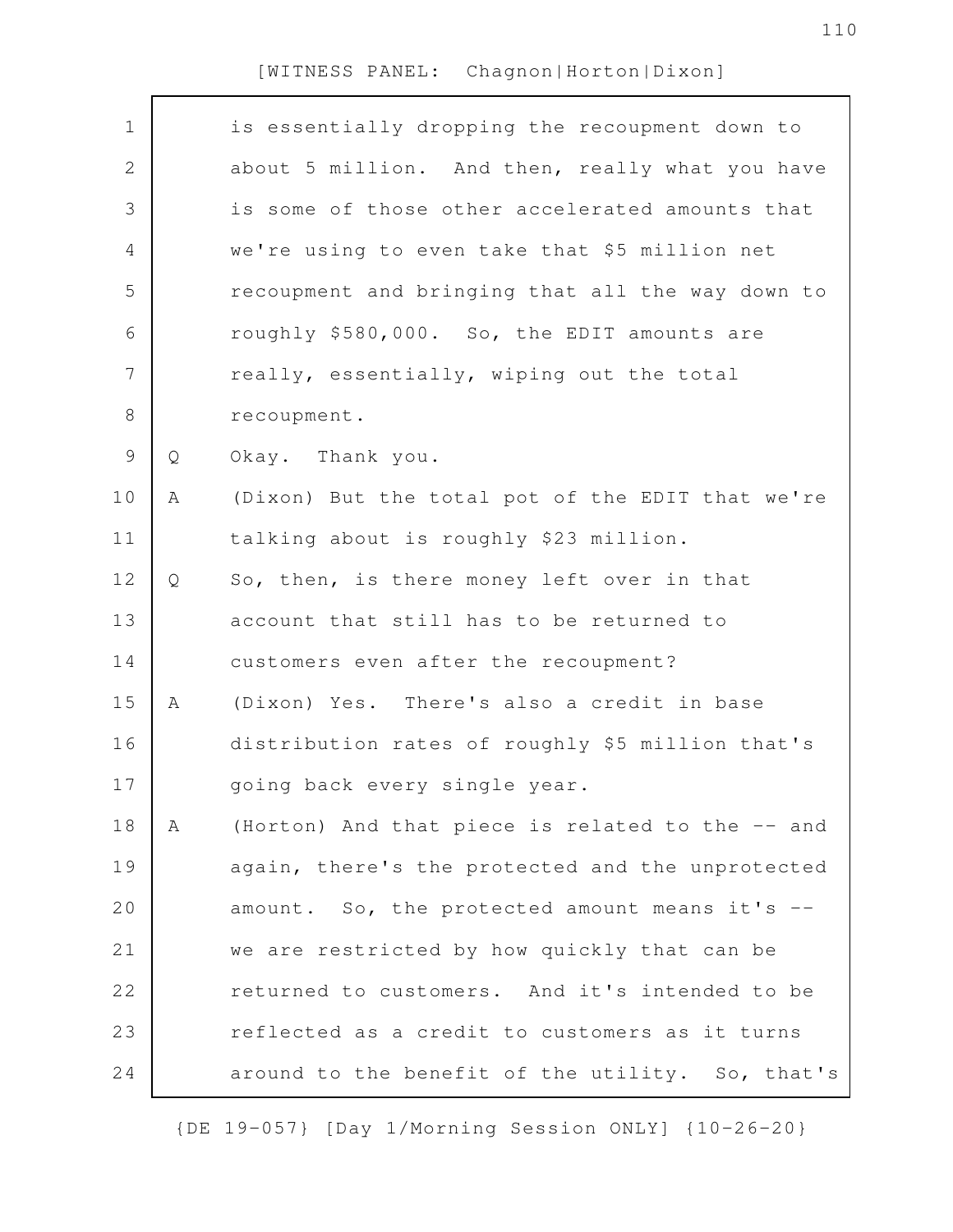| $\mathbf 1$    | what that 5 million represents.                      |
|----------------|------------------------------------------------------|
| $\mathbf{2}$   | Basically, we will have a cash benefit               |
| 3              | of 5 million that we're giving to customers          |
| $\overline{4}$ | annually. That's the 5 million amount in base        |
| 5              | rates. And we wouldn't, for IRS rules, wouldn't      |
| 6              | be allowed to give it back any faster than that.     |
| $\overline{7}$ | The unprotected balance is really what we are        |
| $\,8\,$        | talking about as it relates to recoupment.           |
| $\mathcal{G}$  | CMSR. BAILEY: Okay. Thank you very                   |
| 10             | much. I really appreciate your explanations.         |
| 11             | And that's all I have for this panel,                |
| 12             | Madam Chair.                                         |
| 13             | CHAIRWOMAN MARTIN: Okay. I have a                    |
| 14             | couple more questions, and then maybe we can take    |
| 15             | these, and do any redirect, and then take lunch.     |
| 16             | BY CHAIRWOMAN MARTIN:                                |
| 17             | First, in Section 11, the "Assessment of Future<br>Q |
| 18             | Distribution Infrastructure Needs", Staff had        |
| 19             | identified, in its prefiled testimony, some          |
| 20             | concerns about Eversource's infrastructure           |
| 21             | replacement plans. I assume this infrastructure      |
| 22             | assessment -- condition assessment is designed to    |
| 23             | address those concerns. And I note, in 11.3,         |
| 24             | that the Company is currently going to continue      |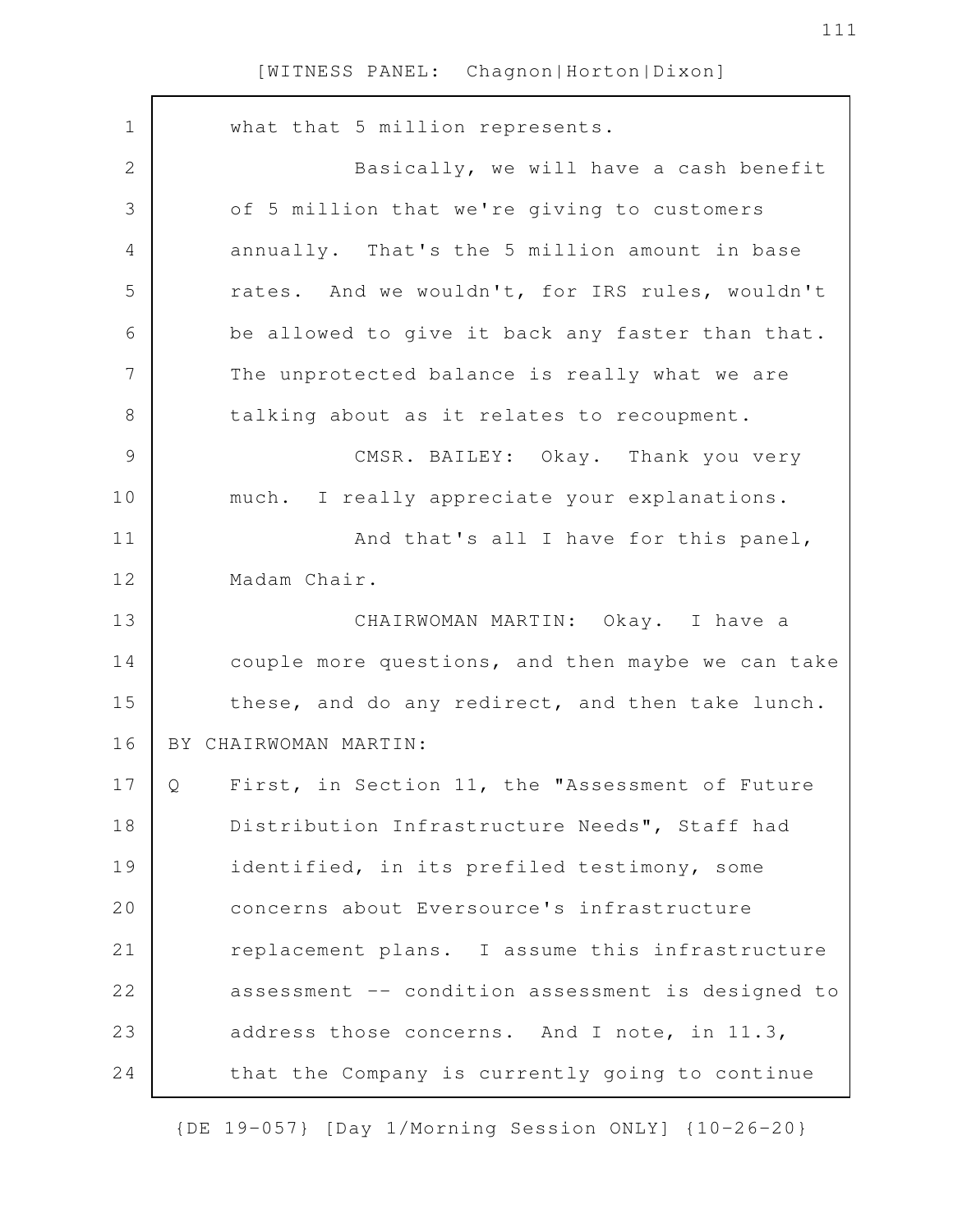| $\mathbf 1$   |   | with its practices.                               |
|---------------|---|---------------------------------------------------|
| $\mathbf{2}$  |   | So, I guess that leaves me wondering,             |
| 3             |   | how will the assessment be implemented? What is   |
| 4             |   | the expectation related to results and            |
| 5             |   | implementation?                                   |
| 6             | A | (Horton) I can start, and then perhaps Mr.        |
| 7             |   | Chagnon can jump in.                              |
| $8\,$         |   | So, as you pointed out, we did have               |
| $\mathcal{G}$ |   | some differences of opinion around the            |
| 10            |   | investments that we're making and the decisions   |
| 11            |   | that we're making. And, so, the intent of this    |
| 12            |   | was to acknowledge that, and to try to, you know, |
| 13            |   | make progress towards coming to an understanding  |
| 14            |   | around it.                                        |
| 15            |   | And, so, I think the Company's                    |
| 16            |   | expectation is that this assessment will help to  |
| 17            |   | make progress towards coming together on how we   |
| 18            |   | view the system, and resolving some of those      |
| 19            |   | discrepancies and differences that had emerged    |
| 20            |   | throughout the course of the proceeding. You      |
|               |   | know, how far we can get, I think, remains to be  |
| 21            |   |                                                   |
| 22            |   | seen, just based on the results of the            |
| 23            |   | Settlement. But, certainly, we're expecting it    |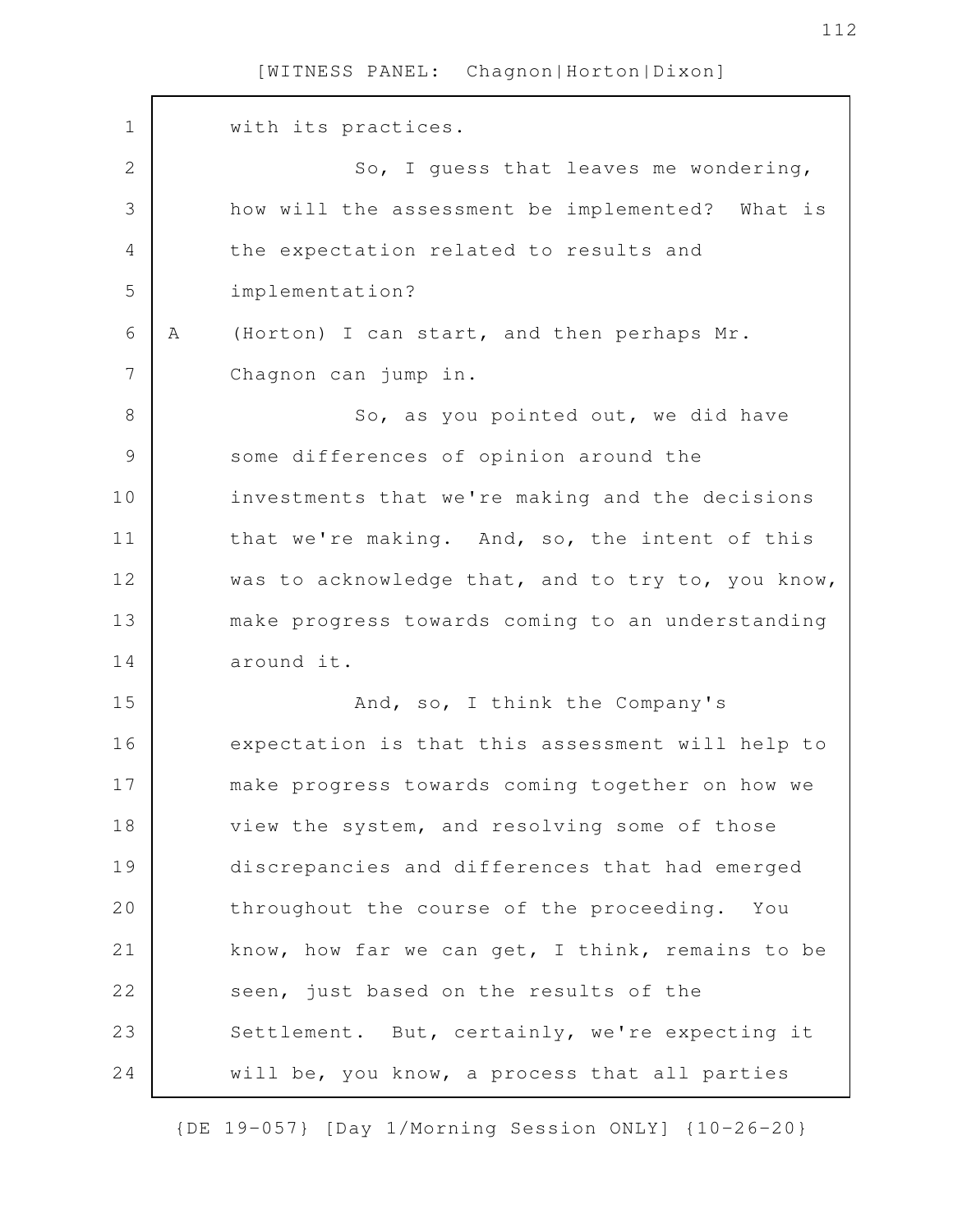| $\mathbf 1$   |   | find valuable, and an output that all parties are |
|---------------|---|---------------------------------------------------|
| 2             |   | also similarly finding valuable, to help,         |
| 3             |   | basically, bring in a third party to assess the   |
| 4             |   | system, and to help to validate the condition of  |
| 5             |   | the system, and then be used by all parties.      |
| 6             | Q | Mr. Chagnon, can you enlighten me on how Staff    |
| 7             |   | plans to use this to address its concerns? And,   |
| $\,8\,$       |   | in light of the agreement that current practices  |
| $\mathcal{G}$ |   | will remain in effect, how do you see it being    |
| 10            |   | implemented?                                      |
| 11            | Α | (Chagnon) The engineering assessment will be      |
| 12            |   | filed in the LCIRP docket, which is Docket DE     |
| 13            |   | 20-161. And the assessment is due on March 31st.  |
| 14            |   | Staff and the Commission does have the            |
| 15            |   | opportunity to hire its own engineering firm to   |
| 16            |   | review the assessment, and for another opinion.   |
| 17            |   | And it may not result in any allowances or        |
| 18            |   | disallowances of any specific projects or         |
| 19            |   | investment. But it's really meant to inform       |
| 20            |   | whether the Company's investment strategies are   |
| 21            |   | consistent with the least cost planning.          |
| 22            |   | And, so, to answer your question, it              |
| 23            |   | will all be handled within the LCIRP docket, and  |
| 24            |   | decisions and recommendations will be made there. |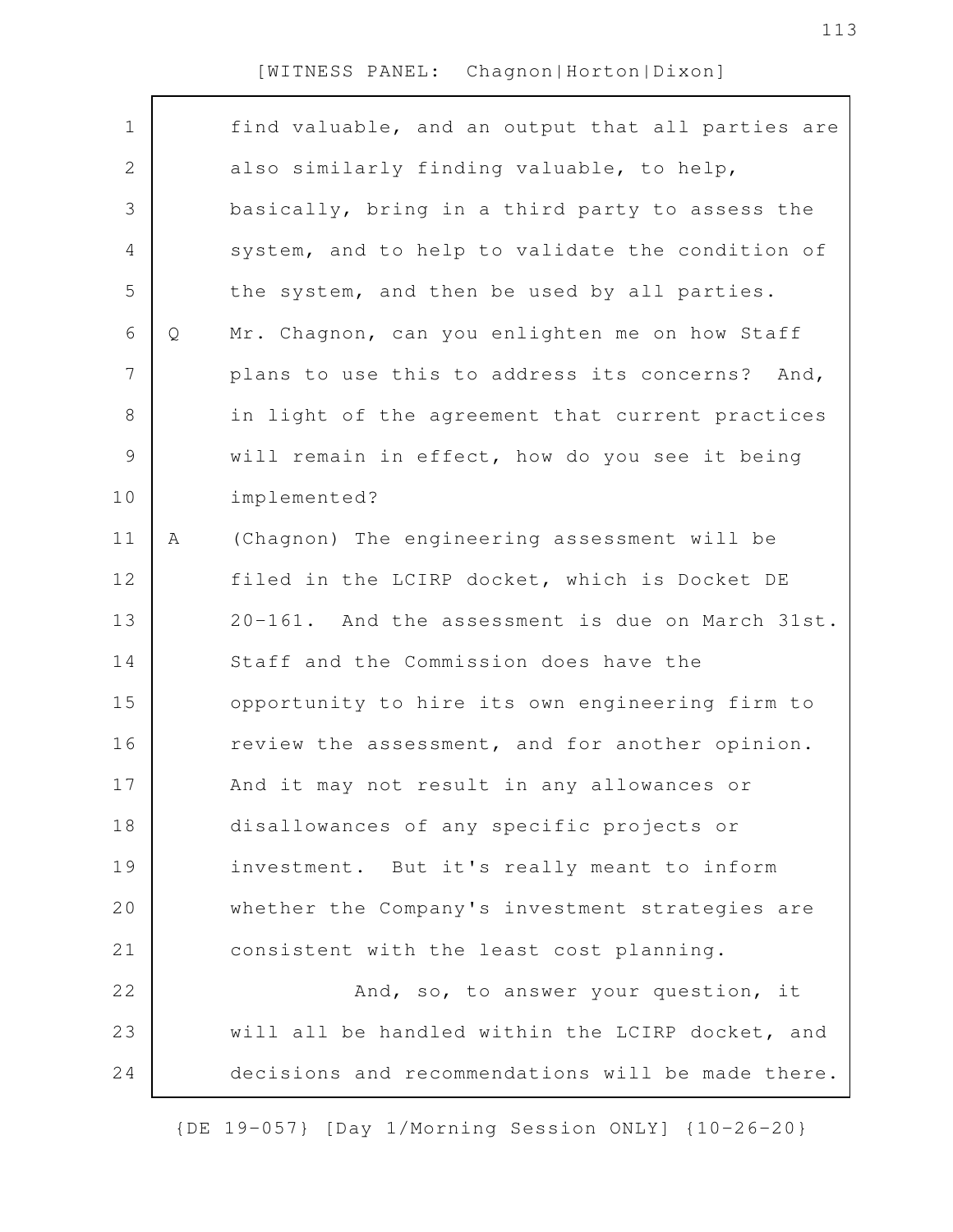| $\mathbf 1$ | Q | Okay. And what about the survey of the            |
|-------------|---|---------------------------------------------------|
| 2           |   | customers? What do you expect to learn from that  |
| 3           |   | and how do you expect to use that?                |
| 4           | Α | (Horton) I would say, similar to the response     |
| 5           |   | that Mr. Chagnon just provided, you know, there   |
| 6           |   | was a lot of discussion in the proceeding around  |
| 7           |   | how much reliability is enough? How much          |
| $\,8\,$     |   | resiliency is enough? How do we incorporate the   |
| $\mathsf 9$ |   | voice of the customer into those decisions? So,   |
| 10          |   | really, to the same end, we wanted to have        |
| 11          |   | something that we could utilize that was based on |
| 12          |   | our New Hampshire customers' perspectives, and to |
| 13          |   | just help to inform the discussion, as part of    |
| 14          |   | the LCIRP, and as part of other dockets that      |
| 15          |   | we're engaged in, and discussions that we're      |
| 16          |   | having with the Staff and other parties.          |
| 17          | Q | Do have any thoughts at this point on how you're  |
| 18          |   | going to conduct that survey?                     |
| 19          | Α | (Horton) Ms. Conner will be on later in the week, |
| 20          |   | and she would be the expert to speak to that and  |
| 21          |   | would be able to provide color. But I know        |
| 22          |   | that's one thing we also intend to participate in |
| 23          |   | discussions with Staff and the OCA, to ensure,    |
| 24          |   | you know, we're utilizing the proper resources we |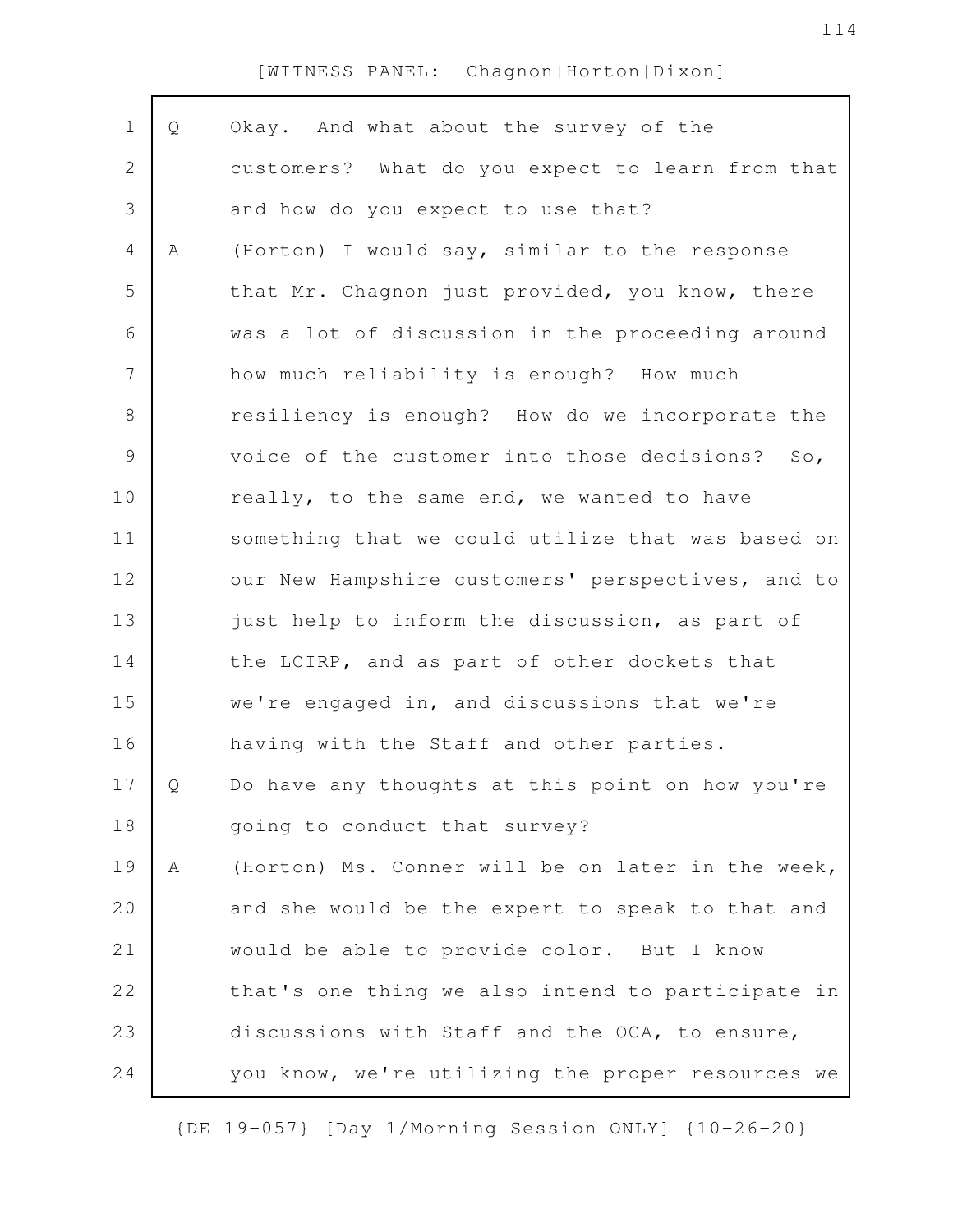| $\mathbf 1$    |   | have, customer groups in place today that we use  |
|----------------|---|---------------------------------------------------|
| 2              |   | as focus groups to get feedback from them on. We  |
| 3              |   | have survey tools that we utilize today, in our   |
| 4              |   | Call Center interactions and other customer       |
| 5              |   | interactions. So, I'm sure we'll look to          |
| 6              |   | leverage those. But I think there is other        |
| $\overline{7}$ |   | channels that we'd also want to try to implement, |
| 8              |   | to make sure that we're getting a good            |
| $\mathsf 9$    |   | perspective and a broad array of input.           |
| 10             | Q | Okay. And the other thing I wanted to cover was   |
| 11             |   | the fee free credit and debit card payment.       |
| 12             |   | This, as I understand it, eliminates the fee that |
| 13             |   | would be otherwise charged to the customer. Can   |
| 14             |   | you walk through the cost related to that? I      |
| 15             |   | understand there's a short-term plan to assess    |
| 16             |   | it, to assess the adoption, and how that will     |
| 17             |   | be -- how that cost will be covered?              |
| 18             |   | Whether this is just a short-term                 |
| 19             |   | assessment or something you plan to have for a    |
| 20             |   | long time?                                        |
| 21             | Α | (Horton) I see. That's a great question. I view   |
| 22             |   | it as a short-term transition. So, from the       |
| 23             |   | Company's perspective, we have proposed to        |
| 24             |   | eliminate the individual customer from paying     |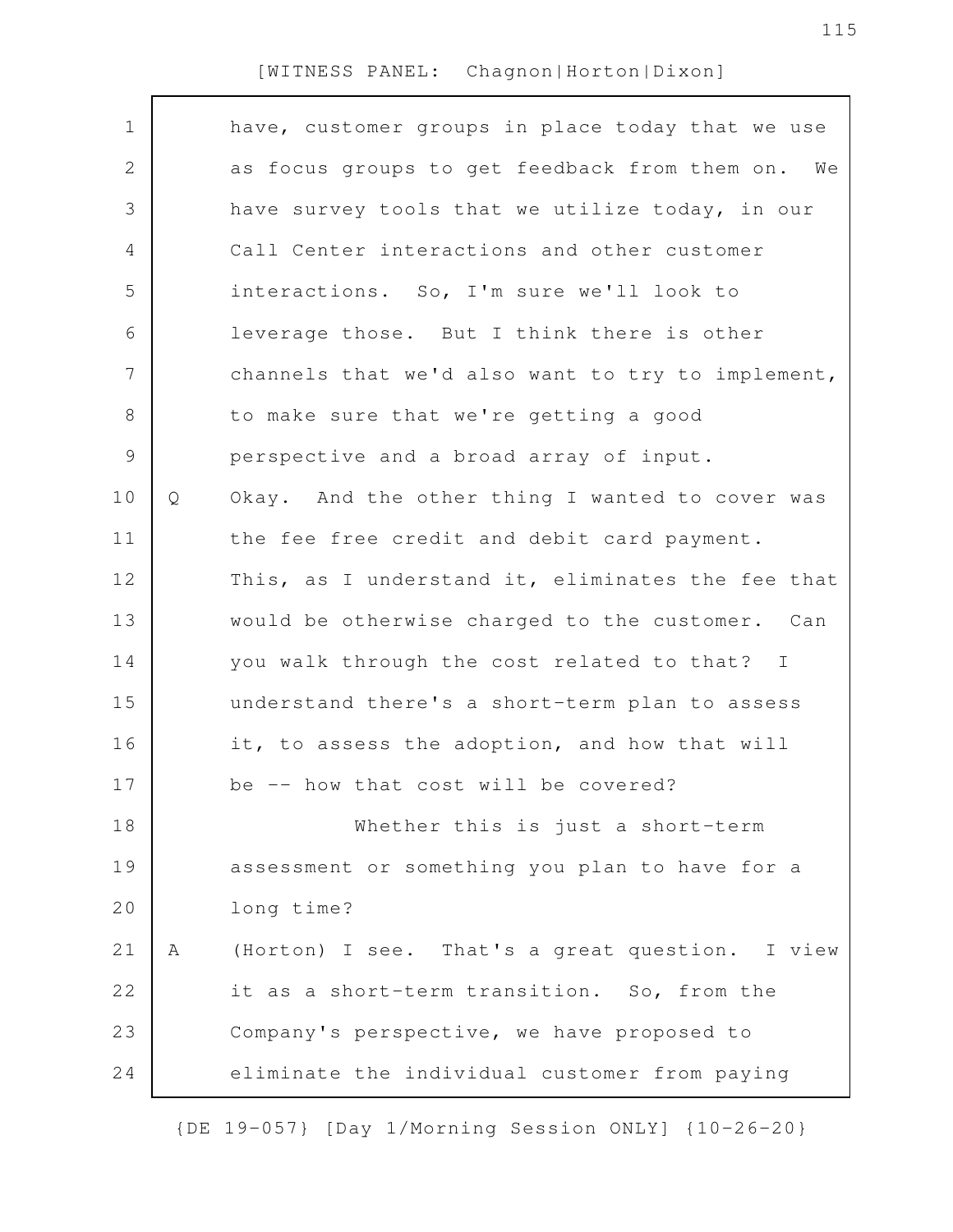| $\mathbf 1$   | that fee. And, now, as part of the Settlement,    |
|---------------|---------------------------------------------------|
| 2             | that's what the Settlement Agreement is           |
| 3             | achieving, because that is a dissatisfier for     |
| 4             | customers. If we think about how customers pay    |
| 5             | bills in other aspects of their lives, that fee   |
| 6             | is sort of incorporated into the total cost of    |
| 7             | service. It's not something that they pay         |
| $8\,$         | separately in many aspects of their lives.<br>So, |
| $\mathcal{G}$ | it was important to us to try to accommodate the  |
| 10            | same thing.                                       |
| 11            | From a utility perspective, you know,             |
| 12            | our view of it was it's like, you know, when a    |
| 13            | customer pays through other mechanisms, the costs |
| 14            | for which are built into the overall cost of      |
| 15            | service. As customers, our customers, are         |
| 16            | evolving and utilizing credit cards to a greater  |
| 17            | extent, we're happy to be able to offer this as a |
| 18            | solution, and really treat it the same way. It    |
| 19            | will be just a part of the cost of service.       |
| 20            | But the concern that we have is that,             |
| 21            | if we were to take that step on our own, well, we |
| 22            | wouldn't, without the proper regulatory mechanism |
| 23            | in place, because of our concern about the        |
| 24            | potential for the cost to balloon. Once           |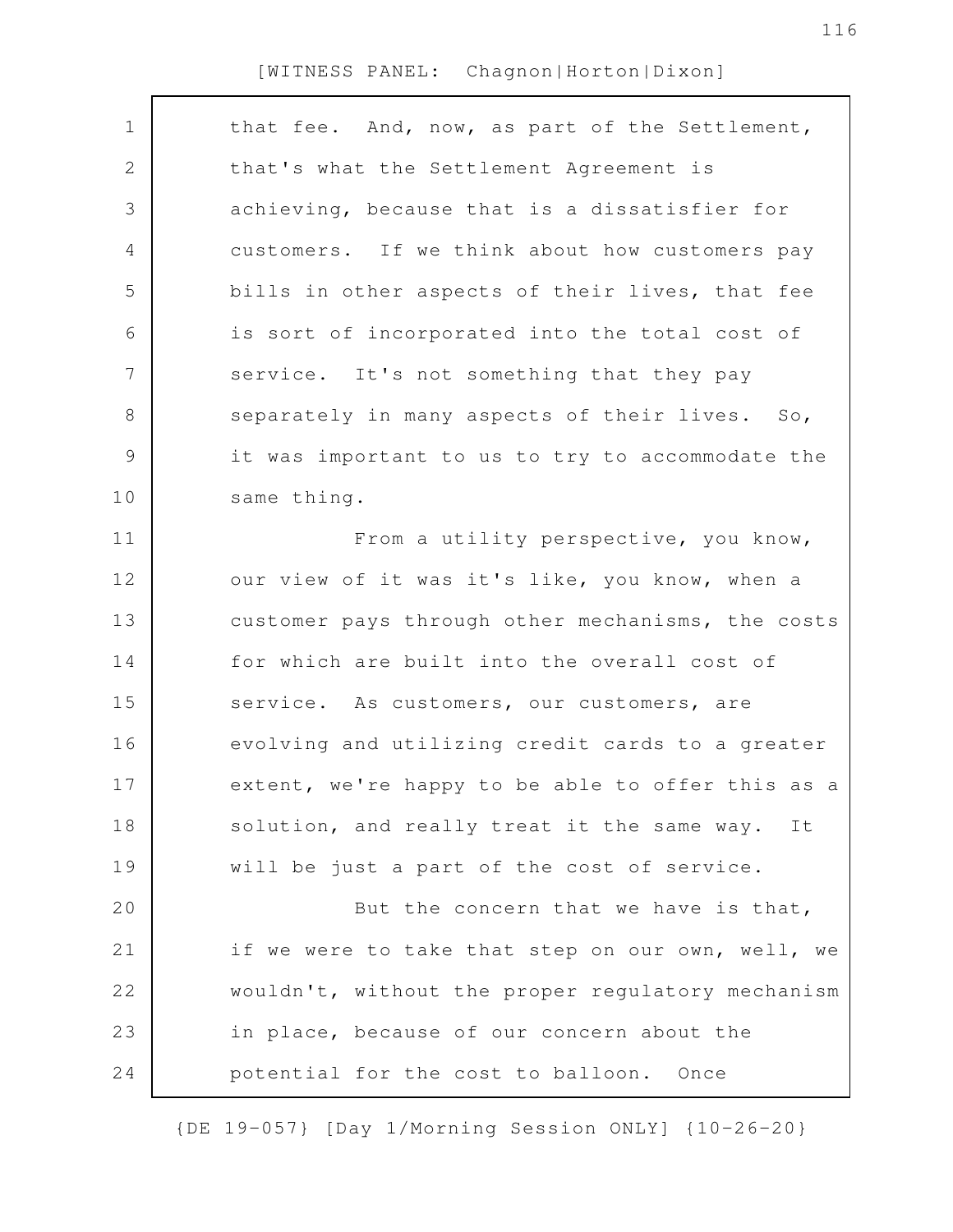| $\mathbf 1$    | customers understand that they can now pay       |
|----------------|--------------------------------------------------|
| $\mathbf{2}$   | through a credit card and not incorporate a      |
| 3              | separate fee, we expect the adoption of that     |
| $\overline{4}$ | payment mechanism to increase, and then the cost |
| 5              | of doing that will be still incurred. And,       |
| 6              | without a mechanism reflecting that, that would  |
| $\overline{7}$ | be incorporated into the cost of service.        |
| 8              | But we don't have enough experience              |
| $\mathcal{G}$  | with it on our own in order to incorporate a     |
| 10             | reflective amount into the cost of service that  |
| 11             | we would be comfortable taking that step without |
| 12             | the proper regulatory framework in place. So,    |
| 13             | the regulatory framework in place that we have   |
| 14             | agreed to here builds an amount into base rates, |
| 15             | based on our estimates of the activity and the   |
| 16             | costs that will be incurred. And then, we'll     |
| 17             | reconcile that up or down to actual experience.  |
| 18             | My expectation would be that, in our             |
| 19             | future rate-setting processes, I would expect as |
| 20             | early as the next rate-setting process, we would |
| 21             | then be in a position with enough experience to  |
| 22             | incorporate an amount into base rates that's     |
| 23             | reflective of, you know, just like any other     |
| 24             | expense, it's built into base rates at a level   |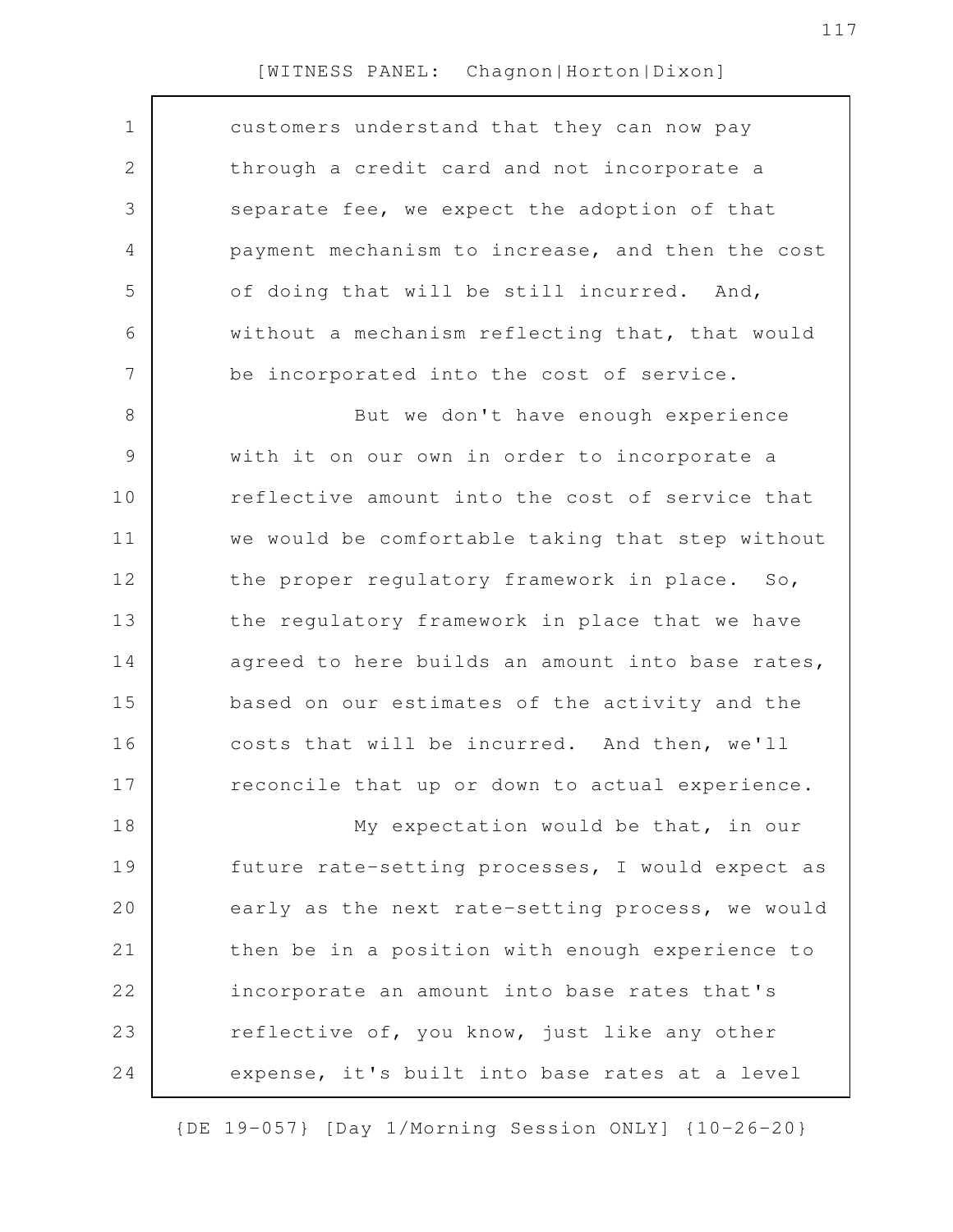| $\mathbf 1$    |   | that we expect to incur going forward.            |
|----------------|---|---------------------------------------------------|
| $\overline{2}$ |   | It's really just the transition period            |
| 3              |   | from customers paying the fee, to that fee now    |
| 4              |   | being incorporated as a general cost of service,  |
| 5              |   | that we are concerned around how quickly that     |
| 6              |   | could balloon, and not have the ability to -- and |
| $\overline{7}$ |   | not be able to recover it with a representative   |
| 8              |   | amount in base rates.                             |
| 9              | Q | Is the \$375,000 in some way based upon your past |
| 10             |   | experience with use, or no? Where did you come    |
| 11             |   | up with that number?                              |
| 12             | Α | (Horton) That's based on our estimated first year |
| 13             |   | costs, which I believe were -- and again,         |
| 14             |   | Ms. Conner can -- we can confirm the specifics of |
| 15             |   | what went into that. But what we had -- what we   |
| 16             |   | had agreed to is that \$375,000 represents our    |
| 17             |   | estimate of the first year of the costs. And      |
| 18             |   | then, once we get into that first year, because   |
| 19             |   | we expect and have provided forecasts that those  |
| 20             |   | costs will go up over time. But what we have      |
| 21             |   | agreed to do here is we will implement the        |
| 22             |   | estimate of the first year, and then, based on    |
| 23             |   | the actual experience of the program, we would    |
| 24             |   | then, if we meet or exceed that level, we would   |
|                |   |                                                   |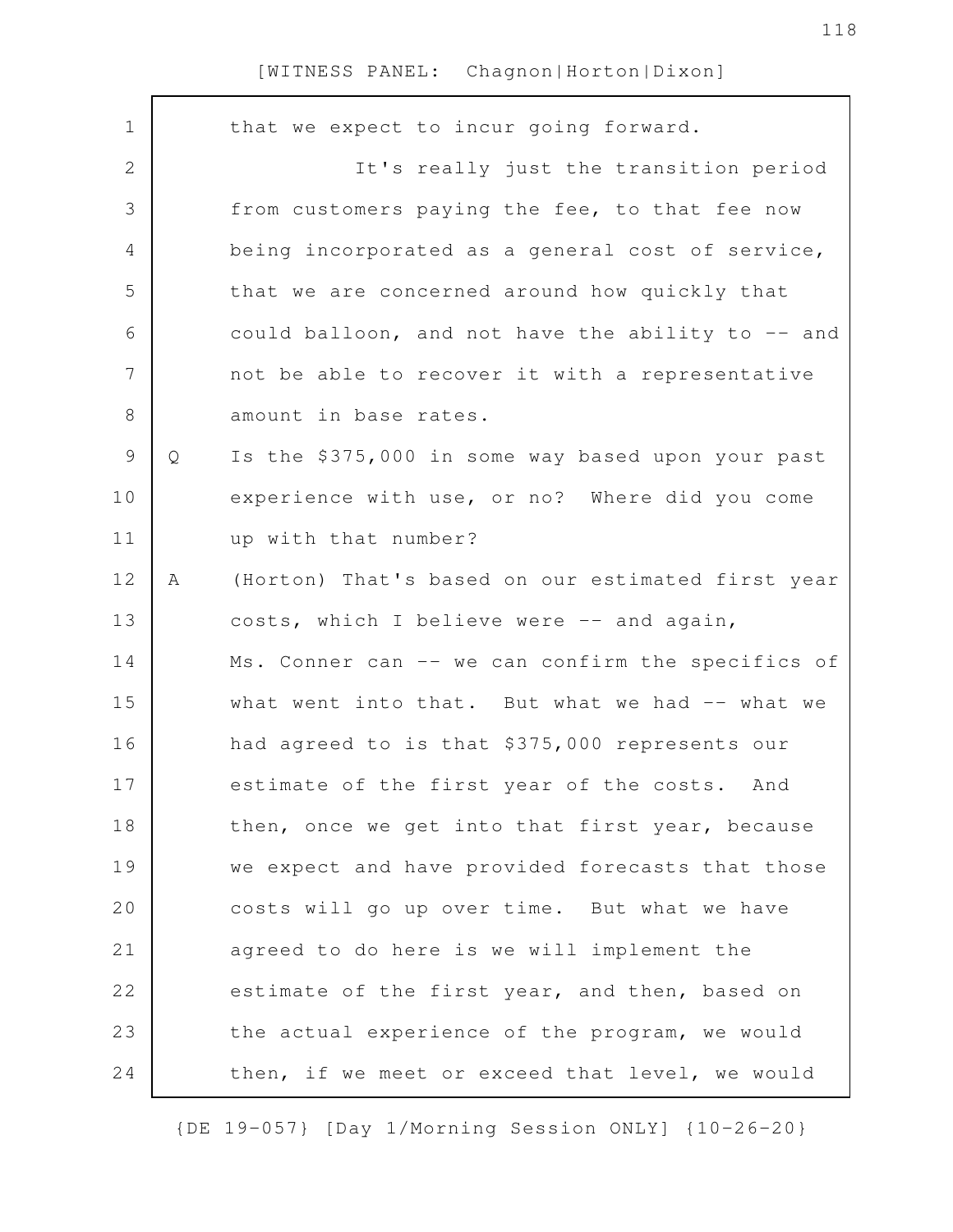| $\mathbf 1$ | then make a filing to implement the amount at a   |
|-------------|---------------------------------------------------|
| 2           | higher level in year two, once we have            |
| 3           | demonstrated the participation in the program     |
| 4           | warrants that higher amount.                      |
| 5           | CHAIRWOMAN MARTIN: Okay. Thank you.               |
| 6           | I don't have any other questions.                 |
| 7           | Ms. Amidon or Mr. Fossum, do you have             |
| $\,8\,$     | any questions to follow up?                       |
| 9           | MR. FOSSUM: I have a couple of items              |
| 10          | to follow up on. But the ones that I have, I      |
| 11          | believe, are probably -- they're mostly           |
| 12          | meter-related, and I think are better left for    |
| 13          | addressing on with the meter discussion later in  |
| 14          | the week.                                         |
| 15          | So, rather than try to push through               |
| 16          | them now, and then just having to deal with them  |
| 17          | later, I would rather just deal with them later.  |
| 18          | MS. AMIDON: And, Madam Chairwoman,                |
| 19          | that's the same situation for me, we have some.   |
| 20          | I think, for one thing, Mr. Dudley may be able to |
| 21          | talk about the template development that          |
| 22          | Commissioner Bailey was asking about. And I       |
| 23          | think that our Meter panel will be better able to |
| 24          | answer some of those questions on meters.         |